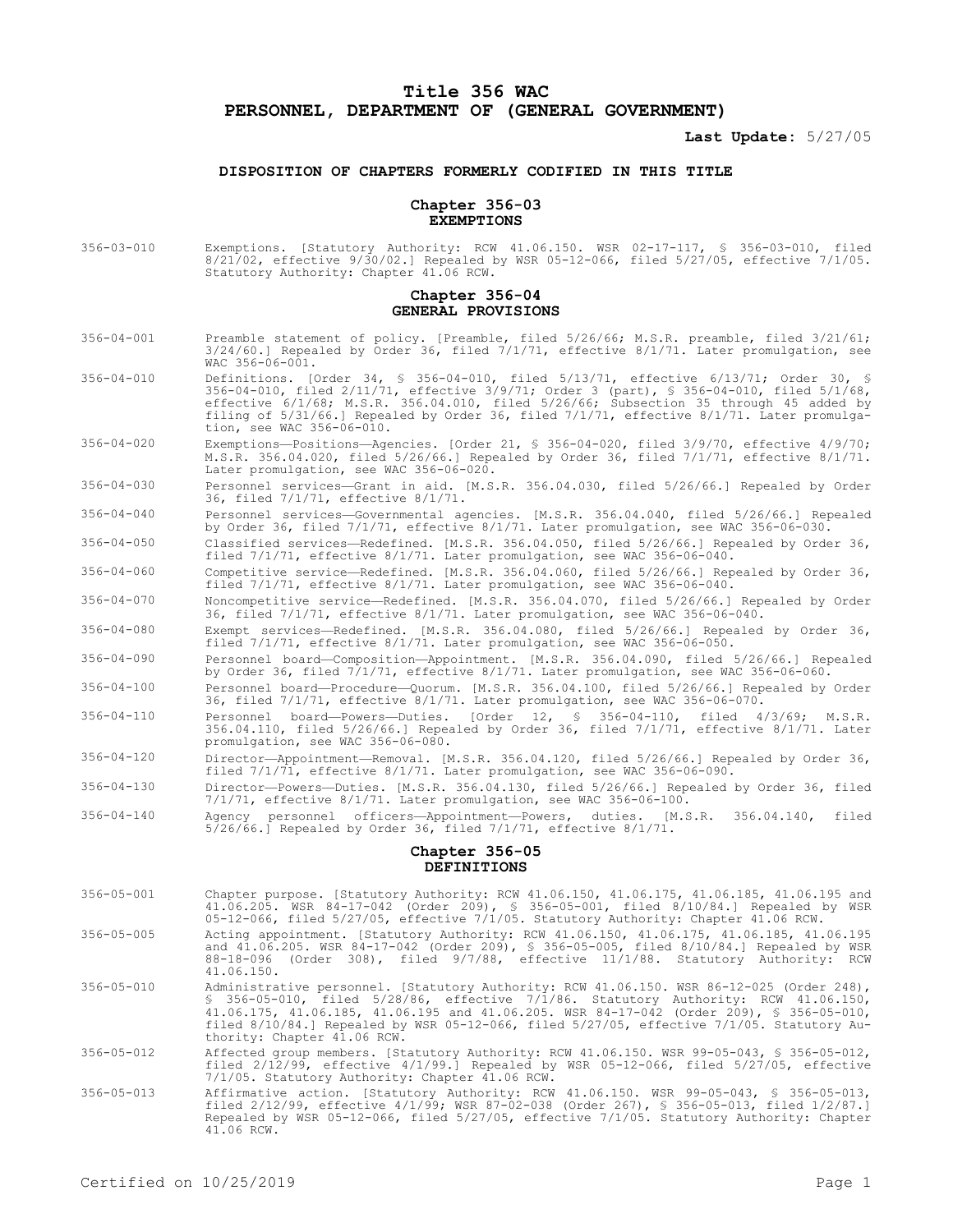- 356-05-015 Agency. [Statutory Authority: RCW 41.06.150, 41.06.175, 41.06.185, 41.06.195 and 41.06.205. WSR 84-17-042 (Order 209), § 356-05-015, filed 8/10/84.] Repealed by WSR 05-12-066, filed 5/27/05, effective 7/1/05. Statutory Authority: Chapter 41.06 RCW.
- 356-05-020 Agricultural personnel. [Statutory Authority: RCW 41.06.150, 41.06.175, 41.06.185, 41.06.195 and 41.06.205. WSR 84-17-042 (Order 209), § 356-05-020, filed 8/10/84.] Repealed by WSR 05-12-066, filed 5/27/05, effective 7/1/05. Statutory Authority: Chapter  $41.06$  RCW.

356-05-025 Allied register. [Statutory Authority: RCW 41.06.150, 41.06.175, 41.06.185, 41.06.195 and 41.06.205. WSR 84-17-042 (Order 209), § 356-05-025, filed 8/10/84.] Repealed by WSR 05-12-066, filed 5/27/05, effective 7/1/05. Statutory Authority: Chapter 41.06 RCW.

356-05-030 Allocation. [Statutory Authority: RCW 41.06.150, 41.06.175, 41.06.185, 41.06.195 and 41.06.205. WSR 84-17-042 (Order 209), § 356-05-030, filed 8/10/84.] Repealed by WSR 05-12-066, filed 5/27/05, effective 7/1/05. Statutory Authority: Chapter 41.06 RCW.

356-05-035 Anniversary date. [Statutory Authority: RCW 41.06.150, 41.06.175, 41.06.185, 41.06.195 and 41.06.205. WSR 84-17-042 (Order 209), § 356-05-035, filed 8/10/84.] Repealed by WSR 05-12-066, filed 5/27/05, effective 7/1/05. Statutory Authority: Chapter 41.06 RCW.

- 356-05-040 Appointing authority. [Statutory Authority: RCW 41.06.150, 41.06.175, 41.06.185, 41.06.195 and 41.06.205. WSR 84-17-042 (Order 209), § 356-05-040, filed 8/10/84.] Repealed by WSR 05-12-066, filed 5/27/05, effective 7/1/05. Statutory Authority: Chapter  $41.06$  RCW.
- 356-05-045 Bargaining unit. [Statutory Authority: RCW 41.06.150, 41.06.175, 41.06.185, 41.06.195 and 41.06.205. WSR 84-17-042 (Order 209), § 356-05-045, filed 8/10/84.] Repealed by WSR 05-12-066, filed 5/27/05, effective 7/1/05. Statutory Authority: Chapter 41.06 RCW.

356-05-048 Base range. [Statutory Authority: RCW 41.06.150. WSR 87-15-065 (Order 281), § 356-05-048, filed 7/16/87, effective 9/1/87.] Repealed by WSR 92-20-024 (Order 409), filed 9/28/92, effective 11/1/92. Statutory Authority: RCW 41.06.040 and 41.06.150.

- 356-05-050 Basic salary. [Statutory Authority: RCW 41.06.150. WSR 85-05-030 (Order 217), § 356-05-050, filed 2/15/85. Statutory Authority: RCW 41.06.150, 41.06.175, 41.06.185, 41.06.195 and 41.06.205. WSR 84-17-042 (Order 209), § 356-05-050, filed 8/10/84.] Repealed by WSR 05-12-066, filed 5/27/05, effective 7/1/05. Statutory Authority: Chapter 41.06 RCW.
- 356-05-055 Board. [Statutory Authority: RCW 41.06.150. WSR 98-19-034, § 356-05-055, filed 9/10/98, effective 10/12/98. Statutory Authority: RCW 41.06.150, 41.06.175, 41.06.185, 41.06.195 and 41.06.205. WSR 84-17-042 (Order 209), § 356-05-055, filed 8/10/84.] Repealed by WSR 05-12-066, filed 5/27/05, effective 7/1/05. Statutory Authority: Chapter 41.06 RCW.

356-05-060 Bumping. [Statutory Authority: RCW 41.06.150, 41.06.175, 41.06.185, 41.06.195 and 41.06.205. WSR 84-17-042 (Order 209), § 356-05-060, filed 8/10/84.] Repealed by WSR 05-12-066, filed 5/27/05, effective 7/1/05. Statutory Authority: Chapter 41.06 RCW.

356-05-065 Career planning. [Statutory Authority: RCW 41.06.150, 41.06.175, 41.06.185, 41.06.195 and 41.06.205. WSR 84-17-042 (Order 209), § 356-05-065, filed 8/10/84.] Repealed by WSR 05-12-066, filed 5/27/05, effective 7/1/05. Statutory Authority: Chapter 41.06 RCW.

356-05-070 Certification. [Statutory Authority: RCW 41.06.150, 41.06.175, 41.06.185, 41.06.195 and 41.06.205. WSR 84-17-042 (Order 209), § 356-05-070, filed 8/10/84.] Repealed by WSR 05-12-066, filed 5/27/05, effective 7/1/05. Statutory Authority: Chapter 41.06 RCW.

- 356-05-072 Child. [Statutory Authority: RCW 41.06.150. WSR 02-23-042, § 356-05-072, filed 11/14/02, effective 1/1/03.] Repealed by WSR 05-12-066, filed 5/27/05, effective 7/1/05. Statutory Authority: Chapter 41.06 RCW.
- 356-05-075 Class. [Statutory Authority: RCW 41.06.150, 41.06.175, 41.06.185, 41.06.195 and 41.06.205. WSR 84-17-042 (Order 209), § 356-05-075, filed 8/10/84.] Repealed by WSR 05-12-066, filed 5/27/05, effective 7/1/05. Statutory Authority: Chapter 41.06 RCW.

356-05-080 Classified service. [Statutory Authority: RCW 41.06.150, 41.06.175, 41.06.185, 41.06.195 and 41.06.205. WSR 84-17-042 (Order 209), § 356-05-080, filed 8/10/84.] Repealed by WSR 05-12-066, filed 5/27/05, effective 7/1/05. Statutory Authority: Chapter 41.06 RCW.

- 356-05-085 Collective bargaining or collective negotiation. [Statutory Authority: RCW 41.06.150, 41.06.175, 41.06.185, 41.06.195 and 41.06.205. WSR 84-17-042 (Order 209), § 356-05-085, filed 8/10/84.] Repealed by WSR 05-12-066, filed 5/27/05, effective 7/1/05. Statutory Authority: Chapter 41.06 RCW.
- 356-05-090 Compensatory time. [Statutory Authority: RCW 41.06.150, 41.06.175, 41.06.185, 41.06.195 and 41.06.205. WSR 84-17-042 (Order 209), § 356-05-090, filed 8/10/84.] Repealed by WSR 05-12-066, filed 5/27/05, effective 7/1/05. Statutory Authority: Chapter 41.06 RCW.
- 356-05-095 Competitive service. [Statutory Authority: RCW 41.06.150, 41.06.175, 41.06.185, 41.06.195 and 41.06.205. WSR 84-17-042 (Order 209), § 356-05-095, filed 8/10/84.] Repealed by WSR 05-12-066, filed 5/27/05, effective 7/1/05. Statutory Authority: Chapter 41.06 RCW.
- 356-05-100 Date of election. [Statutory Authority: RCW 41.06.150, 41.06.175, 41.06.185, 41.06.195 and 41.06.205. WSR 84-17-042 (Order 209), § 356-05-100, filed 8/10/84.] Repealed by WSR 05-12-066, filed 5/27/05, effective 7/1/05. Statutory Authority: Chapter 41.06 RCW.
- 356-05-105 Demotion. [Statutory Authority: RCW 41.06.150, 41.06.175, 41.06.185, 41.06.195 and 41.06.205. WSR 84-17-042 (Order 209), § 356-05-105, filed 8/10/84.] Repealed by WSR 05-12-066, filed 5/27/05, effective 7/1/05. Statutory Authority: Chapter 41.06 RCW.
- 356-05-110 Desirable qualifications. [Statutory Authority: RCW 41.06.150, 41.06.175, 41.06.185,<br>41.06.195 and 41.06.205. WSR 84-17-042 (Order 209), § 356-05-110, filed 8/10/84.] Re-<br>pealed by WSR 05-12-066, filed 5/27/05,  $41.06$  RCW.
- 356-05-115 Director. [Statutory Authority: RCW 41.06.150, 41.06.175, 41.06.185, 41.06.195 and 41.06.205. WSR 84-17-042 (Order 209), § 356-05-115, filed 8/10/84.] Repealed by WSR 05-12-066, filed 5/27/05, effective 7/1/05. Statutory Authority: Chapter 41.06 RCW.
- 356-05-120 Disability. [Statutory Authority: RCW 41.06.150. WSR 84-23-059 (Order 211), § 356-05-120, filed 11/20/84. Statutory Authority: RCW 41.06.150, 41.06.175, 41.06.185, 41.06.195 and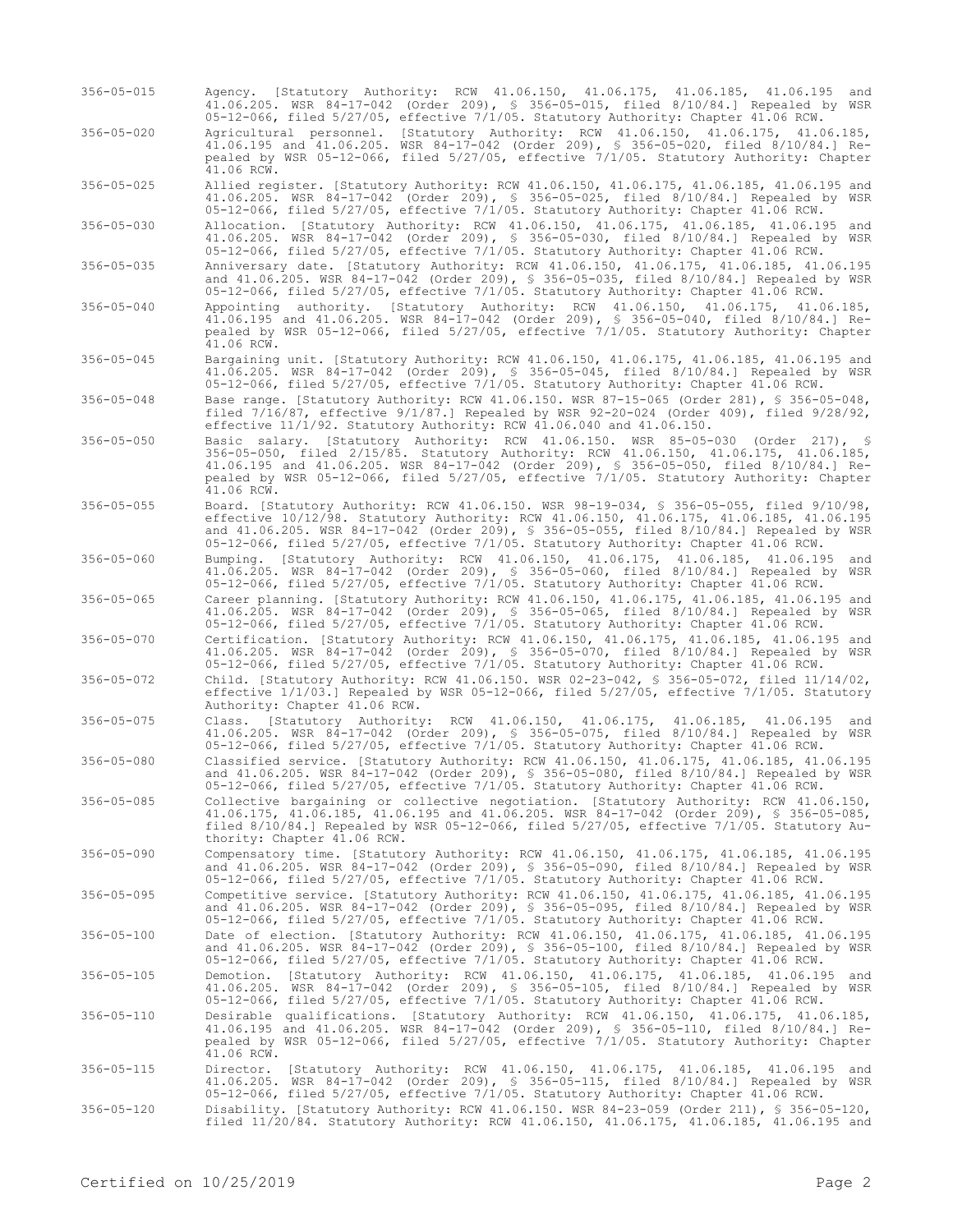|                  | 41.06.205. WSR 84-17-042 (Order 209), § 356-05-120, filed 8/10/84.] Repealed by WSR<br>05-12-066, filed 5/27/05, effective 7/1/05. Statutory Authority: Chapter 41.06 RCW.                                                                                                                                                                                                                           |
|------------------|------------------------------------------------------------------------------------------------------------------------------------------------------------------------------------------------------------------------------------------------------------------------------------------------------------------------------------------------------------------------------------------------------|
| $356 - 05 - 125$ | Dismissal. [Statutory Authority: RCW 41.06.150, 41.06.175, 41.06.185, 41.06.195 and<br>41.06.205. WSR 84-17-042 (Order 209), § 356-05-125, filed 8/10/84.] Repealed by WSR<br>05-12-066, filed 5/27/05, effective 7/1/05. Statutory Authority: Chapter 41.06 RCW.                                                                                                                                    |
| $356 - 05 - 128$ | Drug test. [Statutory Authority: RCW 41.06.150. WSR 88-03-042 (Order 291), § 356-05-128,<br>filed $1/19/88$ , effective $3/1/88$ . Repealed by WSR 05-12-066, filed $5/27/05$ , effective<br>7/1/05. Statutory Authority: Chapter 41.06 RCW.                                                                                                                                                         |
| $356 - 05 - 130$ | Education leave of absence. [Statutory Authority: RCW 41.06.150, 41.06.175, 41.06.185,<br>41.06.195 and 41.06.205. WSR 84-17-042 (Order 209), § 356-05-130, filed 8/10/84.] Re-<br>pealed by WSR 05-12-066, filed 5/27/05, effective 7/1/05. Statutory Authority: Chapter<br>41.06 RCW.                                                                                                              |
| $356 - 05 - 135$ | Elevation. [Statutory Authority: RCW 41.06.150, 41.06.175, 41.06.185, 41.06.195 and<br>41.06.205. WSR 84-17-042 (Order 209), § 356-05-135, filed 8/10/84.] Repealed by WSR<br>05-12-066, filed 5/27/05, effective 7/1/05. Statutory Authority: Chapter 41.06 RCW.                                                                                                                                    |
| $356 - 05 - 140$ | Eligible. [Statutory Authority: RCW 41.06.150, 41.06.175, 41.06.185, 41.06.195 and<br>41.06.205. WSR 84-17-042 (Order 209), § 356-05-140, filed 8/10/84.] Repealed by WSR<br>05-12-066, filed 5/27/05, effective 7/1/05. Statutory Authority: Chapter 41.06 RCW.                                                                                                                                     |
| $356 - 05 - 145$ | Emergency appointment. [Statutory Authority: RCW 41.06.150. WSR 88-21-028 (Order 309), §<br>356-05-145, filed 10/11/88. Statutory Authority: RCW 41.06.150, 41.06.175, 41.06.185,<br>41.06.195 and 41.06.205. WSR 84-17-042 (Order 209), § 356-05-145, filed 8/10/84.] Re-<br>pealed by WSR 05-12-066, filed 5/27/05, effective 7/1/05. Statutory Authority: Chapter<br>41.06 RCW.                   |
| $356 - 05 - 148$ | Emergency health condition. [Statutory Authority: RCW 41.06.150. WSR 02-23-042, §<br>356-05-148, filed $11/14/02$ , effective $1/1/03$ .] Repealed by WSR 05-12-066, filed 5/27/05,<br>effective 7/1/05. Statutory Authority: Chapter 41.06 RCW.                                                                                                                                                     |
| $356 - 05 - 150$ | Employee. [Statutory Authority: RCW 41.06.150, 41.06.175, 41.06.185, 41.06.195 and<br>41.06.205. WSR 84-17-042 (Order 209), § 356-05-150, filed 8/10/84.] Repealed by WSR<br>05-12-066, filed 5/27/05, effective 7/1/05. Statutory Authority: Chapter 41.06 RCW.                                                                                                                                     |
| $356 - 05 - 155$ | Employee organization. [Statutory Authority: RCW 41.06.150, 41.06.175, 41.06.185,<br>41.06.195 and 41.06.205. WSR 84-17-042 (Order 209), § 356-05-155, filed 8/10/84.] Re-<br>pealed by WSR 05-12-066, filed $5/27/05$ , effective $7/1/05$ . Statutory Authority: Chapter<br>41.06 RCW.                                                                                                             |
| $356 - 05 - 160$ | Exchange time. [Statutory Authority: RCW 41.06.150, 41.06.175, 41.06.185, 41.06.195 and<br>41.06.205. WSR 84-17-042 (Order 209), § 356-05-160, filed 8/10/84.] Repealed by WSR<br>05-12-066, filed 5/27/05, effective 7/1/05. Statutory Authority: Chapter 41.06 RCW.                                                                                                                                |
| $356 - 05 - 165$ | Executive personnel. [Statutory Authority: RCW 41.06.150. WSR 86-12-025 (Order 248), §<br>356-05-165, filed 5/28/86, effective 7/1/86. Statutory Authority: RCW 41.06.150,<br>41.06.175, 41.06.185, 41.06.195 and 41.06.205. WSR 84-17-042 (Order 209), § 356-05-165,<br>filed $8/10/84$ .] Repealed by WSR 05-12-066, filed 5/27/05, effective 7/1/05. Statutory Au-<br>thority: Chapter 41.06 RCW. |
| $356 - 05 - 170$ | Exempt position. [Statutory Authority: RCW 41.06.150, 41.06.175, 41.06.185, 41.06.195 and<br>41.06.205. WSR 84-17-042 (Order 209), § 356-05-170, filed 8/10/84.] Repealed by WSR<br>05-12-066, filed 5/27/05, effective 7/1/05. Statutory Authority: Chapter 41.06 RCW.                                                                                                                              |
| $356 - 05 - 171$ | Family and medical leave. [Statutory Authority: RCW 41.06.040 and 41.06.150. WSR<br>93-19-152 (Order 431), § 356-05-171, filed 9/22/93, effective 10/23/93.] Repealed by WSR<br>96-13-076, filed 6/18/96, effective 8/1/96. Statutory Authority: Chapter 41.06 RCW and<br>RCW 41.06.150.                                                                                                             |
| $356 - 05 - 173$ | Flex-time. [Statutory Authority: RCW 41.06.040 and 41.06.150. WSR 91-20-030 (Order 384),<br>\$ 356-05-173, filed 9/23/91, effective 11/1/91.] Repealed by WSR 05-12-066, filed<br>5/27/05, effective 7/1/05. Statutory Authority: Chapter 41.06 RCW.                                                                                                                                                 |
| $356 - 05 - 175$ | employment. [Statutory Authority: RCW 41.06.150,<br>Full-time<br>$41.06.175$ ,<br>$41.06.185$ ,<br>41.06.195 and 41.06.205. WSR 84-17-042 (Order 209), \$ 356-05-175, filed 8/10/84.] Re-<br>pealed by WSR 05-12-066, filed 5/27/05, effective 7/1/05. Statutory Authority: Chapter<br>41.06 RCW.                                                                                                    |
| $356 - 05 - 178$ | Higher education system or higher education rules. [Statutory Authority: RCW 41.06.150.<br>WSR 04-15-018, § 356-05-178, filed 7/8/04, effective 8/8/04; WSR 98-19-034, § 356-05-178,<br>filed $9/10/98$ , effective $10/12/98$ . Repealed by WSR 05-12-066, filed $5/27/05$ , effective<br>7/1/05. Statutory Authority: Chapter 41.06 RCW.                                                           |
| $356 - 05 - 180$ | Handicapped. [Statutory Authority: RCW 41.06.150, 41.06.175, 41.06.185, 41.06.195 and<br>41.06.205. WSR 84-17-042 (Order 209), § 356-05-180, filed 8/10/84.] Repealed by WSR<br>87-02-038 (Order 267), filed 1/2/87. Statutory Authority: RCW 41.06.150.                                                                                                                                             |
| $356 - 05 - 185$ | Holidays. [Statutory Authority: RCW 41.06.150, 41.06.175, 41.06.185, 41.06.195 and<br>41.06.205. WSR 84-17-042 (Order 209), § 356-05-185, filed 8/10/84.] Repealed by WSR<br>05-12-066, filed 5/27/05, effective 7/1/05. Statutory Authority: Chapter 41.06 RCW.                                                                                                                                     |
| $356 - 05 - 190$ | Housed personnel. [Statutory Authority: RCW 41.06.150, 41.06.175, 41.06.185, 41.06.195<br>and 41.06.205. WSR 84-17-042 (Order 209), § 356-05-190, filed 8/10/84.] Repealed by WSR<br>86-12-025 (Order 248), filed 5/28/86, effective 7/1/86. Statutory Authority: RCW<br>41.06.150.                                                                                                                  |
| $356 - 05 - 195$ | Human resource development. [Statutory Authority: RCW 41.06.150, 41.06.175, 41.06.185,<br>41.06.195 and 41.06.205. WSR 84-17-042 (Order 209), § 356-05-195, filed 8/10/84.] Re-<br>pealed by WSR 05-12-066, filed 5/27/05, effective 7/1/05. Statutory Authority: Chapter<br>41.06 RCW.                                                                                                              |
| $356 - 05 - 198$ | Institutions of higher education. [Statutory Authority: RCW 41.06.150. WSR 98-19-034, §<br>356-05-198, filed $9/10/98$ , effective $10/12/98$ . Repealed by WSR 05-12-066, filed 5/27/05,<br>effective 7/1/05. Statutory Authority: Chapter 41.06 RCW.                                                                                                                                               |
| $356 - 05 - 200$ | Intermittent employment. [Statutory Authority: RCW 41.06.150, 41.06.175, 41.06.185,<br>41.06.195 and 41.06.205. WSR 84-17-042 (Order 209), \$ 356-05-200, filed 8/10/84.] Re-<br>pealed by WSR 05-12-066, filed 5/27/05, effective 7/1/05. Statutory Authority: Chapter<br>41.06 RCW.                                                                                                                |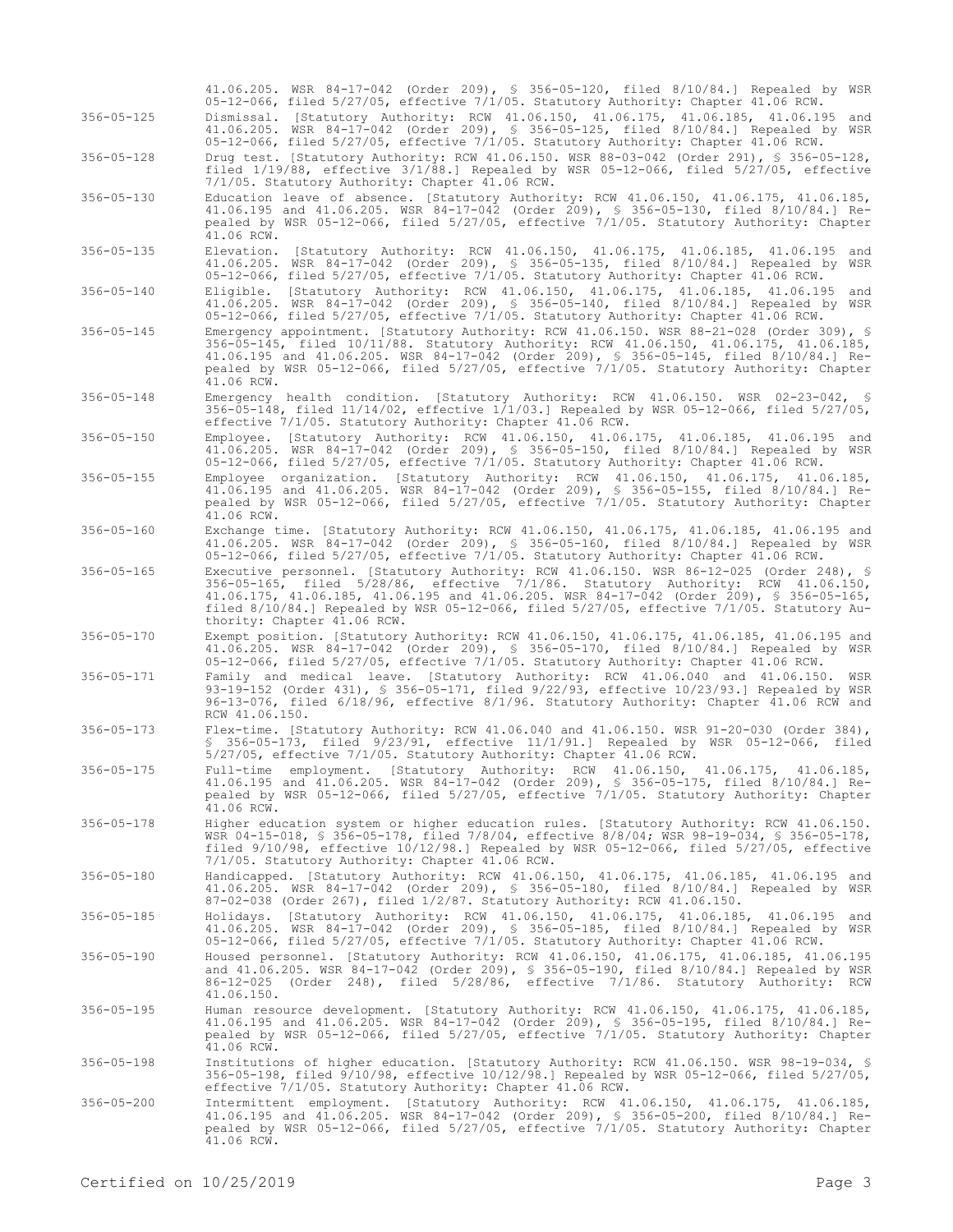- 356-05-205 Intervening salary steps. [Statutory Authority: RCW 41.06.150, 41.06.175, 41.06.185, 41.06.195 and 41.06.205. WSR 84-17-042 (Order 209), § 356-05-205, filed 8/10/84.] Repealed by WSR 05-12-066, filed 5/27/05, effective 7/1/05. Statutory Authority: Chapter 41.06 RCW.
- 356-05-207 Job categories. [Statutory Authority: RCW 41.06.150. WSR 99-05-043, § 356-05-207, filed 2/12/99, effective 4/1/99; WSR 87-02-038 (Order 267), § 356-05-207, filed 1/2/87.] Repealed by WSR 05-12-066, filed 5/27/05, effective 7/1/05. Statutory Authority: Chapter 41.06 RCW.
- 356-05-210 Law enforcement personnel. [Statutory Authority: RCW 41.06.150. WSR 04-15-018, § 356-05-210, filed 7/8/04, effective 8/8/04; WSR 98-19-034, § 356-05-210, filed 9/10/98, effective 10/12/98. Statutory Authority: RCW 41.06.040 and 41.06.150. WSR 90-03-044 (Order 337), § 356-05-210, filed 1/16/90, effective 3/1/90. Statutory Authority: RCW 41.06.150. WSR 86-12-025 (Order 248), § 356-05-210, filed 5/28/86, effective 7/1/86. Statutory Authority: RCW 41.06.150, 41.06.175, 41.06.185, 41.06.195 and 41.06.205. WSR 84-17-042 (Order 209), § 356-05-210, filed 8/10/84.] Repealed by WSR 05-12-066, filed 5/27/05, effective 7/1/05. Statutory Authority: Chapter 41.06 RCW.
- 356-05-211 Leadworker. [Statutory Authority: RCW 41.06.150. WSR 85-15-043 (Order 228), § 356-05-211, filed 7/15/85.] Repealed by WSR 05-12-066, filed 5/27/05, effective 7/1/05. Statutory Authority: Chapter 41.06 RCW.
- 356-05-213 Management employee. [Statutory Authority: RCW 41.06.150, 41.06.175, 41.06.185, 41.06.195 and 41.06.205. WSR 84-17-042 (Order 209), § 356-05-213, filed 8/10/84.] Repealed by WSR 85-19-078 (Order 230), filed 9/18/85. Statutory Authority: RCW 41.06.150.

356-05-214 Manager. [Statutory Authority: RCW 41.06.040 and 41.06.150. WSR 92-03-099 (Order 399), § 356-05-214, filed 1/17/92, effective 3/1/92.] Repealed by WSR 93-22-082 (Order 432), filed 11/1/93, effective 12/2/93. Statutory Authority: Chapter 41.06 RCW and 41.06.150.

- 356-05-215 Minimum qualifications. [Statutory Authority: RCW 41.06.150, 41.06.175, 41.06.185, 41.06.195 and 41.06.205. WSR 84-17-042 (Order 209), § 356-05-215, filed 8/10/84.] Repealed by WSR 05-12-066, filed 5/27/05, effective 7/1/05. Statutory Authority: Chapter  $41.06$  RCW.
- 356-05-220 Noncompetitive positions. [Statutory Authority: RCW 41.06.150. WSR 04-15-018, § 356-05-220, filed 7/8/04, effective 8/8/04. Statutory Authority: RCW 41.06.150, 41.06.175, 41.06.185, 41.06.195 and 41.06.205. WSR 84-17-042 (Order 209), § 356-05-220, filed 8/10/84.] Repealed by WSR 05-12-066, filed 5/27/05, effective 7/1/05. Statutory Authority: Chapter 41.06 RCW.
- 356-05-222 Nonmanagement employee. [Statutory Authority: RCW 41.06.150, 41.06.175, 41.06.185, 41.06.195 and 41.06.205. WSR 84-17-042 (Order 209), § 356-05-222, filed 8/10/84.] Repealed by WSR 85-19-078 (Order 230), filed 9/18/85. Statutory Authority: RCW 41.06.150.
- 356-05-225 Orientation. [Statutory Authority: RCW 41.06.150, 41.06.175, 41.06.185, 41.06.195 and 41.06.205. WSR 84-17-042 (Order 209), § 356-05-225, filed 8/10/84.] Repealed by WSR 05-12-066, filed 5/27/05, effective 7/1/05. Statutory Authority: Chapter 41.06 RCW.
- 356-05-230 Overtime. [Statutory Authority: RCW 41.06.150, 41.06.175, 41.06.185, 41.06.195 and 41.06.205. WSR 84-17-042 (Order 209), § 356-05-230, filed 8/10/84.] Repealed by WSR 05-12-066, filed 5/27/05, effective 7/1/05. Statutory Authority: Chapter 41.06 RCW.
- 356-05-231 Overtime rate. [Statutory Authority: RCW 41.06.150. WSR 86-12-025 (Order 248), § 356-05-231, filed 5/28/86, effective 7/1/86.] Repealed by WSR 05-12-066, filed 5/27/05, effective 7/1/05. Statutory Authority: Chapter 41.06 RCW.

356-05-233 Outside sales personnel. [Statutory Authority: RCW 41.06.150. WSR 86-12-025 (Order 248), § 356-05-233, filed 5/28/86, effective 7/1/86.] Repealed by WSR 05-12-066, filed 5/27/05, effective 7/1/05. Statutory Authority: Chapter 41.06 RCW.

- 356-05-234 Parent. [Statutory Authority: RCW 41.06.150. WSR 02-23-042, § 356-05-234, filed 11/14/02, effective 1/1/03.] Repealed by WSR 05-12-066, filed 5/27/05, effective 7/1/05. Statutory Authority: Chapter 41.06 RCW.
- 356-05-235 Part-time employment. [Statutory Authority: RCW 41.06.150, 41.06.175, 41.06.185, 41.06.195 and 41.06.205. WSR 84-17-042 (Order 209), § 356-05-235, filed 8/10/84.] Repealed by WSR 05-12-066, filed 5/27/05, effective 7/1/05. Statutory Authority: Chapter  $41.06$  RCW.
- 356-05-237 Pay period. [Statutory Authority: RCW 41.06.150. WSR 86-12-025 (Order 248), § 356-05-237, filed 5/28/86, effective 7/1/86.] Repealed by WSR 05-12-066, filed 5/27/05, effective 7/1/05. Statutory Authority: Chapter 41.06 RCW.
- 356-05-238 Pay status. [Statutory Authority: RCW 41.06.150. WSR 89-06-028 (Order 314), § 356-05-238, filed 2/24/89, effective 4/1/89.] Repealed by WSR 05-12-066, filed 5/27/05, effective 7/1/05. Statutory Authority: Chapter 41.06 RCW.
- 356-05-240 Periodic increment date. [Statutory Authority: RCW 41.06.150. WSR 85-19-078 (Order 230), § 356-05-240, filed 9/18/85. Statutory Authority: RCW 41.06.150, 41.06.175, 41.06.185, 41.06.195 and 41.06.205. WSR 84-17-042 (Order 209), § 356-05-240, filed 8/10/84.] Repealed by WSR 05-12-066, filed 5/27/05, effective 7/1/05. Statutory Authority: Chapter 41.06 RCW.
- 356-05-245 Permanent employee. [Statutory Authority: RCW 41.06.150, 41.06.175, 41.06.185, 41.06.195 and 41.06.205. WSR 84-17-042 (Order 209), § 356-05-245, filed 8/10/84.] Repealed by WSR 05-12-066, filed 5/27/05, effective 7/1/05. Statutory Authority: Chapter 41.06 RCW.
- 356-05-250 Personnel record. [Statutory Authority: RCW 41.06.150, 41.06.175, 41.06.185, 41.06.195<br>and 41.06.205. WSR 84-17-042 (Order 209), § 356-05-250, filed 8/10/84.] Repealed by WSR<br>05-12-066, filed 5/27/05, effective
- 356-05-260 Persons of disability. [Statutory Authority: RCW 41.06.040 and 41.06.150. WSR 91-23-107 (Order 395), § 356-05-260, filed 11/20/91, effective 1/1/92. Statutory Authority: RCW 41.06.150. WSR 87-02-038 (Order 267), § 356-05-260, filed 1/2/87.] Repealed by WSR 05-12-066, filed 5/27/05, effective 7/1/05. Statutory Authority: Chapter 41.06 RCW.
- 356-05-275 Point range. [Statutory Authority: RCW 41.06.150. WSR 87-15-065 (Order 281), § 356-05-275, filed 7/16/87, effective 9/1/87.] Repealed by WSR 92-20-024 (Order 409), filed 9/28/92, effective 11/1/92. Statutory Authority: RCW 41.06.040 and 41.06.150.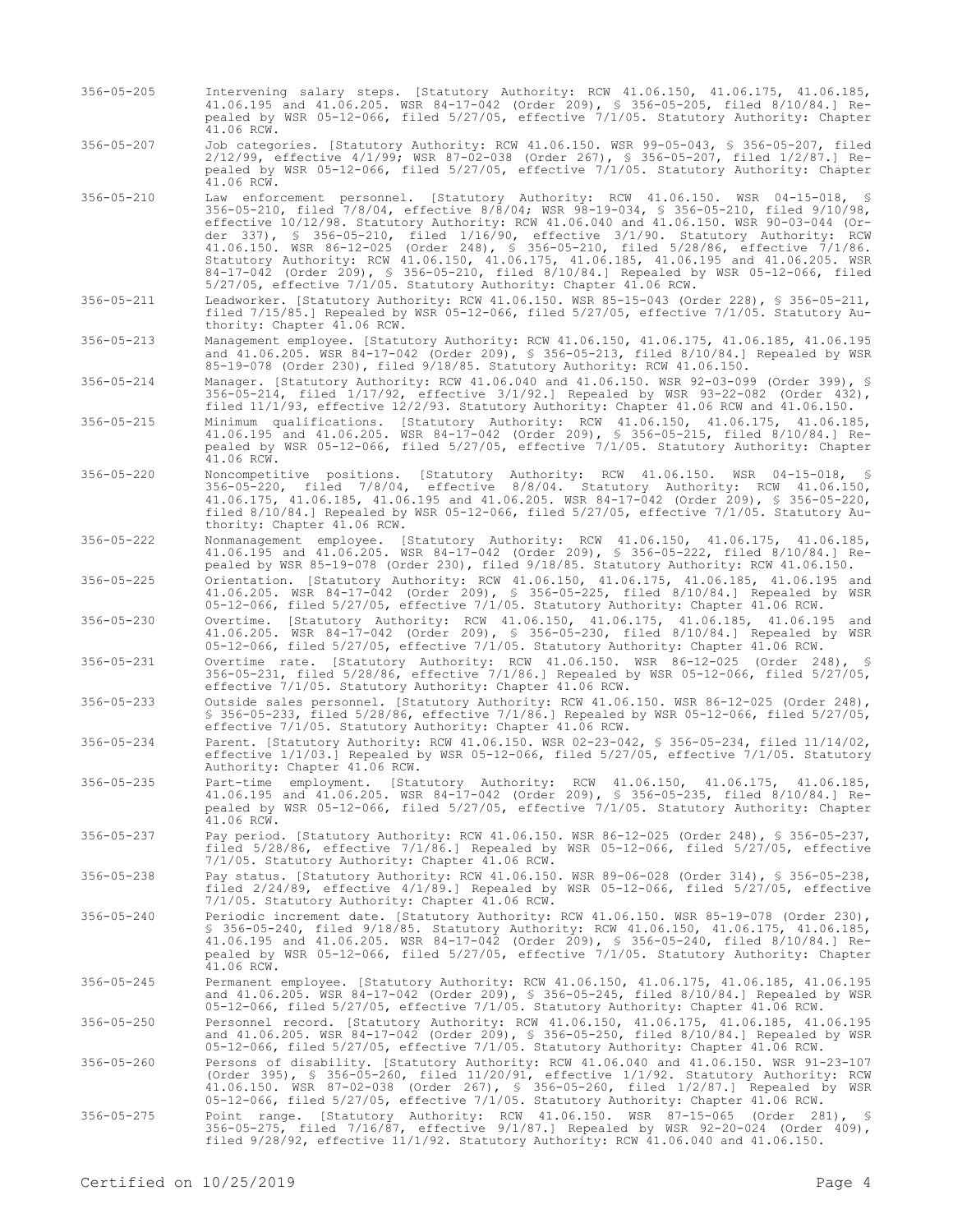- 356-05-300 Position. [Statutory Authority: RCW 41.06.150, 41.06.175, 41.06.185, 41.06.195 and 41.06.205. WSR 84-17-042 (Order 209), § 356-05-300, filed 8/10/84.] Repealed by WSR 05-12-066, filed 5/27/05, effective 7/1/05. Statutory Authority: Chapter 41.06 RCW.
- 356-05-305 Premium payment. [Statutory Authority: RCW 41.06.150. WSR 04-15-018, § 356-05-305, filed 7/8/04, effective 8/8/04. Statutory Authority: RCW 41.06.150, 41.06.175, 41.06.185, 41.06.195 and 41.06.205. WSR 84-17-042 (Order 209), § 356-05-305, filed 8/10/84.] Repealed by WSR 05-12-066, filed 5/27/05, effective 7/1/05. Statutory Authority: Chapter 41.06 RCW.

356-05-310 Probationary period. [Statutory Authority: RCW 41.06.150, 41.06.175, 41.06.185, 41.06.195 and 41.06.205. WSR 84-17-042 (Order 209), § 356-05-310, filed 8/10/84.] Repealed by WSR 05-12-066, filed 5/27/05, effective 7/1/05. Statutory Authority: Chapter 41.06 RCW.

- 356-05-315 Professional personnel. [Statutory Authority: RCW 41.06.150. WSR 86-12-025 (Order 248), § 356-05-315, filed 5/28/86, effective 7/1/86. Statutory Authority: RCW 41.06.150, 41.06.175, 41.06.185, 41.06.195 and 41.06.205. WSR 84-17-042 (Order 209), § 356-05-315, filed 8/10/84.] Repealed by WSR 05-12-066, filed 5/27/05, effective 7/1/05. Statutory Authority: Chapter 41.06 RCW.
- 356-05-320 Project employment. [Statutory Authority: RCW 41.06.150. WSR 88-18-096 (Order 308), § 356-05-320, filed 9/7/88, effective 11/1/88. Statutory Authority: RCW 41.06.150, 41.06.175, 41.06.185, 41.06.195 and 41.06.205. WSR 84-17-042 (Order 209), § 356-05-320, filed 8/10/84.] Repealed by WSR 05-12-066, filed 5/27/05, effective 7/1/05. Statutory Authority: Chapter 41.06 RCW.

356-05-325 Promotion. [Statutory Authority: RCW 41.06.150, 41.06.175, 41.06.185, 41.06.195 and 41.06.205. WSR 84-17-042 (Order 209), § 356-05-325, filed 8/10/84.] Repealed by WSR 05-12-066, filed 5/27/05, effective 7/1/05. Statutory Authority: Chapter 41.06 RCW.

- 356-05-327 Protected group members. [Statutory Authority: RCW 41.06.040 and 41.06.150. WSR 91-20-031 (Order 385), § 356-05-327, filed 9/23/91, effective 11/1/91. Statutory Authority: RCW 41.06.150. WSR 87-02-038 (Order 267), § 356-05-327, filed 1/2/87.] Repealed by WSR 99-05-043, filed 2/12/99, effective 4/1/99. Statutory Authority: RCW 41.06.150.
- 356-05-330 Provisional appointment. [Statutory Authority: RCW 41.06.150, 41.06.175, 41.06.185, 41.06.195 and 41.06.205. WSR 84-17-042 (Order 209), § 356-05-330, filed 8/10/84.] Repealed by WSR 88-18-096 (Order 308), filed 9/7/88, effective 11/1/88. Statutory Authority: RCW 41.06.150.
- 356-05-332 Recreational establishment. [Statutory Authority: RCW 41.06.150. WSR 86-12-025 (Order 248), § 356-05-332, filed 5/28/86, effective 7/1/86.] Repealed by WSR 05-12-066, filed 5/27/05, effective 7/1/05. Statutory Authority: Chapter 41.06 RCW.

356-05-333 Reasonable accommodation. [Statutory Authority: RCW 41.06.150. WSR 87-02-038 (Order 267), § 356-05-333, filed 1/2/87.] Repealed by WSR 05-12-066, filed 5/27/05, effective 7/1/05. Statutory Authority: Chapter 41.06 RCW.

356-05-335 Reduction in force. [Statutory Authority: RCW 41.06.150, 41.06.175, 41.06.185, 41.06.195 and 41.06.205. WSR 84-17-042 (Order 209), § 356-05-335, filed 8/10/84.] Repealed by WSR 05-12-066, filed 5/27/05, effective 7/1/05. Statutory Authority: Chapter 41.06 RCW.

- 356-05-340 Reduction. [Statutory Authority: RCW 41.06.150, 41.06.175, 41.06.185, 41.06.195 and 41.06.205. WSR 84-17-042 (Order 209), § 356-05-340, filed 8/10/84.] Repealed by WSR 05-12-066, filed 5/27/05, effective 7/1/05. Statutory Authority: Chapter 41.06 RCW.
- 356-05-345 Reemployment. [Statutory Authority: RCW 41.06.150, 41.06.175, 41.06.185, 41.06.195 and 41.06.205. WSR 84-17-042 (Order 209), § 356-05-345, filed 8/10/84.] Repealed by WSR 05-12-066, filed 5/27/05, effective 7/1/05. Statutory Authority: Chapter 41.06 RCW.
- 356-05-350 Register. [Statutory Authority: RCW 41.06.150, 41.06.175, 41.06.185, 41.06.195 and 41.06.205. WSR 84-17-042 (Order 209), § 356-05-350, filed 8/10/84.] Repealed by WSR 05-12-066, filed 5/27/05, effective 7/1/05. Statutory Authority: Chapter 41.06 RCW.

356-05-353 Regular rate. [Statutory Authority: RCW 41.06.150. WSR 86-12-025 (Order 248), § 356-05-353, filed 5/28/86, effective 7/1/86.] Repealed by WSR 05-12-066, filed 5/27/05, effective 7/1/05. Statutory Authority: Chapter 41.06 RCW.

356-05-355 Reinstatement. [Statutory Authority: RCW 41.06.040 and 41.06.150. WSR 92-08-009 (Order 402), § 356-05-355, filed 3/20/92, effective 5/1/92. Statutory Authority: RCW 41.06.150, 41.06.175, 41.06.185, 41.06.195 and 41.06.205. WSR 84-17-042 (Order 209), § 356-05-355, filed 8/10/84.] Repealed by WSR 05-12-066, filed 5/27/05, effective 7/1/05. Statutory Authority: Chapter 41.06 RCW.

356-05-358 Related boards. [Statutory Authority: RCW 41.06.150. WSR 98-19-034, § 356-05-358, filed 9/10/98, effective 10/12/98.] Repealed by WSR 05-12-066, filed 5/27/05, effective 7/1/05. Statutory Authority: Chapter 41.06 RCW.

- 356-05-360 Resignation. [Statutory Authority: RCW 41.06.150. WSR 88-03-041 (Order 290), § 356-05-360, filed 1/19/88, effective 3/1/88. Statutory Authority: RCW 41.06.150, 41.06.175, 41.06.185, 41.06.195 and 41.06.205. WSR 84-17-042 (Order 209), § 356-05-360, filed 8/10/84.] Repealed by WSR 05-12-066, filed 5/27/05, effective 7/1/05. Statutory Authority: Chapter 41.06 RCW.
- 356-05-365 Reversion. [Statutory Authority: RCW 41.06.150, 41.06.175, 41.06.185, 41.06.195 and 41.06.205. WSR 84-17-042 (Order 209), § 356-05-365, filed 8/10/84.] Repealed by WSR 05-12-066, filed 5/27/05, effective 7/1/05. Statutory Authority: Chapter 41.06 RCW.
- 356-05-370 Salary range. [Statutory Authority: RCW 41.06.150. WSR 04-15-018, § 356-05-370, filed 7/8/04, effective 8/8/04. Statutory Authority: RCW 41.06.040 and 41.06.150. WSR 92-20-024<br>(Order 409), § 356-05-370, filed 9/28/92, effective 11/1/92. Statutory Authority: RCW<br>41.06.150. WSR 87-15-065 (Order 281), § 356-05 Statutory Authority: RCW 41.06.150, 41.06.175, 41.06.185, 41.06.195 and 41.06.205. WSR 84-17-042 (Order 209), § 356-05-370, filed 8/10/84.] Repealed by WSR 05-12-066, filed 5/27/05, effective 7/1/05. Statutory Authority: Chapter 41.06 RCW.
- 356-05-375 Scheduling plan. [Statutory Authority: RCW 41.06.150. WSR 04-15-018, § 356-05-375, filed 7/8/04, effective 8/8/04; WSR 98-19-034, § 356-05-375, filed 9/10/98, effective 10/12/98. Statutory Authority: RCW 41.06.150, 41.06.175, 41.06.185, 41.06.195 and 41.06.205. WSR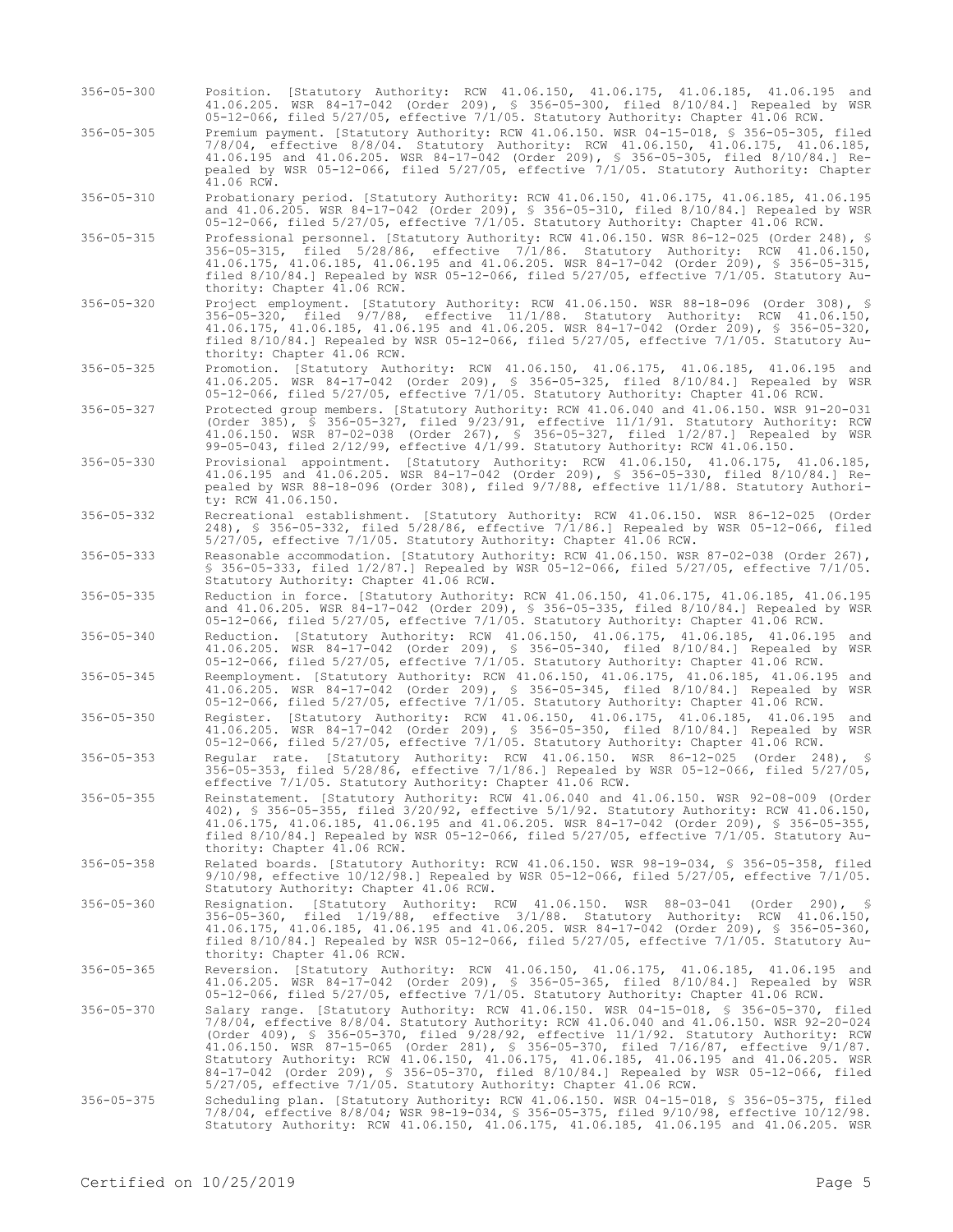|                  | 84-17-042 (Order 209), § 356-05-375, filed 8/10/84.] Repealed by WSR 05-12-066, filed<br>5/27/05, effective 7/1/05. Statutory Authority: Chapter 41.06 RCW.                                                                                                                                                                                                                                                                                                                                                                                                                                                                                                               |
|------------------|---------------------------------------------------------------------------------------------------------------------------------------------------------------------------------------------------------------------------------------------------------------------------------------------------------------------------------------------------------------------------------------------------------------------------------------------------------------------------------------------------------------------------------------------------------------------------------------------------------------------------------------------------------------------------|
| $356 - 05 - 380$ | Seasonal career employees. [Statutory Authority: RCW 41.06.150, 41.06.175, 41.06.185,<br>41.06.195 and 41.06.205. WSR 84-17-042 (Order 209), § 356-05-380, filed 8/10/84.] Re-<br>pealed by WSR 05-12-066, filed 5/27/05, effective 7/1/05. Statutory Authority: Chapter<br>41.06 RCW.                                                                                                                                                                                                                                                                                                                                                                                    |
| $356 - 05 - 385$ | Seasonal career employment. [Statutory Authority: RCW 41.06.150, 41.06.175, 41.06.185,<br>41.06.195 and 41.06.205. WSR 84-17-042 (Order 209), § 356-05-385, filed 8/10/84.] Re-<br>pealed by WSR 05-12-066, filed 5/27/05, effective 7/1/05. Statutory Authority: Chapter<br>41.06 RCW.                                                                                                                                                                                                                                                                                                                                                                                   |
| $356 - 05 - 387$ | Seasonal career positions. [Statutory Authority: RCW 41.06.150, 41.06.175, 41.06.185,<br>41.06.195 and 41.06.205. WSR 84-17-042 (Order 209), § 356-05-387, filed 8/10/84.] Re-<br>pealed by WSR 05-12-066, filed 5/27/05, effective 7/1/05. Statutory Authority: Chapter<br>41.06 RCW.                                                                                                                                                                                                                                                                                                                                                                                    |
| $356 - 05 - 389$ | Selective. [Statutory Authority: RCW 41.06.150. WSR 02-03-063, § 356-05-389, filed<br>$1/10/02$ , effective $3/1/02$ . Repealed by WSR 05-12-066, filed 5/27/05, effective 7/1/05.<br>Statutory Authority: Chapter 41.06 RCW.                                                                                                                                                                                                                                                                                                                                                                                                                                             |
| $356 - 05 - 390$ | Seniority. [Statutory Authority: RCW 41.06.150. WSR 98-19-034, § 356-05-390, filed<br>9/10/98, effective 10/12/98; WSR 98-06-012, § 356-05-390, filed 2/20/98, effective<br>4/1/98; WSR 89-16-030 (Order 327), § 356-05-390, filed 7/25/89, effective 9/1/89; WSR<br>87-02-038 (Order 267), § 356-05-390, filed 1/2/87; WSR 85-21-113 (Order 237), §<br>356-05-390, filed 10/23/85, effective 12/1/85. Statutory Authority: RCW 41.06.150,<br>41.06.175, 41.06.185, 41.06.195 and 41.06.205. WSR 84-17-042 (Order 209), § 356-05-390,<br>filed $8/10/84$ . Repealed by WSR 05-12-066, filed $5/27/05$ , effective $7/1/05$ . Statutory Au-<br>thority: Chapter 41.06 RCW. |
| $356 - 05 - 395$ | Series. [Statutory Authority: RCW 41.06.150, 41.06.175, 41.06.185, 41.06.195<br>and<br>41.06.205. WSR 84-17-042 (Order 209), § 356-05-395, filed 8/10/84.] Repealed by WSR<br>05-12-066, filed 5/27/05, effective 7/1/05. Statutory Authority: Chapter 41.06 RCW.                                                                                                                                                                                                                                                                                                                                                                                                         |
| $356 - 05 - 397$ | Shift charge. [Statutory Authority: RCW 41.06.150. WSR 86-14-071 (Order 253), §<br>356-05-397, filed $7/1/86$ , effective $8/1/86$ .] Repealed by WSR 05-12-066, filed 5/27/05,<br>effective 7/1/05. Statutory Authority: Chapter 41.06 RCW.                                                                                                                                                                                                                                                                                                                                                                                                                              |
| $356 - 05 - 400$ | Supervisor. [Statutory Authority: RCW 41.06.150, 41.06.175, 41.06.185, 41.06.195 and<br>41.06.205. WSR 84-17-042 (Order 209), § 356-05-400, filed 8/10/84.] Repealed by WSR<br>05-12-066, filed 5/27/05, effective 7/1/05. Statutory Authority: Chapter 41.06 RCW.                                                                                                                                                                                                                                                                                                                                                                                                        |
| $356 - 05 - 405$ | Suspension. [Statutory Authority: RCW 41.06.150, 41.06.175, 41.06.185, 41.06.195 and<br>41.06.205. WSR 84-17-042 (Order 209), § 356-05-405, filed 8/10/84.] Repealed by WSR<br>05-12-066, filed 5/27/05, effective 7/1/05. Statutory Authority: Chapter 41.06 RCW.                                                                                                                                                                                                                                                                                                                                                                                                        |
| $356 - 05 - 410$ | Tandem employment. [Statutory Authority: RCW 41.06.150, 41.06.175, 41.06.185, 41.06.195<br>and 41.06.205. WSR 84-17-042 (Order 209), § 356-05-410, filed 8/10/84.] Repealed by WSR<br>05-12-066, filed 5/27/05, effective 7/1/05. Statutory Authority: Chapter 41.06 RCW.                                                                                                                                                                                                                                                                                                                                                                                                 |
| $356 - 05 - 415$ | Temporary employment. [Statutory Authority: RCW 41.06.150. WSR 02-07-049, § 356-05-415,<br>filed 3/14/02, effective 5/1/02; WSR 88-18-096 (Order 308), § 356-05-415, filed 9/7/88,<br>effective 11/1/88. Statutory Authority: RCW 41.06.150, 41.06.175, 41.06.185, 41.06.195<br>and 41.06.205. WSR 84-17-042 (Order 209), § 356-05-415, filed 8/10/84.] Repealed by WSR<br>05-12-066, filed 5/27/05, effective 7/1/05. Statutory Authority: Chapter 41.06 RCW.                                                                                                                                                                                                            |
| $356 - 05 - 420$ | Termination. [Statutory Authority: RCW 41.06.150, 41.06.175, 41.06.185, 41.06.195 and<br>41.06.205. WSR 84-17-042 (Order 209), § 356-05-420, filed 8/10/84.] Repealed by WSR<br>05-12-066, filed 5/27/05, effective 7/1/05. Statutory Authority: Chapter 41.06 RCW.                                                                                                                                                                                                                                                                                                                                                                                                       |
| $356 - 05 - 425$ | Training. [Statutory Authority: RCW 41.06.150, 41.06.175, 41.06.185, 41.06.195 and<br>41.06.205. WSR 84-17-042 (Order 209), § 356-05-425, filed 8/10/84.] Repealed by WSR<br>05-12-066, filed 5/27/05, effective 7/1/05. Statutory Authority: Chapter 41.06 RCW.                                                                                                                                                                                                                                                                                                                                                                                                          |
| $356 - 05 - 430$ | Transfer. [Statutory Authority: RCW 41.06.150. WSR 87-15-065 (Order 281), § 356-05-430,<br>filed $7/16/87$ , effective $9/1/87$ . Statutory Authority: RCW 41.06.150, 41.06.175,<br>41.06.185, 41.06.195 and 41.06.205. WSR 84-17-042 (Order 209), § 356-05-430, filed<br>$8/10/84$ .] Repealed by WSR 05-12-066, filed 5/27/05, effective 7/1/05. Statutory Authori-<br>ty: Chapter 41.06 RCW.                                                                                                                                                                                                                                                                           |
| $356 - 05 - 435$ | Trial service period. [Statutory Authority: RCW 41.06.150, 41.06.175, 41.06.185,<br>41.06.195 and 41.06.205. WSR 84-17-042 (Order 209), § 356-05-435, filed 8/10/84.] Re-<br>pealed by WSR 05-12-066, filed 5/27/05, effective 7/1/05. Statutory Authority: Chapter<br>41.06 RCW.                                                                                                                                                                                                                                                                                                                                                                                         |
| $356 - 05 - 440$ | Tuition reimbursement. [Statutory Authority: RCW 41.06.150, 41.06.175, 41.06.185,<br>41.06.195 and 41.06.205. WSR 84-17-042 (Order 209), § 356-05-440, filed 8/10/84.] Re-<br>pealed by WSR 05-12-066, filed 5/27/05, effective 7/1/05. Statutory Authority: Chapter<br>41.06 RCW.                                                                                                                                                                                                                                                                                                                                                                                        |
| $356 - 05 - 445$ | Underfill. [Statutory Authority: RCW 41.06.150, 41.06.175, 41.06.185, 41.06.195 and<br>41.06.205. WSR 84-17-042 (Order 209), § 356-05-445, filed 8/10/84.] Repealed by WSR<br>05-12-066, filed 5/27/05, effective 7/1/05. Statutory Authority: Chapter 41.06 RCW.                                                                                                                                                                                                                                                                                                                                                                                                         |
| $356 - 05 - 447$ | Underutilization. [Statutory Authority: RCW 41.06.150. WSR 99-05-043, \$ 356-05-447, filed<br>$2/12/99$ , effective $4/1/99$ ; WSR 87-02-038 (Order 267), § 356-05-447, filed $1/2/87$ . Re-<br>pealed by WSR 05-12-066, filed 5/27/05, effective 7/1/05. Statutory Authority: Chapter<br>41.06 RCW.                                                                                                                                                                                                                                                                                                                                                                      |
| $356 - 05 - 450$ | Union shop. [Statutory Authority: RCW 41.06.150. WSR 89-02-011 (Order 312), § 356-05-450,<br>filed 12/28/88, effective 2/1/89. Statutory Authority: RCW 41.06.150, 41.06.175,<br>41.06.185, 41.06.195 and 41.06.205. WSR 84-17-042 (Order 209), § 356-05-450, filed<br>8/10/84.] Repealed by WSR 05-12-066, filed 5/27/05, effective 7/1/05. Statutory Authori-<br>ty: Chapter 41.06 RCW.                                                                                                                                                                                                                                                                                 |
| $356 - 05 - 455$ | Union shop fee. [Statutory Authority: RCW 41.06.150, 41.06.175, 41.06.185, 41.06.195 and<br>41.06.205. WSR 84-17-042 (Order 209), § 356-05-455, filed 8/10/84.] Repealed by WSR<br>$89-02-011$ (Order 312), filed $12/28/88$ , effective $2/1/89$ . Statutory Authority: RCW<br>41.06.150.                                                                                                                                                                                                                                                                                                                                                                                |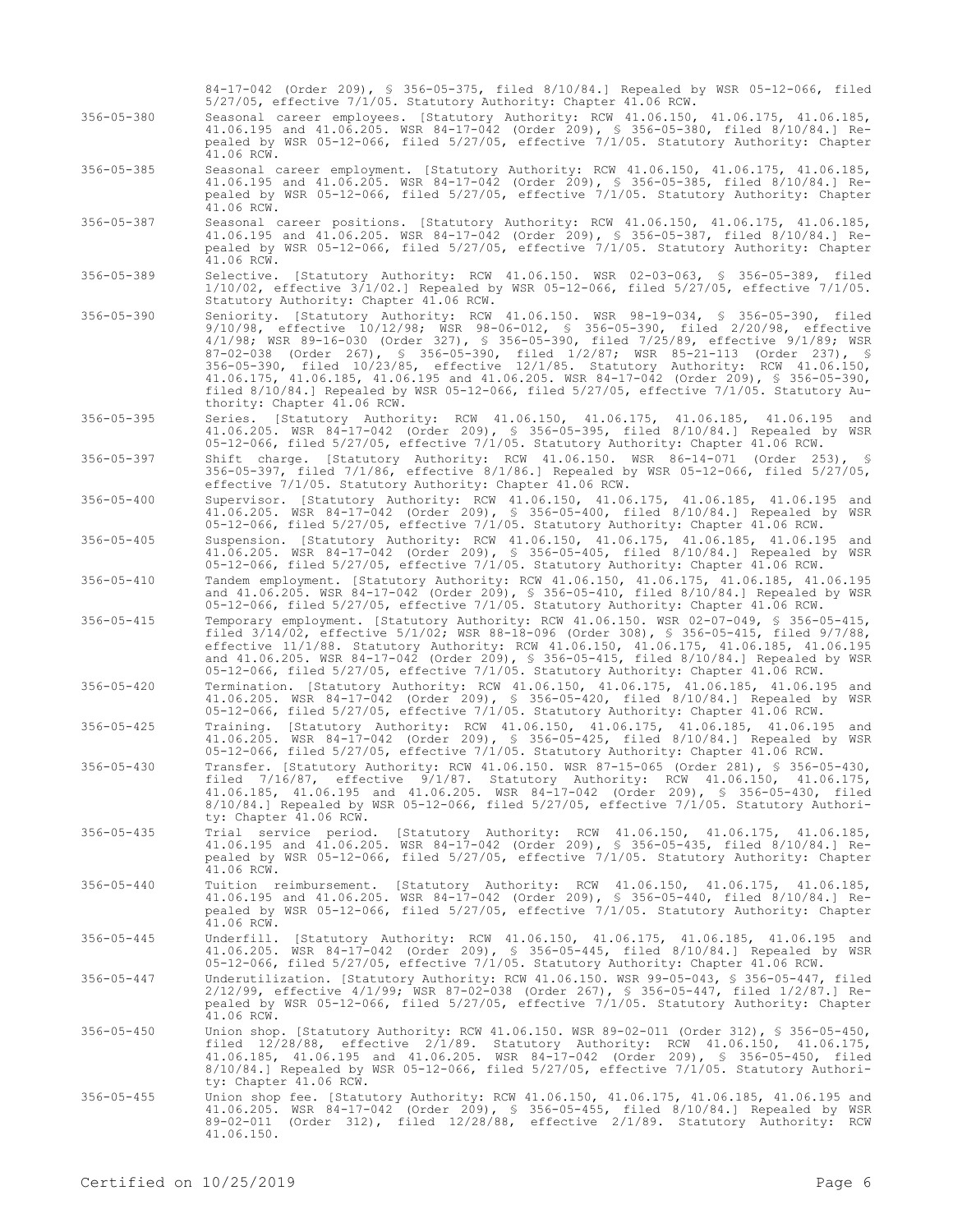- 356-05-456 Union shop nonassociation fee. [Statutory Authority: RCW 41.06.150. WSR 89-02-011 (Order 312), § 356-05-456, filed 12/28/88, effective 2/1/89.] Repealed by WSR 05-12-066, filed 5/27/05, effective 7/1/05. Statutory Authority: Chapter 41.06 RCW.
- 356-05-460 Union shop representative. [Statutory Authority: RCW 41.06.150, 41.06.175, 41.06.185, 41.06.195 and 41.06.205. WSR 84-17-042 (Order 209), § 356-05-460, filed 8/10/84.] Repealed by WSR 05-12-066, filed 5/27/05, effective 7/1/05. Statutory Authority: Chapter  $41.06$  RCW.

356-05-461 Union shop representation fee. [Statutory Authority: RCW 41.06.150. WSR 89-02-011 (Order 312), § 356-05-461, filed 12/28/88, effective 2/1/89.] Repealed by WSR 05-12-066, filed 5/27/05, effective 7/1/05. Statutory Authority: Chapter 41.06 RCW.

- 356-05-465 Veteran. [Statutory Authority: RCW 41.06.150. WSR 88-14-070 (Order 302), § 356-05-465, filed 7/1/88; WSR 85-20-027 (Order 233), § 356-05-465, filed 9/24/85. Statutory Authority: RCW 41.06.150, 41.06.175, 41.06.185, 41.06.195 and 41.06.205. WSR 84-17-042 (Order 209), § 356-05-465, filed 8/10/84.] Repealed by WSR 05-12-066, filed 5/27/05, effective 7/1/05. Statutory Authority: Chapter 41.06 RCW.
- 356-05-470 Veteran's spouse. [Statutory Authority: RCW 41.06.150. WSR 87-02-038 (Order 267), § 356-05-470, filed 1/2/87. Statutory Authority: RCW 41.06.150, 41.06.175, 41.06.185, 41.06.195 and 41.06.205. WSR 84-17-042 (Order 209), § 356-05-470, filed 8/10/84.] Repealed by WSR 05-12-066, filed 5/27/05, effective 7/1/05. Statutory Authority: Chapter  $41.06$  RCW.
- 356-05-475 Volunteer experience. [Statutory Authority: RCW 41.06.150, 41.06.175, 41.06.185, 41.06.195 and 41.06.205. WSR 84-17-042 (Order 209), § 356-05-475, filed 8/10/84.] Repealed by WSR 05-12-066, filed 5/27/05, effective 7/1/05. Statutory Authority: Chapter  $41.06$  RCW.
- 356-05-477 Washington general service. [Statutory Authority: RCW 41.06.150. WSR 04-15-018, § 356-05-477, filed 7/8/04, effective 8/8/04; WSR 98-19-034, § 356-05-477, filed 9/10/98, effective 10/12/98. Statutory Authority: Chapter 41.06 RCW and RCW 41.06.150. WSR 94-04-011, § 356-05-477, filed 1/21/94, effective 3/1/94.] Repealed by WSR 05-12-066, filed 5/27/05, effective 7/1/05. Statutory Authority: Chapter 41.06 RCW.
- 356-05-479 Washington management service. [Statutory Authority: RCW 41.06.150. WSR 04-15-018, § 356-05-479, filed 7/8/04, effective 8/8/04. Statutory Authority: Chapter 41.06 RCW and RCW 41.06.150. WSR 94-04-011, § 356-05-479, filed 1/21/94, effective 3/1/94.] Repealed by WSR 05-12-066, filed 5/27/05, effective 7/1/05. Statutory Authority: Chapter 41.06 RCW.
- 356-05-480 Work day. [Statutory Authority: RCW 41.06.150. WSR 87-10-037 (Order 274), § 356-05-480, filed 5/1/87, effective 6/1/87. Statutory Authority: RCW 41.06.150, 41.06.175, 41.06.185, 41.06.195 and 41.06.205. WSR 84-17-042 (Order 209), § 356-05-480, filed 8/10/84.] Repealed by WSR 05-12-066, filed 5/27/05, effective 7/1/05. Statutory Authority: Chapter 41.06 RCW.
- 356-05-485 Work period designation. [Statutory Authority: RCW 41.06.150, 41.06.175, 41.06.185, 41.06.195 and 41.06.205. WSR 84-17-042 (Order 209), § 356-05-485, filed 8/10/84.] Repealed by WSR 05-12-066, filed 5/27/05, effective 7/1/05. Statutory Authority: Chapter 41.06 RCW.
- 356-05-490 Work schedule. [Statutory Authority: RCW 41.06.150, 41.06.175, 41.06.185, 41.06.195 and 41.06.205. WSR 84-17-042 (Order 209), § 356-05-490, filed 8/10/84.] Repealed by WSR 05-12-066, filed 5/27/05, effective 7/1/05. Statutory Authority: Chapter 41.06 RCW.
- 356-05-493 Workforce diversity. [Statutory Authority: RCW 41.06.040 and 41.06.150. WSR 91-20-032 (Order 386), § 356-05-493, filed 9/23/91, effective 11/1/91.] Repealed by WSR 05-12-066, filed 5/27/05, effective 7/1/05. Statutory Authority: Chapter 41.06 RCW.
- 356-05-495 Workshift. [Statutory Authority: RCW 41.06.150, 41.06.175, 41.06.185, 41.06.195 and 41.06.205. WSR 84-17-042 (Order 209), § 356-05-495, filed 8/10/84.] Repealed by WSR 05-12-066, filed 5/27/05, effective 7/1/05. Statutory Authority: Chapter 41.06 RCW.
- 356-05-500 Workweek. [Statutory Authority: RCW 41.06.150. WSR 87-10-037 (Order 274), § 356-05-500, filed 5/1/87, effective 6/1/87. Statutory Authority: RCW 41.06.150, 41.06.175, 41.06.185, 41.06.195 and 41.06.205. WSR 84-17-042 (Order 209), § 356-05-500, filed 8/10/84.] Repealed by WSR 05-12-066, filed 5/27/05, effective 7/1/05. Statutory Authority: Chapter 41.06 RCW.
- 356-05-505 Y-rate. [Statutory Authority: RCW 41.06.150, 41.06.175, 41.06.185, 41.06.195 and 41.06.205. WSR 84-17-042 (Order 209), § 356-05-505, filed 8/10/84.] Repealed by WSR 05-12-066, filed 5/27/05, effective 7/1/05. Statutory Authority: Chapter 41.06 RCW.

**Reviser's note:** The definitions in chapter 356-05 WAC (Order 209, filed August 10, 1984) were formerly filed as WAC 356-06-010 which was repealed by the same order.

# **Chapter 356-06 GENERAL PROVISIONS**

| $356 - 06 - 001$ | Declaration of purpose. [Statutory Authority: RCW 41.06.150. WSR 87-06-032 (Order 270), §<br>356-06-001, filed 2/27/87, effective 4/1/87; Order 36, § 356-06-001, filed 7/1/71, effec-<br>tive $8/1/71$ . Formerly WAC 356-04-001.] Repealed by WSR 05-12-066, filed 5/27/05, effec-<br>tive 7/1/05. Statutory Authority: Chapter 41.06 RCW.                                                                                       |  |  |  |  |  |  |
|------------------|------------------------------------------------------------------------------------------------------------------------------------------------------------------------------------------------------------------------------------------------------------------------------------------------------------------------------------------------------------------------------------------------------------------------------------|--|--|--|--|--|--|
| $356 - 06 - 002$ | Scope and construction of terms. [Order 63, § 356-06-002, filed 2/26/74.] Repealed by WSR<br>05-12-066, filed 5/27/05, effective 7/1/05. Statutory Authority: Chapter 41.06 RCW.                                                                                                                                                                                                                                                   |  |  |  |  |  |  |
| $356 - 06 - 003$ | Scope. [Statutory Authority: RCW 41.06.150. WSR 04-15-018, § 356-06-003, filed 7/8/04,<br>effective 8/8/04; WSR 98-19-034, § 356-06-003, filed 9/10/98, effective 10/12/98. Statu-<br>tory Authority: RCW 41.06.040 and 41.06.150. WSR 93-19-147 (Order 432), § 356-06-003,<br>filed $9/22/93$ , effective $10/23/93$ .] Repealed by WSR 05-12-066, filed $5/27/05$ , effective<br>7/1/05. Statutory Authority: Chapter 41.06 RCW. |  |  |  |  |  |  |
| 356-06-010       | Definitions. [Statutory Authority: RCW 41.06.150. WSR 84-14-006 (Order 207), §<br>356-06-010, filed 6/22/84; WSR 84-12-079 (Order 206), § 356-06-010, filed 6/6/84; WSR<br>84-11-003 (Order 203), § 356-06-010, filed 5/4/84; WSR 84-02-030 (Order 194), §<br>356-06-010, filed 12/30/83; WSR 83-01-115 (Order 179), § 356-06-010, filed 12/22/82.                                                                                 |  |  |  |  |  |  |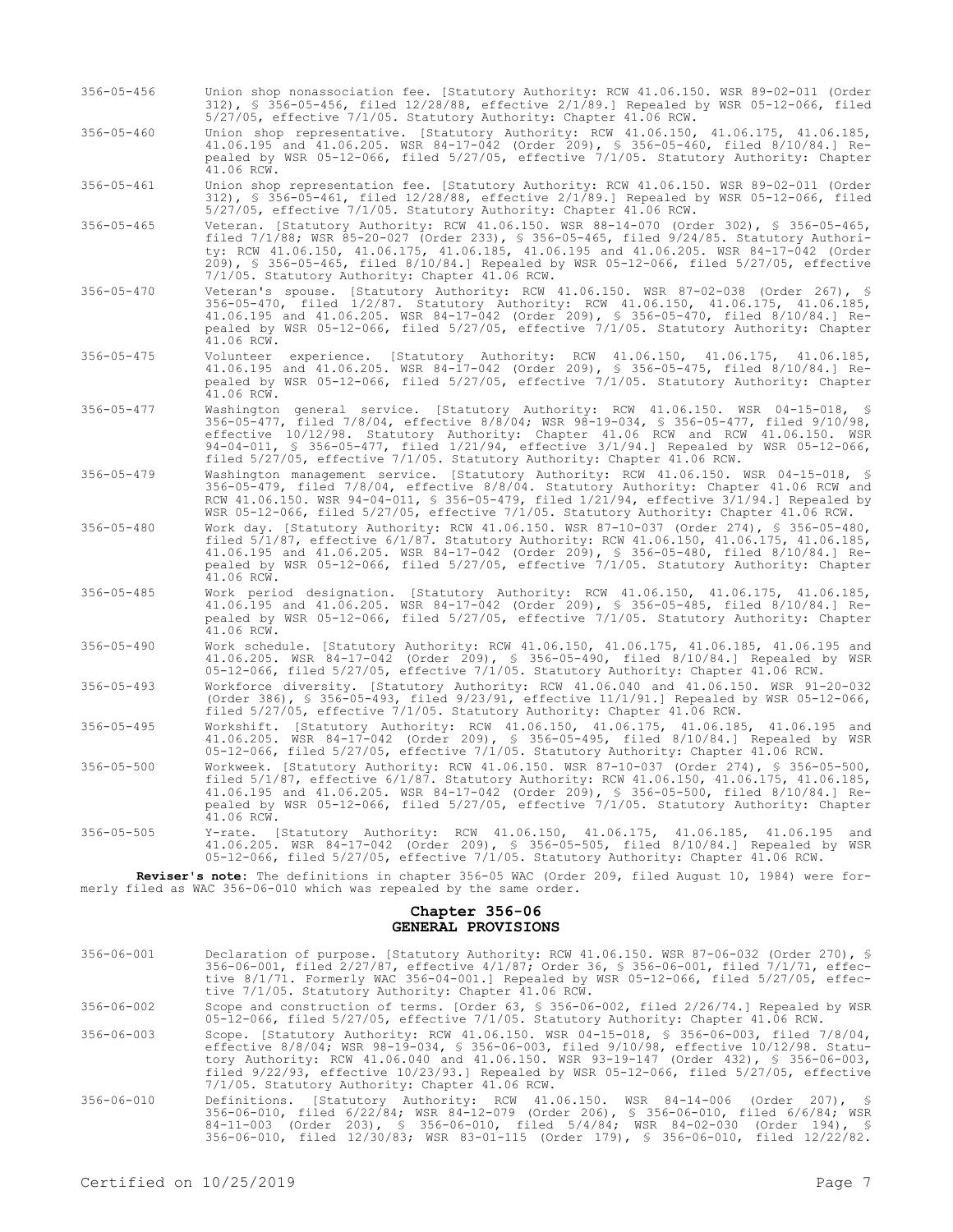|                  | Statutory Authority: RCW 41.06.150(17). WSR 82-19-092 (Order 175), § 356-06-010, filed<br>9/22/82; WSR 82-09-022 (Order 169), § 356-06-010, filed 4/12/82; WSR 82-03-030 (Order<br>165), § 356-06-010, filed 1/18/82; WSR 81-23-031 (Order 163), § 356-06-010, filed<br>11/16/81; WSR 80-13-047 (Order 147), § 356-06-010, filed 9/16/80; WSR 80-09-010 (Order<br>145), § 356-06-010, filed 7/8/80; WSR 78-02-049 (Order 116), § 356-06-010, filed 1/19/78;<br>Order 113, § 356-06-010, filed 11/30/77; Order 112, § 356-06-010, filed 11/7/77; Order<br>109, § 356-06-010, filed 9/7/77; Order 100, § 356-06-010, filed 3/30/77; Order 98, §<br>356-06-010, filed 1/13/77, effective 2/13/77; Order 94, § 356-06-010, filed 11/2/76, ef-<br>fective $1/1/77$ ; Order 92, § 356-06-010, filed $10/5/76$ , effective $11/5/76$ ; Order 89, §<br>356-06-010, filed 6/30/76, effective 7/31/76; Order 86, § 356-06-010, filed 5/4/76; Order<br>82, § 356-06-010, filed 9/26/75; Order 80, § 356-06-010, filed 7/16/75; Order 78, §<br>356-06-010, filed 5/19/75, effective 7/1/75; Order 77, § 356-06-010, filed 5/7/75; Order<br>74, § 356-06-010, filed 3/7/75; Order 71, § 356-06-010, filed 12/30/74; Order 69, §<br>356-06-010, filed 9/30/74; Order 63, § 356-06-010, filed 2/26/74; Order 58, § 356-06-010,<br>filed $9/10/73$ ; Order 57, § 356-06-010, filed 7/31/73; Order 51, § 356-06-010, filed<br>$12/19/72$ ; Order 47, § 356-06-010, filed 6/14/72; Order 42, § 356-06-010, filed 1/11/72;<br>Permanent and Emergency Order 39, § 356-06-010, filed $9/15/71$ ; Order 36, § 356-06-010,<br>filed $7/1/71$ , effective $8/1/71$ . Formerly WAC 356-04-010.] Repealed by WSR 84-17-042 (Or-<br>der 209), filed 8/10/84. Statutory Authority: RCW 41.06.150, 41.06.175, 41.06.185,<br>41.06.195 and 41.06.205. Later promulgation, see chapter 356-05 WAC. |
|------------------|----------------------------------------------------------------------------------------------------------------------------------------------------------------------------------------------------------------------------------------------------------------------------------------------------------------------------------------------------------------------------------------------------------------------------------------------------------------------------------------------------------------------------------------------------------------------------------------------------------------------------------------------------------------------------------------------------------------------------------------------------------------------------------------------------------------------------------------------------------------------------------------------------------------------------------------------------------------------------------------------------------------------------------------------------------------------------------------------------------------------------------------------------------------------------------------------------------------------------------------------------------------------------------------------------------------------------------------------------------------------------------------------------------------------------------------------------------------------------------------------------------------------------------------------------------------------------------------------------------------------------------------------------------------------------------------------------------------------------------------------------------------------------------------------------------------------------------------------------------------------|
| 356-06-020       | Exemptions. [Statutory Authority: RCW 41.06.150. WSR 98-19-034, § 356-06-020, filed<br>9/10/98, effective 10/12/98; WSR 95-19-054, § 356-06-020, filed 9/15/95, effective<br>10/16/95. Statutory Authority: RCW 41.06.040 and 41.06.150. WSR 90-12-027 (Order 353), §<br>356-06-020, filed 5/30/90, effective 6/30/90. Statutory Authority: RCW 41.06.150. WSR<br>87-24-028 (Order 287), § 356-06-020, filed 11/24/87, effective 1/1/88; WSR 85-21-113 (Or-<br>der 237), § 356-06-020, filed 10/23/85, effective 12/1/85; WSR 85-19-078 (Order 230), §<br>356-06-020, filed 9/18/85. Statutory Authority: RCW 41.06.150, 41.06.169, 41.06.175,<br>41.06.185, 41.06.195 and 41.06.205. WSR 84-17-042 (Order 209), § 356-06-020, filed<br>8/10/84. Statutory Authority: RCW 41.06.150(17). WSR 80-06-032 (Order 143), § 356-06-020,<br>filed 5/9/80, effective $6/12/80$ ; WSR 79-12-012 (Order 137), § 356-06-020, filed 11/13/79;<br>WSR 78-05-025 (Order 119), § 356-06-020, filed 4/14/78; Order 63, § 356-06-020, filed<br>$2/26/74$ ; Order 37, § 356-06-020, filed 8/17/71, effective 9/17/71; Order 36, §<br>$356-06-020$ , filed $7/1/71$ , effective $8/1/71$ . Formerly WAC 356-04-020.] Repealed by WSR<br>$02-15-050$ , filed $7/11/02$ , effective $9/1/02$ . Statutory Authority: RCW 41.06.150. Later<br>promulgation, see WAC 356-03-010.                                                                                                                                                                                                                                                                                                                                                                                                                                                                                                             |
| 356-06-030       | Personnel services—Governmental agencies. [Order 36, § 356-06-030, filed 7/1/71, effec-<br>tive 8/1/71. Formerly WAC 356-04-040.] Repealed by WSR 05-12-066, filed 5/27/05, effec-<br>tive 7/1/05. Statutory Authority: Chapter 41.06 RCW.                                                                                                                                                                                                                                                                                                                                                                                                                                                                                                                                                                                                                                                                                                                                                                                                                                                                                                                                                                                                                                                                                                                                                                                                                                                                                                                                                                                                                                                                                                                                                                                                                           |
| 356-06-040       | Classified service. [Statutory Authority: RCW 41.06.150. WSR 04-15-018, § 356-06-040,<br>filed $7/8/04$ , effective $8/8/04$ ; WSR 98-19-034, § 356-06-040, filed 9/10/98, effective<br>$10/12/98$ . Statutory Authority: RCW 41.06.140(17). WSR 80-04-025 (Order 142), §<br>356-06-040, filed 3/14/80; Order 71, § 356-06-040, filed 12/30/74; Permanent and Emergen-<br>cy Order 39, § 356-06-040, filed $9/15/71$ ; Order 36, § 356-06-040, filed 7/1/71, effective<br>8/1/71. Formerly WAC 356-04-050, 356-04-060, 356-04-070.] Repealed by WSR 05-12-066,<br>filed 5/27/05, effective 7/1/05. Statutory Authority: Chapter 41.06 RCW.                                                                                                                                                                                                                                                                                                                                                                                                                                                                                                                                                                                                                                                                                                                                                                                                                                                                                                                                                                                                                                                                                                                                                                                                                           |
| 356-06-045       | Movement between Washington general service and Washington management service positions.<br>[Statutory Authority: RCW 41.06.150. WSR 01-07-055, § 356-06-045, filed $3/19/01$ , effec-<br>tive 5/1/01. Statutory Authority: Chapter 41.06 RCW and RCW 41.06.150. WSR 94-04-011, §<br>356-06-045, filed $1/21/94$ , effective $3/1/94$ .] Repealed by WSR 05-12-066, filed 5/27/05,<br>effective 7/1/05. Statutory Authority: Chapter 41.06 RCW.                                                                                                                                                                                                                                                                                                                                                                                                                                                                                                                                                                                                                                                                                                                                                                                                                                                                                                                                                                                                                                                                                                                                                                                                                                                                                                                                                                                                                      |
| 356-06-050       | Exempt service. [Statutory Authority: RCW 41.06.150. WSR 98-19-034, § 356-06-050, filed<br>$9/10/98$ , effective $10/12/98$ ; WSR 84-11-091 (Order 204), § 356-06-050, filed 5/23/84, ef-<br>fective $9/1/84$ ; Order 36, § 356-06-050, filed $7/1/71$ , effective $8/1/71$ . Formerly WAC<br>356-04-080.] Repealed by WSR 05-12-066, filed $5/27/05$ , effective $7/1/05$ . Statutory Au-<br>thority: Chapter 41.06 RCW.                                                                                                                                                                                                                                                                                                                                                                                                                                                                                                                                                                                                                                                                                                                                                                                                                                                                                                                                                                                                                                                                                                                                                                                                                                                                                                                                                                                                                                            |
| $356 - 06 - 055$ | Exempt-Classified service-Movement between. [Statutory Authority: RCW 41.06.040 and<br>41.06.150. WSR 92-20-026 and 92-22-042 (Orders 411 and 411A), § 356-06-055, filed 9/28/92<br>and 10/27/92, effective 11/1/92 and 11/27/92; WSR 92-14-068 (Order 405), § 356-06-055,<br>filed 6/26/92, effective 8/1/92; WSR 91-21-081 (Order 392), § 356-06-055, filed 10/18/91,<br>effective 12/1/91; WSR 90-12-027 (Order 353), § 356-06-055, filed 5/30/90, effective<br>6/30/90. Statutory Authority: RCW 41.06.150. WSR 85-21-113 (Order 237), § 356-06-055,<br>filed $10/23/85$ , effective $12/1/85$ ; WSR 84-11-091 (Order 204), § 356-06-055, filed<br>5/23/84, effective 9/1/84; WSR 83-09-030 (Order 183), § 356-06-055, filed 4/15/83. Statu-<br>tory Authority: RCW 41.06.150(17). WSR 82-22-020 (Order 177), § 356-06-055, filed<br>10/26/82; WSR 82-19-092 (Order 175), § 356-06-055, filed 9/22/82; Order 82, § 356-06-055,<br>filed $9/26/75$ ; Order 69, § 356-06-055, filed $9/30/74$ ; Order 63, § 356-06-055, filed<br>$2/26/74$ .] Repealed by WSR 05-12-066, filed 5/27/05, effective 7/1/05. Statutory Authori-<br>ty: Chapter 41.06 RCW.                                                                                                                                                                                                                                                                                                                                                                                                                                                                                                                                                                                                                                                                                                             |
| $356 - 06 - 060$ | Personnel board-Composition-Appointment. [Statutory Authority: RCW 41.06.150(17). WSR<br>78-05-025 (Order 119), § 356-06-060, filed 4/14/78; Order 36, § 356-06-060, filed 7/1/71,<br>effective $8/1/71$ . Formerly WAC 356-04-090.] Repealed by WSR 98-19-034, filed 9/10/98, ef-<br>fective 10/12/98. Statutory Authority: RCW 41.06.150.                                                                                                                                                                                                                                                                                                                                                                                                                                                                                                                                                                                                                                                                                                                                                                                                                                                                                                                                                                                                                                                                                                                                                                                                                                                                                                                                                                                                                                                                                                                          |
| 356-06-065       | Incumbent status for positions converted by the board from exempt to classified. [Statu-<br>tory Authority: RCW 41.06.150. WSR 04-15-018, § 356-06-065, filed 7/8/04, effective<br>8/8/04; WSR 03-16-085, \$ 356-06-065, filed 8/5/03, effective 9/5/03; WSR 02-15-047, \$<br>356-06-065, filed $7/11/02$ , effective $9/1/02$ . Repealed by WSR 05-12-066, filed 5/27/05,<br>effective 7/1/05. Statutory Authority: Chapter 41.06 RCW.                                                                                                                                                                                                                                                                                                                                                                                                                                                                                                                                                                                                                                                                                                                                                                                                                                                                                                                                                                                                                                                                                                                                                                                                                                                                                                                                                                                                                              |
| 356-06-070       | board-Procedure-Quorum. [Statutory Authority: RCW<br>Personnel<br>$41.06.150(17)$ .<br>WSR<br>78-05-025 (Order 119), § 356-06-070, filed 4/14/78; Order 36, § 356-06-070, filed 7/1/71,<br>effective $8/1/71$ . Formerly WAC 356-04-100.] Repealed by WSR 98-19-034, filed 9/10/98, ef-<br>fective 10/12/98. Statutory Authority: RCW 41.06.150.                                                                                                                                                                                                                                                                                                                                                                                                                                                                                                                                                                                                                                                                                                                                                                                                                                                                                                                                                                                                                                                                                                                                                                                                                                                                                                                                                                                                                                                                                                                     |
|                  |                                                                                                                                                                                                                                                                                                                                                                                                                                                                                                                                                                                                                                                                                                                                                                                                                                                                                                                                                                                                                                                                                                                                                                                                                                                                                                                                                                                                                                                                                                                                                                                                                                                                                                                                                                                                                                                                      |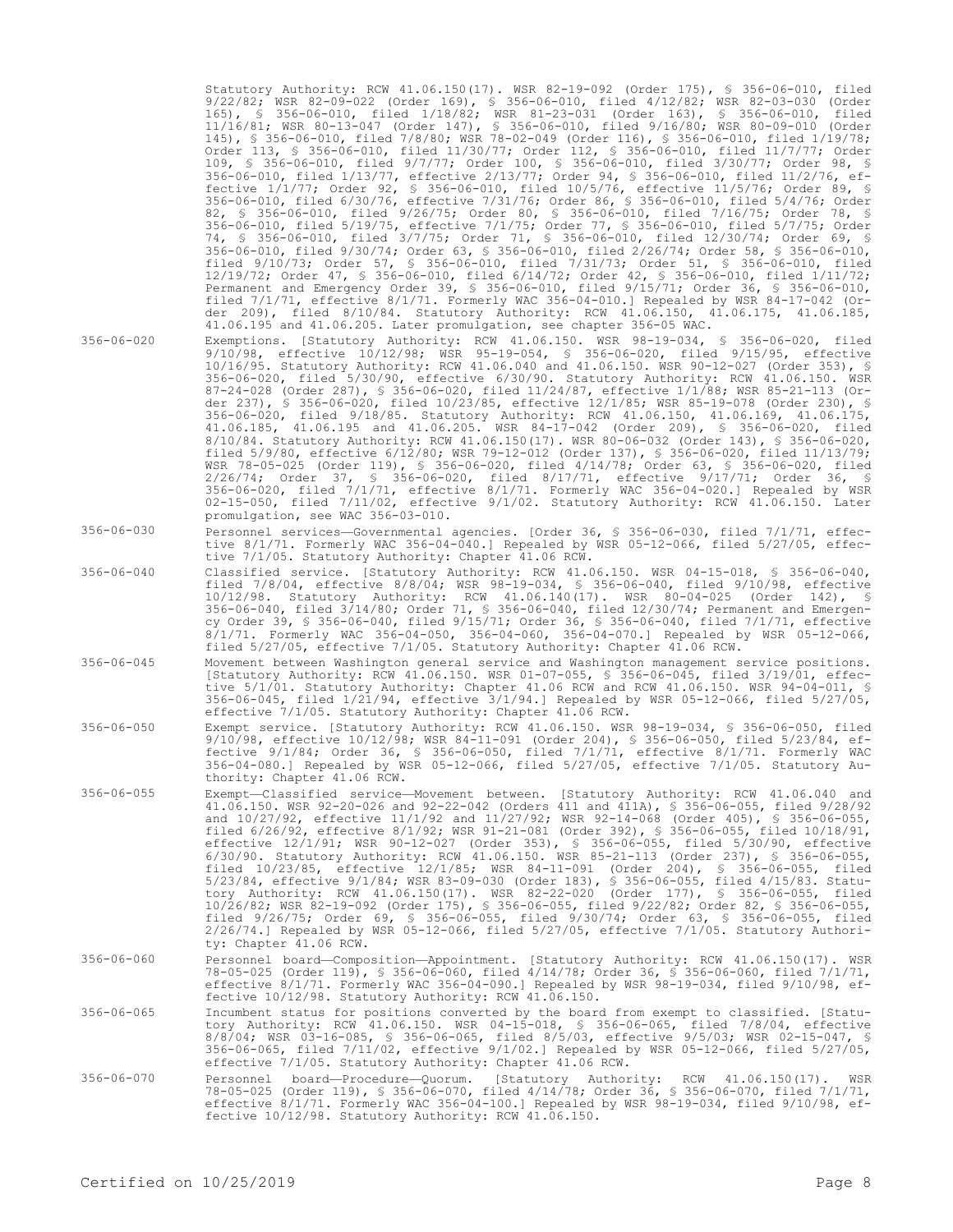- 356-06-080 Powers—Duties of the board. [Statutory Authority: RCW 41.06.150. WSR 98-19-034, § 356-06-080, filed 9/10/98, effective 10/12/98; WSR 96-11-062, § 356-06-080, filed 5/10/96, effective 6/6/96; WSR 95-19-054, § 356-06-080, filed 9/15/95, effective 10/16/95. Statutory Authority: RCW 41.06.040 and 41.06.150. WSR 93-19-147 (Order 432), § 356-06-080, filed 9/22/93, effective 10/23/93; WSR 90-12-022 (Order 348), § 356-06-080, filed 5/30/90, effective 6/30/90. Statutory Authority: RCW 41.06.150. WSR 86-12-036 (Order 251), § 356-06-080, filed 5/30/86, effective 7/1/86; WSR 83-13-091 (Order 186), § 356-06-080, filed 6/17/83. Statutory Authority: RCW 41.06.150(17). WSR 78-05-025 (Order 119), § 356-06-080, filed 4/14/78; Order 75, § 356-06-080, filed 3/24/75; Order 36, § 356-06-080, filed 7/1/71, effective 8/1/71. Formerly WAC 356-04-110.] Repealed by WSR 04-15-018, filed 7/8/04, effective 8/8/04. Statutory Authority: RCW 41.06.150.
- 356-06-090 Director—Appointment—Removal. [Order 36, § 356-06-090, filed 7/1/71, effective 8/1/71. Formerly WAC 356-04-120.] Repealed by WSR 98-19-034, filed 9/10/98, effective 10/12/98. Statutory Authority: RCW 41.06.150.
- 356-06-100 Director—Powers—Duties. [Statutory Authority: RCW 41.06.150. WSR 04-15-018, § 356-06-100, filed 7/8/04, effective 8/8/04; WSR 98-19-034, § 356-06-100, filed 9/10/98, effective 10/12/98; WSR 95-19-098, § 356-06-100, filed 9/20/95, effective 11/1/95; Order 71, § 356-06-100, filed 12/30/74; Order 36, § 356-06-100, filed 7/1/71, effective 8/1/71. Formerly WAC 356-04-130.] Repealed by WSR 05-12-066, filed 5/27/05, effective 7/1/05. Statutory Authority: Chapter 41.06 RCW.
- 356-06-110 Federal preemption—Fair Labor Standards Act. [Statutory Authority: RCW 41.06.150. WSR 04-15-018, § 356-06-110, filed 7/8/04, effective 8/8/04; WSR 98-19-034, § 356-06-110, filed 9/10/98, effective 10/12/98. Statutory Authority: Chapter 41.06 RCW and RCW 41.06.150. WSR 95-03-090, § 356-06-110, filed 1/18/95, effective 3/1/95.] Repealed by WSR 05-12-066, filed 5/27/05, effective 7/1/05. Statutory Authority: Chapter 41.06 RCW.
- 356-06-120 Americans with Disabilities Act of 1990—Federal and state preemption. [Statutory Authority: RCW 41.06.150. WSR 04-15-018, § 356-06-120, filed 7/8/04, effective 8/8/04; WSR 98-19-034, § 356-06-120, filed 9/10/98, effective 10/12/98; WSR 98-08-024, § 356-06-120, filed 3/20/98, effective 5/1/98.] Repealed by WSR 05-12-066, filed 5/27/05, effective 7/1/05. Statutory Authority: Chapter 41.06 RCW.

# **Chapter 356-07 OPERATIONS AND PUBLIC RECORDS**

- 356-07-010 Purpose. [Order 60, § 356-08-010 (codified as WAC 356-07-010), filed 12/13/73.] Repealed by WSR 05-12-066, filed 5/27/05, effective 7/1/05. Statutory Authority: Chapter 41.06 RCW.
- 356-07-020 Public records—Writings—Defined. [Statutory Authority: RCW 41.06.150. WSR 84-04-022 (Order 197), § 356-07-020, filed 1/24/84; Order 60, § 356-08-020 (codified as WAC 356-07-020), filed 12/13/73.] Repealed by WSR 05-12-066, filed 5/27/05, effective 7/1/05. Statutory Authority: Chapter 41.06 RCW.
- 356-07-030 Description and location of departmental organization. [Statutory Authority: RCW 41.06.150. WSR 98-19-034, § 356-07-030, filed 9/10/98, effective 10/12/98. Statutory Authority: RCW 41.06.040 and 41.06.150. WSR 90-07-056 (Order 341), § 356-07-030, filed 3/20/90, effective 5/1/90. Statutory Authority: RCW 41.06.150(17). WSR 82-09-022 (Order 169), § 356-07-030, filed 4/12/82; WSR 78-05-025 (Order 119), § 356-07-030, filed 4/14/78; Order 60, § 356-08-030 (codified as WAC 356-07-030), filed 12/13/73.] Repealed by WSR 05-12-066, filed 5/27/05, effective 7/1/05. Statutory Authority: Chapter 41.06 RCW.
- 356-07-040 General method of operation. [Statutory Authority: RCW 41.06.150. WSR 04-15-018, § 356-07-040, filed 7/8/04, effective 8/8/04; WSR 98-19-034, § 356-07-040, filed 9/10/98, effective 10/12/98; WSR 87-02-038 (Order 267), § 356-07-040, filed 1/2/87; Order 60, § 356-08-040 (codified as WAC 356-07-040), filed 12/13/73.] Repealed by WSR 05-12-066, filed 5/27/05, effective 7/1/05. Statutory Authority: Chapter 41.06 RCW.
- 356-07-050 Office hours. [Order 60, § 356-08-050 (codified as WAC 356-07-050), filed 12/13/73.] Repealed by WSR 05-12-066, filed 5/27/05, effective 7/1/05. Statutory Authority: Chapter  $41.06$  RCW.
- 356-07-055 Records index. [Statutory Authority: RCW 41.06.040 and 41.06.150. WSR 91-02-027 (Order 363), § 356-07-055, filed 12/24/90, effective 2/1/91.] Repealed by WSR 05-12-066, filed 5/27/05, effective 7/1/05. Statutory Authority: Chapter 41.06 RCW.
- 356-07-060 Records availability—Copies obtained. [Statutory Authority: RCW 41.06.040 and 41.06.150. WSR 91-02-027 (Order 363), § 356-07-060, filed 12/24/90, effective 2/1/91. Statutory Authority: RCW 41.06.150. WSR 87-02-038 (Order 267), § 356-07-060, filed 1/2/87; Order 60, § 356-08-060 (codified as WAC 356-07-060), filed 12/13/73.] Repealed by WSR 05-12-066, filed 5/27/05, effective 7/1/05. Statutory Authority: Chapter 41.06 RCW.
- 356-07-070 Exemptions—Public records. [Order 60, § 356-08-070 (codified as WAC 356-07-070), filed 12/13/73.] Repealed by WSR 05-12-066, filed 5/27/05, effective 7/1/05. Statutory Authority: Chapter 41.06 RCW.

#### **Chapter 356-08 CLASSIFICATIONS**

- 356-08-010 Classification plans—Preparation. [M.S.R. 356.08.010, filed 5/26/66.] Repealed by Order 36, filed 7/1/71, effective 8/1/71. Later promulgation, see WAC 356-10-010.
- 356-08-020 Classification plans—Adoption. [M.S.R. 356.08.020, filed 5/26/66.] Repealed by Order 36, filed 7/1/71, effective 8/1/71. Later promulgation, see WAC 356-10-020.
- 356-08-030 Classification plans—Revision. [M.S.R. 356.08.030, filed 5/26/66.] Repealed by Order 36, filed 7/1/71, effective 8/1/71. Later promulgation, see WAC 356-10-030.
- 356-08-040 Positions—Allocation. [M.S.R. 356.08.040, filed 5/26/66.] Repealed by Order 36, filed 7/1/71, effective 8/1/71. Later promulgation, see WAC 356-10-030.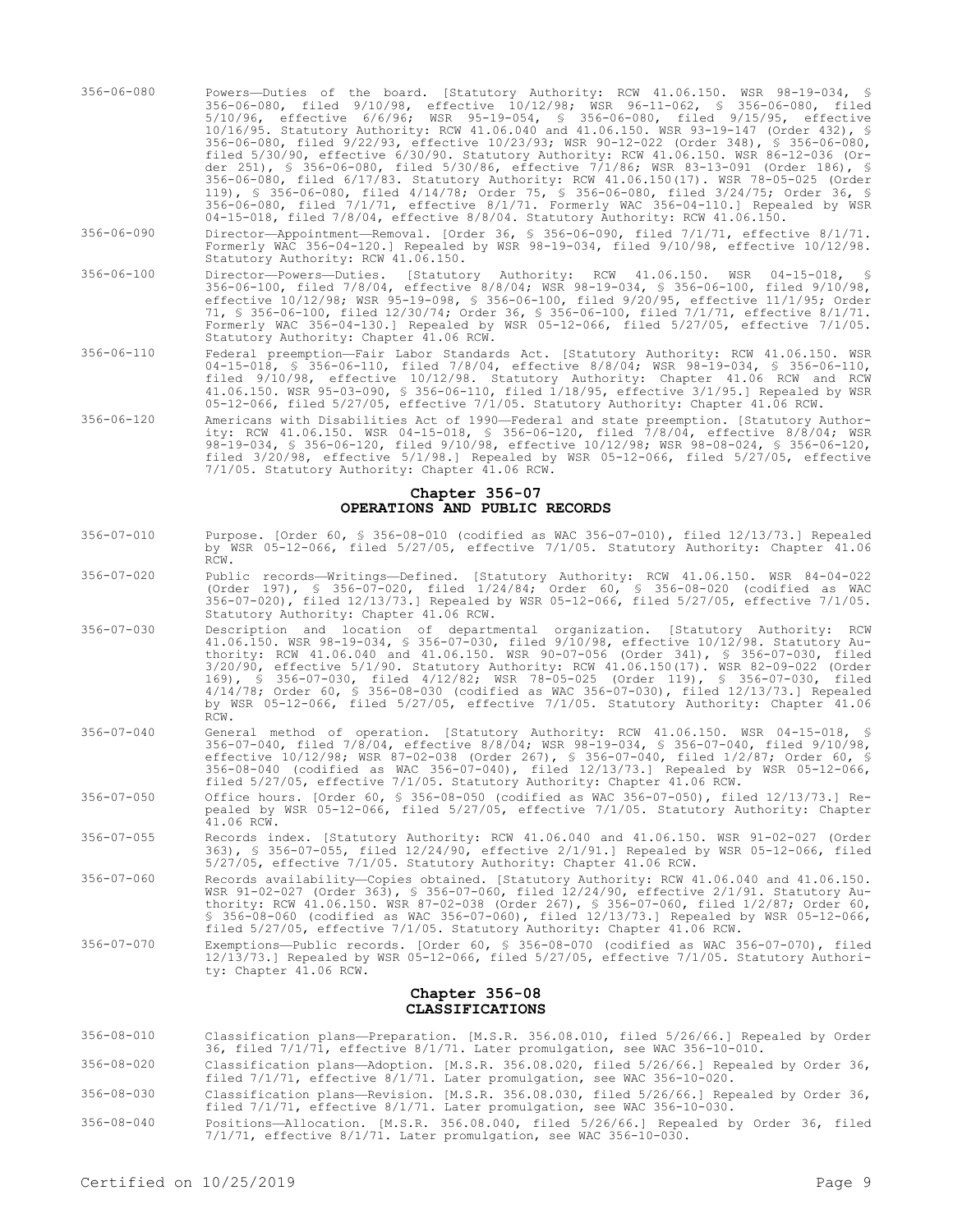- 356-08-050 Positions—Reallocation. [Order 3 (part), § 356-08-050, filed 5/1/68, effective 6/1/68; M.S.R. 356.08.050, filed 5/26/66, subsections (2) and (3) filed 5/31/66.] Repealed by Order 36, filed 7/1/71, effective 8/1/71. Later promulgation, see WAC 356-10-030.
- 356-08-060 Positions—Reallocation downward, permanent employees. [Order 8, § 356-08-060, filed 8/30/68, effective 10/1/68; M.S.R. 356.08.060, filed 5/26/66.] Repealed by Order 36, filed 7/1/71, effective 8/1/71. Later promulgation, see WAC 356-10-040.

356-08-070 Positions—Reallocation downward, temporary employees. [M.S.R. 356.08.070, filed  $5/26/66$ .] Repealed by Order 36, filed  $7/1/71$ , effective  $8/1/71$ .

356-08-080 Positions—Reallocation upward—Incumbents. [Order 5, § 356-08-080, filed 6/4/68; Order 3 (part), § 356-08-080, filed 5/1/68, effective 6/1/68; M.S.R. 356.08.080, filed 5/31/66; M.S.R. 356.08.080, filed 5/26/66.] Repealed by Order 36, filed 7/1/71, effective 8/1/71. Later promulgation, see WAC 356-10-050.

356-08-084 Classes—Adjustment upward, incumbents. [M.S.R. 356.08.084, filed 5/31/66.] Repealed by Order 36, filed 7/1/71, effective 8/1/71. Later promulgation, see WAC 356-14-150.

356-08-090 Allocation—Appeals. [Order 2, § 356-08-090, filed 3/1/68, effective 4/1/68; M.S.R. 356.08.090, filed 5/26/66.] Repealed by Order 36, filed 7/1/71, effective 8/1/71. Later promulgation, see WAC 356-10-060.

356-08-100 Comprehensive classification plans—Implementation. [M.S.R. 356.08.100, filed 5/26/66.] Repealed by Order 36, filed 7/1/71, effective 8/1/71.

- 356-08-110 Compensation plan—Preparation. [M.S.R. 356.08.110, filed 5/31/66; M.S.R. 356.08.110, filed 5/26/66.] Repealed by Order 36, filed 7/1/71, effective 8/1/71. Later promulgation, see WAC 356-14-010.
- 356-08-115 Compensation plan—Basis and provisions. [M.S.R. 356.08.115, filed 5/31/66.] Repealed by Order 36, filed 7/1/71, effective 8/1/71. Later promulgation, see WAC 356-14-010.
- 356-08-120 Compensation plan—Adoption. [M.S.R. 356.08.120, filed 5/31/66; M.S.R. 356.08.120, filed 5/26/66.] Repealed by Order 36, filed 7/1/71, effective 8/1/71. Later promulgation, see WAC 356-14-020.
- 356-08-121 Compensation plan—Approval by state budget director. [M.S.R. 356.08.121, filed 5/31/66.] Repealed by Order 36, filed 7/1/71, effective 8/1/71. Later promulgation, see WAC  $356 - 14 - 030.$
- 356-08-130 Salary—Limits. [Order 20, § 356-08-130, filed 2/9/70; M.S.R. 356.08.130, filed 5/31/66.] Repealed by Order 36, filed 7/1/71, effective 8/1/71. Later promulgation, see WAC  $356 - 14 - 070$ .
- 356-08-131 Salary—Entrance. [M.S.R. 356.08.131, filed 5/31/66.] Repealed by Order 36, filed 7/1/71, effective 8/1/71. Later promulgation, see WAC 356-14-080.

356-08-132 Salary—Appointments above minimum. [M.S.R. 356.08.132, filed 5/31/66.] Repealed by Order 36, filed 7/1/71, effective 8/1/71. Later promulgation, see WAC 356-14-100.

356-08-133 Salary—Increment increases. [M.S.R. 356.08.133, filed 5/31/66.] Repealed by Order 36, filed 7/1/71, effective 8/1/71.

356-08-134 Salary—Periodic increase date—Original. [M.S.R. 356.08.134, filed 5/31/66.] Repealed by Order 36, filed 7/1/71, effective 8/1/71. Later promulgation, see WAC 356-14-110.

- 356-08-135 Salary—Periodic increase date—Promotion. [Order 1, § 356-08-135, filed 1/31/68, effective 3/1/68; M.S.R. 356.08.135, filed 5/31/66.] Repealed by Order 36, filed 7/1/71, effective 8/1/71. Later promulgation, see WAC 356-14-120.
- 356-08-136 Salary—Concurrence of promotion and periodic increase date. [M.S.R. 356.08.136, filed 5/31/66.] Repealed by Order 36, filed 7/1/71, effective 8/1/71. Later promulgation, see WAC 356-14-130.
- 356-08-137 Salary—Concurrence of probation, trial service period and periodic increase date. [M.S.R. 356.08.137, filed 5/31/66.] Repealed by Order 36, filed 7/1/71, effective 8/1/71. Later promulgation, see WAC 356-14-130.

356-08-138 Salary—Existing periodic increase dates. [M.S.R. 356.08.138, filed 5/31/66.] Repealed by Order 36, filed 7/1/71, effective 8/1/71.

- 356-08-139 Salary—Increase on promotion. [Order, § 356-08-139, filed 5/31/67; M.S.R. 356.08.139, filed 5/31/66.] Repealed by Order 36, filed 7/1/71, effective 8/1/71. Later promulgation, see WAC 356-14-140.
- 356-08-140 Salary—Part-time services—Computation. [M.S.R. 356.08.140, filed 5/31/66.] Repealed by Order 36, filed 7/1/71, effective 8/1/71. Later promulgation, see WAC 356-14-190.
- 356-08-141 Salary—Transfers between agencies—How computed. [M.S.R. 356.08.141, filed 5/31/66.] Repealed by Order 36, filed 7/1/71, effective 8/1/71. Later promulgation, see WAC  $356 - 14 - 200$ .
- 356-08-145 Salary—Accrued leave—Transfer—Effect. [M.S.R. 356.08.145, filed 5/31/66.] Repealed by Order 36, filed 7/1/71, effective 8/1/71. Later promulgation, see WAC 356-14-210.

356-08-150 Salary—Overtime records. [M.S.R. 356.08.150, filed 5/31/66.] Repealed by Order 36, filed 7/1/71, effective 8/1/71. Later promulgation, see WAC 356-14-220.

356-08-151 Salary—Duplicate payment prohibited. [M.S.R. 356.08.151, filed 5/31/66.] Repealed by Order 36, filed 7/1/71, effective 8/1/71. Later promulgation, see WAC 356-14-230.

356-08-152 Salary—Overtime compensation method. [M.S.R. 356.08.152, filed 5/31/66.] Repealed by Order 36, filed 7/1/71, effective 8/1/71. Later promulgation, see WAC 356-14-240.

356-08-153 Salary—Compensatory time. [M.S.R. 356.08.153, filed 5/31/66.] Repealed by Order 36, filed 7/1/71, effective 8/1/71. Later promulgation, see WAC 356-14-260.

- 356-08-154 Salary—Maximum—Overtime accumulation. [M.S.R. 356.08.154, filed 5/31/66.] Repealed by Order 36, filed 7/1/71, effective 8/1/71. Later promulgation, see WAC 356-14-250.
- 356-08-155 Salary—Overtime—Liquidation. [Order (part), filed 8/8/66; M.S.R. 356.08.155, filed 5/31/66.] Repealed by Order 36, filed 7/1/71, effective 8/1/71. Later promulgation, see WAC 356-14-260.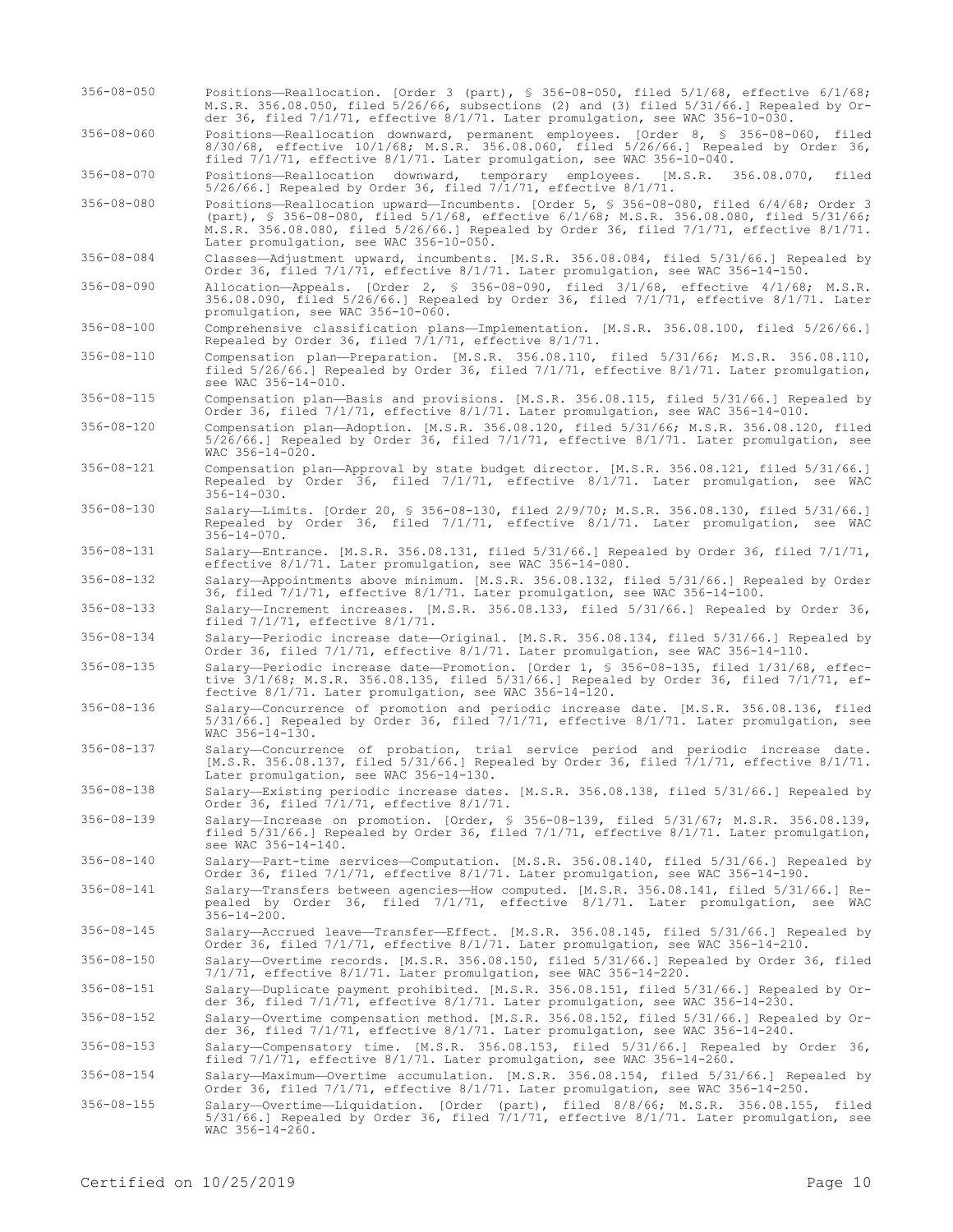- 356-08-156 Salary—Overtime payment on separation from job. [M.S.R. 356.08.156, filed 5/31/66.] Repealed by Order 36, filed 7/1/71, effective 8/1/71. Later promulgation, see WAC 356-14-270.
- 356-08-157 Salary—Overtime computation. [M.S.R. 356.08.157, filed 5/31/66.] Repealed by Order 36, filed 7/1/71, effective 8/1/71.
- 356-08-158 Salary—Overtime, effect on retirement, increment, promotion. [M.S.R. 356.08.158, filed 5/31/66.] Repealed by Order 36, filed 7/1/71, effective 8/1/71. Later promulgation, see  $WAC$  356-14-240.
- 356-08-170 Salary—Per diem reimbursement excluded. [M.S.R. 356.08.170, filed 5/31/66.] Repealed by Order 36, filed 7/1/71, effective 8/1/71.

356-08-180 Compensation plan—Periodic review. [M.S.R. 356.08.180, filed 5/31/66.] Repealed by Order 36, filed 7/1/71, effective 8/1/71. Later promulgation, see WAC 356-14-040.

- 356-08-181 Compensation plan—Reporting periodic recommendations. [M.S.R. 356.08.181, filed 5/31/66.] Repealed by Order 36, filed 7/1/71, effective 8/1/71. Later promulgation, see  $WAC$  356-14-050.
- 356-08-185 Compensation plan—Additional wage surveys. [M.S.R. 356.08.185, filed 5/31/66.] Repealed by Order 36, filed 7/1/71, effective 8/1/71. Later promulgation, see WAC 356-14-060.

#### **Chapter 356-09 AFFIRMATIVE ACTION PROGRAM**

- 356-09-010 Affirmative action program—Purpose. [Statutory Authority: RCW 41.06.150. WSR 99-05-043, § 356-09-010, filed 2/12/99, effective 4/1/99; WSR 87-02-038 (Order 267), § 356-09-010, filed 1/2/87.] Repealed by WSR 05-12-066, filed 5/27/05, effective 7/1/05. Statutory Authority: Chapter 41.06 RCW.
- 356-09-020 Affirmative action program—Equal employment opportunity policy statement. [Statutory Authority: RCW 41.06.040 and 41.06.150. WSR 91-20-033 (Order 387), § 356-09-020, filed 9/23/91, effective 11/1/91. Statutory Authority: RCW 41.06.150. WSR 87-02-038 (Order 267), § 356-09-020, filed 1/2/87.] Repealed by WSR 05-12-066, filed 5/27/05, effective 7/1/05. Statutory Authority: Chapter 41.06 RCW.
- 356-09-030 Affirmative action program—Affirmative action plan—Elements. [Statutory Authority: RCW 41.06.150. WSR 99-05-043, § 356-09-030, filed 2/12/99, effective 4/1/99; WSR 87-02-038 (Order 267), § 356-09-030, filed 1/2/87.] Repealed by WSR 05-12-066, filed 5/27/05, effective 7/1/05. Statutory Authority: Chapter 41.06 RCW.
- 356-09-040 Affirmative action program—Responsibilities—Department of personnel. [Statutory Authority: RCW 41.06.150. WSR 04-15-018, § 356-09-040, filed 7/8/04, effective 8/8/04; WSR 99-19-114, § 356-09-040, filed 9/21/99, effective 11/1/99; WSR 99-05-043, § 356-09-040, filed 2/12/99, effective 4/1/99; WSR 98-19-034, § 356-09-040, filed 9/10/98, effective 10/12/98; WSR 87-02-038 (Order 267), § 356-09-040, filed 1/2/87.] Repealed by WSR 05-12-066, filed 5/27/05, effective 7/1/05. Statutory Authority: Chapter 41.06 RCW.
- 356-09-050 Affirmative action program—Testing. [Statutory Authority: RCW 41.06.150. WSR 99-05-043, § 356-09-050, filed 2/12/99, effective 4/1/99. Statutory Authority: RCW 41.06.040 and 41.06.150. WSR 91-20-034 (Order 388), § 356-09-050, filed 9/23/91, effective 11/1/91. Statutory Authority: RCW 41.06.150. WSR 87-02-038 (Order 267), § 356-09-050, filed 1/2/87.] Repealed by WSR 05-12-066, filed 5/27/05, effective 7/1/05. Statutory Authority: Chapter 41.06 RCW.

# **Chapter 356-10 CLASSIFICATION**

- 356-10-010 Classification plan—Preparation—Content. [Order 36, § 356-10-010, filed 7/1/71, effective 8/1/71. Formerly WAC 356-08-010.] Repealed by WSR 05-12-066, filed 5/27/05, effective 7/1/05. Statutory Authority: Chapter 41.06 RCW.
- 356-10-020 Classification plan—Revision. [Statutory Authority: RCW 41.06.150. WSR 04-15-018, 356-10-020, filed 7/8/04, effective 8/8/04; WSR 02-15-050, § 356-10-020, filed 7/11/02, effective 9/1/02; WSR 98-19-034, § 356-10-020, filed 9/10/98, effective 10/12/98; WSR 96-11-062, § 356-10-020, filed 5/10/96, effective 6/6/96; WSR 95-19-054, § 356-10-020, filed 9/15/95, effective 10/16/95. Statutory Authority: RCW 41.06.040 and 41.06.150. WSR 93-19-147 (Order 432), § 356-10-020, filed 9/22/93, effective 10/23/93; Order 36, § 356-10-020, filed 7/1/71, effective 8/1/71. Formerly WAC 356-08-020.] Repealed by WSR 05-12-066, filed 5/27/05, effective 7/1/05. Statutory Authority: Chapter 41.06 RCW.
- 356-10-030 Positions—Allocation—Reallocation. [Statutory Authority: RCW 41.06.150. WSR 88-15-060 (Order 303), § 356-10-030, filed 7/18/88, effective 9/1/88. Statutory Authority: RCW 41.06.150(17). WSR 79-03-010 (Order 128), § 356-10-030, filed 2/14/79; WSR 78-12-026 (Order 126), § 356-10-030, filed 11/15/78; Order 77, § 356-10-030, filed 5/7/75; Order 75, § 356-10-030, filed 3/24/75; Order 36, § 356-10-030, filed 7/1/71, effective 8/1/71. Formerly WAC 356-08-030, 356-08-040, 356-08-050 and 356-16-175.] Repealed by WSR 05-12-066, filed 5/27/05, effective 7/1/05. Statutory Authority: Chapter 41.06 RCW.
- 356-10-040 Employee appointment status—Downward reallocation. [Statutory Authority: RCW 41.06.150. WSR 01-07-057, § 356-10-040, filed 3/19/01, effective 5/1/01; WSR 85-11-074 (Order 223), \$ 356-10-040, filed 5/22/85. Statutory Authority: RCW 41.06.150, 41.06.175, 41.06.185,<br>41.06.195 and 41.06.205. WSR 84-17-042 (Order 209), \$ 356-10-040, filed 8/10/84. Statuto-<br>ry Authority: RCW 41.06.150. WSR 83-24-002 (O der 109, § 356-10-040, filed 9/7/77; Order 90, § 356-10-040, filed 9/7/76, effective 10/8/76; Order 36, § 356-10-040, filed 7/1/71, effective 8/1/71. Formerly WAC 356-08-060.] Repealed by WSR 05-12-066, filed 5/27/05, effective 7/1/05. Statutory Authority: Chapter 41.06 RCW.
- 356-10-045 Employee appointment status—Lateral reallocation. [Statutory Authority: RCW 41.06.150. WSR 04-15-018, § 356-10-045, filed 7/8/04, effective 8/8/04; WSR 98-19-034, § 356-10-045, filed 9/10/98, effective 10/12/98. Statutory Authority: RCW 41.06.150, 41.06.175,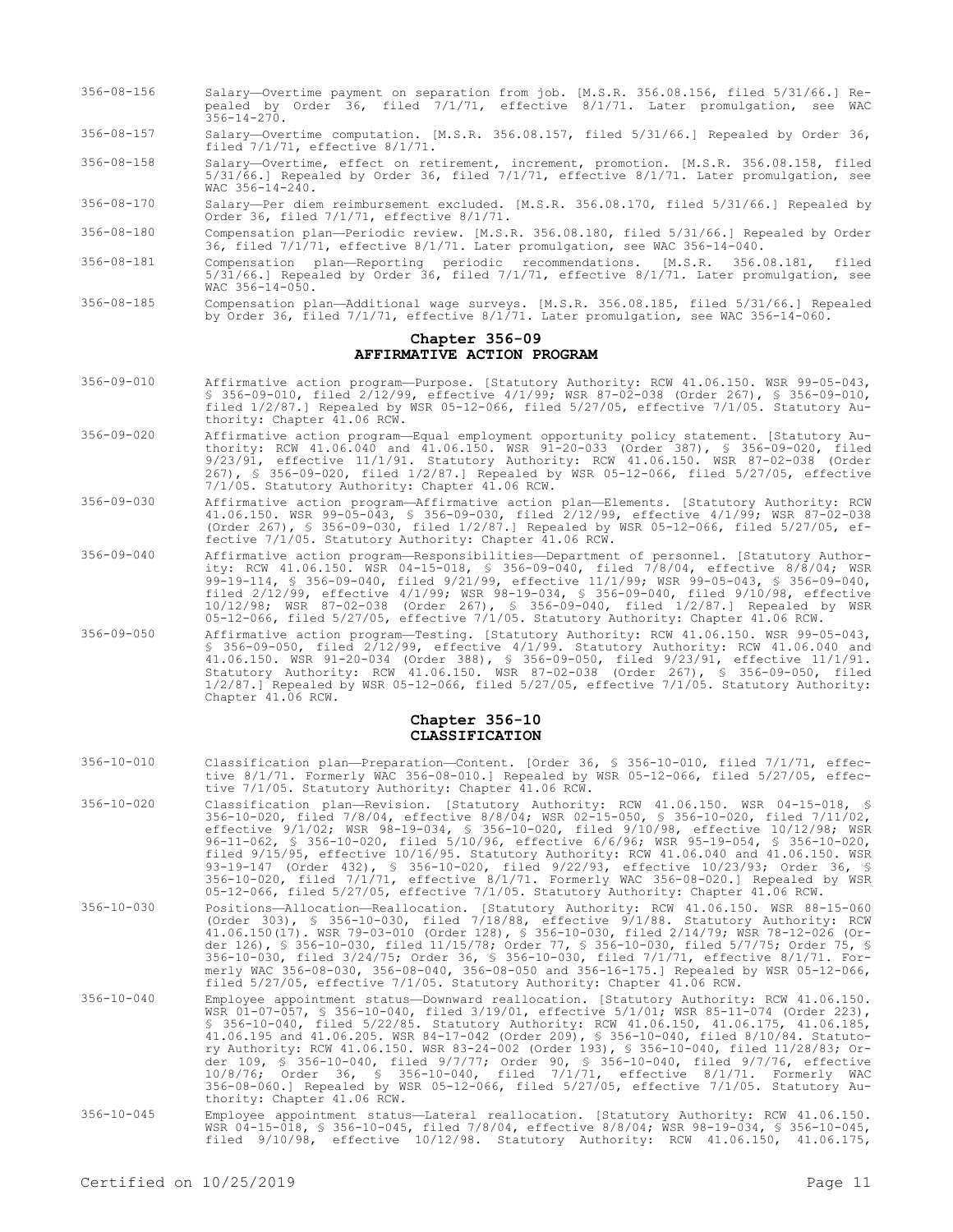41.06.185, 41.06.195 and 41.06.205. WSR 84-17-042 (Order 209), § 356-10-045, filed 8/10/84.] Repealed by WSR 05-12-066, filed 5/27/05, effective 7/1/05. Statutory Authority: Chapter 41.06 RCW.

- 356-10-050 Employee appointment status—Upward reallocation. [Statutory Authority: RCW 41.06.150. WSR 98-19-034, § 356-10-050, filed 9/10/98, effective 10/12/98. Statutory Authority: RCW 41.06.040 and 41.06.150. WSR 91-03-070 (Order 368), § 356-10-050, filed 1/16/91, effective 3/1/91; WSR 90-01-110 (Order 329), § 356-10-050, filed 12/20/89, effective 2/1/90. Statutory Authority: RCW 41.06.150. WSR 88-17-041 (Order 306), § 356-10-050, filed 8/15/88; WSR 88-15-060 (Order 303), § 356-10-050, filed 7/18/88, effective 9/1/88. Statutory Authority: RCW 41.06.150, 41.06.175, 41.06.185, 41.06.195 and 41.06.205. WSR 84-17-042 (Order 209), § 356-10-050, filed 8/10/84. Statutory Authority: RCW 41.06.150(17). WSR 80-13-047 (Order 147), § 356-10-050, filed 9/16/80; WSR 79-03-010 (Order 128), § 356-10-050, filed 2/14/79; WSR 78-12-026 (Order 126), § 356-10-050, filed 11/15/78; WSR 78-10-070 (Order 123), § 356-10-050, filed 9/26/78; Order 84, § 356-10-050, filed 10/20/75, effective 11/17/75; Order 64, § 356-10-050, filed 3/20/74; Order 36, § 356-10-050, filed 7/1/71, effective 8/1/71. Formerly WAC 356-08-080.] Repealed by WSR 05-12-066, filed 5/27/05, effective 7/1/05. Statutory Authority: Chapter 41.06 RCW.
- 356-10-060 Allocation—Request for review. [Statutory Authority: Chapter 41.06 RCW. WSR 05-04-043, § 356-10-060, filed 1/27/05, effective 3/1/05. Statutory Authority: RCW 41.06.150. WSR 98-19-034, § 356-10-060, filed 9/10/98, effective 10/12/98. Statutory Authority: RCW 41.06.040 and 41.06.150. WSR 93-19-154 (Order 429), § 356-10-060, filed 9/22/93, effective 11/1/93. Statutory Authority: RCW 41.06.150(17). WSR 81-23-031 (Order 163), § 356-10-060, filed 11/16/81; WSR 80-13-047 (Order 147), § 356-10-060, filed 9/16/80; WSR 79-03-010 (Order 128), § 356-10-060, filed 2/14/79; WSR 78-12-026 (Order 126), § 356-10-060, filed 11/15/78; WSR 78-10-070 (Order 123), § 356-10-060, filed 9/26/78; Order 87, § 356-10-060, filed 5/4/76, effective 6/5/76; Repealed by Order 81, § 356-10-060, filed 8/21/75, effective 9/21/75\*; Order 36, § 356-10-060, filed 7/1/71, effective 8/1/71. Formerly WAC 356-08-090.] Repealed by WSR 05-12-066, filed 5/27/05, effective 7/1/05. Statutory Authority: Chapter 41.06 RCW.
- 356-10-065 Exceptions—Allocation—Reviews. [Statutory Authority: Chapter 41.06 RCW. WSR 05-04-043, § 356-10-065, filed 1/27/05, effective 3/1/05.] Repealed by WSR 05-12-066, filed 5/27/05, effective 7/1/05. Statutory Authority: Chapter 41.06 RCW.

**Reviser's note:** \*The amendment of this section by Order 81 was enjoined by the superior court of Thurston County in Cause No. 53071.

## **Chapter 356-12 WAGES AND REGULATIONS**

| $356 - 12 - 010$ | Office hours-Established-Variances. [M.S.R. 356.12.010, filed 5/26/66.] Repealed by Or-<br>der 36, filed 7/1/71, effective 8/1/71. Later promulgation, see WAC 356-18-010.                                                                                                                                                                                    |
|------------------|---------------------------------------------------------------------------------------------------------------------------------------------------------------------------------------------------------------------------------------------------------------------------------------------------------------------------------------------------------------|
| $356 - 12 - 020$ | Sick leave-Pay-Computation-Rules. [Order, § 356.12.020, filed 1/4/67; Order (part), §<br>356.12.020, filed 8/8/66; M.S.R. 356.12.020, filed 5/26/66.1 Repealed by Order 36, filed<br>7/1/71, effective 8/1/71. Later promulgation, see WAC 356-18-050, 356-18-060.                                                                                            |
| $356 - 12 - 021$ | Sick leave-Reporting. [Order (part), § 356.12.021, filed $1/4/67$ ; Order (part), §<br>356-12-020, filed 8/8/66; M.S.R. 356.12.020, filed 5/26/66.] Repealed by Order 36, filed<br>$7/1/71$ , effective $8/1/71$ . Later promulgation, see WAC 356-18-070.                                                                                                    |
| $356 - 12 - 022$ | Sick leave-Adjustment for workmen's compensation. [Order (part), § 356.12.022, filed<br>$1/4/67$ . Repealed by Order 36, filed $7/1/71$ , effective $8/1/71$ . Later promulgation, see<br>WAC 356-18-080.                                                                                                                                                     |
| $356 - 12 - 030$ | Sick leave-Part-time-Seasonal employees. [Order (part), § 356.12.030, filed 8/8/66;<br>M.S.R. 356.12.030, filed 5/26/66.] Repealed by Order 36, filed 7/1/71, effective 8/1/71.<br>Later promulgation, see WAC 356-18-210.                                                                                                                                    |
| $356 - 12 - 040$ | Sick leave-Cumulative-Limitations. [M.S.R. 356.12.040, filed 5/26/66.] Repealed by Or-<br>der 36, filed 7/1/71, effective 8/1/71. Later promulgation, see WAC 356-18-050.                                                                                                                                                                                     |
| $356 - 12 - 050$ | Sick leave-Injury-Infectious disease-Exemptions permitted. [M.S.R. 356.12.050, filed<br>$5/26/66.$ Repealed by Order 36, filed $7/1/71$ , effective $8/1/71$ .                                                                                                                                                                                                |
| $356 - 12 - 060$ | Annual leave-Pay-Computation-Rules. [M.S.R. 356.12.060, filed 5/26/66.] Repealed by Or-<br>der 36, filed 7/1/71, effective 8/1/71. Later promulgation, see WAC 356-18-090.                                                                                                                                                                                    |
| $356 - 12 - 070$ | Annual leave-Increase-Computation-How made. [Order 30, § 356-12-070, filed 2/11/71, ef-<br>fective 3/9/71; M.S.R. 356.12.070, filed 5/26/66.1 Repealed by Order 36, filed 7/1/71,<br>effective 8/1/71. Later promulgation, see WAC 356-18-100.                                                                                                                |
| $356 - 12 - 080$ | Annual leave-Six months limitation. [M.S.R. 356.12.080, filed 5/26/66.] Repealed by Or-<br>der 36, filed 7/1/71, effective 8/1/71.                                                                                                                                                                                                                            |
| $356 - 12 - 090$ | Annual leave-Cumulative-Limitation. [M.S.R. 356.12.090, filed 5/26/66.] Repealed by Or-<br>der 36, filed 7/1/71, effective 8/1/71. Later promulgation, see WAC 356-18-090.                                                                                                                                                                                    |
| $356 - 12 - 100$ | Annual leave-Sick leave-Pay-Compensation. [Order 28, § 356-12-100, filed 12/22/70; Or-<br>der 24, § 356-12-100, filed 8/11/70, effective 9/11/70; Order (part), § 356.12.100, filed<br>$1/4/67$ ; M.S.R. 356.12.100, filed 5/26/66.] Repealed by Order 36, filed 7/1/71, effective<br>8/1/71. Later promulgation, see WAC 356-18-060, 356-18-100, 356-18-110. |
| $356 - 12 - 110$ | Leave-Civil duties-Limitations. [M.S.R. 356.12.110, filed 5/26/66.] Repealed by Order<br>36, filed 7/1/71, effective 8/1/71. Later promulgation, see WAC 356-18-120.                                                                                                                                                                                          |
| $356 - 12 - 120$ | Leave-Military-Pay-Limitations. [M.S.R. 356.12.120, filed 5/26/66.] Repealed by Order<br>36, filed 7/1/71, effective 8/1/71. Later promulgation, see WAC 356-18-130.                                                                                                                                                                                          |
| $356 - 12 - 130$ | Leave-Without pay-When permitted. [Order 3 (part), § 356-12-130, filed 5/1/68; M.S.R.<br>356.12.130, filed 5/26/66.] Repealed by Order 36, filed $7/1/71$ , effective 8/1/71. Later<br>promulgation, see WAC 356-18-140.                                                                                                                                      |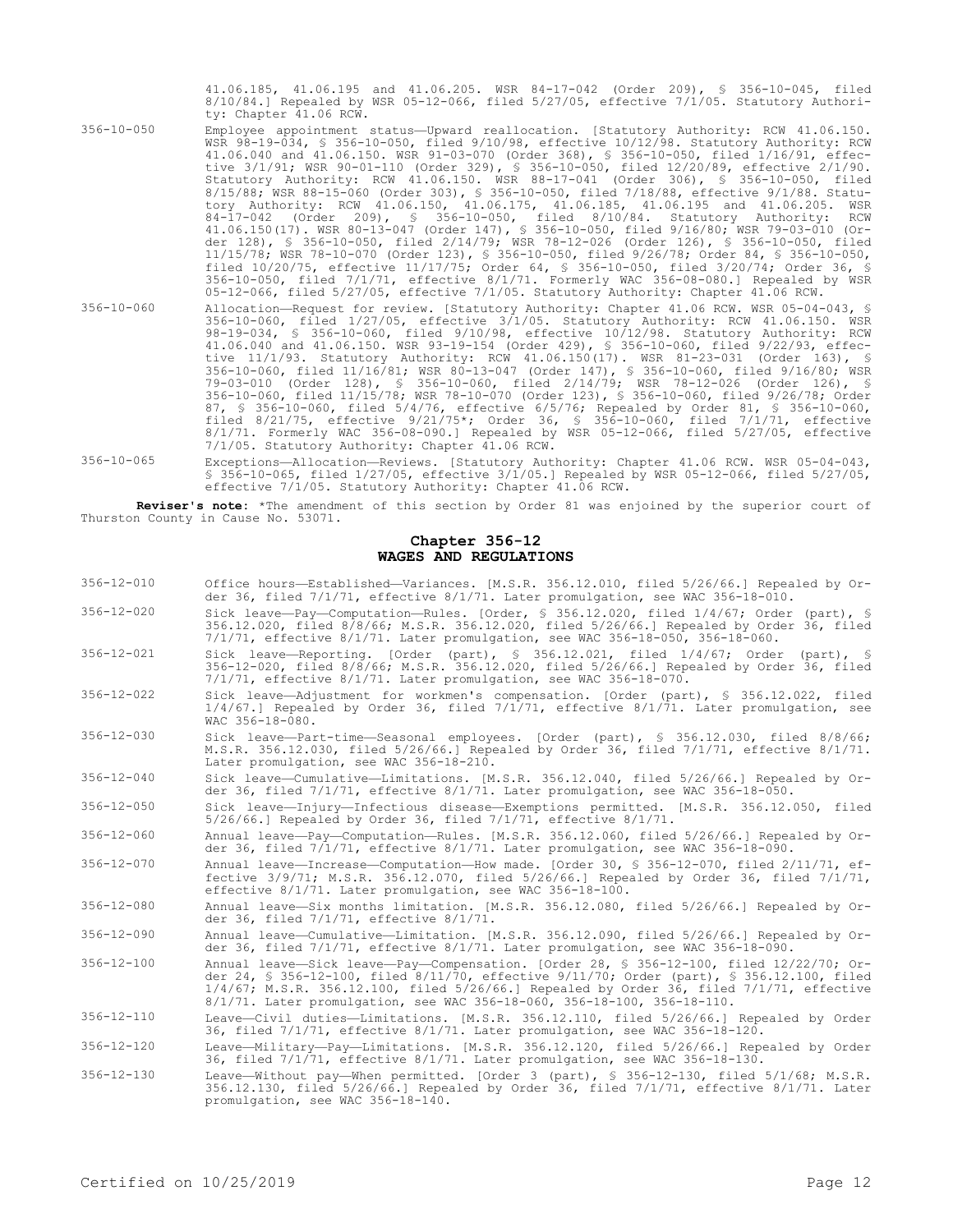- 356-12-140 Leave—Exceptions to limitations. [Order 27, § 356-12-140, filed 11/17/70; M.S.R. 356.12.140, filed 5/26/66.] Repealed by Order 36, filed 7/1/71, effective 8/1/71. Later promulgation, see WAC 356-18-140.
- 356-12-150 Leave—Military—Reemployment rules. [M.S.R. 356.12.150, filed 5/26/66.] Repealed by Order 36, filed 7/1/71, effective 8/1/71. Later promulgation, see WAC 356-18-160.
- 356-12-160 Leave—Reemployment—Generally—Rules—Hospitalization. [M.S.R. 356.12.160, filed  $5/26/66.$ ] Repealed by Order 36, filed  $7/1/71$ , effective  $8/1/71$ . Later promulgation, see WAC 356-18-160.
- 356-12-170 Leave—Reemployment—Government service—Rules. [Order 3 (part), § 356-12-170, filed 5/1/68; M.S.R. 356.12.170, filed 5/26/66.] Repealed by Order 36, filed 7/1/71, effective 8/1/71. Later promulgation, see WAC 356-18-170.
- 356-12-180 Leave—Prohibitions—Exceptions. [M.S.R. 356.12.180, filed 5/26/66.] Repealed by Order 36, filed 7/1/71, effective 8/1/71. Later promulgation, see WAC 356-18-140.
- 356-12-190 Leave—Maternity—Provision. [Order 26, § 356-12-190, filed 11/10/70; Order (part), § 356.12.190, filed 1/4/67; M.S.R. 356.12.190, filed 5/26/66.] Repealed by Order 36, filed 7/1/71, effective 8/1/71. Later promulgation, see WAC 356-18-150.
- 356-12-200 Leave—Extended—Anniversary date—Effect—Exceptions. [Order 30, § 356-12-200, filed 2/11/71, effective 3/9/71; Order 27, § 356-12-200, filed 11/17/70; Order 3 (part), § 356-12-200, filed 5/1/68; Order, § 356.12.200, filed 8/23/67; M.S.R. 356.12.200, filed 5/26/66.] Repealed by Order 36, filed 7/1/71, effective 8/1/71. Later promulgation, see  $WAC$  356-18-220.
- 356-12-210 Leave—Returning employees—Status—Rules. [M.S.R. 356.12.210, filed 5/26/66.] Repealed by Order 36, filed 7/1/71, effective 8/1/71. Later promulgation, see WAC 356-18-180.
- 356-12-220 Leave—Appointments to positions during absence—Conditions—Rules. [M.S.R. 356.12.220, filed 5/26/66.] Repealed by Order 36, filed 7/1/71, effective 8/1/71. Later promulgation, see WAC 356-18-190.
- 356-12-230 Leave—Absence—Unauthorized—Effect. [M.S.R. 356.12.230, filed 5/26/66.] Repealed by Order 36, filed 7/1/71, effective 8/1/71. Later promulgation, see WAC 356-18-200.
- 356-12-240 Leave—Credits—Cancellation—How computed. [M.S.R. 356.12.240, filed 5/26/66.] Repealed by Order 36, filed 7/1/71, effective 8/1/71.
- 356-12-350 Holidays—Listed. [Order 32, § 356-12-350, filed 2/11/71, effective 3/9/71; Order § 356.12.350, filed 10/27/67; M.S.R. 356.12.350, filed 5/26/66.] Repealed by Order 36, filed 7/1/71, effective 8/1/71. Later promulgation, see WAC 356-18-020.
- 356-12-360 Holidays—Rules, regulations governing. [Order 25, § 356-12-360, filed 10/16/70; M.S.R. 356.12.360, filed 5/26/66.] Repealed by Order 36, filed 7/1/71, effective 8/1/71. Later promulgation, see WAC 356-18-030.
- 356-12-370 Holidays—Employees on leave without pay—Rule. [M.S.R. 356.12.370, filed 5/26/66.] Repealed by Order 36, filed 7/1/71, effective 8/1/71. Later promulgation, see WAC  $356 - 18 - 040$ .
- 356-12-380 Holidays—Temporary, part-time employees—Rules. [M.S.R. 356.12.380, filed 5/26/66.] Repealed by Order 36, filed 7/1/71, effective 8/1/71. Later promulgation, see WAC 356-18-030.

#### **Chapter 356-14 COMPENSATION PLAN**

- 356-14-010 Compensation plan—General provisions. [Statutory Authority: RCW 41.06.150. WSR 04-15-018, § 356-14-010, filed 7/8/04, effective 8/8/04; WSR 02-15-049, § 356-14-010, filed 7/11/02, effective 9/1/02; WSR 98-19-034, § 356-14-010, filed 9/10/98, effective 10/12/98; WSR 86-14-071 (Order 253), § 356-14-010, filed 7/1/86, effective 8/1/86. Statutory Authority: RCW 41.06.150(17). WSR 81-23-031 (Order 163), § 356-14-010, filed 11/16/81; Order 98, § 356-14-010, filed 1/13/77, effective 2/13/77; Order 86, § 356-14-010, filed 5/4/76, effective 10/1/76\*; Order 78, § 356-14-010, filed 5/19/75; Order 71, § 356-14-010, filed 12/30/74; Order 36, § 356-14-010, filed 7/1/71, effective 8/1/71. Formerly WAC 356-08-110, 356-08-115.] Repealed by WSR 05-12-066, filed 5/27/05, effective 7/1/05. Statutory Authority: Chapter 41.06 RCW.
- 356-14-015 Salary and fringe benefit surveys—Requirements. [Statutory Authority: RCW 41.06.150. WSR 86-14-071 (Order 253), § 356-14-015, filed 7/1/86, effective 8/1/86.] Repealed by WSR 98-19-034, filed 9/10/98, effective 10/12/98. Statutory Authority: RCW 41.06.150.
- 356-14-020 Compensation plan—Adoption. [Order 36, § 356-14-020, filed 7/1/71, effective 8/1/71. Formerly WAC 356-08-120.] Repealed by WSR 86-14-071 (Order 253), filed 7/1/86, effective 8/1/86. Statutory Authority: RCW 41.06.150.
- 356-14-021 Salary and fringe benefit survey plans—Intentions—Content. [Statutory Authority: RCW 41.06.150. WSR 86-14-071 (Order 253), § 356-14-021, filed 7/1/86, effective 8/1/86.] Repealed by WSR 98-19-034, filed 9/10/98, effective 10/12/98. Statutory Authority: RCW  $41.06.150.$
- 356-14-025 Compensation—Housing committee—Responsibilities. [Order 77, § 356-14-025, filed 5/7/75.] Repealed by WSR 78-05-025 (Order 119), filed 4/14/78. Statutory Authority: RCW 41.06.150(17).
- 356-14-026 Salary surveys. [Statutory Authority: RCW 41.06.150. WSR 02-15-049, § 356-14-026, filed 7/11/02, effective 9/1/02; WSR 98-19-034, § 356-14-026, filed 9/10/98, effective 10/12/98; WSR 86-14-071 (Order 253), § 356-14-026, filed 7/1/86, effective 8/1/86.] Repealed by WSR 05-12-066, filed 5/27/05, effective 7/1/05. Statutory Authority: Chapter 41.06 RCW.
- 356-14-030 Compensation plan—Approval by the director of the office of financial management. [Statutory Authority: RCW 41.06.150(17). WSR 78-05-025 (Order 119), § 356-14-030, filed 4/14/78; Order 36, § 356-14-030, filed 7/1/71, effective 8/1/71. Formerly WAC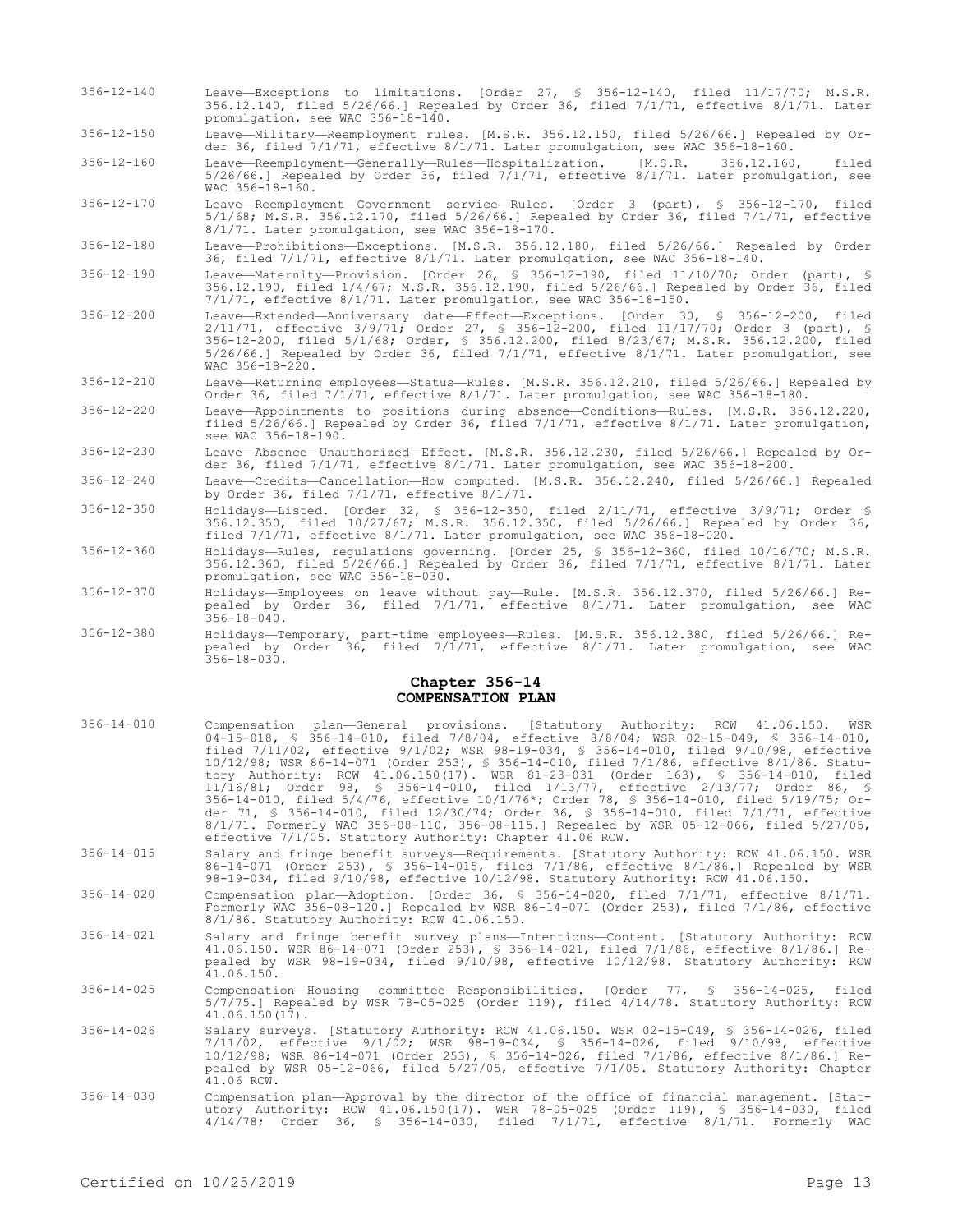356-08-121.] Repealed by WSR 86-14-071 (Order 253), filed 7/1/86, effective 8/1/86. Statutory Authority: RCW 41.06.150.

- 356-14-031 Compensation plan—Adoption. [Statutory Authority: RCW 41.06.150. WSR 04-15-018, § 356-14-031, filed 7/8/04, effective 8/8/04; WSR 98-19-034, § 356-14-031, filed 9/10/98, effective 10/12/98; WSR 86-14-071 (Order 253), § 356-14-031, filed 7/1/86, effective 8/1/86.] Repealed by WSR 05-12-066, filed 5/27/05, effective 7/1/05. Statutory Authority: Chapter 41.06 RCW.
- 356-14-035 Compensation plan submittal—Intentions—Content. [Statutory Authority: RCW 41.06.150. WSR 86-14-071 (Order 253), § 356-14-035, filed 7/1/86, effective 8/1/86.] Repealed by WSR 98-19-034, filed 9/10/98, effective 10/12/98. Statutory Authority: RCW 41.06.150.
- 356-14-040 Compensation plan—Periodic review. [Order 36, § 356-14-040, filed 7/1/71, effective 8/1/71. Formerly WAC 356-08-180.] Repealed by WSR 86-14-071 (Order 253), filed 7/1/86, effective 8/1/86. Statutory Authority: RCW 41.06.150.
- 356-14-045 Salaries—Comparable worth. [Statutory Authority: RCW 41.06.150. WSR 04-15-018, 356-14-045, filed 7/8/04, effective 8/8/04; WSR 00-10-026, § 356-14-045, filed 4/24/00, effective 6/1/00; WSR 98-19-034, § 356-14-045, filed 9/10/98, effective 10/12/98; WSR 87-09-037 (Order 273), § 356-14-045, filed 4/14/87, effective 6/1/87; WSR 86-14-071 (Order 253), § 356-14-045, filed 7/1/86, effective 8/1/86.] Repealed by WSR 05-12-066, filed 5/27/05, effective 7/1/05. Statutory Authority: Chapter 41.06 RCW.
- 356-14-050 Compensation plan—Reporting periodic recommendations. [Statutory Authority: RCW 41.06.150(17). WSR 78-05-025 (Order 119), § 356-14-050, filed 4/14/78; Order 36, § 356-14-050, filed 7/1/71, effective 8/1/71. Formerly WAC 356-08-181.] Repealed by WSR 86-14-071 (Order 253), filed 7/1/86, effective 8/1/86. Statutory Authority: RCW 41.06.150.
- 356-14-060 Compensation plan—Additional salary surveys and studies. [Statutory Authority: RCW 41.06.150. WSR 87-15-045 (Order 280), § 356-14-060, filed 7/13/87, effective 9/1/87; Order 36, § 356-14-060, filed 7/1/71, effective 8/1/71. Formerly WAC 356-08-185.] Repealed by WSR 02-15-049, filed 7/11/02, effective 9/1/02. Statutory Authority: RCW 41.06.150.
- 356-14-062 Compensation plan—Fiscal impact. [Statutory Authority: RCW 41.06.150. WSR 04-15-018, § 356-14-062, filed 7/8/04, effective 8/8/04; WSR 87-15-045 (Order 280), § 356-14-062, filed 7/13/87, effective 9/1/87.] Repealed by WSR 05-12-066, filed 5/27/05, effective 7/1/05. Statutory Authority: Chapter 41.06 RCW.
- 356-14-065 Salary—Teachers of the deaf or blind. [Statutory Authority: RCW 41.06.150(17). WSR 81-23-031 (Order 163), § 356-14-065, filed 11/16/81.] Repealed by WSR 05-12-066, filed 5/27/05, effective 7/1/05. Statutory Authority: Chapter 41.06 RCW.
- 356-14-067 Salary—Classes requiring licensure as registered nurse. [Statutory Authority: RCW 41.06.150. WSR 01-07-057, § 356-14-067, filed 3/19/01, effective 5/1/01. Statutory Authority: RCW 41.06.040 and 41.06.150. WSR 90-23-030 (Order 361), § 356-14-067, filed 11/14/90, effective 12/15/90.] Repealed by WSR 05-12-066, filed 5/27/05, effective 7/1/05. Statutory Authority: Chapter 41.06 RCW.
- 356-14-070 Salary—Limits. [Statutory Authority: RCW 41.06.150. WSR 00-16-004, § 356-14-070, filed 7/20/00, effective 9/1/00; WSR 98-19-034, § 356-14-070, filed 9/10/98, effective 10/12/98; Order 96, § 356-14-070, filed 12/10/76, effective 1/12/77; Order 36, § 356-14-070, filed 7/1/71, effective 8/1/71. Formerly WAC 356-08-130.] Repealed by WSR 05-12-066, filed 5/27/05, effective 7/1/05. Statutory Authority: Chapter 41.06 RCW.
- 356-14-075 Y-rate—Administration. [Statutory Authority: RCW 41.06.150. WSR 01-07-057, § 356-14-075, filed 3/19/01, effective 5/1/01. Statutory Authority: RCW 41.06.040 and 41.06.150. WSR 93-12-087 (Order 420), § 356-14-075, filed 5/28/93, effective 7/1/93. Statutory Authority: RCW 41.06.150. WSR 86-17-038 (Order 256), § 356-14-075, filed 8/15/86, effective 10/1/86; WSR 85-09-030 (Order 221), § 356-14-075, filed 4/12/85; Order 109, § 356-14-075, filed 9/7/77; Order 96, § 356-14-075, filed 12/10/76, effective 1/12/77; Order 92, § 356-14-075, filed 10/5/76, effective 11/5/76.] Repealed by WSR 05-12-066, filed 5/27/05, effective 7/1/05. Statutory Authority: Chapter 41.06 RCW.
- 356-14-080 Salary—Entrance. [Order 75, § 356-14-080, filed 3/24/75; Order 36, § 356-14-080, filed 7/1/71, effective 8/1/71. Formerly WAC 356-08-131.] Repealed by WSR 05-12-066, filed 5/27/05, effective 7/1/05. Statutory Authority: Chapter 41.06 RCW.
- 356-14-085 Salaries—Reduction in force register appointment. [Statutory Authority: RCW 41.06.150. WSR 01-07-057, § 356-14-085, filed 3/19/01, effective 5/1/01; WSR 83-06-005 (Order 180), § 356-14-085, filed 2/18/83. Statutory Authority: RCW 41.06.150(17). WSR 81-11-032 (Order 154), § 356-14-085, filed 5/19/81; WSR 81-01-054 (Order 150), § 356-14-085, filed 12/12/80.] Repealed by WSR 05-12-066, filed 5/27/05, effective 7/1/05. Statutory Authority: Chapter 41.06 RCW.
- 356-14-090 Salary—Reemployment. [Statutory Authority: RCW 41.06.150. WSR 82-11-061 (Order 170), § 356-14-090, filed 5/14/82; Order 75, § 356-14-090, filed 3/24/75; Order 36, § 356-14-090, filed 7/1/71, effective 8/1/71.] Repealed by WSR 05-12-066, filed 5/27/05, effective 7/1/05. Statutory Authority: Chapter 41.06 RCW.
- 356-14-100 Reporting of appointments above the minimum. [Order 75, § 356-14-100, filed 3/24/75; Order 36, § 356-14-100, filed 7/1/71, effective 8/1/71. Formerly WAC 356-08-132.] Repealed by WSR 05-12-066, filed 5/27/05, effective 7/1/05. Statutory Authority: Chapter 41.06 RCW.
- 356-14-110 Salary—Periodic increment dates—Original—Subsequent. [Statutory Authority: RCW<br>41.06.150. WSR 01-07-057, \$ 356-14-110, filed 3/19/01, effective 5/1/01; WSR 95-19-054, \$<br>356-14-110, filed 9/15/95, effective 10/16 41.06.150. WSR 93-19-147 (Order 432), § 356-14-110, filed 9/22/93, effective 10/23/93. Statutory Authority: RCW 41.06.150. WSR 85-19-078 (Order 230), § 356-14-110, filed 9/18/85. Statutory Authority: RCW 41.06.150, 41.06.169, 41.06.175, 41.06.185, 41.06.195 and 41.06.205. WSR 84-17-042 (Order 209), § 356-14-110, filed 8/10/84. Statutory Authority: RCW 41.06.150(17). WSR 79-10-064 (Order 133), § 356-14-110, filed 9/18/79; WSR 78-06-017 (Order 120), § 356-14-110, filed 5/12/78; Order 109, § 356-14-110, filed 9/7/77; Order 36, § 356-14-110, filed 7/1/71, effective 8/1/71. Formerly WAC 356-08-134.]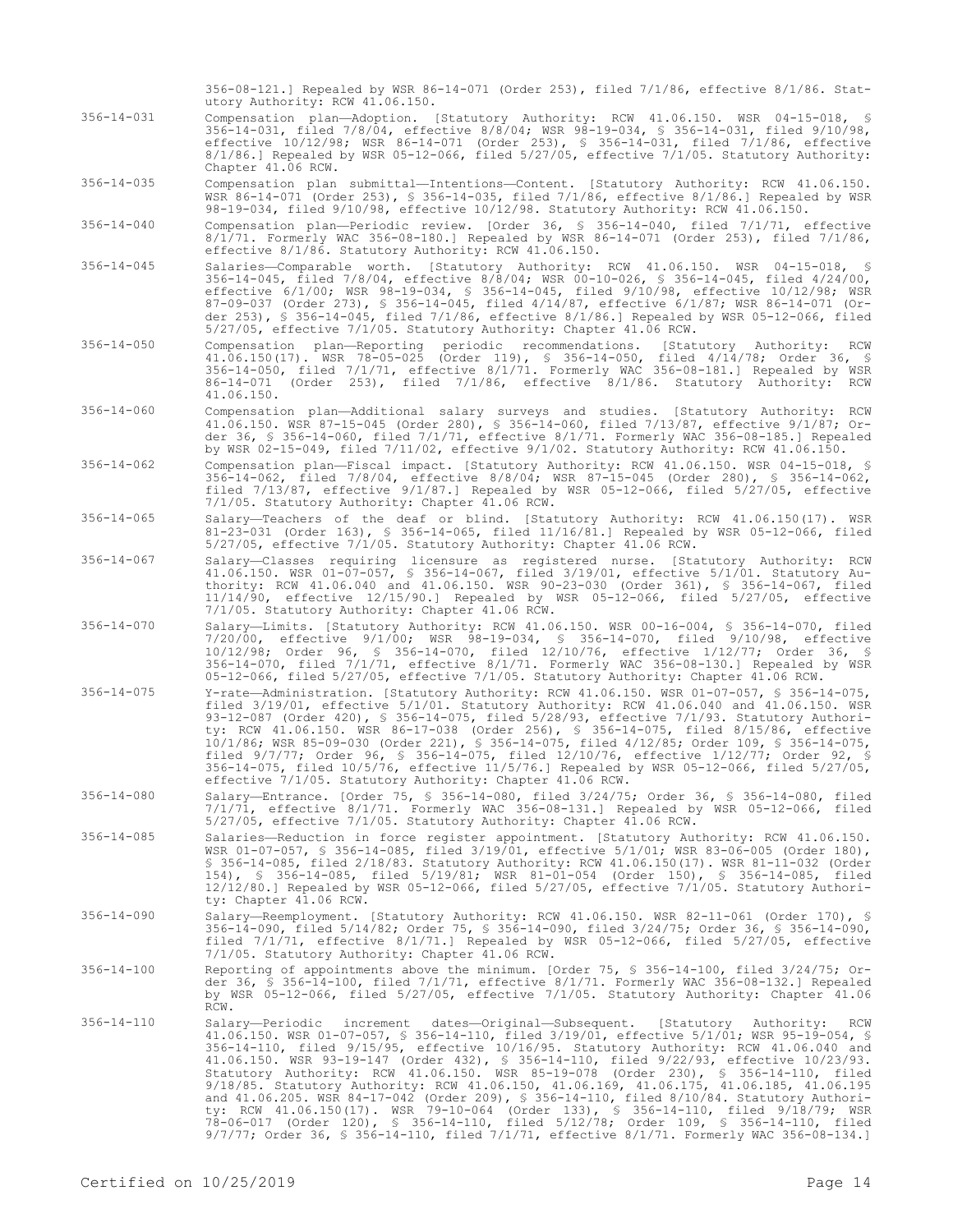Repealed by WSR 05-12-066, filed 5/27/05, effective 7/1/05. Statutory Authority: Chapter 41.06 RCW.

- 356-14-120 Periodic increment date—Promotion. [Statutory Authority: RCW 41.06.150. WSR 01-07-057, § 356-14-120, filed 3/19/01, effective 5/1/01; WSR 85-19-078 (Order 230), § 356-14-120, filed 9/18/85. Statutory Authority: RCW 41.06.150, 41.06.169, 41.06.175, 41.06.185, 41.06.195 and 41.06.205. WSR 84-17-042 (Order 209), § 356-14-120, filed 8/10/84. Statutory Authority: RCW 41.06.150(17). WSR 79-10-064 (Order 133), § 356-14-120, filed 9/18/79; Order 109, § 356-14-120, filed 9/7/77; Order 36, § 356-14-120, filed 7/1/71, effective 8/1/71. Formerly WAC 356-08-135.] Repealed by WSR 05-12-066, filed 5/27/05, effective 7/1/05. Statutory Authority: Chapter 41.06 RCW.
- 356-14-125 Salary reviews—Management employees. [Statutory Authority: RCW 41.06.150, 41.06.169, 41.06.175, 41.06.185, 41.06.195 and 41.06.205. WSR 84-17-042 (Order 209), § 356-14-125, filed 8/10/84.] Repealed by WSR 85-19-078 (Order 230), filed 9/18/85. Statutory Authority: RCW 41.06.150.
- 356-14-130 Salary—Concurrence of probation, trial service, and periodic increment date. [Statutory Authority: RCW 41.06.150. WSR 85-19-078 (Order 230), § 356-14-130, filed 9/18/85. Statutory Authority: RCW 41.06.150, 41.06.169, 41.06.175, 41.06.185, 41.06.195 and 41.06.205. WSR 84-17-042 (Order 209), § 356-14-130, filed 8/10/84; Order 36, § 356-14-130, filed 7/1/71, effective 8/1/71. Formerly WAC 356-08-136 and 356-08-137.] Repealed by WSR 05-12-066, filed 5/27/05, effective 7/1/05. Statutory Authority: Chapter 41.06 RCW.
- 356-14-140 Promotion—Salary increase. [Statutory Authority: RCW 41.06.150. WSR 00-23-060, § 356-14-140, filed 11/14/00, effective 1/1/01; WSR 00-16-005, § 356-14-140, filed 7/20/00, effective 9/1/00. Statutory Authority: RCW 41.06.040 and 41.06.150. WSR 90-23-030 (Order 361), § 356-14-140, filed 11/14/90, effective 12/15/90. Statutory Authority: RCW 41.06.150. WSR 87-15-065 (Order 281), § 356-14-140, filed 7/16/87, effective 9/1/87. Statutory Authority: RCW 41.06.150(17). WSR 80-03-024 (Order 141), § 356-14-140, filed 2/19/80; WSR 79-10-064 (Order 133), § 356-14-140, filed 9/18/79; WSR 78-06-017 (Order 120), § 356-14-140, filed 5/12/78; Order 109A, § 356-14-140, filed 10/6/77, effective 11/6/77; Order 109, § 356-14-140, filed 9/7/77; Order 36, § 356-14-140, filed 7/1/71, effective 8/1/71. Formerly WAC 356-08-139.] Repealed by WSR 05-12-066, filed 5/27/05, effective 7/1/05. Statutory Authority: Chapter 41.06 RCW.
- 356-14-150 Salary—Adjustment upward—Status—Incumbents. [Order 36, § 356-14-150, filed 7/1/71, effective 8/1/71. Formerly WAC 356-08-084.] Repealed by WSR 05-12-066, filed 5/27/05, effective 7/1/05. Statutory Authority: Chapter 41.06 RCW.
- 356-14-160 Salary—Voluntary demotion—Computation. [Order 77, § 356-14-160, filed 5/7/75; Order 36, § 356-14-160, filed 7/1/71, effective 8/1/71. Formerly WAC 356-24-150.] Repealed by WSR 05-12-066, filed 5/27/05, effective 7/1/05. Statutory Authority: Chapter 41.06 RCW.

356-14-170 Salary—Elevation—Computation. [Order 82, § 356-14-170, filed 9/26/75; Order 36, § 356-14-170, filed 7/1/71, effective 8/1/71. Formerly WAC 356-24-160.] Repealed by WSR 05-12-066, filed 5/27/05, effective 7/1/05. Statutory Authority: Chapter 41.06 RCW.

- 356-14-180 Salary—Reversion—Computation. [Statutory Authority: RCW 41.06.150. WSR 85-15-043 (Order 228), § 356-14-180, filed 7/15/85. Statutory Authority: RCW 41.06.150(17). WSR 78-06-017 (Order 120), § 356-14-180, filed 5/12/78; Order 36, § 356-14-180, filed 7/1/71, effective 8/1/71.] Repealed by WSR 05-12-066, filed 5/27/05, effective 7/1/05. Statutory Authority: Chapter 41.06 RCW.
- 356-14-190 Salary—Part-time employment computation. [Order 36, § 356-14-190, filed 7/1/71, effective 8/1/71. Formerly WAC 356-08-140.] Repealed by WSR 05-12-066, filed 5/27/05, effective 7/1/05. Statutory Authority: Chapter 41.06 RCW.
- 356-14-200 Salary—Interagency movement. [Statutory Authority: RCW 41.06.150(17). WSR 78-06-017 (Order 120), § 356-14-200, filed 5/12/78; Order 36, § 356-14-200, filed 7/1/71, effective 8/1/71. Formerly WAC 356-08-141.] Repealed by WSR 05-12-066, filed 5/27/05, effective 7/1/05. Statutory Authority: Chapter 41.06 RCW.
- 356-14-210 Salary—Accrued leave credits—Transfer—Effect. [Statutory Authority: RCW 41.06.150(17). WSR 78-06-017 (Order 120), § 356-14-210, filed 5/12/78; Order 36, § 356-14-210, filed 7/1/71, effective 8/1/71. Formerly WAC 356-08-145.] Repealed by WSR 05-12-066, filed 5/27/05, effective 7/1/05. Statutory Authority: Chapter 41.06 RCW.
- 356-14-220 Salary—Wage and hour records. [Statutory Authority: RCW 41.06.150. WSR 85-11-074 (Order 223), § 356-14-220, filed 5/22/85; Order 78, § 356-14-220, filed 5/19/75; Order 36, § 356-14-220, filed 7/1/71, effective 8/1/71. Formerly WAC 356-08-150.] Repealed by WSR 05-12-066, filed 5/27/05, effective 7/1/05. Statutory Authority: Chapter 41.06 RCW.
- 356-14-230 Salary—Duplicate payment. [Statutory Authority: RCW 41.06.150. WSR 85-14-008 (Order 224), § 356-14-230, filed 6/24/85; Order 36, § 356-14-230, filed 7/1/71, effective 8/1/71. Formerly WAC 356-08-151.] Repealed by WSR 05-12-066, filed 5/27/05, effective 7/1/05. Statutory Authority: Chapter 41.06 RCW.
- 356-14-240 Overtime compensation method. [Statutory Authority: RCW 41.06.150. WSR 96-02-073, § 356-14-240, filed 1/3/96, effective 2/3/96; WSR 87-11-036 (Order 275), § 356-14-240, filed 5/18/87, effective 7/1/87; WSR 86-12-025 (Order 248), § 356-14-240, filed 5/28/86, effective 7/1/86; Order 98, § 356-14-240, filed 1/13/77, effective 2/13/77; Order 86, § 356-14-240, filed 5/4/76, effective 10/1/76; Order 78, § 356-14-240, filed 5/19/75; Order 36, § 356-14-240, filed 7/1/71, effective 8/1/71. Formerly WAC 356-08-152, 356-08-158.] Repealed by WSR 05-12-066, filed 5/27/05, effective 7/1/05. Statutory Authority: Chapter 41.06 RCW.
- 356-14-250 Compensatory time—Maximum balance. [Statutory Authority: RCW 41.06.150. WSR 86-12-025 (Order 248), § 356-14-250, filed 5/28/86, effective 7/1/86; WSR 83-15-047 (Order 188), § 356-14-250, filed 7/20/83; Order 65, § 356-14-250, filed 4/22/74; Order 36, § 356-14-250, filed 7/1/71, effective 8/1/71. Formerly WAC 356-08-154.] Repealed by WSR 05-12-066, filed 5/27/05, effective 7/1/05. Statutory Authority: Chapter 41.06 RCW.
- 356-14-260 Compensatory time—Liquidation. [Statutory Authority: RCW 41.06.150. WSR 02-23-042, § 356-14-260, filed 11/14/02, effective 1/1/03. Statutory Authority: Chapter 41.06 RCW and RCW 41.06.150. WSR 96-13-076, § 356-14-260, filed 6/18/96, effective 8/1/96. Statutory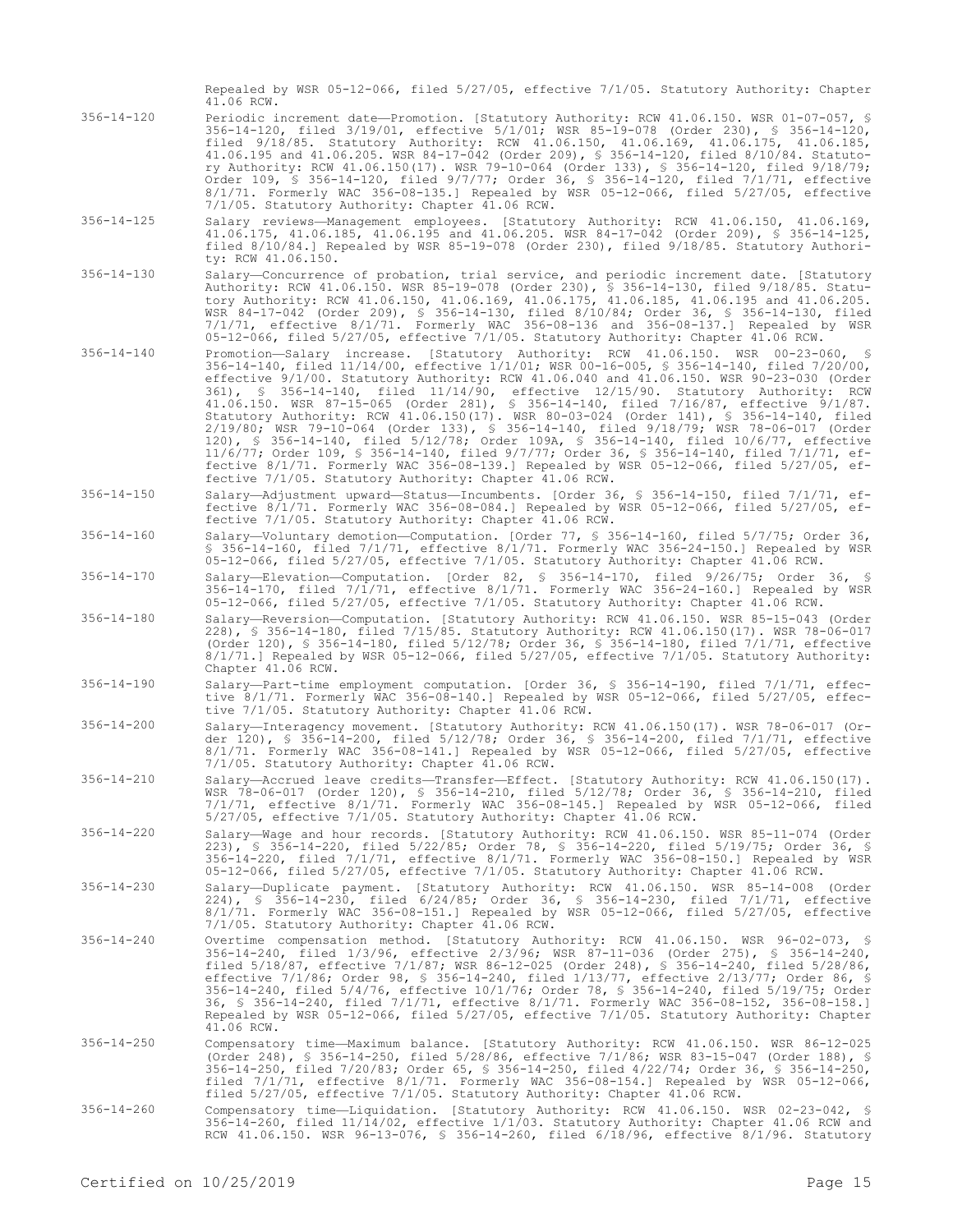|                  | Authority: RCW 41.06.040 and 41.06.150. WSR 93-19-152 (Order 431), § 356-14-260, filed<br>9/22/93, effective 10/23/93. Statutory Authority: RCW 41.06.150. WSR 87-24-029 (Order<br>288), § 356-14-260, filed 11/24/87, effective 1/1/88; WSR 83-12-002 (Order 184), §<br>356-14-260, filed 5/19/83; Order 36, § 356-14-260, filed 7/1/71, effective 8/1/71. For-<br>merly WAC 356-08-153, 356-08-155.] Repealed by WSR 05-12-066, filed 5/27/05, effective<br>7/1/05. Statutory Authority: Chapter 41.06 RCW. |
|------------------|---------------------------------------------------------------------------------------------------------------------------------------------------------------------------------------------------------------------------------------------------------------------------------------------------------------------------------------------------------------------------------------------------------------------------------------------------------------------------------------------------------------|
| $356 - 14 - 265$ | Compensatory time cash-out. [Statutory Authority: RCW 41.06.150. WSR 86-12-025 (Order<br>248), § 356-14-265, filed 5/28/86, effective 7/1/86.] Repealed by WSR 05-12-066, filed<br>5/27/05, effective 7/1/05. Statutory Authority: Chapter 41.06 RCW.                                                                                                                                                                                                                                                         |
| $356 - 14 - 270$ | Salary-Overtime payment on separation from job. [Statutory Authority: RCW 41.06.150(17).<br>WSR 78-06-017 (Order 120), § 356-14-270, filed 5/12/78; Order 36, § 356-14-270, filed<br>$7/1/71$ , effective $8/1/71$ . Formerly WAC 356-08-156.] Repealed by WSR 86-12-025 (Order<br>248), filed 5/28/86, effective 7/1/86. Statutory Authority: RCW 41.06.150.                                                                                                                                                 |
| $356 - 14 - 300$ | Relocation compensation. [Statutory Authority: RCW 41.06.150. WSR 99-19-119, §<br>356-14-300, filed 9/21/99, effective 11/1/99.] Repealed by WSR 05-12-066, filed 5/27/05,<br>effective 7/1/05. Statutory Authority: Chapter 41.06 RCW.                                                                                                                                                                                                                                                                       |

**Reviser's note:** \*The effective date of Order 86, filed 5/4/76, was postponed until January 1, 1977, by Emergency Order 91, filed 9/9/76.

## **Chapter 356-15 COMPENSATION PLAN APPENDIX**

- 356-15-010 Compensation plan appendix—Preparation—Provisions. [Statutory Authority: RCW 41.06.150. WSR 04-15-018, § 356-15-010, filed 7/8/04, effective 8/8/04; Order 98, § 356-15-010, filed 1/13/77, effective 2/13/77; Order 86, § 356-15-010, filed 5/4/76, effective 10/1/76.\*] Repealed by WSR 05-12-066, filed 5/27/05, effective 7/1/05. Statutory Authority: Chapter 41.06 RCW.
- 356-15-020 Work period designations. [Statutory Authority: RCW 41.06.150. WSR 04-15-018, § 356-15-020, filed 7/8/04, effective 8/8/04; WSR 98-19-034, § 356-15-020, filed 9/10/98, effective 10/12/98; WSR 88-05-028 (Order 294), § 356-15-020, filed 2/12/88, effective 4/1/88; WSR 87-24-027 (Order 286), § 356-15-020, filed 11/24/87, effective 1/1/88; WSR 86-12-025 (Order 248), § 356-15-020, filed 5/28/86, effective 7/1/86; WSR 86-01-014 (Order 239), § 356-15-020, filed 12/6/85; WSR 85-01-083 (Order 212), § 356-15-020, filed 12/19/84; WSR 83-24-002 (Order 193), § 356-15-020, filed 11/28/83. Statutory Authority: RCW 41.06.150(17). WSR 82-05-034 and 82-06-009 (Order 167 and 167-A), § 356-15-020, filed 2/16/82 and 2/19/82; WSR 79-10-064 (Order 133), § 356-15-020, filed 9/18/79; Order 113, § 356-15-020, filed 11/30/77, effective 1/1/78; Order 98, § 356-15-020, filed 1/13/77, effective  $2/13/77$ ; Order 86, § 356-15-020, filed  $5/4/76$ , effective  $10/1/76.*$ ] Repealed by WSR 05-12-066, filed 5/27/05, effective 7/1/05. Statutory Authority: Chapter 41.06 RCW.
- 356-15-030 Overtime provisions and compensation. [Statutory Authority: Chapter 41.06 RCW and RCW 41.06.150. WSR 96-13-076, § 356-15-030, filed 6/18/96, effective 8/1/96. Statutory Authority: RCW 41.06.040 and 41.06.150. WSR 93-19-152 (Order 431), § 356-15-030, filed 9/22/93, effective 10/23/93. Statutory Authority: RCW 41.06.150. WSR 87-24-026 (Order 285), § 356-15-030, filed 11/24/87, effective 1/1/88; WSR 87-19-066 (Order 282), § 356-15-030, filed 9/16/87, effective 11/1/87; WSR 87-10-037 (Order 274), § 356-15-030, filed 5/1/87, effective 6/1/87; WSR 86-21-047 (Order 260), § 356-15-030, filed 10/10/86, effective 12/1/86; WSR 86-12-025 (Order 248), § 356-15-030, filed 5/28/86, effective 7/1/86; WSR 86-01-014 (Order 239), § 356-15-030, filed 12/6/85; WSR 84-02-030 (Order 194), § 356-15-030, filed 12/30/83. Statutory Authority: RCW 41.06.150(17). WSR 79-10-064 (Order 133), § 356-15-030, filed 9/18/79; Order 113, § 356-15-030, filed 11/30/77, effective 1/1/78; Order 98, § 356-15-030, filed 1/13/77, effective 2/13/77; Order 86, § 356-15-030, filed 5/4/76, effective 10/1/76.\*] Repealed by WSR 05-12-066, filed 5/27/05, effective 7/1/05. Statutory Authority: Chapter 41.06 RCW.

356-15-035 Dual employment. [Statutory Authority: RCW 41.06.150. WSR 86-12-025 (Order 248), § 356-15-035, filed 5/28/86, effective 7/1/86.] Repealed by WSR 05-12-066, filed 5/27/05, effective 7/1/05. Statutory Authority: Chapter 41.06 RCW.

- 356-15-040 Travel time. [Statutory Authority: RCW 41.06.150. WSR 86-12-025 (Order 248), § 356-15-040, filed 5/28/86, effective 7/1/86; Order 98, § 356-15-040, filed 1/13/77, effective  $2/13/77$ ; Order 86, § 356-15-040, filed  $5/4/76$ , effective  $10/1/76.*$ ] Repealed by WSR 05-12-066, filed 5/27/05, effective 7/1/05. Statutory Authority: Chapter 41.06 RCW.
- 356-15-050 Holiday compensation. [Statutory Authority: RCW 41.06.150. WSR 96-02-073, § 356-15-050, filed 1/3/96, effective 2/3/96; WSR 86-12-025 (Order 248), § 356-15-050, filed 5/28/86, effective 7/1/86; WSR 85-23-048 (Order 238), § 356-15-050, filed 11/18/85. Statutory Authority: RCW 41.06.150(17). WSR 78-07-008 (Order 121), § 356-15-050, filed 6/12/78; Order 98, § 356-15-050, filed 1/13/77, effective 2/13/77; Order 86, § 356-15-050, filed 5/4/76, effective 10/1/76.\*] Repealed by WSR 05-12-066, filed 5/27/05, effective 7/1/05. Statutory Authority: Chapter 41.06 RCW.
- 356-15-060 Shift premium provisions and compensation. [Statutory Authority: RCW 41.06.150. WSR 04-15-018, § 356-15-060, filed 7/8/04, effective 8/8/04; WSR 98-09-066, § 356-15-060, filed 4/20/98, effective 6/1/98; WSR 98-03-052, § 356-15-060, filed 1/16/98, effective 3/1/98. Statutory Authority: Chapter 41.06 RCW and RCW 41.06.150. WSR 96-13-075, § 356-15-060, filed 6/18/96, effective 8/1/96. Statutory Authority: RCW 41.06.040 and 41.06.150. WSR 93-12-086 (Order 419), § 356-15-060, filed 5/28/93, effective 7/1/93; WSR<br>92-14-063 (Order 406), § 356-15-060, filed 6/26/92, effective 8/1/92. Statutory Authori-<br>ty: RCW 41.06.150. WSR 86-12-025 (Order 248) 7/1/86; WSR 86-06-017 (Order 242), § 356-15-060, filed 2/24/86; WSR 85-14-008 (Order 224), § 356-15-060, filed 6/24/85; WSR 84-14-006 (Order 207), § 356-15-060, filed 6/22/84; WSR 84-05-024 (Order 198), § 356-15-060, filed 2/10/84; Order 98, § 356-15-060, filed 1/13/77, effective 2/13/77; Order 86, § 356-15-060, filed 5/4/76, effective 10/1/76.\*] Repealed by WSR 05-12-066, filed 5/27/05, effective 7/1/05. Statutory Authority: Chapter 41.06 RCW.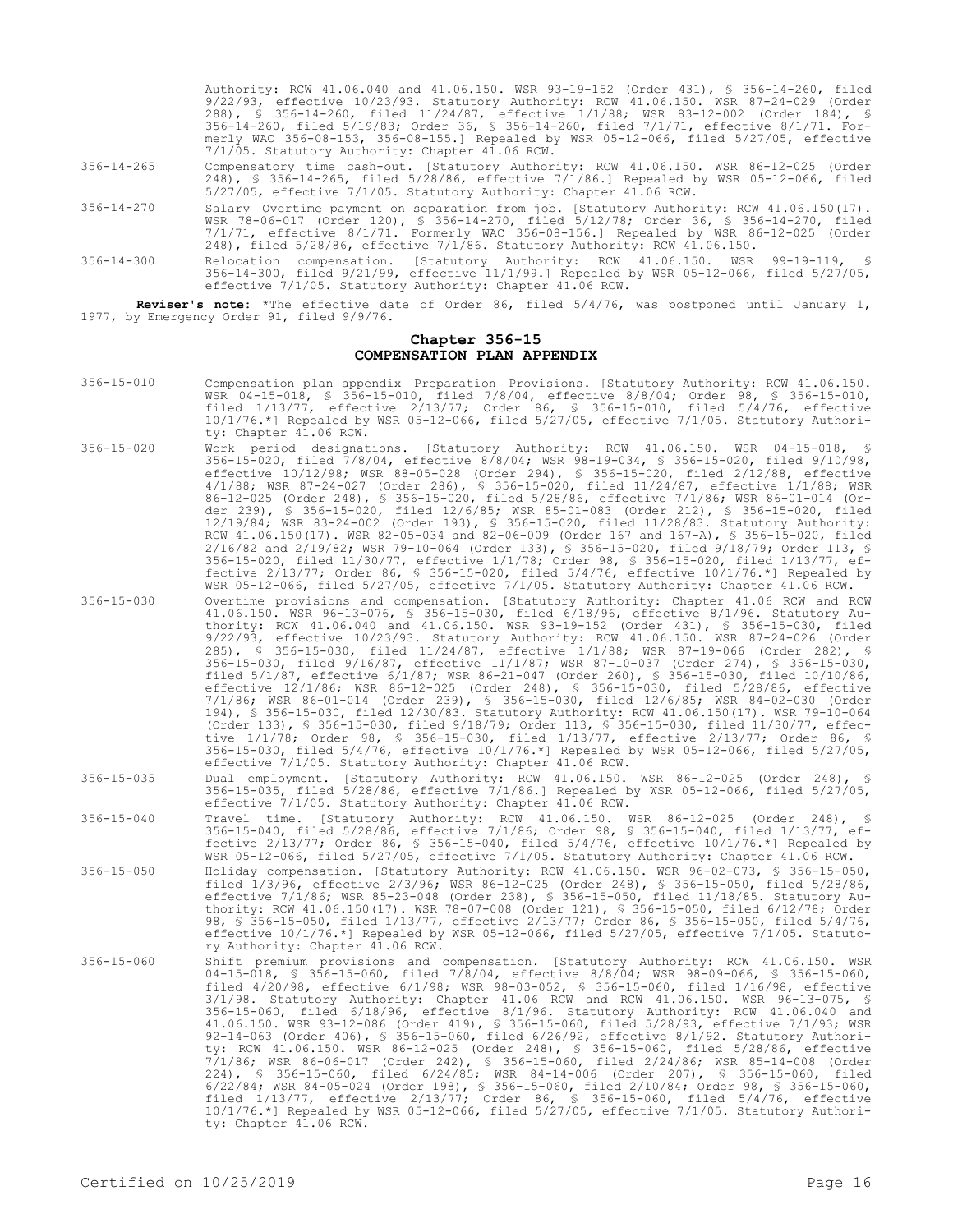- 356-15-061 Shift premium schedule. [Statutory Authority: RCW 41.06.150. WSR 01-23-015, § 356-15-061, filed 11/8/01, effective 1/1/02. Statutory Authority: RCW 41.06.040 and 41.06.150. WSR 91-20-028 (Order 382), § 356-15-061, filed 9/23/91, effective 10/24/91. Statutory Authority: RCW 41.06.150. WSR 86-21-046 (Order 259), § 356-15-061, filed 10/10/86, effective 12/1/86; WSR 85-14-008 (Order 224), § 356-15-061, filed 6/24/85.] Repealed by WSR 05-12-066, filed 5/27/05, effective 7/1/05. Statutory Authority: Chapter 41.06 RCW.
- 356-15-063 Supplemental shift premium for registered nurses. [Statutory Authority: RCW 41.06.040 and 41.06.150. WSR 92-14-064 (Order 404), § 356-15-063, filed 6/26/92, effective 8/1/92; WSR 91-20-028 (Order 382), § 356-15-063, filed 9/23/91, effective 10/24/91. Statutory Authority: RCW 41.06.150. WSR 88-17-046 and 88-19-023 (Orders 305 and 305A), § 356-15-063, filed 8/16/88 and 9/12/88.] Repealed by WSR 05-12-066, filed 5/27/05, effective 7/1/05. Statutory Authority: Chapter 41.06 RCW.
- 356-15-070 Split shift provisions and compensation. [Statutory Authority: RCW 41.06.150. WSR 96-02-073, § 356-15-070, filed 1/3/96, effective 2/3/96; WSR 85-14-008 (Order 224), § 356-15-070, filed 6/24/85; WSR 85-05-030 (Order 217), § 356-15-070, filed 2/15/85; Order 98, § 356-15-070, filed 1/13/77, effective 2/13/77; Order 86, § 356-15-070, filed 5/4/76, effective 10/1/76.\*] Repealed by WSR 05-12-066, filed 5/27/05, effective 7/1/05. Statutory Authority: Chapter 41.06 RCW.
- 356-15-080 Standby compensation. [Statutory Authority: RCW 41.06.150. WSR 02-19-063, § 356-15-080, filed 9/12/02, effective 11/1/02. Statutory Authority: RCW 41.06.040 and 41.06.150. WSR 91-20-027 (Order 381), § 356-15-080, filed 9/23/91, effective 10/24/91; WSR 91-03-069 (Order 367), § 356-15-080, filed 1/16/91, effective 7/1/91. Statutory Authority: RCW 41.06.150. WSR 87-15-065 (Order 281), § 356-15-080, filed 7/16/87, effective 9/1/87; WSR 86-12-025 (Order 248), § 356-15-080, filed 5/28/86, effective 7/1/86. Statutory Authority: RCW 41.06.150(17). WSR 82-22-020 (Order 177), § 356-15-080, filed 10/26/82; WSR 81-20-060 (Order 161), § 356-15-080, filed 10/5/81; Order 98, § 356-15-080, filed 1/13/77, effective 2/13/77; Order 86, § 356-15-080, filed 5/4/76, effective 10/1/76.\*] Repealed by WSR 05-12-066, filed 5/27/05, effective 7/1/05. Statutory Authority: Chapter 41.06 RCW.
- 356-15-085 Hours of work. [Statutory Authority: RCW 41.06.150. WSR 86-12-025 (Order 248), § 356-15-085, filed 5/28/86, effective 7/1/86.] Repealed by WSR 05-12-066, filed 5/27/05, effective 7/1/05. Statutory Authority: Chapter 41.06 RCW.
- 356-15-090 Schedule change and compensation. [Statutory Authority: RCW 41.06.150. WSR 02-15-046, § 356-15-090, filed 7/11/02, effective 9/1/02; WSR 97-24-038, § 356-15-090, filed 11/26/97, effective 1/1/98; WSR 96-02-073, § 356-15-090, filed 1/3/96, effective 2/3/96; WSR 89-16-031 (Order 328), § 356-15-090, filed 7/25/89, effective 8/25/89; WSR 89-10-040 (Order 317), § 356-15-090, filed 4/28/89, effective 6/1/89; WSR 87-24-026 (Order 285), § 356-15-090, filed 11/24/87, effective 1/1/88; WSR 87-10-037 (Order 274), § 356-15-090, filed 5/1/87, effective 6/1/87; WSR 86-12-025 (Order 248), § 356-15-090, filed 5/28/86, effective 7/1/86; WSR 83-18-031 (Order 191), § 356-15-090, filed 8/31/83; Order 114, § 356-15-090, filed 12/21/77; Order 98, § 356-15-090, filed 1/13/77, effective 2/13/77; Order 86, § 356-15-090, filed 5/4/76, effective 10/1/76.\*] Repealed by WSR 05-12-066, filed 5/27/05, effective 7/1/05. Statutory Authority: Chapter 41.06 RCW.
- 356-15-095 Flexible time schedules. [Statutory Authority: RCW 41.06.150. WSR 85-20-027 (Order 233), § 356-15-095, filed 9/24/85.] Repealed by WSR 05-12-066, filed 5/27/05, effective 7/1/05. Statutory Authority: Chapter 41.06 RCW.
- 356-15-100 Call-back for work preceding or following a scheduled workshift. [Statutory Authority: RCW 41.06.150. WSR 02-15-046, § 356-15-100, filed 7/11/02, effective 9/1/02; WSR 99-19-113, § 356-15-100, filed 9/21/99, effective 11/1/99. Statutory Authority: RCW 41.06.040 and 41.06.150. WSR 90-15-037 (Order 359), § 356-15-100, filed 7/13/90, effective 8/13/90. Statutory Authority: RCW 41.06.150. WSR 86-12-025 (Order 248), § 356-15-100, filed 5/28/86, effective 7/1/86; WSR 86-06-017 (Order 242), § 356-15-100, filed 2/24/86; WSR 84-12-079 (Order 206), § 356-15-100, filed 6/6/84; Order 98, § 356-15-100, filed 1/13/77, effective 2/13/77; Order 86, § 356-15-100, filed 5/4/76, effective 10/1/76.\*] Repealed by WSR 05-12-066, filed 5/27/05, effective 7/1/05. Statutory Authority: Chapter 41.06 RCW.
- 356-15-110 Call-back for work on scheduled days off or holidays. [Statutory Authority: RCW 41.06.150. WSR 02-15-046, § 356-15-110, filed 7/11/02, effective 9/1/02; WSR 99-19-113, § 356-15-110, filed 9/21/99, effective 11/1/99; WSR 96-02-073, § 356-15-110, filed 1/3/96, effective 2/3/96; WSR 86-12-025 (Order 248), § 356-15-110, filed 5/28/86, effective 7/1/86; WSR 84-12-079 (Order 206), § 356-15-110, filed 6/6/84; Order 98, § 356-15-110, filed 1/13/77, effective 2/13/77; Order 86, § 356-15-110, filed 5/4/76, effective 10/1/76.\*] Repealed by WSR 05-12-066, filed 5/27/05, effective 7/1/05. Statutory Authority: Chapter 41.06 RCW.
- 356-15-120 Special assignment pay provisions. [Statutory Authority: RCW 41.06.150(17). WSR 81-13-030 (Order 157), § 356-15-120, filed 6/15/81; WSR 79-12-012 (Order 137), § 356-15-120, filed 11/13/79; WSR 79-08-029 (Order 130), § 356-15-120, filed 7/16/79; WSR 79-01-023 (Order 127), § 356-15-120, filed 12/18/78; WSR 78-12-026 (Order 126), § 356-15-120, filed 11/15/78; WSR 78-07-008 (Order 121), § 356-15-120, filed 6/12/78; Order 110, § 356-15-120, filed 10/6/77; Order 100, § 356-15-120, filed 3/30/77; Order 98, § 356-15-120, filed 1/13/77, effective 2/13/77; Order 86, § 356-15-120, filed 5/4/76, effective 10/1/76.\*] Repealed by WSR 81-23-031 (Order 163), filed 11/16/81. Statutory Authority: RCW 41.06.150(17).
- 356-15-125 Assignment pay provisions. [Statutory Authority: RCW 41.06.150. WSR 04-15-018, § 356-15-125, filed 7/8/04, effective 8/8/04; WSR 01-08-005, § 356-15-125, filed 3/22/01, effective 5/1/01; WSR 98-19-034, § 356-15-125, filed 9/10/98, effective 10/12/98. Statutory Authority: RCW 41.06.040 and 41.06.150. WSR 92-20-024 (Order 409), § 356-15-125, filed 9/28/92, effective 11/1/92. Statutory Authority: RCW 41.06.150. WSR 87-15-065 (Order 281), § 356-15-125, filed 7/16/87, effective 9/1/87. Statutory Authority: RCW 41.06.150(17). WSR 81-23-031 (Order 163), § 356-15-125, filed 11/16/81.] Repealed by WSR 05-12-066, filed 5/27/05, effective 7/1/05. Statutory Authority: Chapter 41.06 RCW.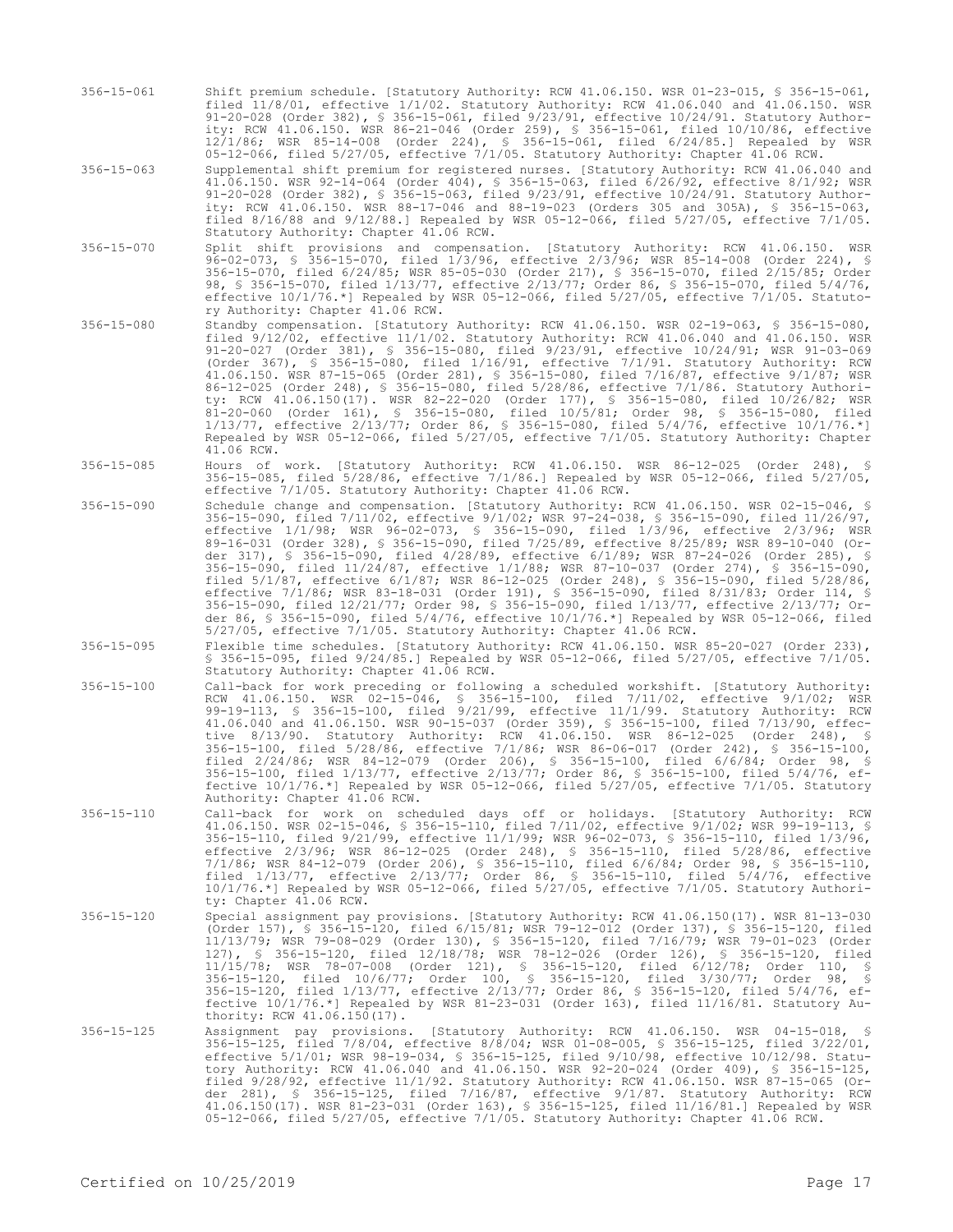- 356-15-130 Special pay ranges. [Statutory Authority: RCW 41.06.150. WSR 04-15-018, § 356-15-130, filed 7/8/04, effective 8/8/04; WSR 98-19-034, § 356-15-130, filed 9/10/98, effective 10/12/98; WSR 97-24-038, § 356-15-130, filed 11/26/97, effective 1/1/98. Statutory Authority: RCW 41.06.040 and 41.06.150. WSR 92-22-043 (Order 413), § 356-15-130, filed 10/27/92, effective 12/1/92; WSR 91-13-034 and 91-15-021 (Orders 373 and 373A), § 356-15-130, filed 6/13/91 and 7/11/91, effective 7/14/91 and 8/11/91; WSR 91-05-083 (Order 370), § 356-15-130, filed 2/20/91, effective 4/1/91; WSR 90-23-030 (Order 361), § 356-15-130, filed 11/14/90, effective 12/15/90; WSR 90-13-068 (Order 355), § 356-15-130, filed 6/18/90, effective 7/19/90. Statutory Authority: RCW 41.06.150. WSR 89-14-027 (Order 321), § 356-15-130, filed 6/26/89, effective 8/1/89; WSR 85-09-030 (Order 221), § 356-15-130, filed 4/12/85; WSR 83-08-010 (Order 181), § 356-15-130, filed 3/25/83. Statutory Authority: RCW 41.06.150(17). WSR 81-23-031 (Order 163), § 356-15-130, filed 11/16/81; WSR 79-12-012 (Order 137), § 356-15-130, filed 11/13/79; Order 109, § 356-15-130, filed 9/7/77; Order 98, § 356-15-130, filed 1/13/77, effective 2/13/77; Order 86, § 356-15-130, filed 5/4/76, effective 10/1/76.\*] Repealed by WSR 05-12-066, filed 5/27/05, effective 7/1/05. Statutory Authority: Chapter 41.06 RCW.
- 356-15-140 School year contracts for nonteaching staff. [Statutory Authority: RCW 41.06.150. WSR 01-07-057, § 356-15-140, filed 3/19/01, effective 5/1/01; WSR 89-07-056 (Order 315), § 356-15-140, filed 3/15/89, effective 5/1/89.] Repealed by WSR 05-12-066, filed 5/27/05, effective 7/1/05. Statutory Authority: Chapter 41.06 RCW.

**\*Reviser's note:** The effective date of Order 86, filed 5/4/76, was postponed until January 1, 1977, by Emergency Order 91, filed 9/9/76.

#### **Chapter 356-16 EXAMINATIONS**

- 356-16-010 Examinations—Notices—Recruitment—Generally. [M.S.R. 356.16.010, filed 5/26/66.] Repealed by Order 36, filed 7/1/71, effective 8/1/71. Later promulgation, see WAC 356-22-010.
- 356-16-020 Recruitment—Time periods—Requirements. [Order 19, § 356-16-020, filed 1/13/70, effective 2/13/70.] Repealed by Order 36, filed 7/1/71, effective 8/1/71. Later promulgation, see WAC 356-22-020.
- 356-16-030 Recruitment—Definite time—Notice requirements. [M.S.R. 356.16.030, filed 5/26/66.] Repealed by Order 19, filed 1/13/70, effective 2/13/70.
- 356-16-040 Recruitment—Inter-agency—Notice requirements. [M.S.R. 356.16.040, filed 5/26/66.] Repealed by Order 36, filed 7/1/71, effective 8/1/71. Later promulgation, see WAC  $356 - 22 - 030$ .
- 356-16-050 Recruitment—Intra-agency—Notice requirements. [M.S.R. 356.16.050, filed 5/26/66.] Repealed by Order 36, filed 7/1/71, effective 8/1/71. Later promulgation, see WAC  $356 - 22 - 030$ .
- 356-16-060 Recruitment—Other governmental agencies—Notice requirements. [M.S.R. 356.16.060, filed 5/26/66.] Repealed by Order 36, filed 7/1/71, effective 8/1/71.

356-16-070 Applications—Contents. [M.S.R. 356.16.070, filed 5/26/66.] Repealed by Order 36, filed  $7/1/71$ , effective 8/1/71. Later promulgation, see WAC 356-22-040.

356-16-080 Applications—Religious, political affiliation, race—Solicitation restricted. [Order 25, § 356-16-080, filed 10/16/70; M.S.R. 356.16.080, filed 5/26/66.] Repealed by Order 36, filed 7/1/71, effective 8/1/71. Later promulgation, see WAC 356-22-040.

356-16-090 Applications—Noncitizen—Rules, regulations. [M.S.R. 356.16.090, filed 5/26/66.] Repealed by Order 11, filed 3/3/69.

356-16-100 Applications—Residence and citizenship requirements—Notice. [Order 11, § 356-16-100, filed 3/3/69; M.S.R. 356-16-100, filed 5/26/66.] Repealed by Order 36, filed 7/1/71, effective 8/1/71. Later promulgation, see WAC 356-22-050.

356-16-110 Applications—Filing—Time limit. [M.S.R. 356.16.110, filed 5/26/66.] Repealed by Order 36, filed 7/1/71, effective 8/1/71. Later promulgation, see WAC 356-22-060.

- 356-16-120 Applications—Disqualification—Grounds, listed. [M.S.R. 356.16.120, filed 5/26/66.] Repealed by Order 36, filed 7/1/71, effective 8/1/71. Later promulgation, see WAC  $356 - 22 - 070$ .
- 356-16-130 Applications—Disqualification—Notice requirements. [M.S.R. 356.16.130, filed 5/26/66.] Repealed by Order 36, filed 7/1/71, effective 8/1/71. Later promulgation, see WAC 356-22-080.
- 356-16-140 Applications—Investigation of—Effect. [M.S.R. 356.16.140, filed 5/26/66.] Repealed by Order 36, filed 7/1/71, effective 8/1/71. Later promulgation, see WAC 356-22-200.
- 356-16-150 Examinations—How, when held—General rules. [M.S.R. 356.16.150, filed 5/26/66.] Repealed by Order 36, filed 7/1/71, effective 8/1/71. Later promulgation, see WAC 356-22-100.
- 356-16-160 Examinations—Prohibition on identity—Exception. [M.S.R. 356.16.160, filed 5/26/66.] Repealed by Order 36, filed 7/1/71, effective 8/1/71.
- 356-16-170 Examinations—Reexamination—Procedure—Requirements. [M.S.R. 356.16.170, filed 5/26/66.] Repealed by Order 36, filed 7/1/71, effective 8/1/71. Later promulgation, see WAC  $356 - 22 - 140$ .
- 356-16-175 Examinations—Classes previously held—Questions—How resolved. [Order 30, § 356-16-175, filed 2/11/71, effective 3/9/71.] Repealed by Order 36, filed 7/1/71, effective 8/1/71. Later promulgation, see WAC 356-10-030.
- 356-16-180 Examinations—General rules. [M.S.R. 356.16.180, filed 5/26/66.] Repealed by Order 36, filed 7/1/71, effective 8/1/71. Later promulgation, see WAC 356-22-090.
- 356-16-190 Examinations—How determined—Method. [M.S.R. 356.16.190, filed 5/26/66.] Repealed by Order 36, filed 7/1/71, effective 8/1/71. Later promulgation, see WAC 356-22-090.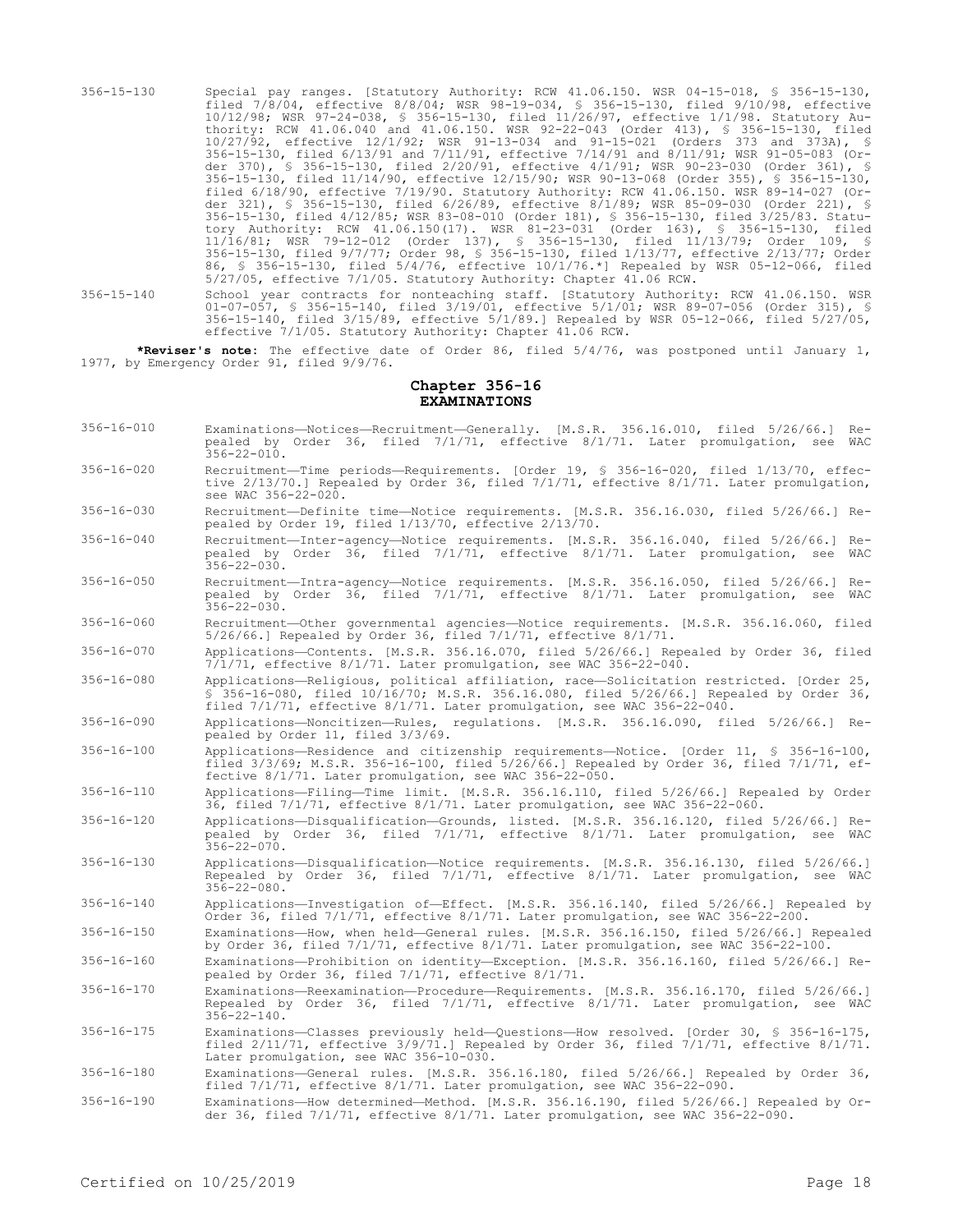- 356-16-200 Examinations—Ratings—How computed. [M.S.R. 356.16.200, filed 5/26/66.] Repealed by Order 36, filed 7/1/71, effective 8/1/71. Later promulgation, see WAC 356-22-160.
- 356-16-210 Examinations—Results—Notice requirements. [M.S.R. 356.16.210, filed 5/26/66.] Repealed by Order 36, filed 7/1/71, effective 8/1/71. Later promulgation, see WAC 356-22-170.
- 356-16-220 Examinations—Oral—How conducted. [M.S.R. 356.16.220, filed 5/26/66.] Repealed by Order 36, filed 7/1/71, effective 8/1/71. Later promulgation, see WAC 356-22-180.

356-16-230 Examinations—Special—When permitted. [M.S.R. 356.16.230, filed 5/26/66.] Repealed by Order 36, filed 7/1/71, effective 8/1/71. Later promulgation, see WAC 356-22-150.

356-16-240 Examinations—Physical—When required. [M.S.R. 356.16.240, filed 5/26/66.] Repealed by Order 36, filed 7/1/71, effective 8/1/71. Later promulgation, see WAC 356-22-190.

356-16-250 Examinations—Records—How kept. [M.S.R. 356.16.250, filed 5/26/66.] Repealed by Order 36, filed 7/1/71, effective 8/1/71. Later promulgation, see WAC 356-22-210.

- 356-16-260 Examinations—Veterans preference—Eligibility periods—Percentage allowance. [Order 17, § 356-16-260, filed 9/17/69, effective 10/17/69; M.S.R. 356.16.260, filed 5/26/66.] Repealed by Order 36, filed 7/1/71, effective 8/1/71. Later promulgation, see WAC 356-22-220.
- 356-16-270 Examinations—Noncompetitive—How scheduled. [M.S.R. 356.16.270, filed 5/26/66.] Repealed by Order 36, filed  $7/1/71$ , effective  $8/1/71$ .
- 356-16-280 Examinations—Noncompetitive—Register—How maintained. [M.S.R. 356.16.280, filed 5/26/66.] Repealed by Order 36, filed 7/1/71, effective 8/1/71. Later promulgation, see WAC 356-22-230.
- 356-16-290 Examinations—Noncompetitive—Appointments—How made. [Order 30, § 356-16-290, filed 2/11/71, effective 3/9/71; M.S.R. 356.16.290, filed 5/26/66.] Repealed by Order 36, filed 7/1/71, effective 8/1/71. Later promulgation, see WAC 356-26-020.

356-16-300 Examinations—Noncompetitive—Applicability of rules. [M.S.R. 356.16.300, filed 5/26/66.] Repealed by Order 36, filed 7/1/71, effective 8/1/71.

356-16-310 Examinations—Grade records—Duration of maintenance. [Order 30, § 356-16-310, filed 2/11/71, effective 3/9/71; M.S.R. 356.16.310, filed 5/26/66.] Repealed by Order 36, filed 7/1/71, effective 8/1/71. Later promulgation, see WAC 356-22-240.

356-16-320 Registers—Generally. [M.S.R. 356.16.320, filed 5/26/66.] Repealed by Order 36, filed 7/1/71, effective 8/1/71. Later promulgation, see WAC 356-26-010.

- 356-16-330 Registers—Departmental reduction in force—Duration. [Order 30, § 356-16-330, filed 2/11/71, effective 3/9/71; M.S.R. 356.16.330, filed 5/26/66.] Repealed by Order 36, filed 7/1/71, effective 8/1/71. Later promulgation, see WAC 356-26-030.
- 356-16-340 Registers—Classified service-wide—Reduction in force—Duration. [Order 30, § 356-16-340, filed 2/11/71, effective 3/9/71; M.S.R. 356.16.340, filed 5/26/66.] Repealed by Order 36, filed 7/1/71, effective 8/1/71. Later promulgation, see WAC 356-26-030.
- 356-16-350 Registers—Intra-departmental promotion—Duration. [Order 30, § 356-16-350, filed 2/11/71, effective 3/9/71; Order 6, § 356-16-350, filed 6/28/68, effective 8/1/68; M.S.R. 356.16.350, filed 5/26/66.] Repealed by Order 36, filed 7/1/71, effective 8/1/71. Later promulgation, see WAC 356-26-030.
- 356-16-360 Registers—Inter-departmental promotion—Duration. [Order 30, § 356-16-360, filed 2/11/71, effective 3/9/71; Order 6, § 356-16-360, filed 6/28/68, effective 8/1/68, M.S.R. 356.16.360, filed 5/26/66.] Repealed by Order 36, filed 7/1/71, effective 8/1/71. Later promulgation, see WAC 356-26-030.
- 356-16-370 Registers—Departmental unranked reinstatement—Duration. [M.S.R. 356.16.370, filed 5/26/66.] Repealed by Order 36, filed 7/1/71, effective 8/1/71. Later promulgation, see WAC 356-26-030.
- 356-16-380 Registers—Classified service-wide unranked reinstatement—Duration. [M.S.R. 356.16.380, filed 5/26/66.] Repealed by Order 36, filed 7/1/71, effective 8/1/71. Later promulgation, see WAC 356-26-030.
- 356-16-390 Registers—Unranked transfer—Duration. [M.S.R. 356.16.390, filed 5/26/66.] Repealed by Order 36, filed 7/1/71, effective 8/1/71. Later promulgation, see WAC 356-26-030.
- 356-16-400 Registers—Open-competitive—Duration. [M.S.R. 356.16.400, filed 5/26/66.] Repealed by Order 36, filed 7/1/71, effective 8/1/71. Later promulgation, see WAC 356-26-030.
- 356-16-410 Registers—Name removal for cause—Grounds enumerated—Requirements. [Order 30, § 356-16-410, filed 2/11/71, effective 3/9/71; M.S.R. 356.16.410, filed 5/26/66.] Repealed by Order 36, filed 7/1/71, effective 8/1/71. Later promulgation, see WAC 356-26-040.

#### **Chapter 356-18 LEAVE**

- 356-18-010 Hours of work. [Order 78, § 356-18-010, filed 5/19/75; Order 36, § 356-18-010, filed 7/1/71, effective 8/1/71. Formerly WAC 356-12-010.] Repealed by WSR 86-12-025 (Order 248), filed 5/28/86, effective 7/1/86. Statutory Authority: RCW 41.06.150.
- 356-18-020 Holidays. [Statutory Authority: RCW 41.06.150. WSR 89-06-028 (Order 314), § 356-18-020, filed 2/24/89, effective 4/1/89; WSR 85-15-043 (Order 228), § 356-18-020, filed 7/15/85. Statutory Authority: RCW 41.06.150(17). WSR 78-04-014 (Order 117), § 356-18-020, filed 3/9/78; Order 109, § 356-18-020, filed 9/7/77; Order 87, § 356-18-020, filed 5/4/76; Order 65, § 356-18-020, filed 4/22/74; Order 36, § 356-18-020, filed 7/1/71, effective 8/1/71. Formerly WAC 356-12-350.] Repealed by WSR 05-12-066, filed 5/27/05, effective 7/1/05. Statutory Authority: Chapter 41.06 RCW.
- 356-18-025 Holidays—Selected personal holiday—Regulations governing. [Statutory Authority: RCW 41.06.150. WSR 02-23-042, § 356-18-025, filed 11/14/02, effective 1/1/03; WSR 96-21-037, § 356-18-025, filed 10/10/96, effective 11/10/96; WSR 89-06-028 (Order 314), § 356-18-025, filed 2/24/89, effective 4/1/89; Order 87, § 356-18-025, filed 5/4/76.] Re-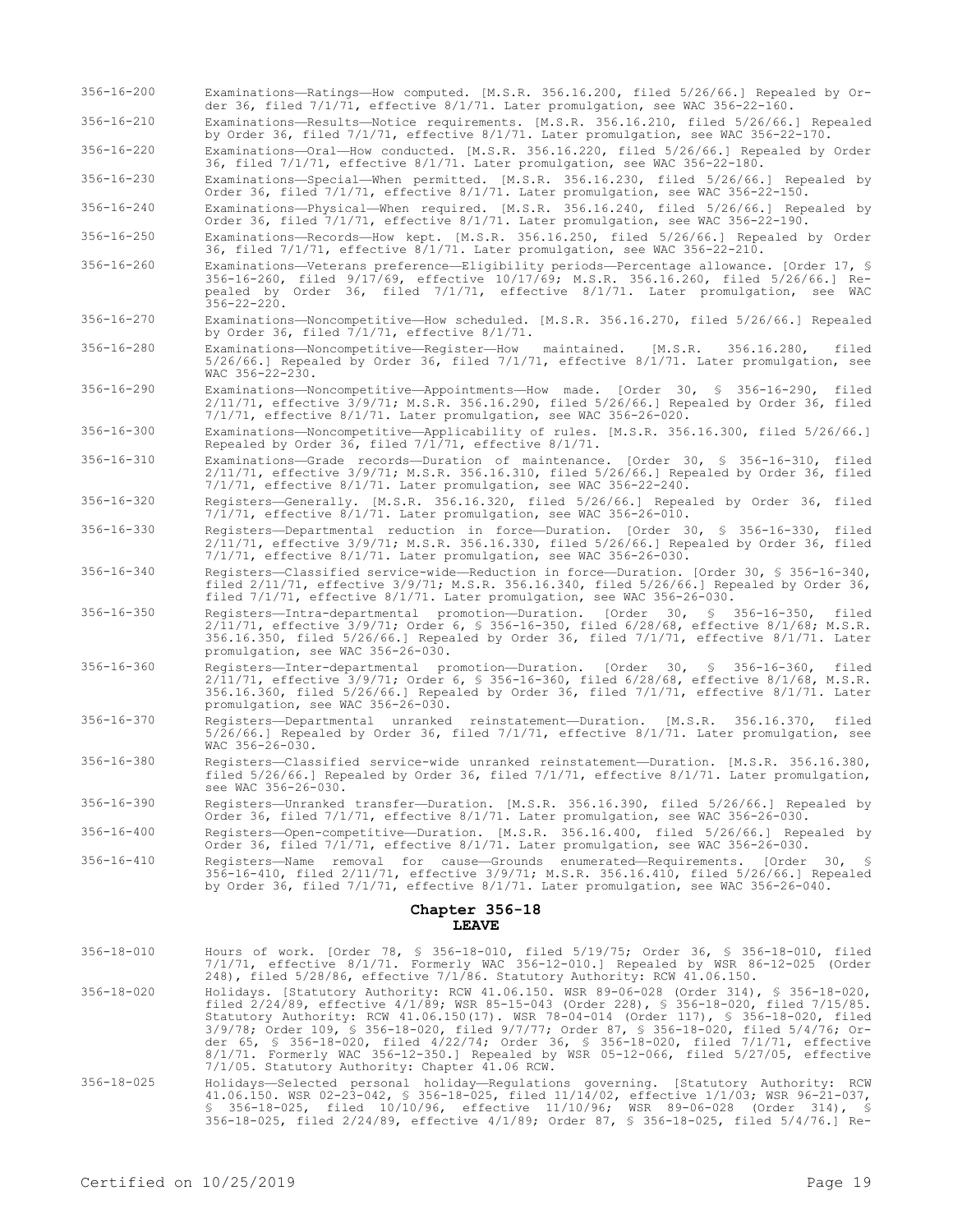pealed by WSR 05-12-066, filed 5/27/05, effective 7/1/05. Statutory Authority: Chapter  $41.06$  RCW.

- 356-18-030 Holidays—Rules—Regulations governing. [Statutory Authority: RCW 41.06.150. WSR 89-06-028 (Order 314), § 356-18-030, filed 2/24/89, effective 4/1/89; WSR 88-11-036 (Order 299), § 356-18-030, filed 5/13/88; WSR 85-20-027 (Order 233), § 356-18-030, filed 9/24/85. Statutory Authority: RCW 41.06.150(17). WSR 78-04-014 (Order 117), § 356-18-030, filed 3/9/78; Order 109, § 356-18-030, filed 9/7/77; Order 36, § 356-18-030, filed 7/1/71, effective 8/1/71. Formerly WAC 356-12-360, 356-12-380.] Repealed by WSR 05-12-066, filed 5/27/05, effective 7/1/05. Statutory Authority: Chapter 41.06 RCW.
- 356-18-040 Holidays—During leave without pay. [Statutory Authority: RCW 41.06.150. WSR 89-06-028 (Order 314), § 356-18-040, filed 2/24/89, effective 4/1/89. Statutory Authority: RCW 41.06.150(17). WSR 78-06-017 (Order 120), § 356-18-040, filed 5/12/78; Order 36, § 356-18-040, filed 7/1/71, effective 8/1/71. Formerly WAC 356-12-370.] Repealed by WSR 05-12-066, filed 5/27/05, effective 7/1/05. Statutory Authority: Chapter 41.06 RCW.
- 356-18-050 Sick leave credit—Purpose—Accrual—Conversion. [Statutory Authority: RCW 41.06.150. WSR 98-19-034, § 356-18-050, filed 9/10/98, effective 10/12/98; WSR 96-21-037, § 356-18-050, filed 10/10/96, effective 11/10/96; WSR 89-15-028 (Order 325), § 356-18-050, filed 7/14/89, effective 8/14/89; WSR 89-06-028 (Order 314), § 356-18-050, filed 2/24/89, effective 8/14/89; WSR 87-01-073 (Order 266), § 356-18-050, filed 12/18/86, effective 2/1/87; WSR 84-04-022 (Order 197), § 356-18-050, filed 1/24/84; WSR 83-12-002 (Order 184), § 356-18-050, filed 5/19/83. Statutory Authority: RCW 41.06.150(17). WSR 81-03-017 (Order 151), § 356-18-050, filed 1/12/81; WSR 79-10-064 (Order 133), § 356-18-050, filed 9/18/79; Order 80, § 356-18-050, filed 7/16/75; Order 69, § 356-18-050, filed 9/30/74; Order 52, § 356-18-050, filed 12/19/72; Order 49, § 356-18-050, filed 8/17/72; Order 48, § 356-18-050, filed 7/19/72; Order 36, § 356-18-050, filed 7/1/71, effective 8/1/71. Formerly WAC 356-12-020 and 356-12-040.] Repealed by WSR 05-12-066, filed 5/27/05, effective 7/1/05. Statutory Authority: Chapter 41.06 RCW.
- 356-18-060 Paid sick leave—Use. [Statutory Authority: RCW 41.06.150. WSR 02-23-042, § 356-18-060, filed 11/14/02, effective 1/1/03. Statutory Authority: Chapter 41.06 RCW and RCW 41.06.150. WSR 96-13-076, § 356-18-060, filed 6/18/96, effective 8/1/96. Statutory Authority: RCW 41.06.040 and 41.06.150. WSR 93-19-152 (Order 431), § 356-18-060, filed 9/22/93, effective 10/23/93; WSR 92-03-098 (Order 398), § 356-18-060, filed 1/17/92, effective 3/1/92. Statutory Authority: RCW 41.06.150. WSR 89-06-028 (Order 314), § 356-18-060, filed 2/24/89, effective 4/1/89; WSR 86-24-034 (Order 263), § 356-18-060, filed 11/25/86, effective 1/1/87. Statutory Authority: RCW 41.06.150(17). WSR 82-19-092 (Order 175), § 356-18-060, filed 9/22/82; WSR 79-03-010 (Order 128), § 356-18-060, filed 2/14/79; Order 84, § 356-18-060, filed 10/20/75; Order 64, § 356-18-060, filed 3/20/74; Order 51, § 356-18-060, filed 12/19/72; Order 48, § 356-18-060, filed 7/19/72; Order 46, § 356-18-060, filed 5/9/72; Order 44, § 356-18-060, filed 4/14/72; Order 36, § 356-18-060, filed 7/1/71, effective 8/1/71. Formerly WAC 356-12-020 (part), 356-12-100 (part).] Repealed by WSR 05-12-066, filed 5/27/05, effective 7/1/05. Statutory Authority: Chapter 41.06 RCW.
- 356-18-070 Sick leave—Reporting—Payment. [Statutory Authority: RCW 41.06.150. WSR 89-06-028 (Order 314), § 356-18-070, filed 2/24/89, effective 4/1/89; WSR 84-14-006 (Order 207), § 356-18-070, filed 6/22/84. Statutory Authority: RCW 41.06.150(17). WSR 80-02-037 (Order 140), § 356-18-070, filed 1/11/80; WSR 78-06-017 (Order 120), § 356-18-070, filed 5/12/78; Order 36, § 356-18-070, filed 7/1/71, effective 8/1/71. Formerly WAC 356-12-021.] Repealed by WSR 05-12-066, filed 5/27/05, effective 7/1/05. Statutory Authority: Chapter 41.06 RCW.
- 356-18-075 Medical expense plans. [Statutory Authority: RCW 41.06.150. WSR 98-13-057, § 356-18-075, filed 6/11/98, effective 8/1/98.] Repealed by WSR 05-12-066, filed 5/27/05, effective 7/1/05. Statutory Authority: Chapter 41.06 RCW.
- 356-18-080 Leave—Worker's compensation. [Statutory Authority: RCW 41.06.150. WSR 02-15-053, § 356-18-080, filed 7/11/02, effective 9/1/02. Statutory Authority: Chapter 41.06 RCW and RCW 41.06.150. WSR 96-13-076, § 356-18-080, filed 6/18/96, effective 8/1/96. Statutory Authority: RCW 41.06.150. WSR 89-06-028 (Order 314), § 356-18-080, filed 2/24/89, effective 4/1/89; WSR 85-14-008 (Order 224), § 356-18-080, filed 6/24/85. Statutory Authority: RCW 41.06.150(17). WSR 78-06-017 (Order 120), § 356-18-080, filed 5/12/78; Order 36, § 356-18-080, filed 7/1/71, effective 8/1/71. Formerly WAC 356-12-022.] Repealed by WSR 05-12-066, filed 5/27/05, effective 7/1/05. Statutory Authority: Chapter 41.06 RCW.
- 356-18-090 Vacation leave—Accrual. [Statutory Authority: RCW 41.06.150. WSR 89-15-028 (Order 325), § 356-18-090, filed 7/14/89, effective 8/14/89; WSR 89-06-028 (Order 314), § 356-18-090, filed 2/24/89, effective 4/1/89; WSR 86-24-010 (Order 264), § 356-18-090, filed 11/21/86, effective 1/1/87; WSR 85-09-030 (Order 221), § 356-18-090, filed 4/12/85. Statutory Authority: RCW 41.06.150(17). WSR 81-13-030 (Order 157), § 356-18-090, filed 6/15/81; Order 45, § 356-18-090, filed 4/17/72; Order 36, § 356-18-090, filed 7/1/71, effective 8/1/71. Formerly WAC 356-12-060, 356-12-090.] Repealed by WSR 05-12-066, filed 5/27/05, effective 7/1/05. Statutory Authority: Chapter 41.06 RCW.

356-18-095 Vacation leave—Accumulation—Excess. [Statutory Authority: RCW 41.06.150. WSR 83-18-031 (Order 191), § 356-18-095, filed 8/31/83.] Repealed by WSR 05-12-066, filed 5/27/05, effective 7/1/05. Statutory Authority: Chapter 41.06 RCW.

356-18-100 Accrued vacation leave disposition—Computation—How made. [Statutory Authority: RCW 41.06.150. WSR 02-15-045, § 356-18-100, filed 7/11/02, effective 9/1/02; WSR 02-03-061, §<br>356-18-100, filed 1/10/02, effective 3/1/02; WSR 87-13-039 (Order 277), § 356-18-100,<br>filed 6/15/87, effective 8/1/87; WSR 85-19-079 WSR 84-14-006 (Order 207), § 356-18-100, filed 6/22/84; WSR 83-01-115 (Order 179), § 356-18-100, filed 12/22/82. Statutory Authority: RCW 41.06.150(17). WSR 82-19-092 (Order 175), § 356-18-100, filed 9/22/82; WSR 78-06-017 (Order 120), § 356-18-100, filed 5/12/78; Order 109, § 356-18-100, filed 9/7/77; Order 82, § 356-18-100, filed 9/26/75; Order 63, § 356-18-100, filed 2/26/74; Order 48, § 356-18-100, filed 7/19/72; Order 45, § 356-18-100, filed 4/17/72, effective 6/1/72; Order 36, § 356-18-100, filed 7/1/71, effec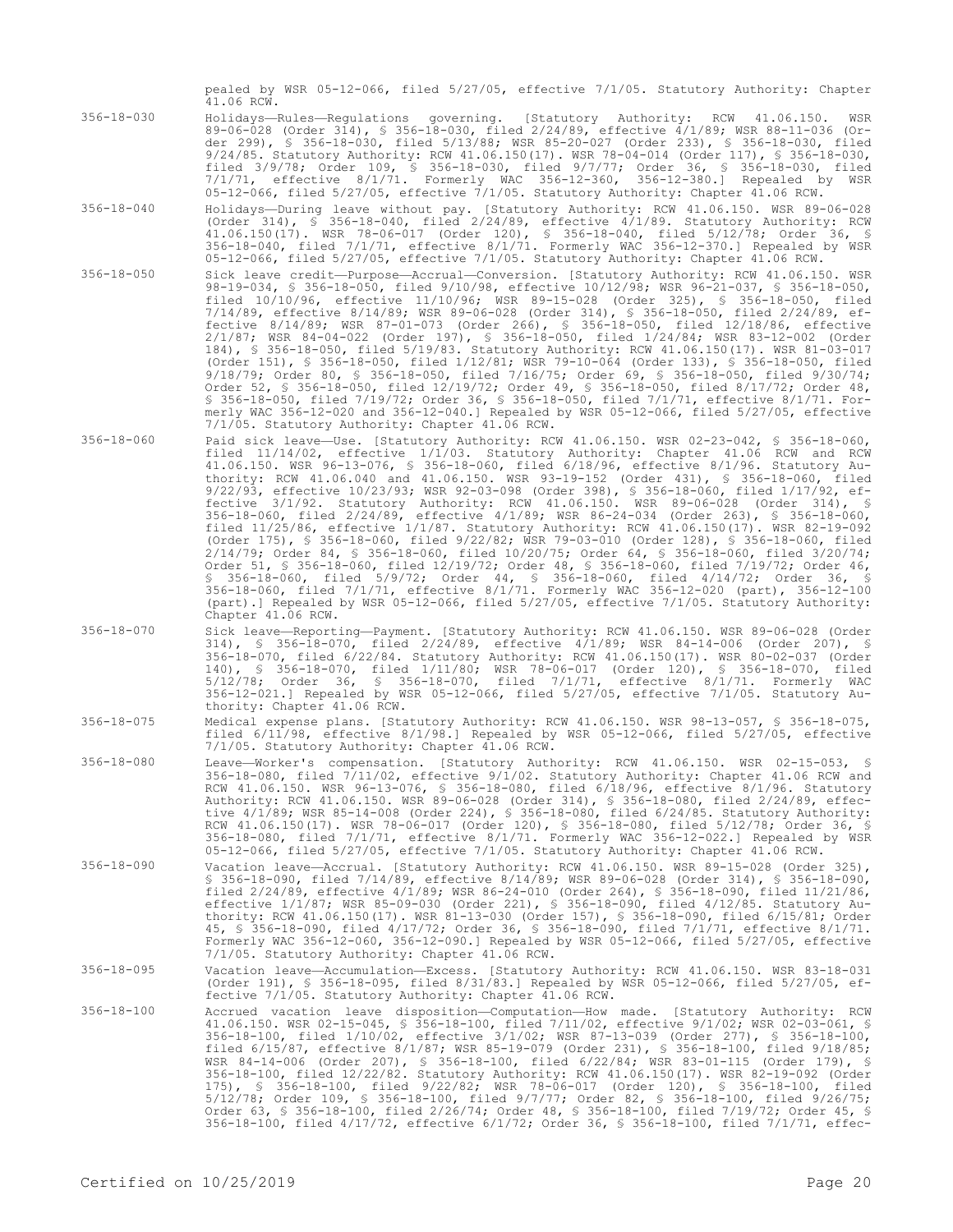tive 8/1/71. Formerly WAC 356-12-070 and 356-12-100 (part).] Repealed by WSR 05-12-066, filed 5/27/05, effective 7/1/05. Statutory Authority: Chapter 41.06 RCW.

356-18-105 Exit leave. [Statutory Authority: RCW 41.06.150. WSR 83-18-031 (Order 191), § 356-18-105, filed 8/31/83; WSR 83-01-115 (Order 179), § 356-18-105, filed 12/22/82.] Repealed by WSR 84-14-006 (Order 207), filed 6/22/84. Statutory Authority: RCW 41.06.150.

- 356-18-110 Vacation leave—Allowance. [Statutory Authority: RCW 41.06.150. WSR 02-23-042, § 356-18-110, filed 11/14/02, effective 1/1/03. Statutory Authority: Chapter 41.06 RCW and RCW 41.06.150. WSR 96-13-076, § 356-18-110, filed 6/18/96, effective 8/1/96. Statutory Authority: RCW 41.06.040 and 41.06.150. WSR 93-19-152 (Order 431), § 356-18-110, filed 9/22/93, effective 10/23/93; WSR 91-20-035 (Order 389), § 356-18-110, filed 9/23/91, effective 11/1/91. Statutory Authority: RCW 41.06.150. WSR 89-06-028 (Order 314), § 356-18-110, filed 2/24/89, effective 4/1/89. Statutory Authority: RCW 41.06.150(17). WSR 81-07-030 (Order 152), § 356-18-110, filed 3/13/81; Order 84, § 356-18-110, filed 10/20/75; Order 45, § 356-18-110, filed 4/17/72; Order 36, § 356-18-110, filed 7/1/71, effective 8/1/71. Formerly WAC 356-12-100(6).] Repealed by WSR 05-12-066, filed 5/27/05, effective 7/1/05. Statutory Authority: Chapter 41.06 RCW.
- 356-18-112 Shared leave. [Statutory Authority: RCW 41.06.150. WSR 03-20-011, § 356-18-112, filed 9/19/03, effective 9/19/03; WSR 02-07-049, § 356-18-112, filed 3/14/02, effective 5/1/02; WSR 96-21-037, § 356-18-112, filed 10/10/96, effective 11/10/96; WSR 96-11-058, § 356-18-112, filed 5/10/96, effective 6/6/96. Statutory Authority: RCW 41.06.040 and 41.06.150. WSR 91-07-055 (Order 371), § 356-18-112, filed 3/19/91, effective 5/1/91. Statutory Authority: RCW 41.06.150. WSR 89-16-029 (Order 326), § 356-18-112, filed 7/25/89, effective 8/25/89.] Repealed by WSR 05-12-066, filed 5/27/05, effective 7/1/05. Statutory Authority: Chapter 41.06 RCW.
- 356-18-115 Leave due to inclement weather. [Statutory Authority: RCW 41.06.150. WSR 86-24-034 (Order 263), § 356-18-115, filed 11/25/86, effective 1/1/87; Order 64, § 356-18-115, filed 3/20/74.] Repealed by WSR 05-12-066, filed 5/27/05, effective 7/1/05. Statutory Authority: Chapter 41.06 RCW.
- 356-18-116 Leave due to unforeseen family care requirements. [Statutory Authority: RCW 41.06.150. WSR 96-02-073, § 356-18-116, filed 1/3/96, effective 2/3/96. Statutory Authority: RCW 41.06.040 and 41.06.150. WSR 92-03-101 (Order 401), § 356-18-116, filed 1/17/92, effective 3/1/92. Statutory Authority: RCW 41.06.150. WSR 89-06-028 (Order 314), § 356-18-116, filed 2/24/89, effective 4/1/89; WSR 86-24-034 (Order 263), § 356-18-116, filed 11/25/86, effective 1/1/87; Order 84, § 356-18-116, filed 10/20/75.] Repealed by WSR 05-12-066, filed 5/27/05, effective 7/1/05. Statutory Authority: Chapter 41.06 RCW.
- 356-18-120 Miscellaneous leave. [Statutory Authority: RCW 41.06.150. WSR 02-15-046, § 356-18-120, filed 7/11/02, effective 9/1/02; WSR 89-21-055 (Order 332), § 356-18-120, filed 10/16/89, effective 12/1/89; WSR 88-07-046 (Order 297), § 356-18-120, filed 3/11/88, effective 5/1/88; WSR 86-14-071 (Order 253), § 356-18-120, filed 7/1/86, effective 8/1/86. Statutory Authority: RCW 41.06.150(17). WSR 79-10-064 (Order 133), § 356-18-120, filed 9/18/79; Order 77, § 356-18-120, filed 5/7/75; Order 36, § 356-18-120, filed 7/1/71, effective 8/1/71. Formerly WAC 356-12-110.] Repealed by WSR 05-12-066, filed 5/27/05, effective 7/1/05. Statutory Authority: Chapter 41.06 RCW.
- 356-18-130 Military training leave—Paid. [Order 36, § 356-18-130, filed 7/1/71, effective 8/1/71. Formerly WAC 356-12-120.] Repealed by WSR 88-07-045 (Order 296), filed 3/11/88. Statutory Authority: RCW 41.06.150.
- 356-18-140 Leave without pay. [Statutory Authority: RCW 41.06.150. WSR 04-19-028, § 356-18-140, filed 9/9/04, effective 10/11/04; WSR 01-07-057, § 356-18-140, filed 3/19/01, effective 5/1/01. Statutory Authority: Chapter 41.06 RCW and RCW 41.06.150. WSR 96-13-076, § 356-18-140, filed 6/18/96, effective 8/1/96. Statutory Authority: RCW 41.06.150. WSR 95-19-098, § 356-18-140, filed 9/20/95, effective 11/1/95; WSR 89-06-028 (Order 314), § 356-18-140, filed 2/24/89, effective 4/1/89; WSR 87-02-038 (Order 267), § 356-18-140, filed 1/2/87; WSR 85-11-074 (Order 223), § 356-18-140, filed 5/22/85; WSR 84-23-059 (Order 211), § 356-18-140, filed 11/20/84. Statutory Authority: RCW 41.06.150(17). WSR 81-20-060 (Order 161), § 356-18-140, filed 10/5/81; WSR 79-10-064 (Order 133), § 356-18-140, filed 9/18/79; WSR 78-10-070 (Order 123), § 356-18-140, filed 9/26/78; Order 99, § 356-18-140, filed 2/24/77; Order 69, § 356-18-140, filed 9/30/74; Order 63, § 356-18-140, filed 2/26/74; Order 46, § 356-18-140, filed 5/9/72; Order 36, § 356-18-140, filed 7/1/71, effective 8/1/71. Formerly WAC 356-12-130, 356-12-140 and 356-12-180.] Repealed by WSR 05-12-066, filed 5/27/05, effective 7/1/05. Statutory Authority: Chapter 41.06 RCW.
- 356-18-145 Family and Medical Leave Act of 1993. [Statutory Authority: Chapter 41.06 RCW and RCW 41.06.150. WSR 96-13-076, § 356-18-145, filed 6/18/96, effective 8/1/96. Statutory Authority: RCW 41.06.040 and 41.06.150. WSR 93-19-152 (Order 431), § 356-18-145, filed 9/22/93, effective 10/23/93.] Repealed by WSR 05-12-066, filed 5/27/05, effective 7/1/05. Statutory Authority: Chapter 41.06 RCW.
- 356-18-150 Newborn, adoptive, or foster child care. [Statutory Authority: Chapter 41.06 RCW and RCW 41.06.150. WSR 96-13-076, § 356-18-150, filed 6/18/96, effective 8/1/96. Statutory Authority: RCW 41.06.040 and 41.06.150. WSR 93-19-152 (Order 431), § 356-18-150, filed 9/22/93, effective 10/23/93. Statutory Authority: RCW 41.06.150. WSR 89-06-028 (Order 314), § 356-18-150, filed 2/24/89, effective 4/1/89. Statutory Authority: RCW 41.06.150(17). WSR 81-09-037 (Order 153), § 356-18-150, filed 4/15/81; Order 90, § 356–18–150, filed 9/7/76; Order 77, § 356–18–150, filed 5/7/75; Order 36, § 356–18–150,<br>filed 7/1/71, effective 8/1/71. Formerly WAC 356–12–190.] Repealed by WSR 05–12–066,<br>filed 5/27/05, effective 7/1/05. Statutory Author
- 356-18-160 Military leave—Reemployment. [Statutory Authority: RCW 41.06.150. WSR 02-15-052, § 356-18-160, filed 7/11/02, effective 9/1/02; WSR 89-06-028 (Order 314), § 356-18-160, filed 2/24/89, effective 4/1/89. Statutory Authority: RCW 41.06.150(17). WSR 78-06-017 (Order 120), § 356-18-160, filed 5/12/78; Order 36, § 356-18-160, filed 7/1/71, effective 8/1/71. Formerly WAC 356-12-150, 356-12-160.] Repealed by WSR 05-12-066, filed 5/27/05, effective 7/1/05. Statutory Authority: Chapter 41.06 RCW.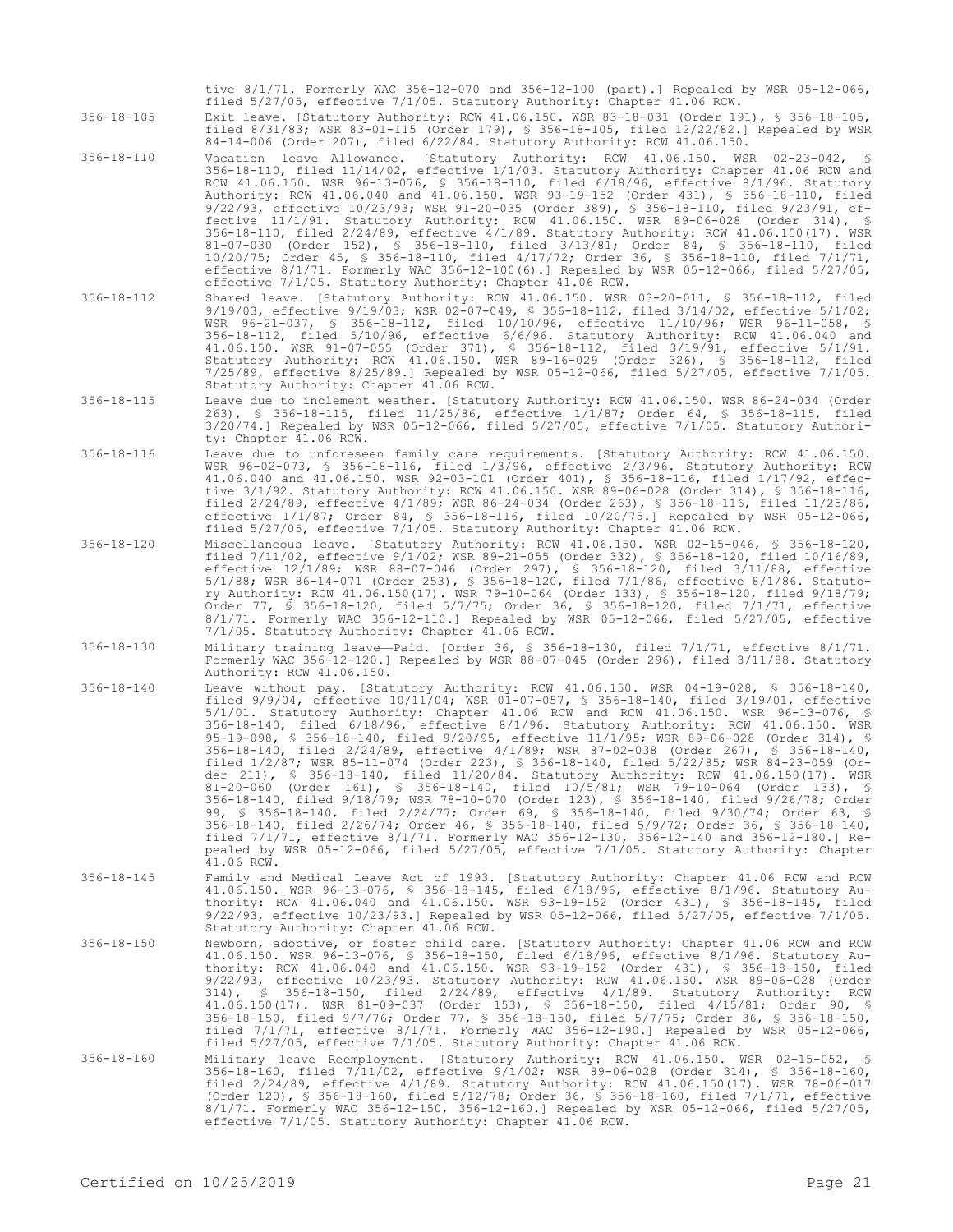- 356-18-170 Government service leave—Reemployment. [Order 36, § 356-18-170, filed 7/1/71, effective 8/1/71. Formerly WAC 356-12-170.] Repealed by WSR 05-12-066, filed 5/27/05, effective 7/1/05. Statutory Authority: Chapter 41.06 RCW.
- 356-18-180 Returning employee rights. [Order 36, § 356-18-180, filed 7/1/71, effective 8/1/71. Formerly WAC 356-12-210.] Repealed by WSR 89-06-028 (Order 314), filed 2/24/89, effective 4/1/89. Statutory Authority: RCW 41.06.150.
- 356-18-190 Interim employee rights. [Order 36, § 356-18-190, filed 7/1/71, effective 8/1/71. Formerly WAC 356-12-220.] Repealed by WSR 88-21-028 (Order 309), filed 10/11/88. Statutory Authority: RCW 41.06.150.
- 356-18-200 Unauthorized absence. [Statutory Authority: RCW 41.06.150. WSR 84-23-059 (Order 211), § 356-18-200, filed 11/20/84; Order 36, § 356-18-200, filed 7/1/71, effective 8/1/71. Formerly WAC 356-12-230.] Repealed by WSR 05-12-066, filed 5/27/05, effective 7/1/05. Statutory Authority: Chapter 41.06 RCW.
- 356-18-210 Part-time employees—Vacation and sick leave. [Order 36, § 356-18-210, filed 7/1/71, effective 8/1/71. Formerly WAC 356-12-030.] Repealed by WSR 81-13-030 (Order 157), filed 6/15/81. Statutory Authority: RCW 41.06.150(17).
- 356-18-220 Leave without pay—Effect on anniversary date, periodic increment date, and seniority. [Statutory Authority: RCW 41.06.150. WSR 04-19-028, § 356-18-220, filed 9/9/04, effective 10/11/04; WSR 02-15-055, § 356-18-220, filed 7/11/02, effective 9/1/02; WSR 01-07-057, § 356-18-220, filed 3/19/01, effective 5/1/01; WSR 95-19-098, § 356-18-220, filed 9/20/95, effective 11/1/95. Statutory Authority: RCW 41.06.040 and 41.06.150. WSR 92-12-033 (Order 403), § 356-18-220, filed 5/28/92, effective 7/1/92. Statutory Authority: RCW 41.06.150. WSR 89-16-030 (Order 327), § 356-18-220, filed 7/25/89, effective 9/1/89; WSR 89-06-028 (Order 314), § 356-18-220, filed 2/24/89, effective 4/1/89; WSR 87-02-038 (Order 267), § 356-18-220, filed 1/2/87. Statutory Authority: RCW 41.06.150(17). WSR 81-20-060 (Order 161), § 356-18-220, filed 10/5/81; WSR 78-10-070 (Order 123), § 356-18-220, filed 9/26/78; Order 36, § 356-18-220, filed 7/1/71, effective 8/1/71. Formerly WAC 356-12-200.] Repealed by WSR 05-12-066, filed 5/27/05, effective 7/1/05. Statutory Authority: Chapter 41.06 RCW.
- 356-18-230 Partial day absence—Exceptions work period. [Statutory Authority: RCW 41.06.040 and 41.06.150. WSR 91-14-044 (Order 377), § 356-18-230, filed 6/27/91, effective 7/28/91.] Repealed by WSR 93-06-081 (Order 415), filed 3/3/93, effective 4/3/93. Statutory Authority: RCW 41.06.040 and 41.06.150.

# **Chapter 356-20 APPOINTMENTS**

- 356-20-010 Certification—Requests for—Generally. [M.S.R. 356.20.010, filed 5/26/66.] Repealed by Order 36, filed 7/1/71, effective 8/1/71. Later promulgation, see WAC 356-26-050.
- 356-20-020 Certification—General methods—Exceptions. [Order 1 (part), § 356-20-020, filed 1/31/68, effective 3/1/68; M.S.R. 356.20.020, filed 5/26/66.] Repealed by Order 36, filed 7/1/71, effective 8/1/71. Later promulgation, see WAC 356-26-060.
- 356-20-030 Certification—Registers—Order of rank—Exception. [Order 30, § 356-20-030, filed 2/11/71, effective 3/9/71; Order 1 (part), § 356-20-030, filed 1/31/68, effective 3/1/68; M.S.R. 356.20.030, filed 5/26/66.] Repealed by Order 36, filed 7/1/71, effective 8/1/71. Later promulgation, see WAC 356-26-070.
- 356-20-040 Certification—Exhausted registers—Procedure—Exception. [M.S.R. 356.20.040, filed 5/26/66.] Repealed by Order 36, filed 7/1/71, effective 8/1/71. Later promulgation, see WAC 356-26-080.
- 356-20-044 Certification—Exhausted or incomplete registers—Underfill. [Order 3, § 356-20-044, filed 5/1/68.] Repealed by Order 36, filed 7/1/71, effective 8/1/71. Later promulgation, see WAC 356-26-090.
- 356-20-050 Certification—Local areas—How, when permitted. [M.S.R. 356.20.050, filed 5/26/66.] Repealed by Order 36, filed 7/1/71, effective 8/1/71. Later promulgation, see WAC 356-26-100.
- 356-20-060 Certification—When not necessary. [M.S.R. 356.20.060, filed 5/26/66.] Repealed by Order 36, filed 7/1/71, effective 8/1/71.
- 356-20-070 Certification—Actions required—By whom—Procedure. [M.S.R. 356.20.070, filed 5/26/66.] Repealed by Order 36, filed 7/1/71, effective 8/1/71. Later promulgation, see WAC  $356 - 26 - 110$ .
- 356-20-080 Certification—Erroneous reports—Directors authority to revoke. [M.S.R. 356.20.080, filed 5/26/66.] Repealed by Order 36, filed 7/1/71, effective 8/1/71. Later promulgation, see WAC 356-26-120.
- 356-20-090 Certification—Selective—When permitted. [Order 23, § 356-20-090, filed 7/13/70, effective 8/15/70; M.S.R. 356.20.090, filed 5/26/66.] Repealed by Order 36, filed 7/1/71, effective 8/1/71. Later promulgation, see WAC 356-26-130.
- 356-20-100 Appointments—Original—General provisions. [M.S.R. 356.20.100, filed 5/26/66.] Repealed by Order 36, filed 7/1/71, effective 8/1/71.

356-20-105 Appointments—Original—Prohibition of discrimination—Exceptions. [Order 18, § 356-20-105, filed 12/9/69, effective 1/9/70.] Repealed by Order 36, filed 7/1/71, effective 8/1/71. Later promulgation, see WAC 356-30-010.

356-20-110 Appointments—Original—Appointing authority—Right to examine records, applicant. [M.S.R. 356.20.110, filed 5/26/66.] Repealed by Order 36, filed 7/1/71, effective 8/1/71.

356-20-120 Appointments—Original—Declination by eligible—Effect. [M.S.R. 356.20.120, filed 5/26/66.] Repealed by Order 36, filed 7/1/71, effective 8/1/71.

356-20-130 Appointments—Provisional—General provisions. [M.S.R. 356.20.130, filed 5/26/66.] Repealed by Order 36, filed 7/1/71, effective 8/1/71.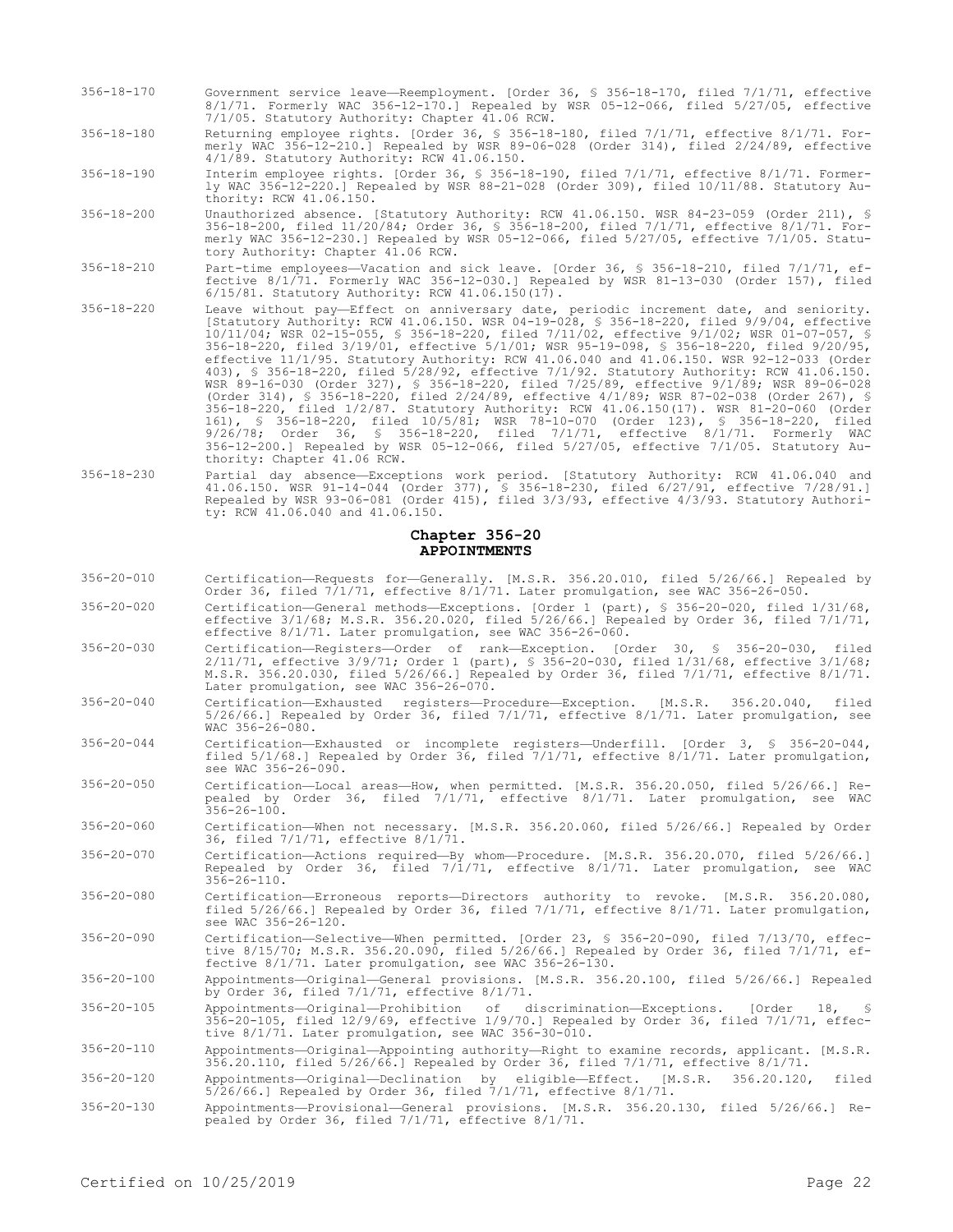- 356-20-140 Appointments—Provisional—Directors duty to recruit. [M.S.R. 356.20.140, filed 5/26/66.] Repealed by Order 36, filed 7/1/71, effective 8/1/71. Later promulgation, see WAC 356-30-020. 356-20-150 Appointments—Provisional—Limitations—Prohibitions. [M.S.R. 356.20.150, filed 5/26/66.] Repealed by Order 36, filed 7/1/71, effective 8/1/71. Later promulgation, see WAC  $356 - 30 - 030$ .
- 356-20-160 Appointments—Provisional—Employees taking same—Effect. [M.S.R. 356.20.160, filed 5/26/66.] Repealed by Order 36, filed  $7/1/71$ , effective  $8/1/71$ . Later promulgation, see WAC 356-30-040.
- 356-20-170 Appointments—Emergency—How made—Status. [M.S.R. 356.20.170, filed 5/26/66.] Repealed by Order 36, filed 7/1/71, effective 8/1/71. Later promulgation, see WAC 356-30-050.
- 356-20-180 Appointments—In-training—How made—Status. [M.S.R. 356.20.180, filed 5/26/66.] Repealed by Order 36, filed 7/1/71, effective 8/1/71.
- 356-20-184 Appointments—Underfill. [Order 3, § 356-20-184, filed 5/1/68.] Repealed by Order 36, filed  $7/1/71$ , effective  $8/1/71$ . Later promulgation, see WAC 356-30-060.
- 356-20-190 Appointments—Temporary, part-time. [M.S.R. 356.20.190, filed 5/26/66.] Repealed by Order 36, filed 7/1/71, effective 8/1/71.
- 356-20-194 Appointments—Acting. [Order 3, § 356-20-194, filed 5/1/68, effective 6/1/68.] Repealed by Order 36, filed 7/1/71, effective 8/1/71. Later promulgation, see WAC 356-30-070.
- 356-20-200 Appointments—Interim. [M.S.R. 356.20.200, filed 5/26/66.] Repealed by Order 36, filed 7/1/71, effective 8/1/71.
- 356-20-210 Probation, trial service period—Distinguished. [M.S.R. 356.20.210, filed 5/26/66.] Repealed by Order 36, filed 7/1/71, effective 8/1/71.
- 356-20-220 Probation period—Six months provisions—Status of employee. [Order 30, § 356-20-220, filed 2/11/71, effective 3/9/71; M.S.R. 356.20.220, filed 5/26/66.] Repealed by Order 36, filed 7/1/71, effective 8/1/71. Later promulgation, see WAC 356-30-260.
- 356-20-230 Probation period—Counseling, training, during interim. [M.S.R. 356.20.230, filed 5/26/66.] Repealed by Order 36, filed 7/1/71, effective 8/1/71.
- 356-20-240 Probation period—Dismissal—Notice requirements—Rights acquired. [M.S.R. 356.20.240, filed 5/26/66.] Repealed by Order 36, filed 7/1/71, effective 8/1/71. Later promulgation, see WAC 356-30-270.
- 356-20-250 Probation period—Transfer—Intra-departmental appointment to higher class. [Order 30, § 356-20-250, filed 2/11/71, effective 3/9/71; M.S.R. 356.20.250, filed 5/26/66.] Repealed by Order 36, filed 7/1/71, effective 8/1/71. Later promulgation, see WAC 356-30-280.
- 356-20-260 Trial service—General provisions—Status on reversion. [M.S.R. 356.20.260, filed 5/26/66.] Repealed by Order 36, filed 7/1/71, effective 8/1/71. Later promulgation, see WAC 356-30-320.
- 356-20-270 Trial service—Counseling, training during interim. [M.S.R. 356.20.270, filed 5/26/66.] Repealed by Order 36, filed 7/1/71, effective 8/1/71. Later promulgation, see WAC 356-30-310.
- 356-20-280 Trial service—Promotion—Reversion status. [Order 1 (part), § 356-20-280, filed 1/31/68, effective 3/1/68; M.S.R. 356.20.280, filed 5/26/66.] Repealed by Order 36, filed 7/1/71, effective 8/1/71.
- 356-20-285 Trial service—Appointment from reduction in force registers—Status. [Order 32, § 356-20-285, filed 3/8/71, effective 4/8/71.] Repealed by Order 36, filed 7/1/71, effective 8/1/71.
- 356-20-290 Training programs—Generally duty of director to promulgate. [M.S.R. 356.20.290, filed 5/26/66.] Repealed and readopted by Order 27, filed 11/17/70. Later promulgation, see WAC 356-36-020(3). Repealed by Order 36, filed 7/1/71, effective 8/1/71.
- 356-20-300 Training programs—Probationary, trial service—Availability. [M.S.R. 356.20.300, filed 5/26/66.] Repealed by Order 36, filed 7/1/71, effective 8/1/71.
- 356-20-310 Training programs—When conducted—Allowances in compensatory time. [M.S.R. 356.20.310, filed 5/26/66.] Repealed and readopted by Order 27, filed 11/17/70. Repealed by Order 36, filed 7/1/71, effective 8/1/71. Later promulgation, see WAC 356-36-180.
- 356-20-320 Training programs—Credit for completion—Effect. [M.S.R. 356.20.320, filed 5/26/66.] Repealed and readopted by Order 27, filed 11/17/70. Repealed by Order 36, filed 7/1/71, effective 8/1/71. Later promulgation, see WAC 356-36-190.

# **Chapter 356-22 RECRUITMENT—EXAMINATIONS**

- 356-22-010 Examination—Announcements. [Statutory Authority: RCW 41.06.150. WSR 99-05-043, § 356-22-010, filed 2/12/99, effective 4/1/99. Statutory Authority: RCW 41.06.040 and 41.06.150. WSR 90-05-029 (Order 338), § 356-22-010, filed 2/13/90, effective 4/1/90. Statutory Authority: RCW 41.06.150. WSR 87-02-038 (Order 267), § 356-22-010, filed 1/2/87; Order 63, § 356-22-010, filed 2/26/74; Order 36, § 356-22-010, filed 7/1/71, effective 8/1/71. Formerly WAC 356-16-010.] Repealed by WSR 05-12-066, filed 5/27/05, effective 7/1/05. Statutory Authority: Chapter 41.06 RCW. 356-22-020 Recruitment—Time periods—Requirements. [Order 36, § 356-22-020, filed 7/1/71, effective 8/1/71. Formerly WAC 356-16-020.] Repealed by WSR 05-12-066, filed 5/27/05, effective 7/1/05. Statutory Authority: Chapter 41.06 RCW.
- 356-22-030 Recruitment—Promotional—Notice requirements. [Order 36, § 356-22-030, filed 7/1/71, effective 8/1/71. Formerly WAC 356-16-040 and 356-16-050.] Repealed by WSR 05-12-066, filed 5/27/05, effective 7/1/05. Statutory Authority: Chapter 41.06 RCW.
- 356-22-035 College recruitment program purpose. [Statutory Authority: RCW 41.06.040 and 41.06.150. WSR 92-14-066 (Order 407), § 356-22-035, filed 6/26/92, effective 9/1/92.] Repealed by WSR 05-12-066, filed 5/27/05, effective 7/1/05. Statutory Authority: Chapter 41.06 RCW.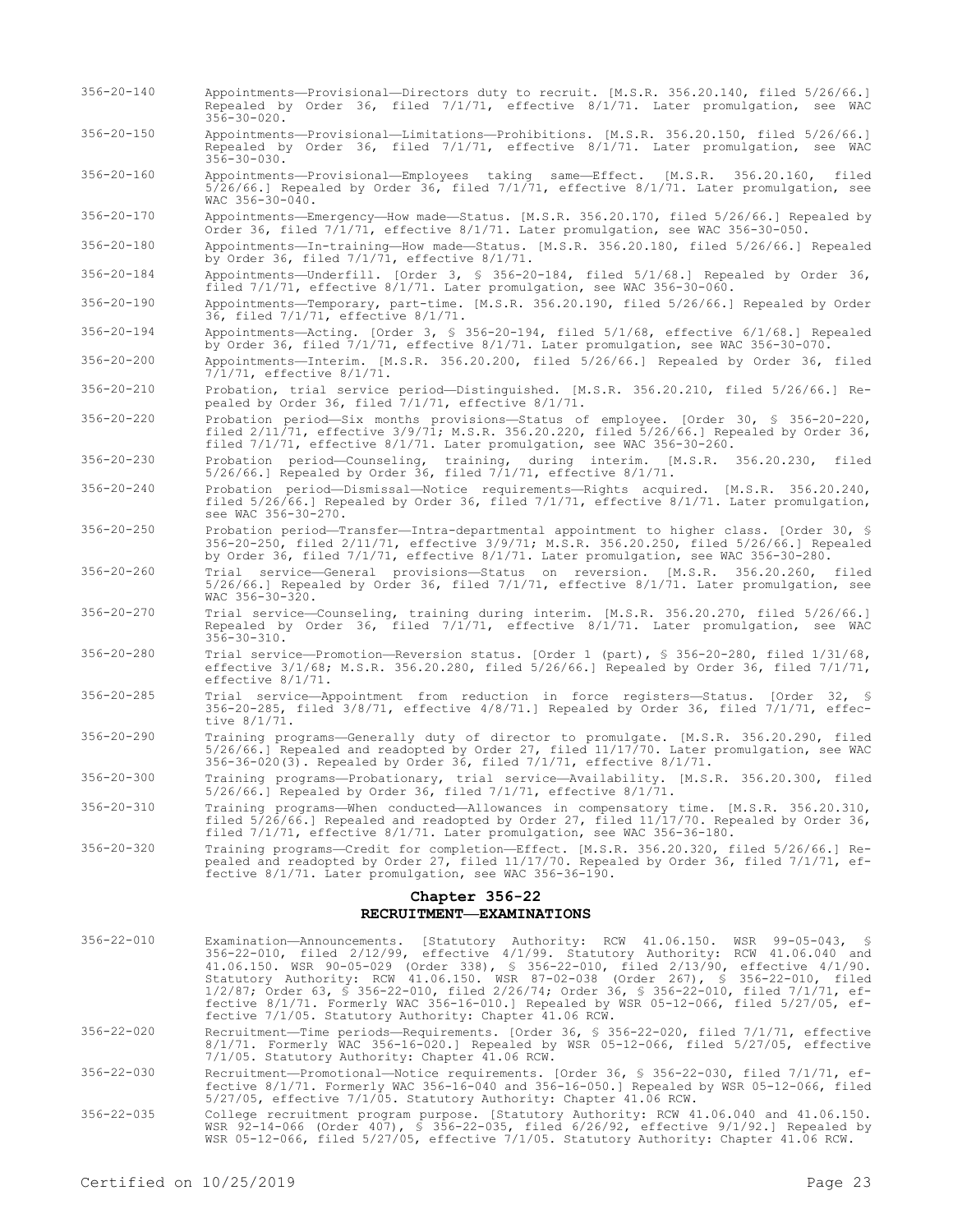356-22-036 College recruitment program—General provisions. [Statutory Authority: RCW 41.06.150. WSR 04-15-018, § 356-22-036, filed 7/8/04, effective 8/8/04. Statutory Authority: RCW 41.06.040 and 41.06.150. WSR 92-14-066 (Order 407), § 356-22-036, filed 6/26/92, effective 9/1/92.] Repealed by WSR 05-12-066, filed 5/27/05, effective 7/1/05. Statutory Authority: Chapter 41.06 RCW.

356-22-040 Applications—Contents—Restrictions. [Statutory Authority: RCW 41.06.150. WSR 99-05-043, § 356-22-040, filed 2/12/99, effective 4/1/99; WSR 87-02-038 (Order 267), § 356-22-040, filed 1/2/87; Order 81, § 356-22-040, filed 8/21/75, effective 9/21/75; Order 80, § 356-22-040, filed 7/16/75, effective 8/16/75; Order 36, § 356-22-040, filed 7/1/71, effective 8/1/71. Formerly WAC 356-16-070 and 356-16-080.] Repealed by WSR 05-12-066, filed 5/27/05, effective 7/1/05. Statutory Authority: Chapter 41.06 RCW.

356-22-050 Applications—Residence and citizenship requirements. [Order 36, § 356-22-050, filed 7/1/71, effective 8/1/71. Formerly WAC 356-16-100.] Repealed by WSR 05-12-066, filed 5/27/05, effective 7/1/05. Statutory Authority: Chapter 41.06 RCW.

356-22-060 Applications—Filing—Time limit. [Statutory Authority: RCW 41.06.040 and 41.06.150. WSR 91-02-029 (Order 365), § 356-22-060, filed 12/24/90, effective 2/1/91; Order 36, § 356-22-060, filed 7/1/71, effective 8/1/71. Formerly WAC 356-16-110.] Repealed by WSR 05-12-066, filed 5/27/05, effective 7/1/05. Statutory Authority: Chapter 41.06 RCW.

356-22-070 Applications—Disqualification. [Statutory Authority: RCW 41.06.150. WSR 95-19-098, § 356-22-070, filed 9/20/95, effective 11/1/95. Statutory Authority: RCW 41.06.040 and 41.06.150. WSR 93-12-085 (Order 418), § 356-22-070, 5/28/93, effective 7/1/93; WSR 93-02-040 (Order 414), § 356-22-070, filed 1/5/93, effective 2/1/93; WSR 90-12-020 (Order 346), § 356-22-070, filed 5/30/90, effective 7/1/90. Statutory Authority: RCW 41.06.150. WSR 87-02-038 (Order 267), § 356-22-070, filed 1/2/87; WSR 84-14-006 (Order 207), § 356-22-070, filed 6/22/84. Statutory Authority: RCW 41.06.150(17). WSR 78-06-017 (Order 120), § 356-22-070, filed 5/12/78; Order 36, § 356-22-070, filed 7/1/71, effective 8/1/71. Formerly WAC 356-16-120.] Repealed by WSR 05-12-066, filed 5/27/05, effective 7/1/05. Statutory Authority: Chapter 41.06 RCW.

- 356-22-080 Applications—Disqualification—Notice requirements. [Statutory Authority: RCW 41.06.150. WSR 86-08-035 (Order 244), § 356-22-080, filed 3/26/86, effective 5/1/86; Order 87, § 356-22-080, filed 5/4/76; Order 81, § 356-22-080, filed 8/21/75, effective 9/21/75\*; Order 56, § 356-22-080, filed 6/25/73; Order 36, § 356-22-080, filed 7/1/71, effective 8/1/71. Formerly WAC 356-16-130.] Repealed by WSR 05-12-066, filed 5/27/05, effective 7/1/05. Statutory Authority: Chapter 41.06 RCW.
- 356-22-090 Examinations—Composition. [Statutory Authority: RCW 41.06.150. WSR 99-05-043, § 356-22-090, filed 2/12/99, effective 4/1/99. Statutory Authority: RCW 41.06.040 and 41.06.150. WSR 91-20-036 (Order 390), § 356-22-090, filed 9/23/91, effective 11/1/91. Statutory Authority: RCW 41.06.150(17). WSR 81-13-030 (Order 157), § 356-22-090, filed 6/15/81; Order 49, § 356-22-090, filed 8/17/72; Order 44, § 356-22-090, filed 4/14/72; Order 36, § 356-22-090, filed 7/1/71, effective 8/1/71. Formerly WAC 356-16-180 and 356-16-190.] Repealed by WSR 05-12-066, filed 5/27/05, effective 7/1/05. Statutory Authority: Chapter 41.06 RCW.
- 356-22-100 Examinations—Time and place. [Statutory Authority: RCW 41.06.150. WSR 87-02-038 (Order 267), § 356-22-100, filed 1/2/87. Statutory Authority: RCW 41.06.150(17). WSR 78-06-017 (Order 120), § 356-22-100, filed 5/12/78; Order 36, § 356-22-100, filed 7/1/71, effective 8/1/71. Formerly WAC 356-16-150.] Repealed by WSR 05-12-066, filed 5/27/05, effective 7/1/05. Statutory Authority: Chapter 41.06 RCW.

356-22-110 Examinations—Anonymity of applicant. [Order 36, § 356-22-110, filed 7/1/71, effective 8/1/71. Formerly WAC 356-16-160.] Repealed by Order 44, filed 4/14/72.

356-22-11001 Examinations—Use of aids by applicants. [Order 71, § 356-22-110 (codified as WAC 356-22-11001), filed 12/30/74.] Repealed by WSR 90-05-029 (Order 338), filed 2/13/90, effective 4/1/90. Statutory Authority: RCW 41.06.040 and 41.06.150.

356-22-111 Examinations—Use of aids by applicants. [Statutory Authority: RCW 41.06.040 and 41.06.150. WSR 90-05-029 (Order 338), § 356-22-111, filed 2/13/90, effective 4/1/90.] Repealed by WSR 05-12-066, filed 5/27/05, effective 7/1/05. Statutory Authority: Chapter  $41.06$  RCW.

- 356-22-120 Examinations—Promotional—Evaluations—Regulations. [Statutory Authority: RCW 41.06.040 and 41.06.150. WSR 91-15-078 (Order 379), § 356-22-120, filed 7/23/91, effective 9/1/91; WSR 91-02-028 (Order 364), § 356-22-120, filed 12/24/90, effective 2/1/91; WSR 90-05-029 (Order 338), § 356-22-120, filed 2/13/90, effective 4/1/90. Statutory Authority: RCW 41.06.150(17). WSR 82-19-092 (Order 175), § 356-22-120, filed 9/22/82; WSR 78-06-017 (Order 120), § 356-22-120, filed 5/12/78; Order 49, § 356-22-120, filed 8/17/72; Order 42, § 356-22-120, filed 1/11/72; Order 36, § 356-22-120, filed 7/1/71, effective 8/1/71. Formerly WAC 356-24-020.] Repealed by WSR 05-12-066, filed 5/27/05, effective 7/1/05. Statutory Authority: Chapter 41.06 RCW.
- 356-22-125 Examinations—Desirable qualifications. [Statutory Authority: Chapter 41.06 RCW and RCW 41.06.150. WSR 93-23-069 (Order 434), § 356-22-125, filed 11/16/93, effective 12/17/93.] Repealed by WSR 05-12-066, filed 5/27/05, effective 7/1/05. Statutory Authority: Chapter 41.06 RCW.
- 356-22-130 Examinations—Minimum qualifications waived or modified—Examinations modified. [Statutory Authority: RCW 41.06.150. WSR 95-19-098, § 356-22-130, filed 9/20/95, effective 11/1/95. Statutory Authority: RCW 41.06.040 and 41.06.150. WSR 91-03-071 (Order 369), § 356-22-130, filed 1/16/91, effective 3/1/91. Statutory Authority: RCW 41.06.150(17). WSR 80-06-033 (Order 144), § 356-22-130, filed 5/9/80; WSR 78-06-017 (Order 120), § 356-22-130, filed 5/12/78; Order 80, § 356-22-130, filed 7/16/75, effective 8/16/75; Permanent and Emergency Order 50, § 356-22-130, filed 10/19/72; Order 36, § 356-22-130, filed 7/1/71, effective 8/1/71. Formerly WAC 356-24-024.] Repealed by WSR 05-12-066, filed 5/27/05, effective 7/1/05. Statutory Authority: Chapter 41.06 RCW.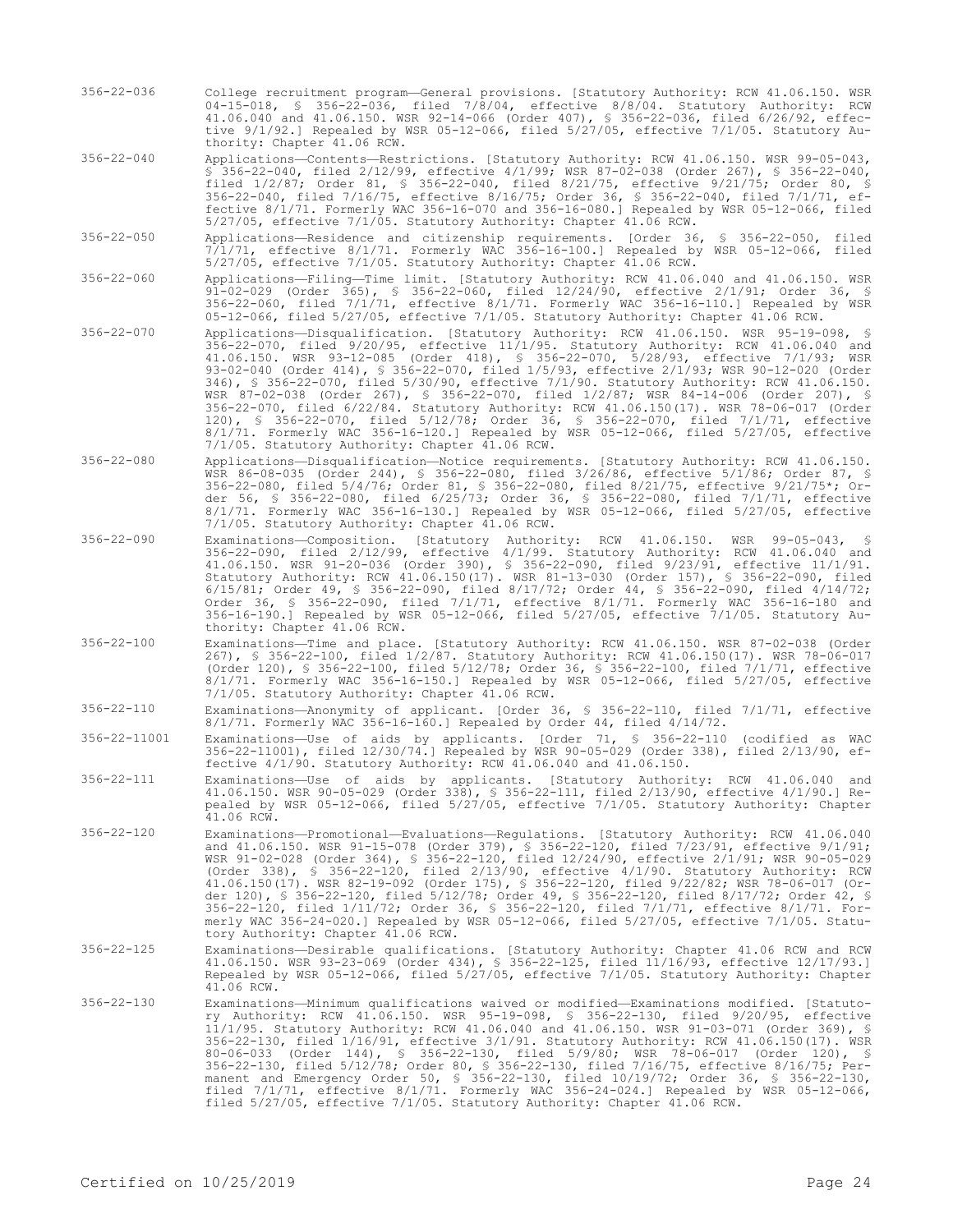- 356-22-132 Applications—Minimum qualifications—Volunteer experience. [Order 74, § 356-22-132, filed 3/7/75.] Repealed by WSR 05-12-066, filed 5/27/05, effective 7/1/05. Statutory Authority: Chapter 41.06 RCW.
- 356-22-135 Applications—Minimum qualifications—Education—Substitution. [Order 47, § 356-22-135, filed 6/14/72.] Repealed by WSR 05-12-066, filed 5/27/05, effective 7/1/05. Statutory Authority: Chapter 41.06 RCW.
- 356-22-140 Applications—Reexamination. [Statutory Authority: RCW 41.06.040 and 41.06.150. WSR 91-02-026 (Order 362), § 356-22-140, filed 12/24/90, effective 2/1/91; Order 36, § 356-22-140, filed 7/1/71, effective 8/1/71. Formerly WAC 356-16-170.] Repealed by WSR 05-12-066, filed 5/27/05, effective 7/1/05. Statutory Authority: Chapter 41.06 RCW.
- 356-22-150 Applications—Special. [Order 36, § 356-22-150, filed 7/1/71, effective 8/1/71. Formerly WAC 356-16-230.] Repealed by WSR 05-12-066, filed 5/27/05, effective 7/1/05. Statutory Authority: Chapter 41.06 RCW.
- 356-22-160 Examination ratings—Computation. [Statutory Authority: RCW 41.06.150. WSR 01-17-081, § 356-22-160, filed 8/16/01, effective 9/16/01; Order 49, § 356-22-160, filed 8/17/72; Order 36, § 356-22-160, filed 7/1/71, effective 8/1/71. Formerly WAC 356-16-200.] Repealed by WSR 05-12-066, filed 5/27/05, effective 7/1/05. Statutory Authority: Chapter 41.06 RCW.
- 356-22-170 Examination results—Notice requirements. [Statutory Authority: RCW 41.06.150(17). WSR 78-06-017 (Order 120), § 356-22-170, filed 5/12/78; Order 36, § 356-22-170, filed 7/1/71, effective 8/1/71. Formerly WAC 356-16-210.] Repealed by WSR 01-17-081, filed 8/16/01, effective 9/16/01. Statutory Authority: RCW 41.06.150.
- 356-22-180 Examination—Oral examining panel. [Statutory Authority: RCW 41.06.150. WSR 99-19-114, § 356-22-180, filed 9/21/99, effective 11/1/99; WSR 99-05-043, § 356-22-180, filed 2/12/99, effective 4/1/99; WSR 98-19-034, § 356-22-180, filed 9/10/98, effective 10/12/98; WSR 87-02-038 (Order 267), § 356-22-180, filed 1/2/87. Statutory Authority: RCW 41.06.150(17). WSR 78-04-014 (Order 117), § 356-22-180, filed 3/9/78; Order 36, § 356-22-180, filed 7/1/71, effective 8/1/71. Formerly WAC 356-16-220.] Repealed by WSR 05-12-066, filed 5/27/05, effective 7/1/05. Statutory Authority: Chapter 41.06 RCW.
- 356-22-190 Examinations—Medical. [Statutory Authority: RCW 41.06.150. WSR 87-02-038 (Order 267), § 356-22-190, filed 1/2/87. Statutory Authority: RCW 41.06.150(17). WSR 78-06-017 (Order 120), § 356-22-190, filed 5/12/78; Order 36, § 356-22-190, filed 7/1/71, effective 8/1/71. Formerly WAC 356-16-240.] Repealed by WSR 05-12-066, filed 5/27/05, effective 7/1/05. Statutory Authority: Chapter 41.06 RCW.
- 356-22-200 Examination—Verification of application content. [Statutory Authority: RCW 41.06.150(17). WSR 78-06-017 (Order 120), § 356-22-200, filed 5/12/78; Order 36, § 356-22-200, filed 7/1/71, effective 8/1/71. Formerly WAC 356-16-140.] Repealed by WSR 05-12-066, filed 5/27/05, effective 7/1/05. Statutory Authority: Chapter 41.06 RCW.
- 356-22-210 Examinations—Records and retention. [Statutory Authority: RCW 41.06.150. WSR 85-11-074 (Order 223), § 356-22-210, filed 5/22/85; Order 36, § 356-22-210, filed 7/1/71, effective 8/1/71. Formerly WAC 356-16-250.] Repealed by WSR 05-12-066, filed 5/27/05, effective 7/1/05. Statutory Authority: Chapter 41.06 RCW.
- 356-22-220 Veterans scoring in examinations. [Statutory Authority: RCW 41.06.150. WSR 03-20-010, § 356-22-220, filed 9/19/03, effective 9/19/03; WSR 02-15-052, § 356-22-220, filed 7/11/02, effective 9/1/02; WSR 98-19-034, § 356-22-220, filed 9/10/98, effective 10/12/98; WSR 96-11-060, § 356-22-220, filed 5/10/96, effective 6/6/96; WSR 84-14-006 (Order 207), § 356-22-220, filed 6/22/84; Order 68, § 356-22-220, filed 6/25/74; Order 36, § 356-22-220, filed 7/1/71, effective 8/1/71. Formerly WAC 356-16-260.] Repealed by WSR 05-12-066, filed 5/27/05, effective 7/1/05. Statutory Authority: Chapter 41.06 RCW.
- 356-22-230 Examinations—Noncompetitive. [Statutory Authority: RCW 41.06.150. WSR 04-15-018, § 356-22-230, filed 7/8/04, effective 8/8/04; WSR 98-19-034, § 356-22-230, filed 9/10/98, effective 10/12/98. Statutory Authority: RCW 41.06.150(17). WSR 79-11-046 (Order 136), § 356-22-230, filed 10/15/79, effective 1/1/80; Order 77, § 356-22-230, filed 5/7/75, effective 6/7/75; Order 71, § 356-22-230, filed 12/30/74; Order 36, § 356-22-230, filed 7/1/71, effective 8/1/71. Formerly WAC 356-16-280.] Repealed by WSR 05-12-066, filed 5/27/05, effective 7/1/05. Statutory Authority: Chapter 41.06 RCW.
- 356-22-240 Examinations—Score records—Duration of maintenance. [Order 36, § 356-22-240, filed 7/1/71, effective 8/1/71. Formerly WAC 356-16-310.] Repealed by WSR 05-12-066, filed 5/27/05, effective 7/1/05. Statutory Authority: Chapter 41.06 RCW.

**Reviser's note:** \*The amendment of this section by Order 81 was enjoined by the superior court of Thurston County in Cause No. 53071.

# **Chapter 356-24 PROMOTIONS—DEMOTIONS—TRANSFERS**

- 356-24-010 Promotion—Statement of policy. [M.S.R. 356.24.010, filed 5/26/66.] Repealed by Order 36, filed 7/1/71, effective 8/1/71. Later promulgation, see WAC 356-30-150.
- 356-24-020 Promotion—Examination—Rules—Regulations. [Order 30, § 356-24-020, filed 2/11/71, effective 3/9/71; M.S.R. 356.24.020, filed 5/26/66.] Repealed by Order 36, filed 7/1/71, effective 8/1/71.
- 356-24-024 Promotion—Examinations—Minimum qualifications waived or modified. [Order 3 (part), § 356-24-024, filed 5/1/68.] Repealed by Order 36, filed 7/1/71, effective 8/1/71. Later promulgation, see WAC 356-22-130.
- 356-24-030 Promotion—Registers—How maintained. [M.S.R. 356.24.030, filed 5/26/66.] Repealed by Order 36, filed 7/1/71, effective 8/1/71.
- 356-24-040 Promotion—Probationary employees—Restrictions—Exceptions. [M.S.R. 356.24.040, filed 5/26/66.] Repealed by Order 36, filed 7/1/71, effective 8/1/71. Later promulgation, see WAC 356-30-160.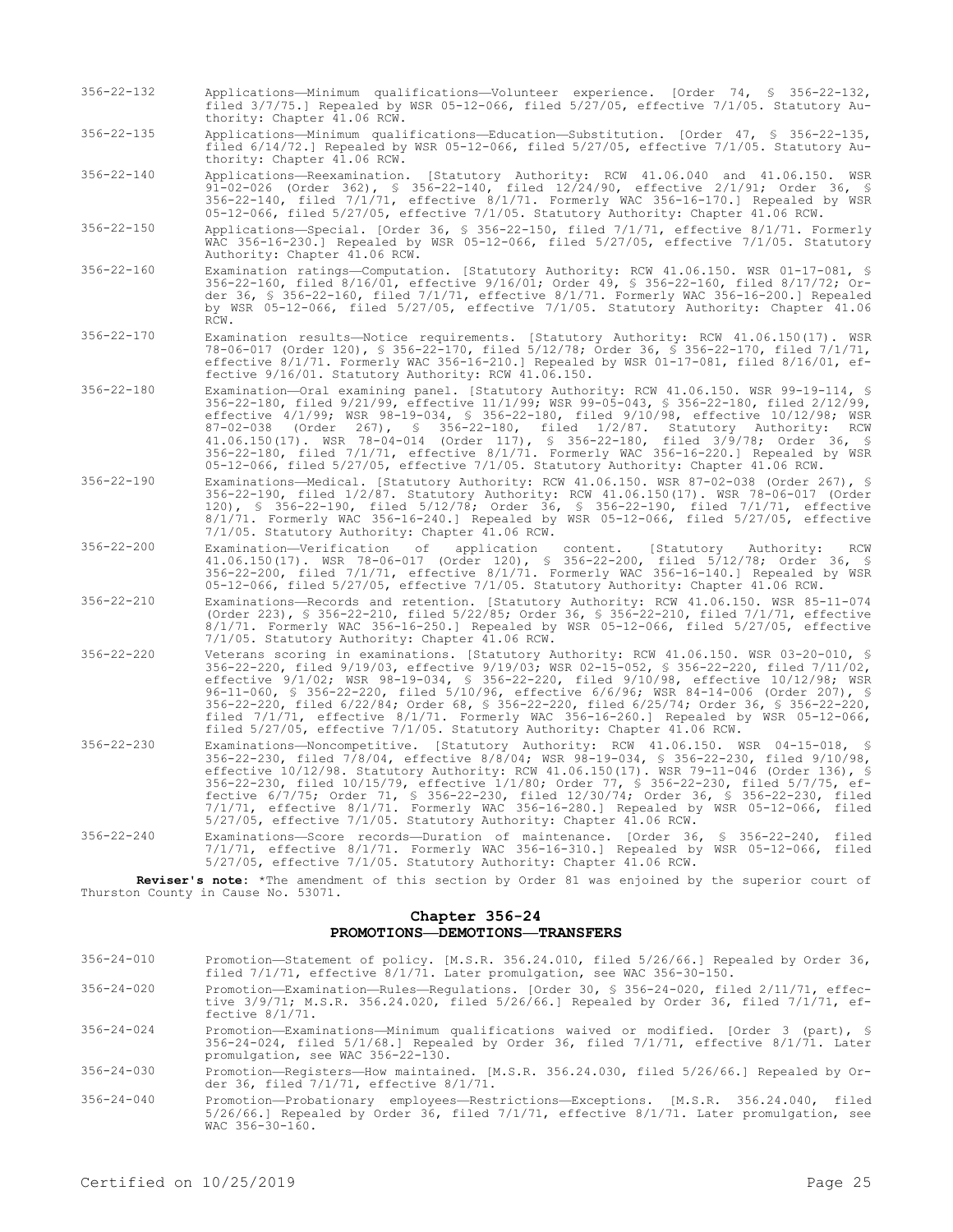356-24-060 Promotion—Transfers not to be considered. [M.S.R. 356.24.060, filed 5/26/66.] Repealed by Order 36, filed 7/1/71, effective 8/1/71. 356-24-070 Transfer—Domiciliary movement—Requirements. [M.S.R. 356.24.070, filed 5/26/66.] Repealed by Order 36, filed 7/1/71, effective 8/1/71. Later promulgation, see WAC  $356 - 30 - 180$ . 356-24-080 Transfer—Within class—Agency—Permitted—Report. [Order 30, § 356-24-080, filed 2/11/71, effective 3/9/71; M.S.R. 356.24.080, filed 5/26/66.] Repealed by Order 36, filed 7/1/71, effective 8/1/71. Later promulgation, see WAC 356-30-190. 356-24-090 Transfer—Between classes—Restrictions. [M.S.R. 356.24.090, filed 5/26/66.] Repealed by Order 36, filed 7/1/71, effective 8/1/71. Later promulgation, see WAC 356-30-200. 356-24-100 Transfer—Between agencies—Restrictions. [Order 30, § 356-24-100, filed 2/11/71, effective 3/9/71; M.S.R. 356.24.100, filed 5/26/66.] Repealed by Order 36, filed 7/1/71, effective 8/1/71. Later promulgation, see WAC 356-30-210. 356-24-110 Reinstatements—Rules—Regulations status. [M.S.R. 356.24.110, filed 5/26/66.] Repealed by Order 36, filed 7/1/71, effective 8/1/71. Later promulgation, see WAC 356-30-220. 356-24-120 Demotion—Voluntary—Generally. [Order 30, § 356-24-120, filed 2/11/71, effective 3/9/71; M.S.R. 356.24.120, filed 5/26/66.] Repealed by Order 36, filed 7/1/71, effective 8/1/71. Later promulgation, see WAC 356-30-230. 356-24-130 Demotion—Voluntary—Same—Requirements. [M.S.R. 356.24.130, filed 5/26/66.] Repealed by Order 36, filed 7/1/71, effective 8/1/71. Later promulgation, see WAC 356-30-230. 356-24-140 Demotion—Voluntary—Same—Permanent employee—Status. [M.S.R. 356.24.140, filed 5/26/66.] Repealed by Order 36, filed 7/1/71, effective 8/1/71. Later promulgation, see WAC 356-30-230. 356-24-150 Demotion—Voluntary—Salary—Method of computation. [M.S.R. 356.24.150, filed 5/26/66.] Repealed by Order 36, filed 7/1/71, effective 8/1/71. Later promulgation, see WAC  $356 - 14 - 160.$ 356-24-160 Demotion—Voluntary—Subsequent elevation—Rules, requirements. [M.S.R. 356.24.160, filed 5/26/66.] Repealed by Order 36, filed 7/1/71, effective 8/1/71. Later promulgation, see WAC  $356-14-170$ ,  $356-30-240$ . 356-24-170 Noncitizen employees—Status—Dismissal, demotion—Grounds—Exceptions. [M.S.R. 356.24.170, filed 5/26/66.] Repealed by Order 11, filed 3/3/69. 356-24-180 Voluntary resignations—Requirements—Rules. [M.S.R. 356.24.180, filed 5/26/66.] Repealed by Order 36, filed 7/1/71, effective 8/1/71. Later promulgation, see WAC 356-30-250. 356-24-190 Service ratings—How computed—Effect. [M.S.R. 356.24.190, filed 5/26/66.] Repealed by Order 10, filed 1/2/69. 356-24-191 Performance evaluation—Planning—Procedure—Requirements. [Order 10, § 356-24-191, filed 1/2/69.] Repealed by Order 36, filed 7/1/71, effective 8/1/71. Later promulgation, see WAC 356-30-300. 356-24-200 Intermittent employment—Rules—Regulations. [Order 9, § 356-24-200, filed 10/29/68, effective 12/1/68; Order, filed 2/1/67; M.S.R. 356.24.200, filed 5/26/66.] Repealed by Order 36, filed 7/1/71, effective 8/1/71. Later promulgation, see WAC 356-30-140. 356-24-210 Temporary employment—Defined—Exception. [M.S.R. 356.24.210, filed 5/26/66.] Repealed by Order 36, filed 7/1/71, effective 8/1/71. Later promulgation, see WAC 356-30-080. 356-24-220 Temporary employment—Appointment from register required—Exception. [M.S.R. 356.24.220, filed 5/26/66.] Repealed by Order 36, filed 7/1/71, effective 8/1/71. 356-24-230 Temporary employment—Reappointment prohibited—Exceptions. [M.S.R. 356.24.230, filed 5/26/66.] Repealed by Order 36, filed 7/1/71, effective 8/1/71. Later promulgation, see  $WAC$  356-30-080. 356-24-240 Temporary employment—Status—Transfers—Requirements. [M.S.R. 356.24.240, filed 5/26/66.] Repealed by Order 36, filed 7/1/71, effective 8/1/71. Later promulgation, see WAC 356-30-080. 356-24-250 Temporary employment—Retention on permanent register—Requirements. [M.S.R. 356.24.250, filed 5/26/66.] Repealed by Order 36, filed 7/1/71, effective 8/1/71. 356-24-260 Temporary employment—Voluntary demotion—Requirements. [M.S.R. 356.24.260, filed 5/26/66.] Repealed by Order 36, filed 7/1/71, effective 8/1/71. 356-24-270 Temporary employment—Separation—Notice requirements. [M.S.R. 356.24.270, filed 5/26/66.] Repealed by Order 36, filed 7/1/71, effective 8/1/71. Later promulgation, see  $WAC$  356-30-100. 356-24-280 Temporary employment—Permanent employees—Status. [M.S.R. 356.24.280, filed 5/26/66.] Repealed by Order 36, filed 7/1/71, effective 8/1/71. Later promulgation, see WAC 356-30-090. 356-24-290 Seasonal employment. [M.S.R. 356.24.290, filed 5/26/66.] Repealed by Order 36, filed 7/1/71, effective 8/1/71. Later promulgation, see WAC 356-30-130. 356-24-300 Part-time employment—Hiring procedure. [M.S.R. 356.24.300, filed 5/26/66.] Repealed by Order 36, filed 7/1/71, effective 8/1/71. 356-24-310 Part-time employment—Rights acquired. [Order 9, § 356-24-310, filed 10/29/68, effective 12/1/68; M.S.R. 356.24.310, filed 5/26/66.] Repealed by Order 36, filed 7/1/71, effective 8/1/71. Later promulgation, see WAC 356-30-120.

356-24-050 Promotion—Trial service period requirements—Reversion—Status. [M.S.R. 356.24.050, filed

356-24-054 Promotion—Underfill. [Order 3 (part), § 356-24-054, filed 5/1/68.] Repealed by Order 36, filed 7/1/71, effective 8/1/71. Later promulgation, see WAC 356-30-170.

5/26/66.] Repealed by Order 36, filed 7/1/71, effective 8/1/71.

356-24-320 Part-time employment—Limitation on movement status. [M.S.R. 356.24.320, filed 5/26/66.] Repealed by Order 9, filed 10/29/68, effective 12/1/68.]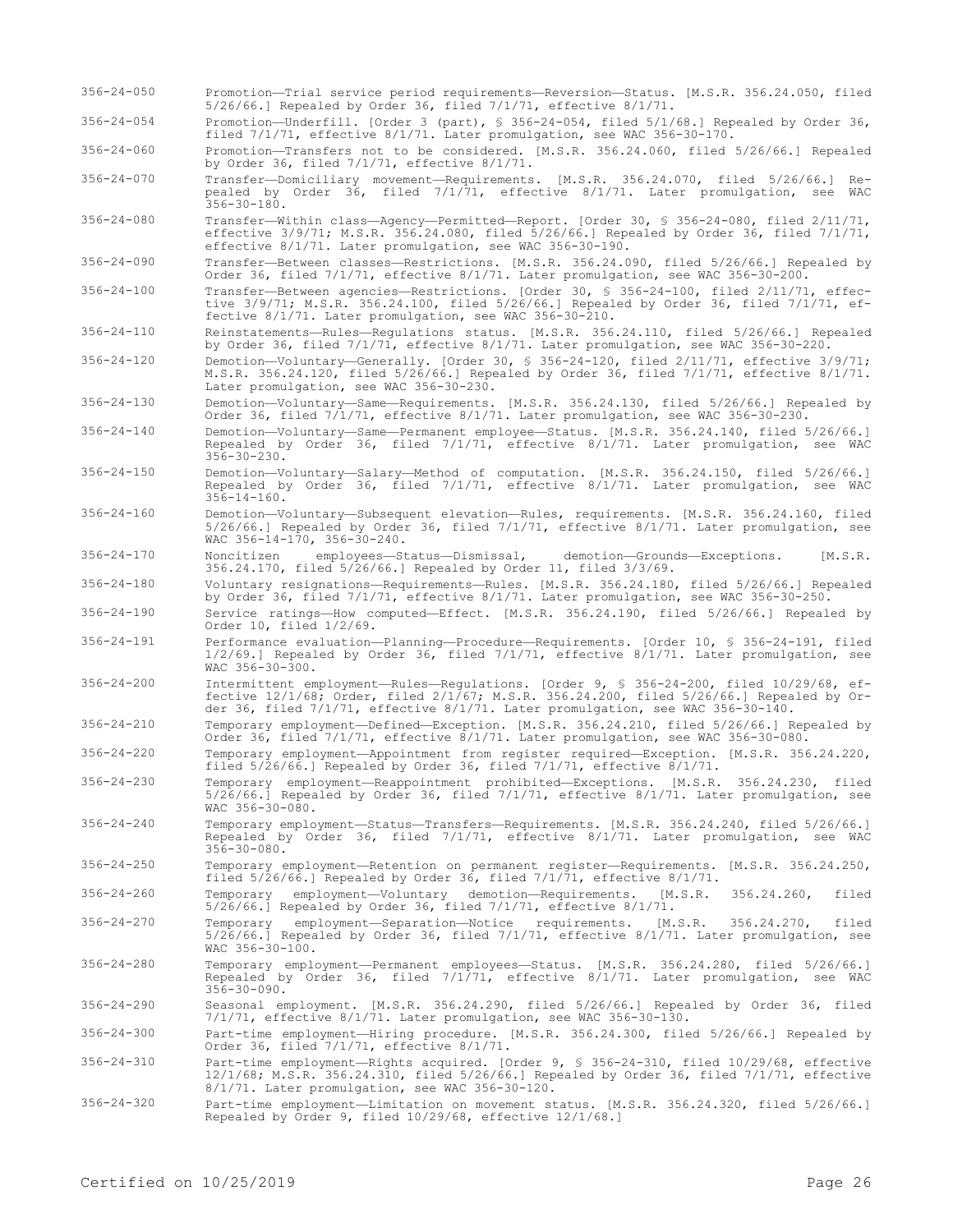- 356-24-330 Demotion—Suspension—Dismissal—Grounds for enumerated—Cause. [M.S.R. 356.24.330, filed 5/26/66.] Repealed by Order 36, filed 7/1/71, effective 8/1/71. Later promulgation, see WAC 356-34-010.
- 356-24-340 Reduction in lieu of dismissal—Procedure. [M.S.R. 356.24.340, filed 5/26/66.] Repealed by Order 36, filed 7/1/71, effective 8/1/71. Later promulgation, see WAC 356-34-020.
- 356-24-350 Suspension—Grounds for—Election of term—Notice. [M.S.R. 356.24.350, filed 5/26/66.] Repealed by Order 36, filed 7/1/71, effective 8/1/71. Later promulgation, see WAC  $356 - 34 - 030$ .
- 356-24-360 Dismissal—Grounds for—Notice requirements. [M.S.R. 356.24.360, filed 5/26/66.] Repealed by Order 36, filed 7/1/71, effective 8/1/71.
- 356-24-370 Dismissal, suspension—Concurrently—Notice requirements. [M.S.R. 356.24.370, filed 5/26/66.] Repealed by Order 36, filed 7/1/71, effective 8/1/71. Later promulgation, see WAC 356-34-050.
- 356-24-380 A.W.O.L.—Presumption of abandonment—Notice. [M.S.R. 356.24.380, filed 5/26/66.] Repealed by Order 36, filed 7/1/71, effective 8/1/71. Later promulgation, see WAC 356-34-060.
- 356-24-390 Dismissal, demotion, suspension—Withdrawal of charges by appointing authority—Time limitation. [M.S.R. 356.24.390, filed 5/26/66.] Repealed by Order 36, filed 7/1/71, effective 8/1/71. Later promulgation, see WAC 356-34-070.
- 356-24-400 Reduction in force—Rules—Regulations—Procedure. [Order 34, filed 5/13/71, effective 6/13/71; Order 30, § 356-24-400, filed 2/11/71, effective 3/9/71; M.S.R. 356.24.400, filed 5/26/66.] Repealed by Order 36, filed 7/1/71, effective 8/1/71. Later promulgation, see WAC 356-30-330.

# **Chapter 356-26 REGISTERS—CERTIFICATION**

- 356-26-010 Registers—Responsibility—Duration—Maintenance. [Statutory Authority: RCW 41.06.150. WSR 99-05-043, § 356-26-010, filed 2/12/99, effective 4/1/99; WSR 87-02-038 (Order 267), § 356-26-010, filed 1/2/87; Order 77, § 356-26-010, filed 5/7/75; Order 36, § 356-26-010, filed 7/1/71, effective 8/1/71. Formerly WAC 356-16-320.] Repealed by WSR 05-12-066, filed 5/27/05, effective 7/1/05. Statutory Authority: Chapter 41.06 RCW.
- 356-26-020 Registers—Appointments—How made. [Order 36, § 356-26-020, filed 7/1/71, effective 8/1/71. Formerly WAC 356-16-290.] Repealed by WSR 05-12-066, filed 5/27/05, effective 7/1/05. Statutory Authority: Chapter 41.06 RCW.
- 356-26-030 Register designation. [Statutory Authority: RCW 41.06.150. WSR 04-11-046, § 356-26-030, filed 5/13/04, effective 7/1/04; WSR 01-19-032, § 356-26-030, filed 9/13/01, effective 10/14/01; WSR 98-19-034, § 356-26-030, filed 9/10/98, effective 10/12/98. Statutory Authority: Chapter 41.06 RCW and RCW 41.06.150. WSR 94-10-008, § 356-26-030, filed 4/21/94, effective 5/31/94. Statutory Authority: RCW 41.06.040 and 41.06.150. WSR 93-12-088 (Order 421), § 356-26-030, filed 5/28/93, effective 7/1/93. Statutory Authority: RCW 41.06.150. WSR 85-14-008 (Order 224), § 356-26-030, filed 6/24/85; WSR 85-05-030 (Order 217), § 356-26-030, filed 2/15/85; WSR 84-14-006 (Order 207), § 356-26-030, filed 6/22/84; WSR 84-11-091 (Order 204), § 356-26-030, filed 5/23/84, effective 9/1/84; WSR 83-01-115 (Order 179), § 356-26-030, filed 12/22/82. Statutory Authority: RCW 41.06.150(17). WSR 82-19-092 (Order 175), § 356-26-030, filed 9/22/82; WSR 81-20-060 (Order 161), § 356-26-030, filed 10/5/81; WSR 80-13-047 (Order 147), § 356-26-030, filed 9/16/80; Order 58, § 356-26-030, filed 9/10/73; Permanent and Emergency Order 50, § 356-26-030, filed 10/19/72; Order 40, § 356-26-030, filed 12/10/71; Order 36, § 356-26-030, filed 7/1/71, effective 8/1/71. Formerly WAC 356-16-330, 356-16-340, 356-16-350, 356-16-360, 356-16-370, 356-16-380, 356-16-390, 356-16-400.] Repealed by WSR 05-12-066, filed 5/27/05, effective 7/1/05. Statutory Authority: Chapter 41.06 RCW.
- 356-26-040 Registers—Name removal for cause—Grounds enumerated—Requirements. [Statutory Authority: RCW 41.06.150. WSR 02-03-062, § 356-26-040, filed 1/10/02, effective 3/1/02; WSR 01-17-082, § 356-26-040, filed 8/16/01, effective 9/16/01; WSR 00-10-026, § 356-26-040, filed 4/24/00, effective 6/1/00; WSR 98-19-034, § 356-26-040, filed 9/10/98, effective 10/12/98. Statutory Authority: RCW 41.06.040 and 41.06.150. WSR 93-02-040 (Order 414), § 356-26-040, filed 1/5/93, effective 2/1/93; WSR 91-13-041 (Order 375), § 356-26-040, filed 6/14/91, effective 8/1/91. Statutory Authority: RCW 41.06.150. WSR 87-13-072 (Order 279), § 356-26-040, filed 6/17/87, effective 8/1/87; WSR 87-02-038 (Order 267), § 356-26-040, filed 1/2/87; WSR 85-21-113 (Order 237), § 356-26-040, filed 10/23/85, effective 12/1/85. Statutory Authority: RCW 41.06.150(17). WSR 82-19-092 (Order 175), § 356-26-040, filed 9/22/82; WSR 81-13-030 (Order 157), § 356-26-040, filed 6/15/81; Order 87, § 356-26-040, filed 5/4/76, effective 6/5/76; Order 81, § 356-26-040, filed 8/21/75, effective 9/21/75; Order 76, § 356-26-040, filed 3/31/75; Order 36, § 356-26-040, filed 7/1/71, effective 8/1/71. Formerly WAC 356-16-410.] Repealed by WSR 05-12-066, filed 5/27/05, effective 7/1/05. Statutory Authority: Chapter 41.06 RCW.
- 356-26-050 Certification—Requests for. [Statutory Authority: RCW 41.06.150. WSR 88-18-096 (Order 308), § 356-26-050, filed 9/7/88, effective 11/1/88; Order 40, § 356-26-050, filed 12/10/71; Order 36, § 356-26-050, filed 7/1/71, effective 8/1/71. Formerly WAC 356-20-010.] Repealed by WSR 05-12-066, filed 5/27/05, effective 7/1/05. Statutory Authority: Chapter 41.06 RCW.
- 356-26-060 Certification—General methods. [Statutory Authority: RCW 41.06.150. WSR 02-15-044, § 356-26-060, filed 7/11/02, effective 9/1/02; WSR 99-05-043, § 356-26-060, filed 2/12/99, effective 4/1/99. Statutory Authority: RCW 41.06.040 and 41.06.150. WSR 93-19-147 (Order 432), § 356-26-060, filed 9/22/93, effective 10/23/93; WSR 93-08-048 (Order 416), § 356-26-060, filed 4/2/93, effective 5/3/93; WSR 91-02-030 (Order 366), § 356-26-060, filed 12/24/90, effective 2/1/91; WSR 90-12-022 (Order 348), § 356-26-060, filed 5/30/90, effective 6/30/90. Statutory Authority: RCW 41.06.150. WSR 87-24-025 (Order 284), § 356-26-060, filed 11/24/87, effective 1/1/88; WSR 87-02-038 (Order 267), § 356-26-060,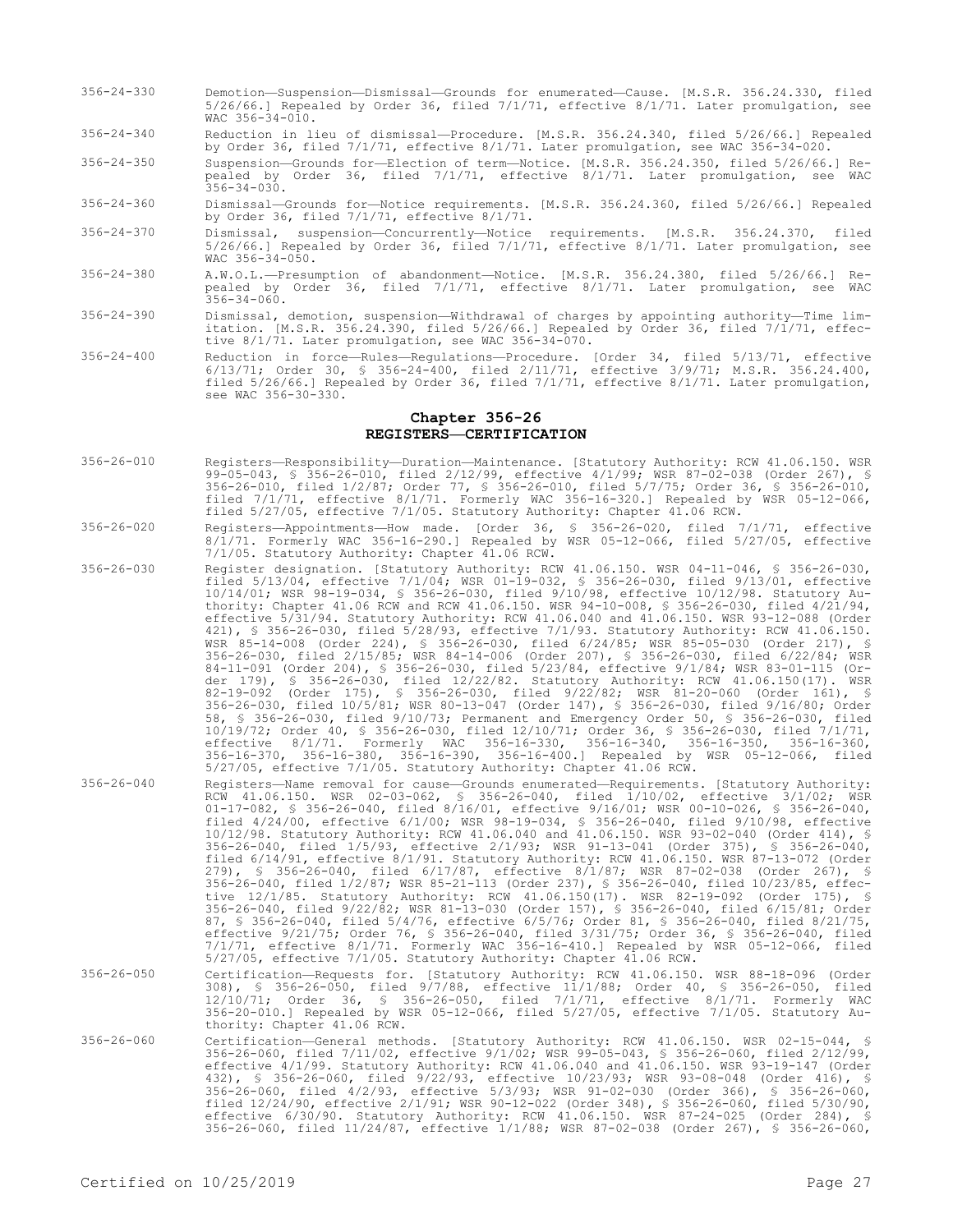filed 1/2/87; WSR 86-21-114 (Order 261), § 356-26-060, filed 10/20/86, effective 12/1/86; WSR 85-23-048 (Order 238), § 356-26-060, filed 11/18/85. Statutory Authority: RCW 41.06.150(17). WSR 82-19-092 (Order 175), § 356-26-060, filed 9/22/82; WSR 81-20-060 (Order 161), § 356-26-060, filed 10/5/81; WSR 81-03-017 (Order 151), § 356-26-060, filed 1/12/81. Statutory Authority: RCW 41.06.140(17). WSR 80-04-025 (Order 142), § 356-26-060, filed 3/14/80. Statutory Authority: RCW 41.06.150(17). WSR 79-12-072 (Order 138), § 356-26-060, filed 11/30/79, effective 1/1/80; WSR 79-11-046 (Order 136), § 356-26-060, filed 10/15/79, effective 1/1/80; Order 112, § 356-26-060, filed 11/7/77; Order 96, § 356-26-060, filed 12/10/76 and 12/20/76; Order 77, § 356-26-060, filed 5/7/75; Order 68, § 356-26-060, filed 6/25/74; Order 66, § 356-26-060, filed 5/28/74; Order 56, § 356-26-060, filed 6/25/73; Order 54, § 356-26-060, filed 4/26/73; Order 36, § 356-26-060, filed 7/1/71, effective 8/1/71. Formerly WAC 356-20-020.] Repealed by WSR 05-12-066, filed 5/27/05, effective 7/1/05. Statutory Authority: Chapter 41.06 RCW.

- 356-26-070 Certification—Registers—Order of rank—Exception. [Statutory Authority: RCW 41.06.150. WSR 99-05-043, § 356-26-070, filed 2/12/99, effective 4/1/99; WSR 95-19-098, § 356-26-070, filed 9/20/95, effective 11/1/95. Statutory Authority: Chapter 41.06 RCW and RCW 41.06.150. WSR 94-10-008, § 356-26-070, filed 4/21/94, effective 5/31/94. Statutory Authority: RCW 41.06.150. WSR 84-11-091 (Order 204), § 356-26-070, filed 5/23/84, effective 9/1/84; WSR 83-09-030 (Order 183), § 356-26-070, filed 4/15/83. Statutory Authority: RCW 41.06.150(17). WSR 81-20-060 (Order 161), § 356-26-070, filed 10/5/81; WSR 79-12-072 (Order 138), § 356-26-070, filed 11/30/79, effective 1/1/80; Order 72, § 356-26-070, filed 1/30/75; Order 36, § 356-26-070, filed 7/1/71, effective 8/1/71. Formerly WAC 356-20-030.] Repealed by WSR 05-12-066, filed 5/27/05, effective 7/1/05. Statutory Authority: Chapter 41.06 RCW.
- 356-26-075 Certification—Registers—Exception—Agencies merging. [Statutory Authority: Chapter 41.06 RCW and 41.06.150. WSR 93-22-081 (Order 433), § 356-26-075, filed 11/1/93, effective 12/2/93.] Repealed by WSR 05-12-066, filed 5/27/05, effective 7/1/05. Statutory Authority: Chapter 41.06 RCW.
- 356-26-080 Certification—Exhausted registers—Procedure. [Statutory Authority: RCW 41.06.150. WSR 95-19-098, § 356-26-080, filed 9/20/95, effective 11/1/95; WSR 88-18-096 (Order 308), § 356-26-080, filed 9/7/88, effective 11/1/88; Order 36, § 356-26-080, filed 7/1/71, effective 8/1/71. Formerly WAC 356-20-040.] Repealed by WSR 05-12-066, filed 5/27/05, effective 7/1/05. Statutory Authority: Chapter 41.06 RCW.
- 356-26-090 Certification—Underfill. [Statutory Authority: RCW 41.06.150. WSR 95-19-098, § 356-26-090, filed 9/20/95, effective 11/1/95; WSR 87-03-032 (Order 269), § 356-26-090, filed 1/14/87, effective 3/1/87; Order 36, § 356-26-090, filed 7/1/71, effective 8/1/71. Formerly WAC 356-20-044.] Repealed by WSR 05-12-066, filed 5/27/05, effective 7/1/05. Statutory Authority: Chapter 41.06 RCW.
- 356-26-100 Certification—Local areas—Conditions. [Statutory Authority: RCW 41.06.040 and 41.06.150. WSR 93-19-147 (Order 432), § 356-26-100, filed 9/22/93, effective 10/23/93. Statutory Authority: RCW 41.06.150. WSR 83-08-010 (Order 181), § 356-26-100, filed 3/25/83; Order 36, § 356-26-100, filed 7/1/71, effective 8/1/71. Formerly WAC 356-20-050.] Repealed by WSR 05-12-066, filed 5/27/05, effective 7/1/05. Statutory Authority: Chapter 41.06 RCW.
- 356-26-110 Certification—Actions required. [Statutory Authority: RCW 41.06.150. WSR 99-03-044, § 356-26-110, filed 1/15/99, effective 3/1/99; Order 40, § 356-26-110, filed 12/10/71; Order 36, § 356-26-110, filed 7/1/71, effective 8/1/71. Formerly WAC 356-20-070.] Repealed by WSR 05-12-066, filed 5/27/05, effective 7/1/05. Statutory Authority: Chapter 41.06 RCW.
- 356-26-120 Certification—Errors—Correction. [Statutory Authority: RCW 41.06.040 and 41.06.150. WSR 92-02-009 (Order 396), § 356-26-120, filed 12/20/91, effective 2/1/92. Statutory Authority: RCW 41.06.150. WSR 89-02-010 (Order 311), § 356-26-120, filed 12/28/88, effective 2/1/89; Order 76, § 356-26-120, filed 3/31/75; Order 36, § 356-26-120, filed 7/1/71, effective 8/1/71. Formerly WAC 356-20-080.] Repealed by WSR 05-12-066, filed 5/27/05, effective 7/1/05. Statutory Authority: Chapter 41.06 RCW.
- 356-26-130 Certification—Selective—When permitted. [Statutory Authority: RCW 41.06.150. WSR 02-03-063, § 356-26-130, filed 1/10/02, effective 3/1/02; WSR 87-02-038 (Order 267), § 356-26-130, filed 1/2/87; WSR 85-07-060 (Order 219), § 356-26-130, filed 3/20/85. Statutory Authority: RCW 41.06.150(17). WSR 79-12-072 (Order 138), § 356-26-130, filed 11/30/79, effective 1/1/80; WSR 79-11-046 (Order 136), § 356-26-130, filed 10/15/79, effective 1/1/80; Order 69, § 356-26-130, filed 9/30/74; Order 47, § 356-26-130, filed 6/14/72; Order 39, § 356-26-130, filed 9/15/71; Order 36, § 356-26-130, filed 7/1/71, effective 8/1/71. Formerly WAC 356-20-090.] Repealed by WSR 05-12-066, filed 5/27/05, effective 7/1/05. Statutory Authority: Chapter 41.06 RCW.
- 356-26-140 Background check requirements—Department of social and health services and department of services for the blind. [Statutory Authority: RCW 41.06.150. WSR 04-11-046, § 356-26-140, filed 5/13/04, effective 7/1/04; WSR 02-07-050, § 356-26-140, filed 3/14/02, effective 5/1/02; WSR 01-19-032, § 356-26-140, filed 9/13/01, effective 10/14/01. Statutory Authority: RCW 41.06.150 and chapters 43.43 and 72.23 RCW. WSR 89-19-062 (Order 329), § 356-26-140, filed 9/20/89, effective 10/21/89. Statutory Authority: RCW 41.06.150. WSR 87-06-024 (Order 271), § 356-26-140, filed 2/24/87.] Repealed by WSR 05-12-066, filed 5/27/05, effective 7/1/05. Statutory Authority: Chapter 41.06 RCW.

#### **Chapter 356-28 APPEALS**

- 356-28-010 Appeals—Generally. [M.S.R. 356.28.010, filed 5/26/66.] Repealed by Order 36, filed 7/1/71, effective 8/1/71. Later promulgation, see WAC 356-34-080.
- 356-28-020 Appeals—Applicants, eligibles, grounds for—Requirements. [M.S.R. 356.28.020, filed 5/26/66.] Repealed by Order 36, filed 7/1/71, effective 8/1/71. Later promulgation, see  $WAC$  356-34-090.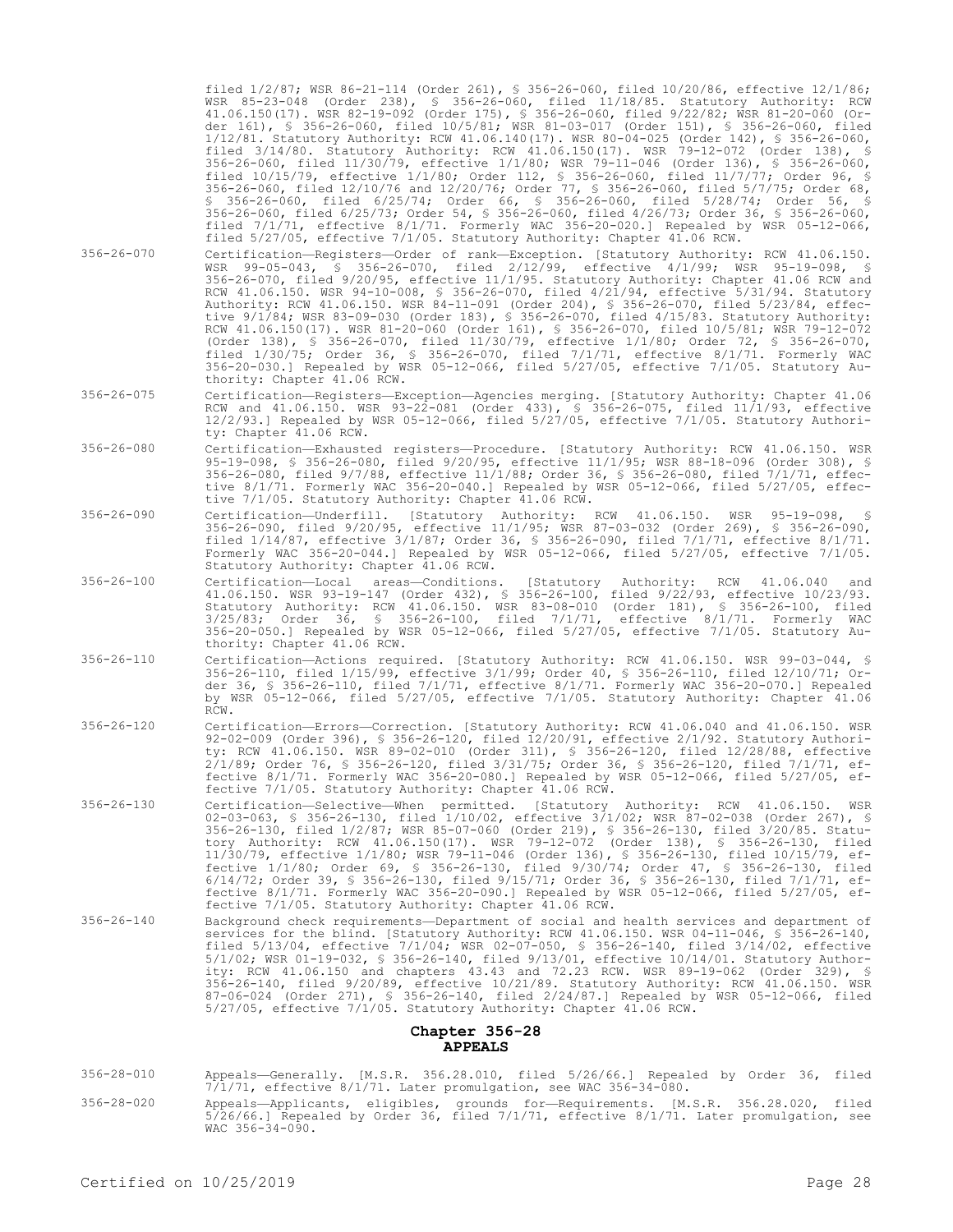- 356-28-030 Appeals—Terminated employee—Request for reemployment list—Status. [M.S.R. 356.28.030, filed 5/26/66.] Repealed by Order 36, filed 7/1/71, effective 8/1/71. Later promulgation, see WAC 356-34-250.
- 356-28-040 Appeals—How taken. [M.S.R. 356.28.040, filed 5/26/66.] Repealed by Order 36, filed 7/1/71, effective 8/1/71. Later promulgation, see WAC 356-34-080.

356-28-050 Appeals—Receipt of—Procedure. [M.S.R. 356.28.050, filed 5/26/66.] Repealed by Order 36, filed 7/1/71, effective 8/1/71. Later promulgation, see WAC 356-34-080.

356-28-060 Appeals—Hearings before the board—Rules. [M.S.R. 356.28.060, filed 5/26/66.] Repealed by Order 36, filed 7/1/71, effective 8/1/71. Later promulgation, see WAC 356-34-110.

- 356-28-070 Appearance and practice before the board—Who may appear. [M.S.R. 356.28.070, filed 5/26/66.] Repealed by Order 36, filed 7/1/71, effective 8/1/71. Later promulgation, see  $WAC$  356-34-120.
- 356-28-080 Standards of ethical conduct. [M.S.R. 356.28.080, filed 5/26/66.] Repealed by Order 36, filed 7/1/71, effective 8/1/71. Later promulgation, see WAC 356-34-140.
- 356-28-090 Appearance by former officer or employee of the board. [M.S.R. 356.28.090, filed 5/26/66.] Repealed by Order 36, filed 7/1/71, effective 8/1/71. Later promulgation, see WAC 356-34-130.
- 356-28-100 Computation of time. [M.S.R. 356.28.100, filed 5/26/66.] Repealed by Order 36, filed 7/1/71, effective 8/1/71. Later promulgation, see WAC 356-34-150.
- 356-28-110 Notice and opportunity for hearing. [M.S.R. 356.28.110, filed 5/26/66.] Repealed by Order 36, filed 7/1/71, effective 8/1/71. Later promulgation, see WAC 356-34-110.
- 356-28-120 Service of process—By whom served. [M.S.R. 356.28.120, filed 5/26/66.] Repealed by Order 36, filed 7/1/71, effective 8/1/71. Later promulgation, see WAC 356-34-160.
- 356-28-130 Upon whom served. [M.S.R. 356.28.130, filed 5/26/66.] Repealed by Order 36, filed 7/1/71, effective 8/1/71. Later promulgation, see WAC 356-34-160.

356-28-140 Method of service. [M.S.R. 356.28.140, filed 5/26/66.] Repealed by Order 36, filed 7/1/71, effective 8/1/71. Later promulgation, see WAC 356-34-160.

356-28-150 When service complete. [M.S.R. 356.28.150, filed 5/26/66.] Repealed by Order 36, filed 7/1/71, effective 8/1/71. Later promulgation, see WAC 356-34-160.

356-28-160 Filing with board. [M.S.R. 356.28.160, filed 5/26/66.] Repealed by Order 36, filed 7/1/71, effective 8/1/71. Later promulgation, see WAC 356-34-170.

356-28-170 Subpoenas—Form. [M.S.R. 356.28.170, filed 5/26/66.] Repealed by Order 36, filed 7/1/71, effective 8/1/71. Later promulgation, see WAC 356-34-180.

356-28-180 Issuance to parties. [M.S.R. 356.28.180, filed 5/26/66.] Repealed by Order 36, filed 7/1/71, effective 8/1/71. Later promulgation, see WAC 356-34-180.

356-28-190 Service of subpoena. [M.S.R. 356.28.190, filed 5/26/66.] Repealed by Order 36, filed 7/1/71, effective 8/1/71. Later promulgation, see WAC 356-34-180.

356-28-200 Fees. [M.S.R. 356.28.200, filed 5/26/66.] Repealed by Order 36, filed 7/1/71, effective 8/1/71. Later promulgation, see WAC 356-34-190.

356-28-210 Proof of service. [M.S.R. 356.28.210, filed 5/26/66.] Repealed by Order 36, filed 7/1/71, effective 8/1/71. Later promulgation, see WAC 356-34-200.

356-28-220 Quashing. [M.S.R. 356.28.220, filed 5/26/66.] Repealed by Order 36, filed 7/1/71, effective 8/1/71. Later promulgation, see WAC 356-34-210.

356-28-230 Depositions—Right to take. [M.S.R. 356.28.230, filed 5/26/66.] Repealed by Order 36, filed 7/1/71, effective 8/1/71. Later promulgation, see WAC 356-34-220. 356-28-240 Scope. [M.S.R. 356.28.240, filed 5/26/66.] Repealed by Order 36, filed 7/1/71, effective

8/1/71. Later promulgation, see WAC 356-34-220.

356-28-250 Officer before whom taken. [M.S.R. 356.28.250, filed 5/26/66.] Repealed by Order 36, filed 7/1/71, effective 8/1/71. Later promulgation, see WAC 356-34-220.

- 356-28-260 Authorization. [M.S.R. 356.28.260, filed 5/26/66.] Repealed by Order 36, filed 7/1/71, effective 8/1/71. Later promulgation, see WAC 356-34-220.
- 356-28-270 Protection of parties and deponents. [M.S.R. 356.28.270, filed 5/26/66.] Repealed by Order 36, filed  $7/1/71$ , effective  $8/1/71$ . Later promulgation, see WAC 356-34-220.
- 356-28-280 Oral examination and cross-examination. [M.S.R. 356.28.280, filed 5/26/66.] Repealed by Order 36, filed 7/1/71, effective 8/1/71. Later promulgation, see WAC 356-34-220. 356-28-290 Recordation. [M.S.R. 356.28.290, filed 5/26/66.] Repealed by Order 36, filed 7/1/71, ef-

fective 8/1/71. Later promulgation, see WAC 356-34-220.

356-28-300 Signing, attestation, and return. [M.S.R. 356.28.300, filed 5/26/66.] Repealed by Order 36, filed 7/1/71, effective 8/1/71. Later promulgation, see WAC 356-34-220.

356-28-310 Use and effect. [M.S.R. 356.28.310, filed 5/26/66.] Repealed by Order 36, filed 7/1/71, effective 8/1/71. Later promulgation, see WAC 356-34-220.

356-28-320 Fees of officers and deponents. [M.S.R. 356.28.320, filed 5/26/66.] Repealed by Order 36, filed 7/1/71, effective 8/1/71. Later promulgation, see WAC 356-34-220.

- 356-28-330 Depositions upon interrogatories—Submission. [M.S.R. 356.28.330, filed 5/26/66.] Repealed by Order 36, filed 7/1/71, effective 8/1/71. Later promulgation, see WAC  $356 - 34 - 220$ .
- 356-28-340 Interrogation. [M.S.R. 356.28.340, filed 5/26/66.] Repealed by Order 36, filed 7/1/71, effective 8/1/71. Later promulgation, see WAC 356-34-220.

356-28-350 Attestation and return. [M.S.R. 356.28.350, filed 5/26/66.] Repealed by Order 36, filed 7/1/71, effective 8/1/71. Later promulgation, see WAC 356-34-220.

356-28-360 Provisions of deposition rule. [M.S.R. 356.28.360, filed 5/26/66.] Repealed by Order 36, filed 7/1/71, effective 8/1/71. Later promulgation, see WAC 356-34-220.

356-28-370 Interrogatories to parties. [M.S.R. 356.28.370, filed 5/26/66.] Repealed by Order 36, filed 7/1/71, effective 8/1/71. Later promulgation, see WAC 356-34-220.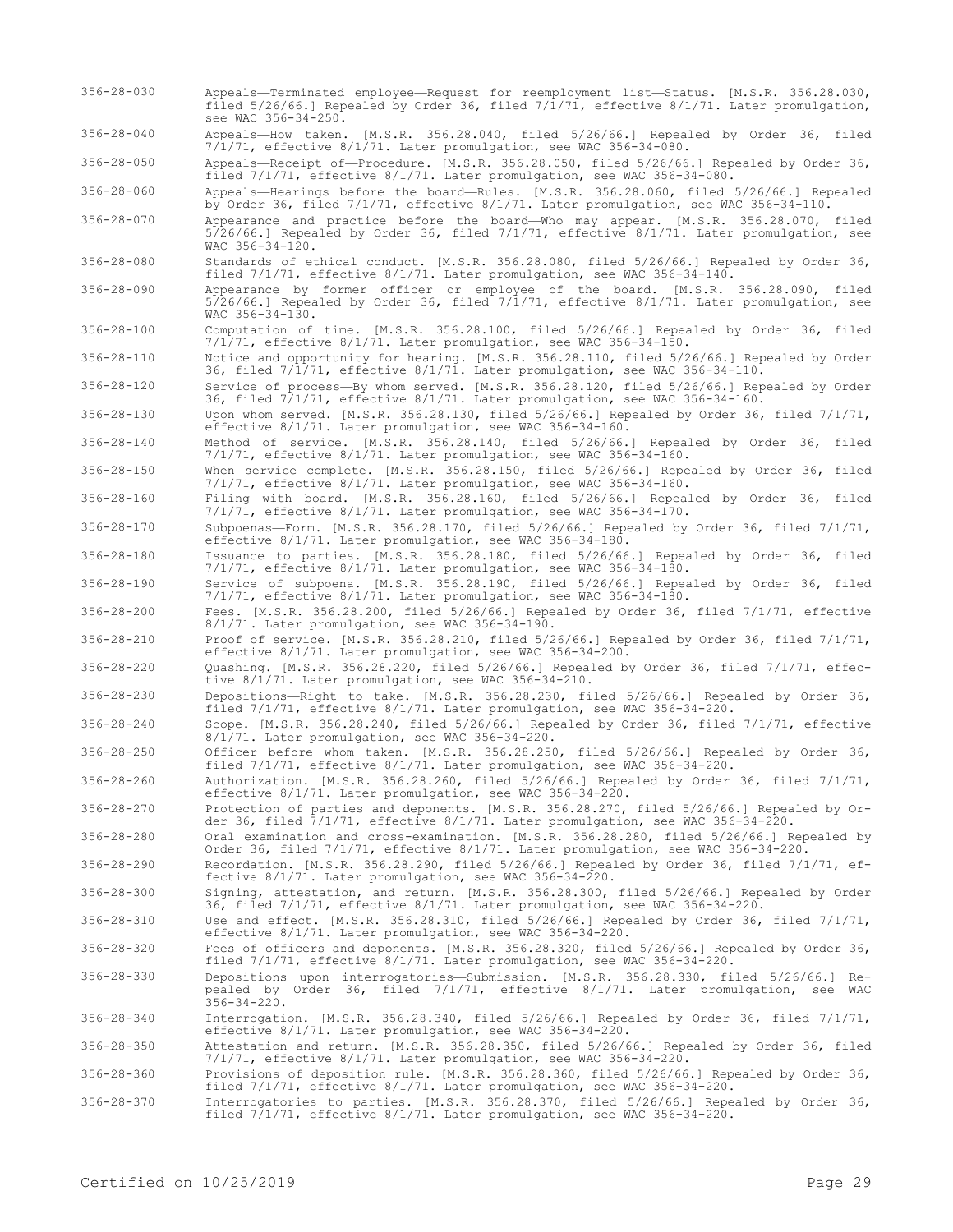- 356-28-380 Scope—Protection of parties. [M.S.R. 356.28.380, filed 5/26/66.] Repealed by Order 36, filed 7/1/71, effective 8/1/71. Later promulgation, see WAC 356-34-220.
- 356-28-390 Discovery and production of documents and things for inspection, copying, or photographing. [M.S.R. 356.28.390, filed 5/26/66.] Repealed by Order 36, filed 7/1/71, effective 8/1/71. Later promulgation, see WAC 356-34-220.

356-28-400 Protection of parties. [M.S.R. 356.28.400, filed 5/26/66.] Repealed by Order 36, filed 7/1/71, effective 8/1/71. Later promulgation, see WAC 356-34-220.

356-28-410 Savings. [M.S.R. 356.28.410, filed 5/26/66.] Repealed by Order 36, filed 7/1/71, effective 8/1/71. Later promulgation, see WAC 356-34-220.

356-28-420 Enforcement. [M.S.R. 356.28.420, filed 5/26/66.] Repealed by Order 36, filed 7/1/71, effective 8/1/71. Later promulgation, see WAC 356-34-220.

356-28-430 Burden of proof. [M.S.R. 356.28.430, filed 5/26/66.] Repealed by Order 36, filed 7/1/71, effective 8/1/17. Later promulgation, see WAC 356-34-230.

- 356-28-440 Appeals—Findings of fact—Conclusions of law—Filing procedure. [M.S.R. 356.28.440, filed  $5/26/66.$ ] Repealed by Order 36, filed  $7/1/71$ , effective  $8/1/71$ . Later promulgation, see WAC 356-34-240.
- 356-28-450 Appeals—Restoration of rights. [M.S.R. 356.28.450, filed 5/26/66.] Repealed by Order 36, filed  $7/1/71$ , effective  $8/1/71$ . Later promulgation, see WAC 356-34-250.
- 356-28-460 Appeals—Correction of rating—Effect. [M.S.R. 356.28.460, filed 5/26/66.] Repealed by Order 36, filed 7/1/71, effective 8/1/71. Later promulgation, see WAC 356-34-260.
- 356-28-470 Appeals—Grounds for—To superior court. [M.S.R. 356.28.470, filed 5/26/66.] Repealed by Order 36, filed 7/1/71, effective 8/1/71. Later promulgation, see WAC 356-34-270.
- 356-28-480 Appeals—Grounds—Notice requirements. [M.S.R. 356.28.480, filed 5/26/66.] Repealed by Order 36, filed 7/1/71, effective 8/1/71. Later promulgation, see WAC 356-34-280.
- 356-28-490 Appeals—Hearings—Time limitations—Preparation of transcript—Costs. [M.S.R. 356.28.490, filed 5/26/66.] Repealed by Order 36, filed 7/1/71, effective 8/1/71. Later promulgation, see WAC 356-34-290.
- 356-28-500 Appeals—Court hearing—How record considered. [M.S.R. 356.28.500, filed 5/26/66.] Repealed by Order 36, filed 7/1/71, effective 8/1/71. Later promulgation, see WAC  $356 - 34 - 300$ .

# **Chapter 356-30 APPOINTMENTS—SEPARATIONS**

- 356-30-005 Appointments—Permitted within rules. [Statutory Authority: RCW 41.06.150(17). WSR 78-06-017 (Order 120), § 356-30-005, filed 5/12/78.] Repealed by WSR 05-12-066, filed 5/27/05, effective 7/1/05. Statutory Authority: Chapter 41.06 RCW.
- 356-30-007 Appointment—Authority—Delegation of. [Statutory Authority: RCW 41.06.150(17). WSR 82-19-092 (Order 175), § 356-30-007, filed 9/22/82.] Repealed by WSR 05-12-066, filed 5/27/05, effective 7/1/05. Statutory Authority: Chapter 41.06 RCW.
- 356-30-010 Appointments—Bona fide occupational qualifications. [Statutory Authority: RCW 41.06.150. WSR 99-05-043, § 356-30-010, filed 2/12/99, effective 4/1/99; WSR 87-02-038 (Order 267), § 356-30-010, filed 1/2/87; Order 36, § 356-30-010, filed 7/1/71, effective 8/1/71. Formerly WAC 356-20-105.] Repealed by WSR 05-12-066, filed 5/27/05, effective 7/1/05. Statutory Authority: Chapter 41.06 RCW.
- 356-30-012 Department of social and health services—Background check requirements. [Statutory Authority: RCW 41.06.150. WSR 01-19-032, § 356-30-012, filed 9/13/01, effective 10/14/01.] Repealed by WSR 05-12-066, filed 5/27/05, effective 7/1/05. Statutory Authority: Chapter 41.06 RCW.
- 356-30-015 Appointments—Prohibition of multiple appointments to single position—Exceptions. [Statutory Authority: RCW 41.06.150. WSR 88-18-096 (Order 308), § 356-30-015, filed 9/7/88, effective 11/1/88. Statutory Authority: RCW 41.06.150(17). WSR 78-10-092 (Order 124), § 356-30-015, filed 10/2/78.] Repealed by WSR 05-12-066, filed 5/27/05, effective 7/1/05. Statutory Authority: Chapter 41.06 RCW.
- 356-30-020 Appointments—Provisional—Recruitment. [Order 36, § 356-30-020, filed 7/1/71, effective 8/1/71. Formerly WAC 356-20-140.] Repealed by WSR 88-18-096 (Order 308), filed 9/7/88, effective 11/1/88. Statutory Authority: RCW 41.06.150.
- 356-30-025 Nonpermanent appointments—Duration. [Statutory Authority: RCW 41.06.150. WSR 02-07-049, § 356-30-025, filed 3/14/02, effective 5/1/02; WSR 89-04-027 (Order 313), § 356-30-025, filed 1/25/89, effective 3/1/89; WSR 88-21-028 (Order 309), § 356-30-025, filed 10/11/88.] Repealed by WSR 05-12-066, filed 5/27/05, effective 7/1/05. Statutory Authority: Chapter 41.06 RCW.
- 356-30-030 Appointments—Provisional—Limitations—Prohibited. [Statutory Authority: RCW 41.06.150. WSR 83-12-002 (Order 184), § 356-30-030, filed 5/19/83; Order 36, § 356-30-030, filed 7/1/71, effective 8/1/71. Formerly WAC 356-20-150.] Repealed by WSR 88-18-096 (Order 308), filed 9/7/88, effective 11/1/88. Statutory Authority: RCW 41.06.150.
- 356-30-040 Appointments—Provisional—Employees accepting. [Order 36, § 356-30-040, filed 7/1/71, effective 8/1/71. Formerly WAC 356-20-160.] Repealed by WSR 88-18-096 (Order 308), filed 9/7/88, effective 11/1/88. Statutory Authority: RCW 41.06.150.
- 356-30-045 Appointments—Past exempt employees—To classified positions. [Order 82, § 356-30-045, filed 9/26/75, effective 10/27/75; Order 63, § 356-30-045, filed 2/26/74.] Repealed by WSR 82-19-092 (Order 175), filed 9/22/82. Statutory Authority: RCW 41.06.150(17).
- 356-30-050 Appointments—Emergency—How made—Status. [Statutory Authority: RCW 41.06.150. WSR 96-02-073, § 356-30-050, filed 1/3/96, effective 2/3/96; WSR 88-21-028 (Order 309), § 356-30-050, filed 10/11/88; WSR 87-02-038 (Order 267), § 356-30-050, filed 1/2/87. Statutory Authority: RCW 41.06.150(17). WSR 79-08-029 (Order 130), § 356-30-050, filed 7/16/79; Order 109, § 356-30-050, filed 9/7/77; Order 36, § 356-30-050, filed 7/1/71, ef-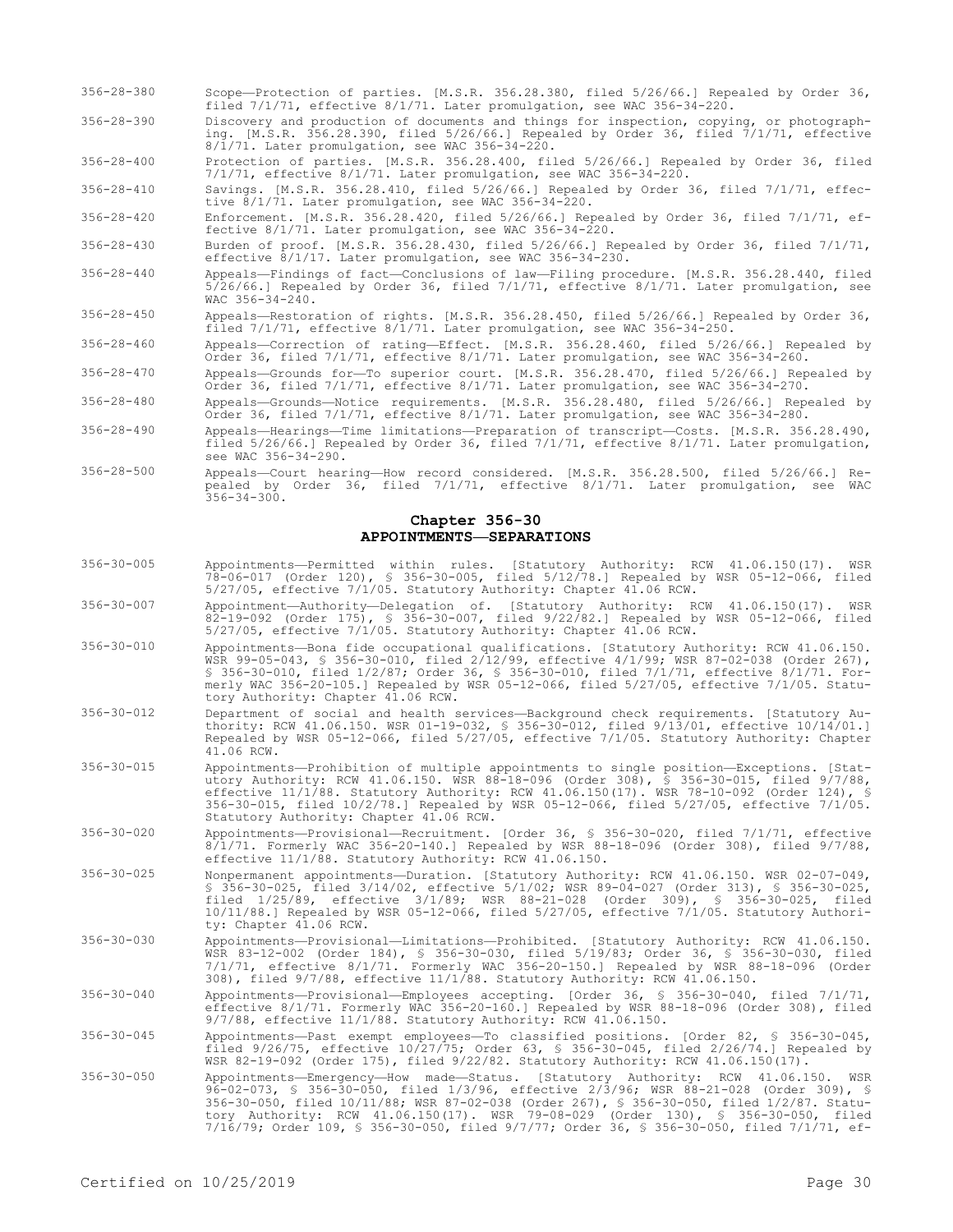fective 7/1/05. Statutory Authority: Chapter 41.06 RCW. 356-30-060 Appointments—Underfill. [Order 36, § 356-30-060, filed 7/1/71, effective 8/1/71. Formerly WAC 356-20-184.] Repealed by WSR 05-12-066, filed 5/27/05, effective 7/1/05. Statutory Authority: Chapter 41.06 RCW. 356-30-065 Temporary appointments—From outside state service. [Statutory Authority: RCW 41.06.150. WSR 02-07-049, § 356-30-065, filed 3/14/02, effective 5/1/02; WSR 97-19-044, § 356-30-065, filed 9/11/97, effective 11/1/97; WSR 88-18-096 (Order 308), § 356-30-065, filed 9/7/88, effective 11/1/88; WSR 84-21-071 (Order 210), § 356-30-065, filed 10/17/84; WSR 84-12-079 (Order 206), § 356-30-065, filed 6/6/84.] Repealed by WSR 05-12-066, filed 5/27/05, effective 7/1/05. Statutory Authority: Chapter 41.06 RCW. 356-30-067 Temporary appointments from within classified service. [Statutory Authority: RCW 41.06.150. WSR 02-07-049, § 356-30-067, filed 3/14/02, effective 5/1/02; WSR 97-19-044, § 356-30-067, filed 9/11/97, effective 11/1/97. Statutory Authority: RCW 41.06.040 and 41.06.150. WSR 91-20-029 (Order 383), § 356-30-067, filed 9/23/91, effective 11/1/91. Statutory Authority: RCW 41.06.150. WSR 89-14-026 (Order 320), § 356-30-067, filed 6/26/89, effective 8/1/89; WSR 89-04-027 (Order 313), § 356-30-067, filed 1/25/89, effective 3/1/89; WSR 88-18-096 (Order 308), § 356-30-067, filed 9/7/88, effective 11/1/88.] Repealed by WSR 05-12-066, filed 5/27/05, effective 7/1/05. Statutory Authority: Chapter 41.06 RCW. 356-30-070 Appointments—Acting. [Statutory Authority: RCW 41.06.140(17). WSR 80-04-025 (Order 142), § 356-30-070, filed 3/14/80. Statutory Authority: RCW 41.06.150(17). WSR 79-12-072 (Order 138), § 356-30-070, filed 11/30/79, effective 1/1/80; Order 56, § 356-30-070, filed 6/25/73; Order 36, § 356-30-070, filed 7/1/71, effective 8/1/71. Formerly WAC 356-20-194.] Repealed by WSR 88-18-096 (Order 308), filed 9/7/88, effective 11/1/88. Statutory Authority: RCW 41.06.150.

fective 8/1/71. Formerly WAC 356-20-170.] Repealed by WSR 05-12-066, filed 5/27/05, ef-

- 356-30-075 Appointments—Veterans—Noncompetitive. [Statutory Authority: RCW 41.06.150. WSR 00-10-026, § 356-30-075, filed 4/24/00, effective 6/1/00; WSR 87-02-039 (Order 268), § 356-30-075, filed 1/2/87. Statutory Authority: RCW 41.06.150(17). WSR 79-11-046 (Order 136), § 356-30-075, filed 10/15/79, effective 1/1/80.] Repealed by WSR 05-12-066, filed 5/27/05, effective 7/1/05. Statutory Authority: Chapter 41.06 RCW.
- 356-30-080 Temporary appointments—Exempt service. [Statutory Authority: RCW 41.06.150. WSR 84-12-079 (Order 206), § 356-30-080, filed 6/6/84. Statutory Authority: RCW 41.06.150(17). WSR 80-15-052 and 81-03-064 (Orders 148 and 148A), § 356-30-080, filed 10/13/80 and 1/20/81; WSR 78-12-026 (Order 126), § 356-30-080, filed 11/15/78; Order 36, § 356-30-080, filed 7/1/71, effective 8/1/71. Formerly WAC 356-24-210, 356-24-230 and 356-24-240.] Repealed by WSR 88-18-096 (Order 308), filed 9/7/88, effective 11/1/88. Statutory Authority: RCW 41.06.150.
- 356-30-090 Temporary employment—Employment—Permanent employees—Status. [Order 36, § 356-30-090, filed 7/1/71, effective 8/1/71. Formerly WAC 356-24-280.] Repealed by WSR 05-12-066, filed 5/27/05, effective 7/1/05. Statutory Authority: Chapter 41.06 RCW.
- 356-30-100 Termination of temporary employment—Notice. [Order 36, § 356-30-100, filed 7/1/71, effective 8/1/71. Formerly WAC 356-24-270.] Repealed by WSR 05-12-066, filed 5/27/05, effective 7/1/05. Statutory Authority: Chapter 41.06 RCW.
- 356-30-110 Permanent part-time employment—Hiring procedure. [Order 36, § 356-30-110, filed 7/1/71, effective 8/1/71. Formerly WAC 356-24-300.] Repealed by WSR 05-12-066, filed 5/27/05, effective 7/1/05. Statutory Authority: Chapter 41.06 RCW.
- 356-30-120 Part-time employment—Rights acquired. [Statutory Authority: RCW 41.06.040 and 41.06.150. WSR 92-02-010 (Order 397), § 356-30-120, filed 12/20/91, effective 2/1/92; Order 36, § 356-30-120, filed 7/1/71, effective 8/1/71. Formerly WAC 356-24-310.] Repealed by WSR 05-12-066, filed 5/27/05, effective 7/1/05. Statutory Authority: Chapter 41.06 RCW.
- 356-30-130 Seasonal career employment. [Statutory Authority: RCW 41.06.040 and 41.06.150. WSR 93-12-088 (Order 421), § 356-30-130, filed 5/28/93, effective 7/1/93. Statutory Authority: RCW 41.06.150. WSR 84-10-054 (Order 202), § 356-30-130, filed 5/2/84; WSR 84-02-030 (Order 194), § 356-30-130, filed 12/30/83; Order 58, § 356-30-130, filed 9/10/73; Order 36, § 356-30-130, filed 7/1/71, effective 8/1/71. Formerly WAC 356-24-290.] Repealed by WSR 05-12-066, filed 5/27/05, effective 7/1/05. Statutory Authority: Chapter 41.06 RCW.
- 356-30-135 In-training appointments. [Statutory Authority: RCW 41.06.150. WSR 95-19-098, § 356-30-135, filed 9/20/95, effective 11/1/95. Statutory Authority: RCW 41.06.040 and 41.06.150. WSR 91-02-030 (Order 366), § 356-30-135, filed 12/24/90, effective 2/1/91.] Repealed by WSR 05-12-066, filed 5/27/05, effective 7/1/05. Statutory Authority: Chapter 41.06 RCW.
- 356-30-140 Intermittent employment—Rules—Regulations. [Statutory Authority: RCW 41.06.150. WSR 02-07-049, § 356-30-140, filed 3/14/02, effective 5/1/02; WSR 89-14-026 (Order 320), § 356-30-140, filed 6/26/89, effective 8/1/89; WSR 89-04-027 (Order 313), § 356-30-140, filed 1/25/89, effective 3/1/89; WSR 88-18-096 (Order 308), § 356-30-140, filed 9/7/88, effective 11/1/88; Order 36, § 356-30-140, filed 7/1/71, effective 8/1/71. Formerly WAC 356-24-200.] Repealed by WSR 05-12-066, filed 5/27/05, effective 7/1/05. Statutory Authority: Chapter 41.06 RCW.
- 356-30-143 Intergovernmental mobility. [Statutory Authority: RCW 41.06.150. WSR 04-15-018, § 356-30-143, filed 7/8/04, effective 8/8/04; WSR 98-19-034, § 356-30-143, filed 9/10/98, effective 10/12/98. Statutory Authority: RCW 41.06.150(17). WSR 78-10-070 (Order 123), § 356-30-143, filed 9/26/78; WSR 78-06-017 (Order 120), § 356-30-143, filed 5/12/78.] Repealed by WSR 05-12-066, filed 5/27/05, effective 7/1/05. Statutory Authority: Chapter 41.06 RCW.
- 356-30-145 Project employment. [Statutory Authority: RCW 41.06.150. WSR 95-19-098, § 356-30-145, filed 9/20/95, effective 11/1/95; WSR 88-18-096 (Order 308), § 356-30-145, filed 9/7/88, effective 11/1/88; Order 112, § 356-30-145, filed 11/7/77; Order 74, § 356-30-145, filed 3/7/75; Order 51, § 356-30-145, filed 12/19/72; Order 47, § 356-30-145, filed 6/14/72; Permanent and Emergency Order 39, § 356-30-145, filed 9/15/71.] Repealed by WSR 05-12-066, filed 5/27/05, effective 7/1/05. Statutory Authority: Chapter 41.06 RCW.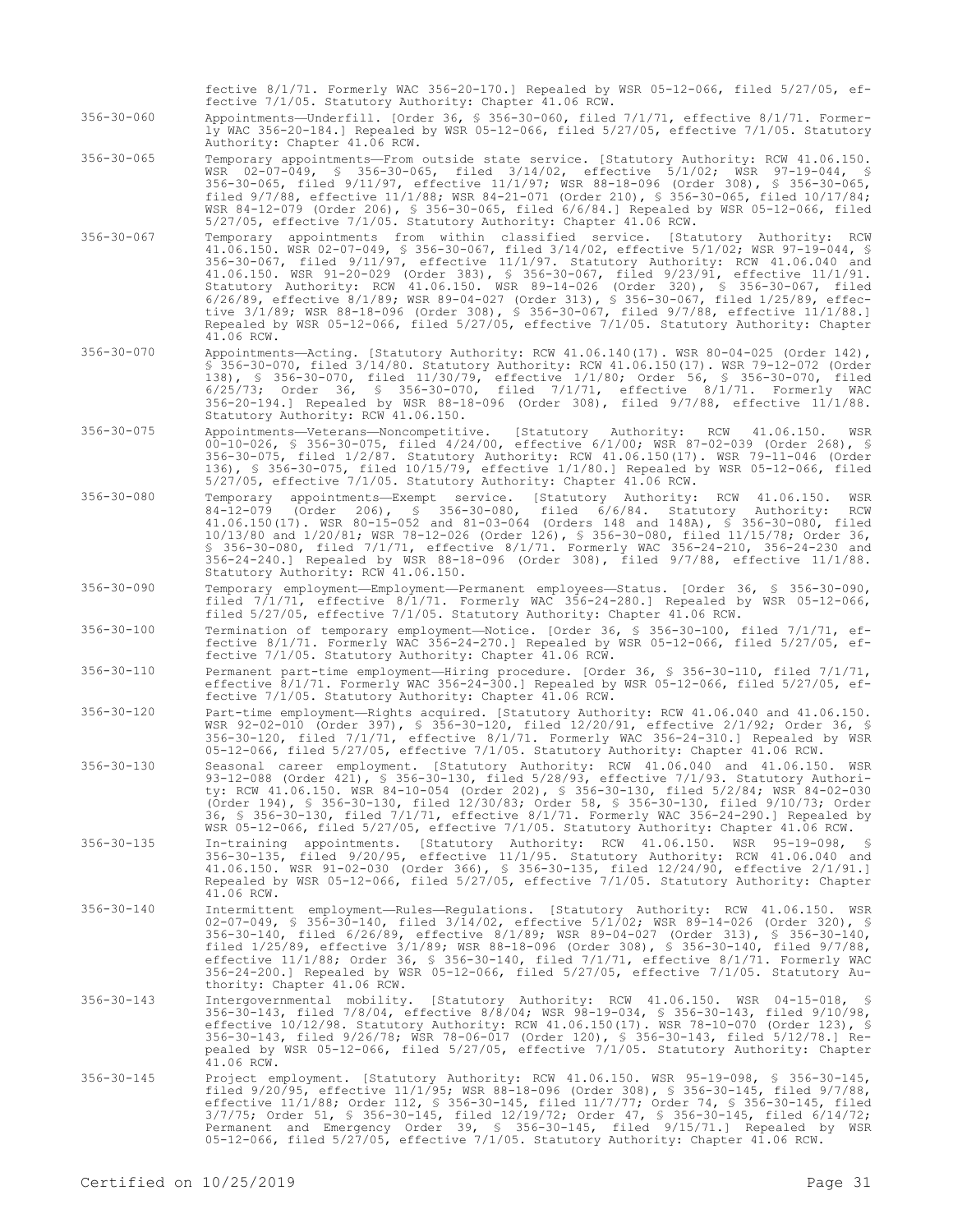356-30-146 Project employment—CETA—Title II and VI. [Statutory Authority: RCW 41.06.140(17). WSR 80-04-025 (Order 142), § 356-30-146, filed 3/14/80. Statutory Authority: RCW 41.06.150(17). WSR 79-09-034 (Order 132), § 356-30-146, filed 8/16/79, effective 10/1/79; Order 106, § 356-30-146, filed 7/25/77.] Repealed by WSR 83-01-115 (Order 179), filed 12/22/82. Statutory Authority: RCW 41.06.150.

356-30-150 Promotion—Policy. [Order 36, § 356-30-150, filed 7/1/71, effective 8/1/71. Formerly WAC 356-24-010.] Repealed by WSR 05-12-066, filed 5/27/05, effective 7/1/05. Statutory Authority: Chapter 41.06 RCW.

- 356-30-160 Eligibility for promotional examination and certification. [Statutory Authority: RCW 41.06.150(17). WSR 82-19-092 (Order 175), § 356-30-160, filed 9/22/82; Order 36, § 356-30-160, filed 7/1/71, effective 8/1/71. Formerly WAC 356-24-040.] Repealed by WSR 05-12-066, filed 5/27/05, effective 7/1/05. Statutory Authority: Chapter 41.06 RCW.
- 356-30-170 Promotion—Underfill. [Order 36, § 356-30-170, filed 7/1/71, effective 8/1/71. Formerly WAC 356-24-054.] Repealed by WSR 05-12-066, filed 5/27/05, effective 7/1/05. Statutory Authority: Chapter 41.06 RCW.
- 356-30-180 Transfer requiring relocation of position with incumbent—Domiciliary movement. [Statutory Authority: RCW 41.06.150. WSR 87-24-024 (Order 283), § 356-30-180, filed 11/24/87, effective 1/1/88; Order 112, § 356-30-180, filed 11/7/77; Order 36, § 356-30-180, filed 7/1/71, effective 8/1/71. Formerly WAC 356-24-070.] Repealed by WSR 05-12-066, filed 5/27/05, effective 7/1/05. Statutory Authority: Chapter 41.06 RCW.
- 356-30-190 Transfer—Within class—Agency—Permitted—Report. [Statutory Authority: RCW 41.06.150. WSR 87-24-024 (Order 283), § 356-30-190, filed 11/24/87, effective 1/1/88; Order 36, § 356-30-190, filed 7/1/71, effective 8/1/71. Formerly WAC 356-24-080.] Repealed by WSR 05-12-066, filed 5/27/05, effective 7/1/05. Statutory Authority: Chapter 41.06 RCW.
- 356-30-200 Transfer—Between classes—Approval. [Statutory Authority: RCW 41.06.150(17). WSR 81-01-054 (Order 150), § 356-30-200, filed 12/12/80; Order 36, § 356-30-200, filed 7/1/71, effective 8/1/71. Formerly WAC 356-24-090.] Repealed by WSR 05-12-066, filed 5/27/05, effective 7/1/05. Statutory Authority: Chapter 41.06 RCW.
- 356-30-210 Transfer—Between agencies—Restrictions. [Statutory Authority: RCW 41.06.150(17). WSR 78-10-070 (Order 123), § 356-30-210, filed 9/26/78; Order 53, § 356-30-210, filed 1/15/73; Order 36, § 356-30-210, filed 7/1/71, effective 8/1/71. Formerly WAC 356-24-100.] Repealed by WSR 05-12-066, filed 5/27/05, effective 7/1/05. Statutory Authority: Chapter 41.06 RCW.
- 356-30-220 Reemployment—Status. [Order 36, § 356-30-220, filed 7/1/71, effective 8/1/71. Formerly WAC 356-24-110.] Repealed by WSR 05-12-066, filed 5/27/05, effective 7/1/05. Statutory Authority: Chapter 41.06 RCW.
- 356-30-230 Demotion—Voluntary. [Statutory Authority: RCW 41.06.150. WSR 96-02-073, § 356-30-230, filed 1/3/96, effective 2/3/96; WSR 87-24-024 (Order 283), § 356-30-230, filed 11/24/87, effective 1/1/88; WSR 84-10-054 (Order 202), § 356-30-230, filed 5/2/84; Order 36, § 356-30-230, filed 7/1/71, effective 8/1/71. Formerly WAC 356-24-120, 356-24-130 (part) and 356-24-140.] Repealed by WSR 05-12-066, filed 5/27/05, effective 7/1/05. Statutory Authority: Chapter 41.06 RCW.
- 356-30-240 Elevation. [Statutory Authority: RCW 41.06.040 and 41.06.150. WSR 92-20-027 (Order 412), § 356-30-240, filed 9/28/92, effective 11/1/92; Order 82, § 356-30-240, filed 9/26/75, effective 10/27/75; Order 80, § 356-30-240, filed 7/16/75; Order 36, § 356-30-240, filed 7/1/71, effective 8/1/71. Formerly WAC 356-24-160.] Repealed by WSR 05-12-066, filed 5/27/05, effective 7/1/05. Statutory Authority: Chapter 41.06 RCW.
- 356-30-250 Resignations—Leave penalties—Withdrawals. [Order 100, § 356-30-250, filed 3/30/77; Order 36, § 356-30-250, filed 7/1/71, effective 8/1/71. Formerly WAC 356-24-180.] Repealed by WSR 05-12-066, filed 5/27/05, effective 7/1/05. Statutory Authority: Chapter 41.06 RCW.
- 356-30-255 Separations—Immigration Reform and Control Act. [Statutory Authority: RCW 41.06.150. WSR 87-13-072 (Order 279), § 356-30-255, filed 6/17/87, effective 8/1/87.] Repealed by WSR 05-12-066, filed 5/27/05, effective 7/1/05. Statutory Authority: Chapter 41.06 RCW.
- 356-30-260 Probationary period—Provisions—Status of employee. [Statutory Authority: RCW 41.06.150. WSR 04-15-018, § 356-30-260, filed 7/8/04, effective 8/8/04; WSR 02-15-053, § 356-30-260, filed 7/11/02, effective 9/1/02; WSR 01-23-014, § 356-30-260, filed 11/8/01, effective 1/1/02; WSR 99-01-052, § 356-30-260, filed 12/10/98, effective 1/11/99; WSR 98-19-034, § 356-30-260, filed 9/10/98, effective 10/12/98. Statutory Authority: RCW 41.06.040 and 41.06.150. WSR 91-20-029 (Order 383), § 356-30-260, filed 9/23/91, effective 11/1/91; WSR 91-07-055 (Order 371), § 356-30-260, filed 3/19/91, effective 5/1/91. Statutory Authority: RCW 41.06.150. WSR 88-06-001 (Order 295), § 356-30-260, filed 2/19/88, effective 4/1/88. Statutory Authority: RCW 41.06.150(17). WSR 82-19-092 (Order 175), § 356-30-260, filed 9/22/82; Order 36, § 356-30-260, filed 7/1/71, effective 8/1/71. Formerly WAC 356-20-220.] Repealed by WSR 05-12-066, filed 5/27/05, effective 7/1/05. Statutory Authority: Chapter 41.06 RCW.
- 356-30-270 Probationary period—Dismissal—Notice—Rights acquired. [Statutory Authority: RCW 41.06.040 and 41.06.150. WSR 89-20-003 (Order 330), § 356-30-270, filed 9/21/89, effective 11/1/89. Statutory Authority: RCW 41.06.150. WSR 83-18-031 (Order 191), § 356-30-270, filed 8/31/83; Order 36, § 356-30-270, filed 7/1/71, effective 8/1/71. Formerly WAC 356-20-240.] Repealed by WSR 05-12-066, filed 5/27/05, effective 7/1/05. Statutory Authority: Chapter 41.06 RCW.
- 356-30-280 Probationary period—Transfer, intra-agency appointment to higher class. [Statutory Authority: RCW 41.06.150(17). WSR 82-19-092 (Order 175), § 356-30-280, filed 9/22/82; WSR 82-03-030 (Order 165), § 356-30-280, filed 1/18/82; Order 36, § 356-30-280, filed 7/1/71, effective 8/1/71. Formerly WAC 356-20-250.] Repealed by WSR 05-12-066, filed 5/27/05, effective 7/1/05. Statutory Authority: Chapter 41.06 RCW.
- 356-30-285 Probationary period or trial service period—Appointment to higher position in Washington management service. [Statutory Authority: Chapter 41.06 RCW and RCW 41.06.150. WSR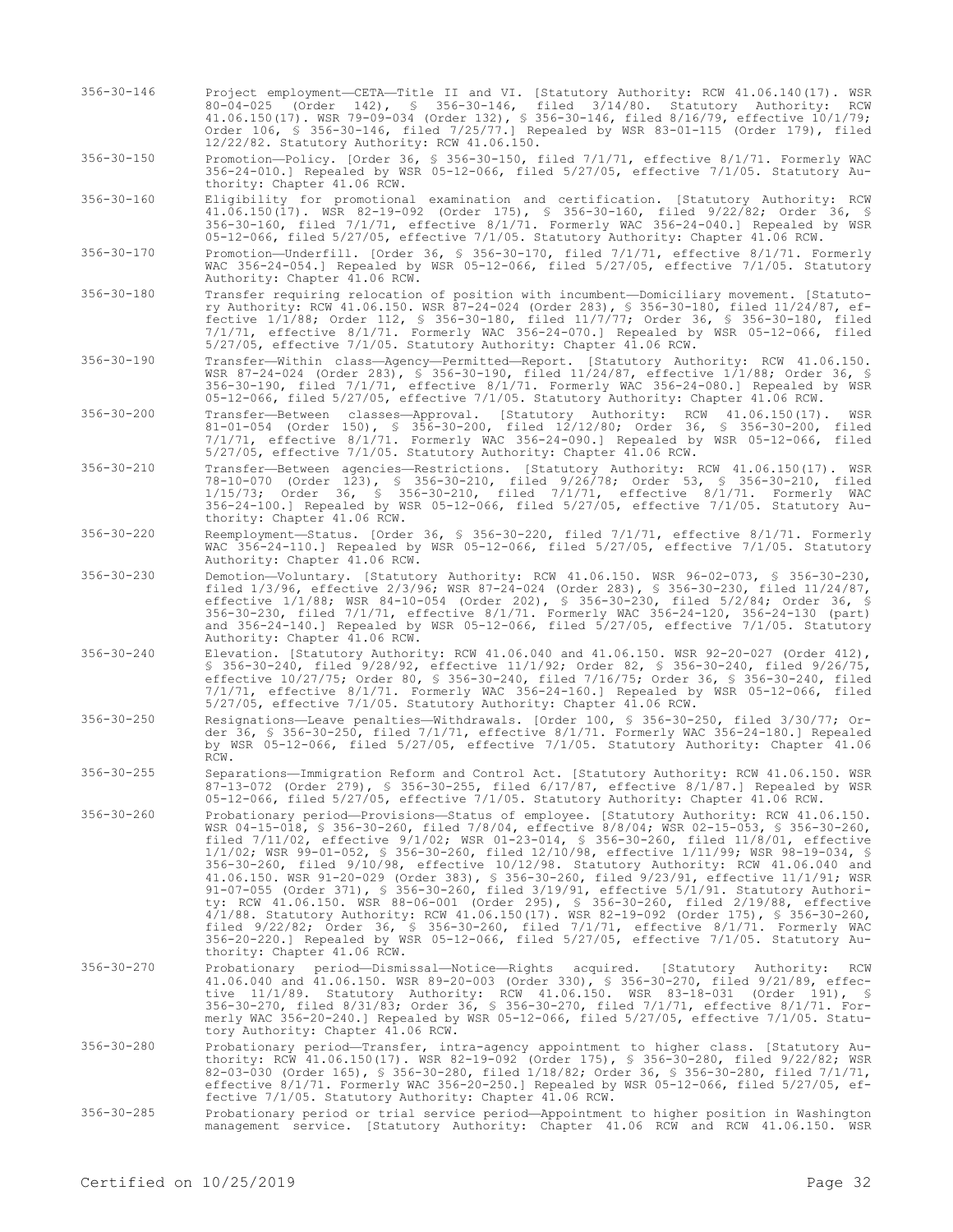94-04-011, § 356-30-285, filed 1/21/94, effective 3/1/94.] Repealed by WSR 05-12-066, filed 5/27/05, effective 7/1/05. Statutory Authority: Chapter 41.06 RCW.

356-30-290 Reassignment. [Statutory Authority: RCW 41.06.040 and 41.06.150. WSR 91-20-029 (Order 383), § 356-30-290, filed 9/23/91, effective 11/1/91. Statutory Authority: RCW 41.06.150(17). WSR 82-03-030 (Order 165), § 356-30-290, filed 1/18/82; Order 36, § 356-30-290, filed 7/1/71, effective 8/1/71.] Repealed by WSR 05-12-066, filed 5/27/05, effective 7/1/05. Statutory Authority: Chapter 41.06 RCW.

- 356-30-300 Performance evaluation—Requirements—Monitoring. [Statutory Authority: RCW 41.06.040 and 41.06.150. WSR 91-20-037 (Order 391), § 356-30-300, filed 9/23/91, effective 11/1/91; WSR 89-23-070, § 356-30-300, filed 11/15/89, effective 1/1/90. Statutory Authority: RCW 41.06.150. WSR 87-02-038 (Order 267), § 356-30-300, filed 1/2/87; WSR 85-19-078 (Order 230), § 356-30-300, filed 9/18/85. Statutory Authority: RCW 41.06.150, 41.06.169, 41.06.175, 41.06.185, 41.06.195 and 41.06.205. WSR 84-17-042 (Order 209), § 356-30-300, filed 8/10/84. Statutory Authority: RCW 41.06.150. WSR 83-18-031 (Order 191), § 356-30-300, filed 8/31/83. Statutory Authority: RCW 41.06.150(17). WSR 82-19-092 (Order 175), § 356-30-300, filed 9/22/82; WSR 78-12-026 (Order 126), § 356-30-300, filed 11/15/78; Order 36, § 356-30-300, filed 7/1/71, effective 8/1/71. Formerly WAC 356-24-191.] Repealed by WSR 05-12-066, filed 5/27/05, effective 7/1/05. Statutory Authority: Chapter 41.06 RCW.
- 356-30-302 Performance evaluation—Management employees—Requirements—Monitoring. [Statutory Authority: RCW 41.06.150, 41.06.169, 41.06.175, 41.06.185, 41.06.195 and 41.06.205. WSR 84-17-042 (Order 209), § 356-30-302, filed 8/10/84.] Repealed by WSR 85-19-078 (Order 230), filed 9/18/85. Statutory Authority: RCW 41.06.150.
- 356-30-305 Trial service period—Provision. [Statutory Authority: RCW 41.06.150. WSR 02-15-053, § 356-30-305, filed 7/11/02, effective 9/1/02; WSR 01-23-014, § 356-30-305, filed 11/8/01, effective 1/1/02; WSR 99-01-052, § 356-30-305, filed 12/10/98, effective 1/11/99. Statutory Authority: RCW 41.06.040 and 41.06.150. WSR 91-20-029 (Order 383), § 356-30-305, filed 9/23/91, effective 11/1/91; WSR 91-07-055 (Order 371), § 356-30-305, filed 3/19/91, effective 5/1/91. Statutory Authority: RCW 41.06.150. WSR 88-06-001 (Order 295), § 356-30-305, filed 2/19/88, effective 4/1/88; WSR 84-11-091 (Order 204), § 356-30-305, filed 5/23/84, effective 9/1/84. Statutory Authority: RCW 41.06.150(17). WSR 82-19-092 (Order 175), § 356-30-305, filed 9/22/82.] Repealed by WSR 05-12-066, filed 5/27/05, effective 7/1/05. Statutory Authority: Chapter 41.06 RCW.
- 356-30-310 Trial service—Counseling—Training. [Order 36, § 356-30-310, filed 7/1/71, effective 8/1/71. Formerly WAC 356-20-270.] Repealed by WSR 05-12-066, filed 5/27/05, effective 7/1/05. Statutory Authority: Chapter 41.06 RCW.
- 356-30-315 Reversion from Washington management service. [Statutory Authority: RCW 41.06.150. WSR 96-02-073, § 356-30-315, filed 1/3/96, effective 2/3/96. Statutory Authority: Chapter 41.06 RCW and RCW 41.06.150. WSR 94-04-011, § 356-30-315, filed 1/21/94, effective 3/1/94.] Repealed by WSR 05-12-066, filed 5/27/05, effective 7/1/05. Statutory Authority: Chapter 41.06 RCW.
- 356-30-320 Trial service—Reversion—Status. [Statutory Authority: RCW 41.06.150. WSR 01-07-055, § 356-30-320, filed 3/19/01, effective 5/1/01; WSR 98-19-034, § 356-30-320, filed 9/10/98, effective 10/12/98. Statutory Authority: RCW 41.06.040 and 41.06.150. WSR 91-13-042 and 91-21-080 (Orders 376 and 376A), § 356-30-320, filed 6/14/91 and 10/18/91, effective 8/1/91 and 11/18/91; WSR 90-05-028 (Order 339), § 356-30-320, filed 2/13/90, effective 4/1/90. Statutory Authority: RCW 41.06.150. WSR 84-11-091 (Order 204), § 356-30-320, filed 5/23/84, effective 9/1/84. Statutory Authority: RCW 41.06.150(17). WSR 80-13-047 (Order 147), § 356-30-320, filed 9/16/80; Order 43, § 356-30-320, filed 3/17/72; Order 36, § 356-30-320, filed 7/1/71, effective 8/1/71. Formerly WAC 356-20-260.] Repealed by WSR 05-12-066, filed 5/27/05, effective 7/1/05. Statutory Authority: Chapter 41.06 RCW.
- 356-30-330 Reduction in force—Reasons, regulations—Procedure. [Statutory Authority: RCW 41.06.150. WSR 04-11-046, § 356-30-330, filed 5/13/04, effective 7/1/04; WSR 01-19-032, § 356-30-330, filed 9/13/01, effective 10/14/01; WSR 96-02-073, § 356-30-330, filed 1/3/96, effective 2/3/96. Statutory Authority: RCW 41.06.040 and 41.06.150. WSR 92-20-026 and 92-22-042 (Orders 411 and 411A), § 356-30-330, filed 9/28/92 and 10/27/92, effective 11/1/92 and 11/27/92; WSR 91-23-106 (Order 394), § 356-30-330, filed 11/20/91, effective 12/21/91. Statutory Authority: RCW 41.06.150. WSR 88-18-096 (Order 308), § 356-30-330, filed 9/7/88, effective 11/1/88; WSR 87-06-024 (Order 271), § 356-30-330, filed 2/24/87; WSR 85-19-080 (Order 232), § 356-30-330, filed 9/18/85; WSR 85-09-030 (Order 221), § 356-30-330, filed 4/12/85. Statutory Authority: RCW 41.06.150, 41.06.175, 41.06.185, 41.06.195 and 41.06.205. WSR 84-17-042 (Order 209), § 356-30-330, filed 8/10/84. Statutory Authority: RCW 41.06.150. WSR 83-24-002 (Order 193), § 356-30-330, filed 11/28/83; WSR 83-13-091 (Order 186), § 356-30-330, filed 6/17/83; WSR 83-08-010 (Order 181), § 356-30-330, filed 3/25/83; WSR 83-01-115 (Order 179), § 356-30-330, filed 12/22/82. Statutory Authority: RCW 41.06.150(17). WSR 82-19-092 (Order 175), § 356-30-330, filed 9/22/82; WSR 81-20-060 (Order 161), § 356-30-330, filed 10/5/81; Order 112, § 356-30-330, filed 11/7/77; Order 63, § 356-30-330, filed 2/26/74; Order 58, § 356-30-330, filed 9/10/73; Order 36, § 356-30-330, filed 7/1/71, effective 8/1/71. Formerly WAC 356-24-400.] Repealed by WSR 05-12-066, filed 5/27/05, effective 7/1/05. Statutory Authority: Chapter 41.06 RCW.
- 356-30-331 Reduction in force—Transition pool program. [Statutory Authority: RCW 41.06.150. WSR 02-07-050, § 356-30-331, filed 3/14/02, effective 5/1/02; WSR 01-11-113, § 356-30-331,<br>filed 5/22/01, effective 7/1/01; WSR 01-07-055, § 356-30-331, filed 3/19/01, effective<br>5/1/01; WSR 00-11-122, § 356-30-331, filed 5/22/ ty: Chapter 41.06 RCW and RCW 41.06.150. WSR 93-16-022, § 356-30-331, filed 7/23/93, effective 8/23/93.] Repealed by WSR 05-12-066, filed 5/27/05, effective 7/1/05. Statutory Authority: Chapter 41.06 RCW.
- 356-30-335 Reduction in force—Voluntary leave without pay—Return—Procedures. [Statutory Authority: RCW 41.06.150(17). WSR 82-09-022 (Order 169), § 356-30-335, filed 4/12/82.] Repealed by WSR 05-12-066, filed 5/27/05, effective 7/1/05. Statutory Authority: Chapter 41.06 RCW.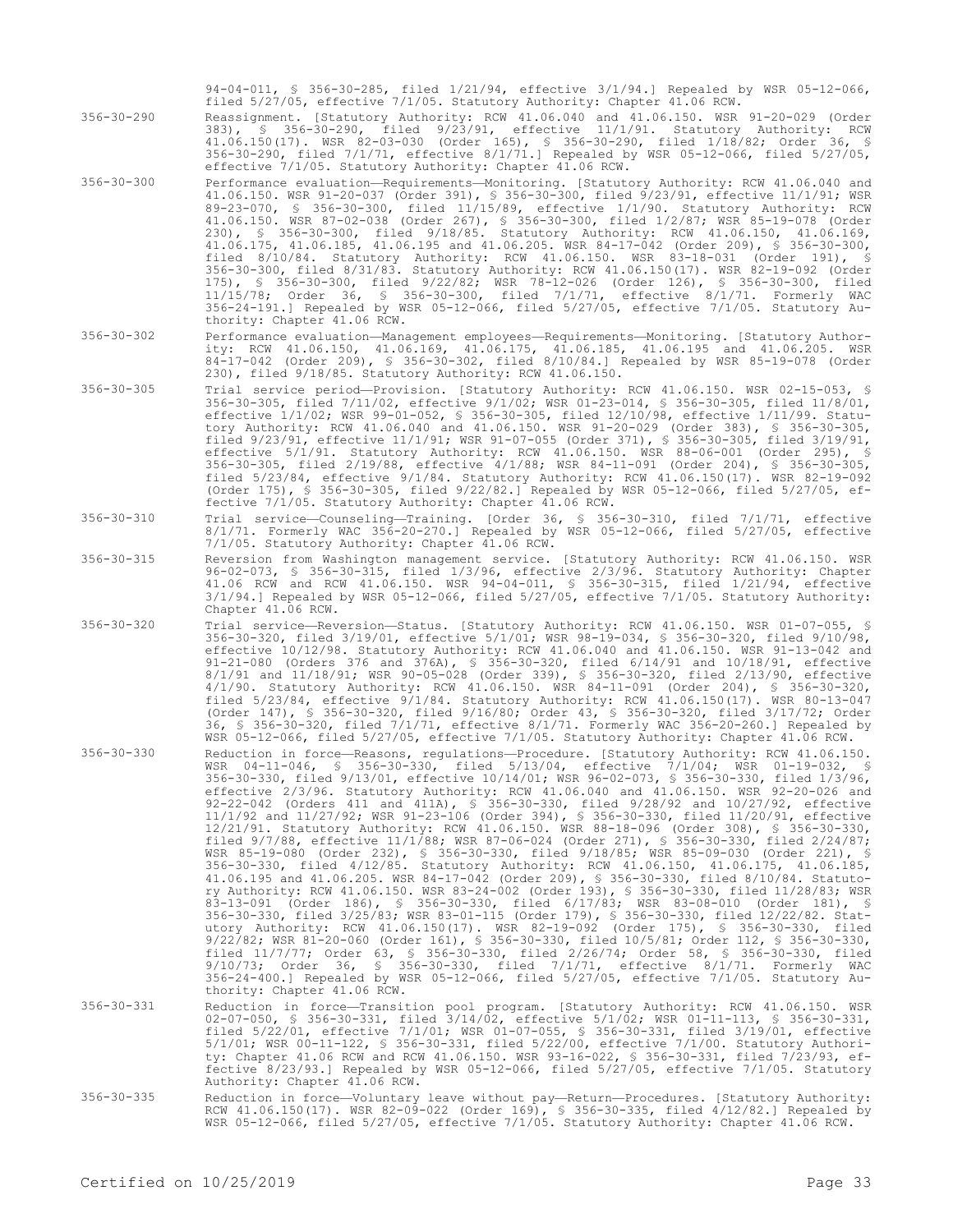## **Chapter 356-32 MISCELLANEOUS**

- 356-32-010 Membership in employee organizations. [Order 22, § 356-32-010, filed 4/7/70; Order 17, § 356-32-010, filed 9/17/69; Order 7, § 356-32-010, filed 7/31/68, effective 9/1/68; M.S.R. 356.32.010, filed 5/26/66.] Repealed by Order 36, filed 7/1/71, effective 8/1/71. Later promulgation, see WAC 356-42-010.
- 356-32-015 Definitions. [Order 22, § 356-32-015, filed 4/7/70; Order 7, § 356-32-015, filed 7/31/68, effective 9/1/68.] Repealed by Order 36, filed 7/1/71, effective 8/1/71.
- 356-32-020 Determination of bargaining unit. [Order 7, § 356-32-020, filed 7/31/68, effective 9/1/68; M.S.R. 356.32.020, filed 5/26/66.] Repealed by Order 36, filed 7/1/71, effective 8/1/71. Later promulgation, see WAC 356-42-020.
- 365-32-030 Election and certification of exclusive representative. [Order 7, § 356-32-030, filed 7/31/68, effective 9/1/68; M.S.R. 356.32.030, filed 5/26/66.] Repealed by Order 36, filed 7/1/71, effective 8/1/71. Later promulgation, see WAC 356-42-030.
- 356-32-040 Decertification. [Order 7, § 356-32-040, filed 7/31/68, effective 9/1/68; M.S.R. 356.32.040, filed 5/26/66.] Repealed by Order 36, filed 7/1/71, effective 8/1/17. Later promulgation, see WAC 356-42-040.
- 356-32-050 Contents of written agreements. [Order 7, § 356-32-050, filed 7/31/68, effective 9/1/68; M.S.R. 356.32.050, filed 5/26/66.] Repealed by Order 36, filed 7/1/71, effective 8/1/71. Later promulgation, see WAC 356-42-050.
- 356-32-051 Contents of written agreements—Unfair practices for management. [Order 17, § 356-32-051, filed 9/17/69; Order 7, § 356-32-051, filed 7/31/68, effective 9/1/68.] Repealed by Order 36, filed 7/1/71, effective 8/1/71. Later promulgation, see WAC 356-42-060.
- 356-32-052 Contents of written agreements—Unfair practices for employee organizations. [Order 17, § 356-32-052, filed 9/17/69; Order 7, § 356-32-052, filed 7/31/68, effective 9/1/68.] Repealed by Order 36, filed 7/1/71, effective 8/1/71. Later promulgation, see WAC  $356 - 42 - 070$ .
- 356-32-053 Contents of written agreements—Unfair practice—Hearings. [Order 17, § 356-32-053, filed 9/17/69; Order 7, § 356-32-053, filed 7/31/68, effective 9/1/68.] Repealed by Order 36, filed 7/1/71, effective 8/1/71. Later promulgation, see WAC 356-42-080.
- 356-32-060 Mediation. [Order 7, § 356-32-060, filed 7/31/68, effective 9/1/68; M.S.R. 356.32.060, filed 5/26/66.] Repealed by Order 36, filed 7/1/71, effective 8/1/71. Later promulgation, see WAC 356-42-090.
- 356-32-070 Arbitration. [Order 7, § 356-32-070, filed 7/31/68, effective 9/1/68; M.S.R. 356.32.070, filed 5/26/66.] Repealed by Order 36, filed 7/1/71, effective 8/1/71. Later promulgation, see WAC 356-42-100.
- 356-32-080 Savings provisions—Applicability—Rule construed. [M.S.R. 356.32.080, filed 5/26/66.] Repealed by Order 36, filed 7/1/71, effective 8/1/71. Later promulgation, see WAC  $356 - 42 - 110$ .
- 356-32-090 Agency hearings—Generally. [M.S.R. 356.32.090, filed 5/26/66.] Repealed by Order 36, filed 7/1/71, effective 8/1/71. Later promulgation, see WAC 356-34-100.
- 356-32-100 Agency hearings—Board, director—Summary of proceedings. [M.S.R. 356.32.100, filed 5/26/66.] Repealed by Order 36, filed 7/1/71, effective 8/1/71. Later promulgation, see  $WAC$  356-34-100.
- 356-32-110 Agency hearings—Employees right to request—Exception. [M.S.R. 356.32.110, filed 5/26/66.] Repealed by Order 36, filed 7/1/71, effective 8/1/71. Later promulgation, see  $WAC$  356-34-100.
- 356-32-120 Agency hearings—Use of for delay—Prohibited. [M.S.R. 356.32.120, filed 5/26/66.] Repealed by Order 36, filed 7/1/71, effective 8/1/71. Later promulgation, see WAC 356-34-100.
- 356-32-130 Hearings—Applicants—rights to be heard—Discretion of director. [M.S.R. 356.32.130, filed 5/26/66.] Repealed by Order 36, filed 7/1/71, effective 8/1/71.
- 356-32-140 Political activity—Rules, regulations—Exceptions. [M.S.R. 356.32.140, filed 5/26/66.] Repealed by Order 36, filed 7/1/71, effective 8/1/71. Later promulgation, see WAC 356-46-010.
- 356-32-150 Discrimination—Prohibitions against. [M.S.R. 356.32.150, filed 5/26/66.] Repealed by Order 36, filed 7/1/71, effective 8/1/71. Later promulgation, see WAC 356-46-020.
- 356-32-160 Disclosure of political, religious, or other affiliations—Prohibited. [M.S.R. 356.32.160, filed 5/26/66.] Repealed by Order 36, filed 7/1/71, effective 8/1/71. Later promulgation, see WAC 356-46-030.

356-32-170 Conflict of employment—Prohibited. [M.S.R. 356.32.170, filed 5/26/66.] Repealed by Order 36, filed 7/1/71, effective 8/1/71. Later promulgation, see WAC 356-46-040.

356-32-180 Payrolls—Certification required. [M.S.R. 356.32.180, filed 5/26/66.] Repealed by Order 4, filed 5/31/68, effective 7/1/68. Later promulgation, see WAC 356-32-181.

356-32-181 Payroll certification. [Order 4, § 356-32-181, filed 5/31/68, effective 7/1/68.] Repealed by Order 36, filed 7/1/71, effective 8/1/71. Later promulgation, see WAC 356-46-050.

- 356-32-190 Agencies—Personnel records—How kept. [M.S.R. 356.32.190, filed 5/26/66.] Repealed by Order 36, filed 7/1/71, effective 8/1/71.
- 356-32-200 Agencies—Reports on employee status changes—Requirements. [Order 20, § 356-32-200, filed 2/9/70; Order 4, § 356-32-200, filed 5/31/68, effective 7/1/68; M.S.R. 356.32.200, filed 5/26/66.] Repealed by Order 36, filed 7/1/71, effective 8/1/71. Later promulgation, see WAC 356-46-070.
- 356-32-210 Agencies—Attendance and leave records—How kept. [M.S.R. 356.32.210, filed 5/26/66.] Repealed by Order 36, filed 7/1/71, effective 8/1/71. Later promulgation, see WAC  $356 - 46 - 060$ .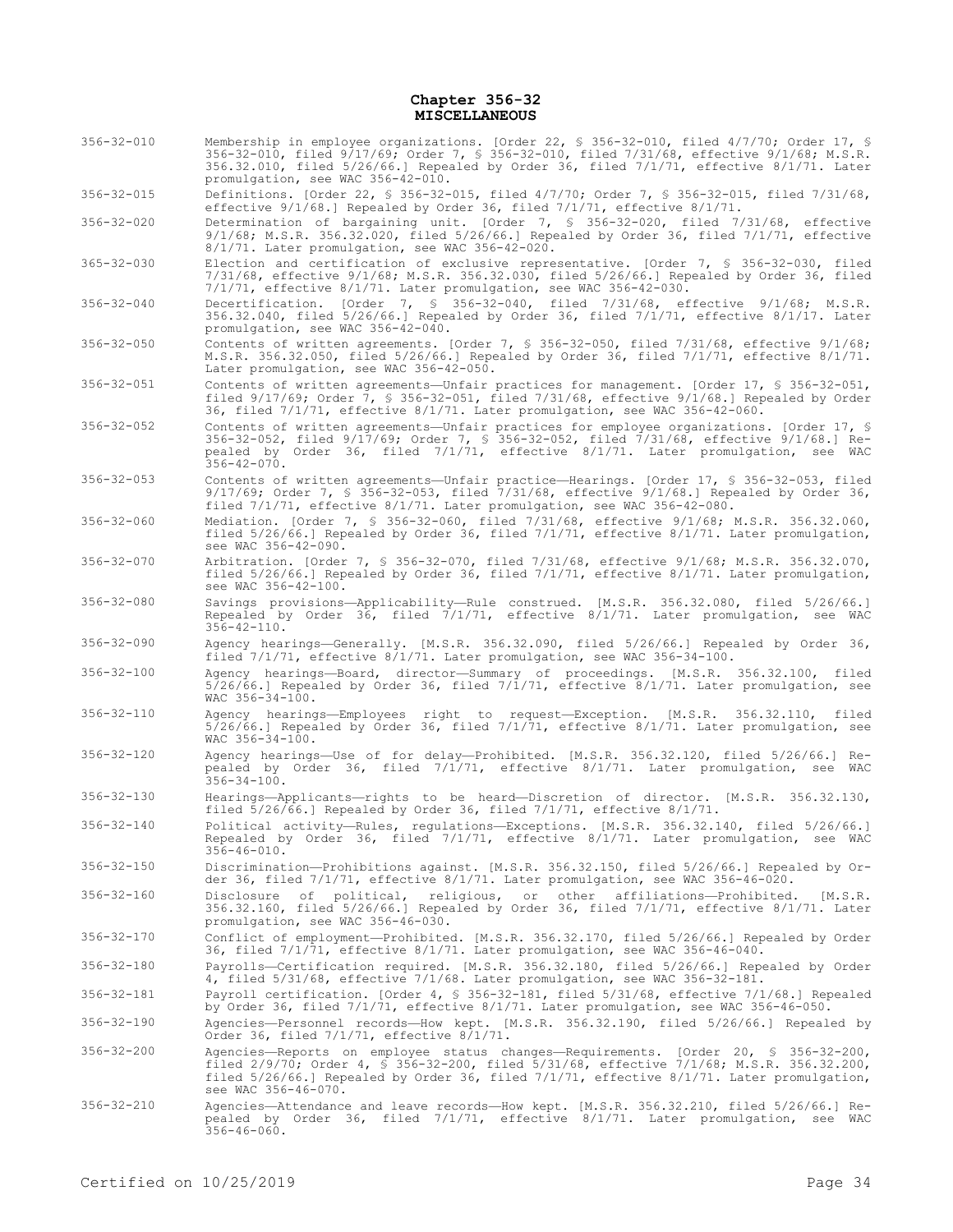- 356-32-214 Agencies—Position control—Requirements. [Order 3 (part), § 356-32-214, filed 5/1/68, effective 6/1/68.] Repealed by Order 36, filed 7/1/71, effective 8/1/71. Later promulgation, see WAC 356-46-080.
- 356-32-220 Personnel records—Right of personnel board to inspect. [M.S.R. 356.32.220, filed 5/26/66.] Repealed by Order 36, filed 7/1/71, effective 8/1/71. Later promulgation, see WAC 356-46-060.
- 356-32-230 Personnel department—Availability of services to other state, federal agencies. [M.S.R. 356.32.230, filed 5/26/66.] Repealed by Order 36, filed 7/1/71, effective 8/1/71. Later promulgation, see WAC 356-46-090.

356-32-240 Rules—Amendments to—Regulations. [M.S.R. 356.32.240, filed 5/26/66.] Repealed by Order 36, filed 7/1/71, effective 8/1/71. Later promulgation, see WAC 356-46-100.

356-32-250 Words, phrases—Definitions—How determined. [M.S.R. 356.32.250, filed 5/26/66.] Repealed by Order 36, filed 7/1/71, effective 8/1/71.

356-32-260 Severability. [M.S.R. 356.32.260, filed 5/26/66.] Repealed by Order 36, filed 7/1/71, effective 8/1/71. Later promulgation, see WAC 356-46-110.

356-32-270 Repeals—Savings. [M.S.R. 356.32.270, filed 5/26/66.] Repealed by Order 36, filed 7/1/71, effective 8/1/71. Later promulgation, see WAC 356-46-120.

# **Chapter 356-34**

## **DISCIPLINARY ACTIONS—APPEALS**

- 356-34-010 Disciplinary actions—Causes for demotion—Suspension—Reduction in salary—Dismissal. [Statutory Authority: RCW 41.06.040 and 41.06.150. WSR 91-02-030 (Order 366), § 356-34-010, filed 12/24/90, effective 2/1/91. Statutory Authority: RCW 41.06.150. WSR 85-19-078 (Order 230), § 356-34-010, filed 9/18/85; Order 36, § 356-34-010, filed 7/1/71, effective 8/1/71. Formerly WAC 356-24-330.] Repealed by WSR 05-12-066, filed 5/27/05, effective 7/1/05. Statutory Authority: Chapter 41.06 RCW.
- 356-34-011 Appointing authority—Delegation of. [Statutory Authority: RCW 41.06.150(17). WSR 82-19-092 (Order 175), § 356-34-011, filed 9/22/82.] Repealed by WSR 05-12-066, filed 5/27/05, effective 7/1/05. Statutory Authority: Chapter 41.06 RCW.
- 356-34-012 Dismissal—Failure to comply with a union shop requirement. [Order 89, § 356-34-012, filed 6/30/76, effective 7/31/76; Order 57, § 356-34-012, filed 7/31/73.] Repealed by WSR 05-12-066, filed 5/27/05, effective 7/1/05. Statutory Authority: Chapter 41.06 RCW.
- 356-34-020 Reduction in salary—Demotion—Procedure. [Statutory Authority: RCW 41.06.150. WSR 88-03-043 (Order 292), § 356-34-020, filed 1/19/88, effective 3/1/88; WSR 83-13-091 (Order 186), § 356-34-020, filed 6/17/83; Order 89, § 356-34-020, filed 6/30/76, effective 7/31/76; Order 36, § 356-34-020, filed 7/1/71, effective 8/1/71. Formerly WAC 356-24-340.] Repealed by WSR 05-12-066, filed 5/27/05, effective 7/1/05. Statutory Authority: Chapter 41.06 RCW.
- 356-34-030 Suspension—Duration—Procedure. [Statutory Authority: Chapter 41.06 RCW and RCW 41.06.150. WSR 95-03-090, § 356-34-030, filed 1/18/95, effective 3/1/95. Statutory Authority: RCW 41.06.040 and 41.06.150. WSR 92-20-025 (Order 410), § 356-34-030, filed 9/28/92, effective 11/1/92; WSR 90-01-111 (Order 330), § 356-34-030, filed 12/20/89, effective 2/1/90. Statutory Authority: RCW 41.06.150. WSR 88-03-043 (Order 292), § 356-34-030, filed 1/19/88, effective 3/1/88; WSR 83-13-091 (Order 186), § 356-34-030, filed 6/17/83; Order 89, § 356-34-030, filed 6/30/76, effective 7/31/76; Order 36, § 356-34-030, filed 7/1/71, effective 8/1/71. Formerly WAC 356-24-350.] Repealed by WSR 05-12-066, filed 5/27/05, effective 7/1/05. Statutory Authority: Chapter 41.06 RCW.
- 356-34-040 Dismissal—Notification. [Statutory Authority: RCW 41.06.150. WSR 88-03-043 (Order 292), § 356-34-040, filed 1/19/88, effective 3/1/88; WSR 83-13-091 (Order 186), § 356-34-040, filed 6/17/83; Order 102, § 356-34-040, filed 5/13/77; Emergency Order 101, § 356-34-040, filed 3/30/77; Order 36, § 356-34-040, filed 7/1/71, effective 8/1/71. Formerly WAC 356-24-360.] Repealed by WSR 05-12-066, filed 5/27/05, effective 7/1/05. Statutory Authority: Chapter 41.06 RCW.
- 356-34-045 Notice to employee. [Statutory Authority: RCW 41.06.150. WSR 88-03-043 (Order 292), § 356-34-045, filed 1/19/88, effective 3/1/88.] Repealed by WSR 05-12-066, filed 5/27/05, effective 7/1/05. Statutory Authority: Chapter 41.06 RCW.
- 356-34-050 Suspension—Followed by dismissal. [Statutory Authority: RCW 41.06.150. WSR 88-03-043 (Order 292), § 356-34-050, filed 1/19/88, effective 3/1/88; Order 87, § 356-34-050, filed 5/4/76, effective 6/5/76; Order 36, § 356-34-050, filed 7/1/71, effective 8/1/71. Formerly WAC 356-24-370.] Repealed by WSR 05-12-066, filed 5/27/05, effective 7/1/05. Statutory Authority: Chapter 41.06 RCW.
- 356-34-060 Unauthorized absence—Presumption of abandonment—Procedure. [Statutory Authority: RCW 41.06.040 and 41.06.150. WSR 92-08-009 (Order 402), § 356-34-060, filed 3/20/92, effective 5/1/92. Statutory Authority: RCW 41.06.150. WSR 83-13-091 (Order 186), § 356-34-060, filed 6/17/83; Order 36, § 356-34-060, filed 7/1/71, effective 8/1/71. Formerly WAC 356-24-380.] Repealed by WSR 05-12-066, filed 5/27/05, effective 7/1/05. Statutory Authority: Chapter 41.06 RCW.
- 356-34-070 Demotion—Suspension—Reduction—Dismissal—Withdrawal of charges by appointing authority —Time limitation. [Order 36, § 356-34-070, filed 7/1/71, effective 8/1/71. Formerly WAC 356-24-390.] Repealed by WSR 05-12-066, filed 5/27/05, effective 7/1/05. Statutory Au-thority: Chapter 41.06 RCW.
- 356-34-080 Appeals from disciplinary actions, presumed abandonment, violations of law or rules—Filing period. [Statutory Authority: RCW 41.06.150(17). WSR 81-23-031 (Order 163), § 356-34-080, filed 11/16/81; Order 89, § 356-34-080, filed 6/30/76, effective 7/31/76; Order 36, § 356-34-080, filed 7/1/71, effective 8/1/71. Formerly WAC 356-28-010, 356-28-040, 356-28-050.] Repealed by WSR 05-12-066, filed 5/27/05, effective 7/1/05. Statutory Authority: Chapter 41.06 RCW.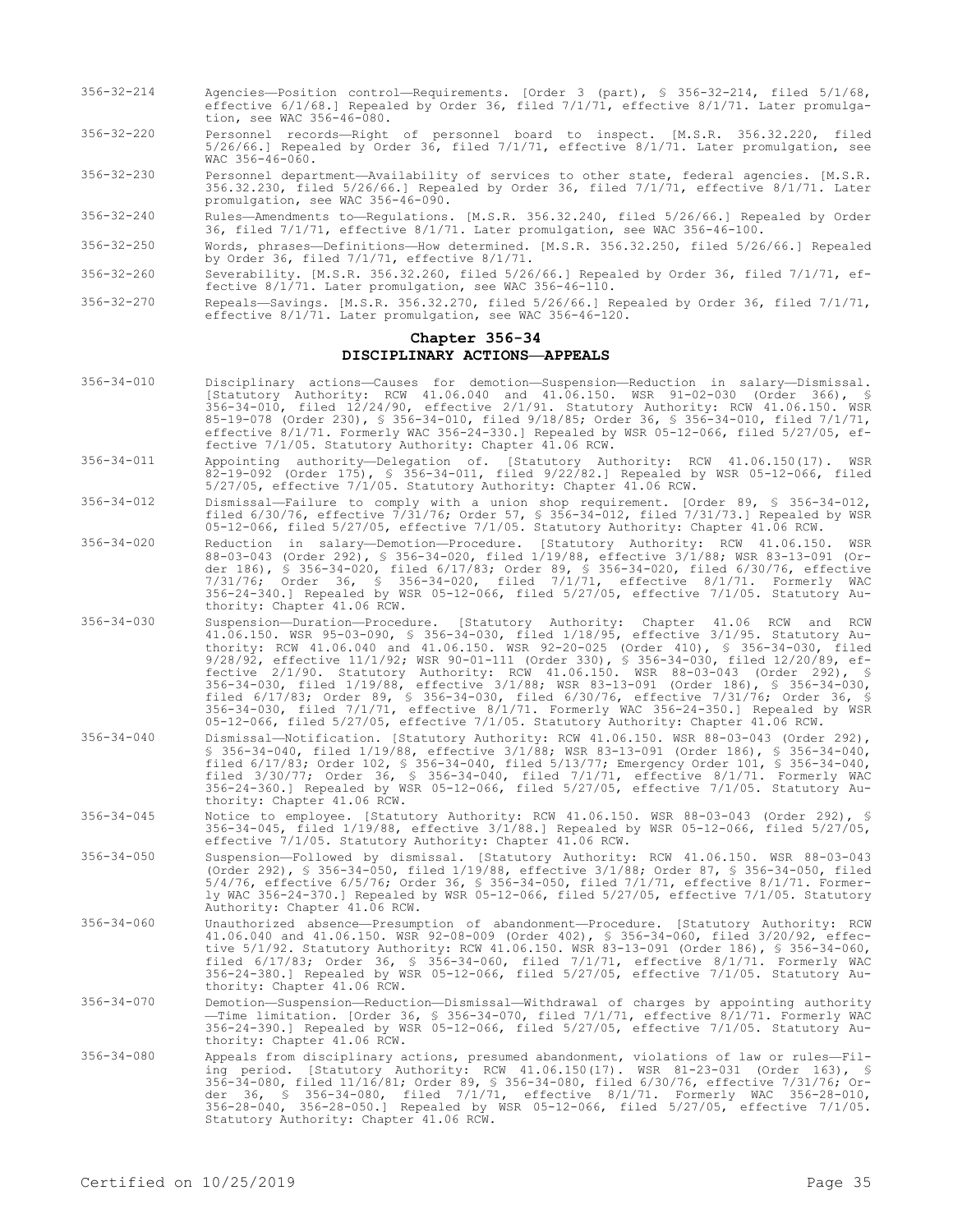- 356-34-085 Appeals—Notice of hearing—Hearings officers recommended decisions—Board hearings and decisions. [Order 89, § 356-34-085, filed 6/30/76, effective 7/31/76.] Repealed by WSR 86-08-035 (Order 244), filed 3/26/86, effective 5/1/86. Statutory Authority: RCW 41.06.150.
- 356-34-090 Protests—Requirements for applicants, examinees, and eligibles. [Statutory Authority: RCW 41.06.150. WSR 01-19-032, § 356-34-090, filed 9/13/01, effective 10/14/01; WSR 98-19-034, § 356-34-090, filed 9/10/98, effective 10/12/98. Statutory Authority: RCW 41.06.040 and 41.06.150. WSR 93-02-040 (Order 414), § 356-34-090, filed 1/5/93, effective 2/1/93. Statutory Authority: RCW 41.06.150. WSR 87-13-040 (Order 278), § 356-34-090, filed 6/15/87, effective 8/1/87; WSR 87-06-024 (Order 271), § 356-34-090, filed 2/24/87; WSR 86-08-035 (Order 244), § 356-34-090, filed 3/26/86, effective 5/1/86; Order 87, § 356-34-090, filed 5/4/76, effective 6/5/76; Order 81, § 356-34-090, filed 8/21/75, effective 9/21/75; Permanent and Emergency Order 50, § 356-34-090, filed 10/19/72; Order 36, § 356-34-090, filed 7/1/71, effective 8/1/71. Formerly WAC 356-28-020.] Repealed by WSR 05-12-066, filed 5/27/05, effective 7/1/05. Statutory Authority: Chapter 41.06 RCW.
- 356-34-100 Agency hearings—General provisions. [Statutory Authority: RCW 41.06.150. WSR 98-19-034, § 356-34-100, filed 9/10/98, effective 10/12/98; Order 36, § 356-34-100, filed 7/1/71, effective 8/1/71. Formerly WAC 356-32-090, 356-32-100, 356-32-110, 356-32-120.] Repealed by WSR 05-12-066, filed 5/27/05, effective 7/1/05. Statutory Authority: Chapter 41.06 RCW.

356-34-103 Appeals—Hearings examiners. [Order 59, § 356-34-103, filed 10/17/73.] Repealed by Order 80, filed 7/16/75, effective 8/16/75. The repeal of this section by Order 80 was enjoined by the superior court of Thurston County in Cause No. 49073.

356-34-104 Appeals—Hearings examiners—Authority. [Order 59, § 356-34-104, filed 10/17/73.] Repealed by Order 80, filed 7/16/75, effective 8/16/75. The repeal of this section by Order 80 was enjoined by the superior court of Thurston County in Cause No. 49073.

- 356-34-105 Appeals—Hearings examiners—Decisions. [Order 59, § 356-34-105, filed 10/17/73.] Repealed by Order 80, filed 7/16/75, effective 8/16/75. The repeal of this section by Order 80 was enjoined by the superior court of Thurston County in Cause No. 49073.
- 356-34-10501 Hearings officers. [Order 89, § 356-34-105 (codified as WAC 356-34-10501), filed 6/30/76, effective 7/31/76.] Repealed by WSR 86-08-035 (Order 244), filed 3/26/86, effective 5/1/86. Statutory Authority: RCW 41.06.150.
- 356-34-106 Appeals—Hearings examiners—Review of recommended decisions. [Order 59, § 356-34-106, filed 10/17/73.] Repealed by Order 80, filed 7/16/75, effective 8/16/75. The repeal of this section by Order 80 was enjoined by the superior court of Thurston County in Cause No. 49073.
- 356-34-110 Personnel board hearings—Procedure—Record. [Statutory Authority: RCW 41.06.150. WSR 86-08-035 (Order 244), § 356-34-110, filed 3/26/86, effective 5/1/86; Order 89, § 356-34-110, filed 6/30/76, effective 7/31/76; Order 36, § 356-34-110, filed 7/1/71, effective 8/1/71. Formerly WAC 356-28-060, 356-28-110.] Repealed by WSR 90-10-018 (Order
- 344), filed 4/23/90, effective 5/24/90. Statutory Authority: RCW 41.06.040 and 41.06.150. 356-34-113 Prehearing procedures—Exhibits and possible stipulations—Witnesses. [Statutory Authority: RCW 41.06.150. WSR 86-08-035 (Order 244), § 356-34-113, filed 3/26/86, effective 5/1/86. Statutory Authority: RCW 41.06.150(17). WSR 82-19-092 (Order 175), § 356-34-113, filed 9/22/82; Order 89, § 356-34-113, filed 6/30/76, effective 7/31/76; Order 61, § 356-34-113, filed 1/15/74.] Repealed by WSR 90-10-018 (Order 344), filed 4/23/90, effective 5/24/90. Statutory Authority: RCW 41.06.040 and 41.06.150.
- 356-34-115 Statement of position—Hearings. [Statutory Authority: RCW 41.06.150(17). WSR 82-19-092 (Order 175), § 356-34-115, filed 9/22/82.] Repealed by WSR 90-10-018 (Order 344), filed 4/23/90, effective 5/24/90. Statutory Authority: RCW 41.06.040 and 41.06.150.
- 356-34-117 Scheduling of hearings—Time allotted. [Statutory Authority: RCW 41.06.150(17). WSR 82-22-020 (Order 177), § 356-34-117, filed 10/26/82.] Repealed by WSR 90-10-018 (Order 344), filed 4/23/90, effective 5/24/90. Statutory Authority: RCW 41.06.040 and 41.06.150.
- 356-34-118 Hearings—Continuances. [Statutory Authority: RCW 41.06.150. WSR 86-08-035 (Order 244), § 356-34-118, filed 3/26/86, effective 5/1/86. Statutory Authority: RCW 41.06.150(17). WSR 82-22-020 (Order 177), § 356-34-118, filed 10/26/82.] Repealed by WSR 90-10-018 (Order 344), filed 4/23/90, effective 5/24/90. Statutory Authority: RCW 41.06.040 and 41.06.150.
- 356-34-119 Argument—Time limitation—Hearings. [Statutory Authority: RCW 41.06.150(17). WSR 82-22-020 (Order 177), § 356-34-119, filed 10/26/82.] Repealed by WSR 90-10-018 (Order 344), filed 4/23/90, effective 5/24/90. Statutory Authority: RCW 41.06.040 and 41.06.150.
- 356-34-120 Appearance and practice before the board. [Order 89, § 356-34-120, filed 6/30/76, effective 7/31/76; Order 36, § 356-34-120, filed 7/1/71, effective 8/1/71. Formerly WAC 356-28-070.] Repealed by WSR 86-08-035 (Order 244), filed 3/26/86, effective 5/1/86. Statutory Authority: RCW 41.06.150.
- 356-34-130 Appearance by former officer or employee of the board. [Order 36, § 356-34-130, filed 7/1/71, effective 8/1/71. Formerly WAC 356-28-090.] Repealed by WSR 90-10-018 (Order 344), filed 4/23/90, effective 5/24/90. Statutory Authority: RCW 41.06.040 and 41.06.150.
- 356-34-140 Ethical conduct before the personnel board. [Statutory Authority: RCW 41.06.150. WSR 86-08-035 (Order 244), § 356-34-140, filed 3/26/86, effective 5/1/86; Order 89, § 356-34-140, filed 6/30/76, effective 7/31/76; Order 36, § 356-34-140, filed 7/1/71, effective 8/1/71. Formerly WAC 356-28-080.] Repealed by WSR 90-10-018 (Order 344), filed 4/23/90, effective 5/24/90. Statutory Authority: RCW 41.06.040 and 41.06.150.

356-34-150 Computation of time. [Statutory Authority: RCW 41.06.150. WSR 86-08-035 (Order 244), § 356-34-150, filed 3/26/86, effective 5/1/86; Order 36, § 356-34-150, filed 7/1/71, effective 8/1/71. Formerly WAC 356-28-100.] Repealed by WSR 88-11-037 (Order 298), filed 5/13/88, effective 7/1/88. Statutory Authority: RCW 41.06.150.

356-34-160 Service of process. [Statutory Authority: RCW 41.06.150. WSR 88-21-064 (Order 310), § 356-34-160, filed 10/17/88, effective 12/1/88; WSR 86-08-035 (Order 244), § 356-34-160, filed 3/26/86, effective 5/1/86; Order 36, § 356-34-160, filed 7/1/71, effective 8/1/71.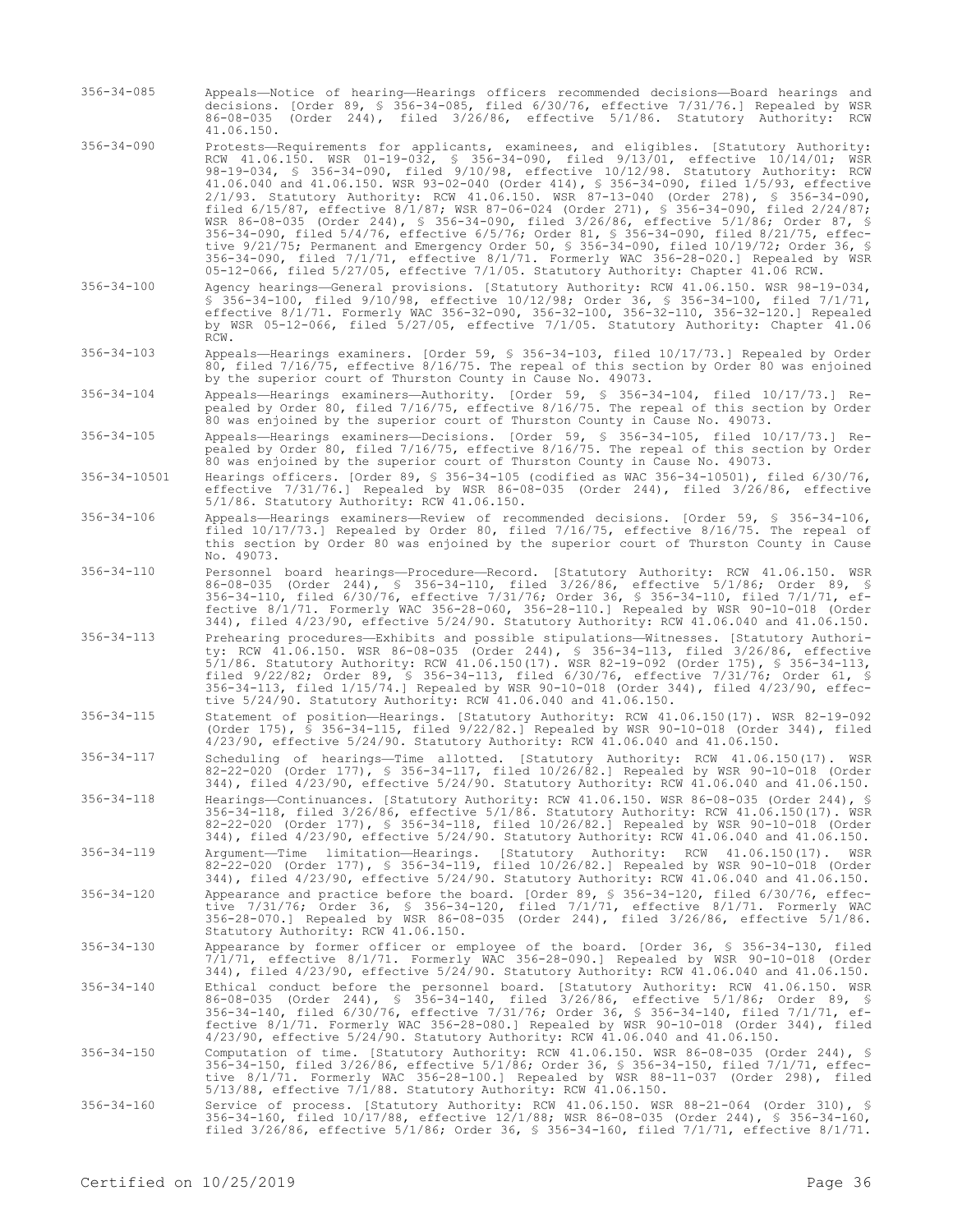Formerly WAC 356-28-120, 356-28-130, 356-28-140, 356-28-150.] Repealed by WSR 90-10-018 (Order 344), filed 4/23/90, effective 5/24/90. Statutory Authority: RCW 41.06.040 and 41.06.150.

- 356-34-170 Filing of papers—Computation of time. [Statutory Authority: RCW 41.06.150. WSR 88-11-037 (Order 298), § 356-34-170, filed 5/13/88, effective 7/1/88. Statutory Authority: RCW 41.06.150(17). WSR 78-10-070 (Order 123), § 356-34-170, filed 9/26/78; Order 36, § 356-34-170, filed 7/1/71, effective 8/1/71. Formerly WAC 356-28-160.] Repealed by WSR 90-10-018 (Order 344), filed 4/23/90, effective 5/24/90. Statutory Authority: RCW 41.06.040 and 41.06.150.
- 356-34-180 Subpoenas—Content—Service. [Order 36, § 356-34-180, filed 7/1/71, effective 8/1/71. Formerly WAC 356-28-170, 356-28-180, 356-28-190.] Repealed by WSR 90-10-018 (Order 344), filed 4/23/90, effective 5/24/90. Statutory Authority: RCW 41.06.040 and 41.06.150.
- 356-34-190 Witness fees. [Order 36, § 356-34-190, filed 7/1/71, effective 8/1/71. Formerly WAC 356-28-200.] Repealed by WSR 90-10-018 (Order 344), filed 4/23/90, effective 5/24/90. Statutory Authority: RCW 41.06.040 and 41.06.150.
- 356-34-200 Proof of subpoena service. [Order 36, § 356-34-200, filed 7/1/71, effective 8/1/71. Formerly WAC 356-28-210.] Repealed by WSR 90-10-018 (Order 344), filed 4/23/90, effective 5/24/90. Statutory Authority: RCW 41.06.040 and 41.06.150.
- 356-34-210 Quashing. [Statutory Authority: RCW 41.06.150. WSR 86-08-035 (Order 244), § 356-34-210, filed 3/26/86, effective 5/1/86; Order 89, § 356-34-210, filed 6/30/76, effective 7/31/76; Order 36, § 356-34-210, filed 7/1/71, effective 8/1/71. Formerly WAC 356-28-220.] Repealed by WSR 90-10-018 (Order 344), filed 4/23/90, effective 5/24/90. Statutory Authority: RCW 41.06.040 and 41.06.150.
- 356-34-220 Orders for discovery. [Statutory Authority: RCW 41.06.150. WSR 86-08-035 (Order 244), § 356-34-220, filed 3/26/86, effective 5/1/86; Order 89, § 356-34-220, filed 6/30/76, effective 7/31/76; Order 36, § 356-34-220, filed 7/1/71, effective 8/1/71. Formerly WAC 356-28-230 through 356-28-420.] Repealed by WSR 90-10-018 (Order 344), filed 4/23/90, effective 5/24/90. Statutory Authority: RCW 41.06.040 and 41.06.150.
- 356-34-230 Proof of charges. [Statutory Authority: RCW 41.06.150. WSR 86-08-035 (Order 244), § 356-34-230, filed 3/26/86, effective 5/1/86; Order 89, § 356-34-230, filed 6/30/76, effective 7/31/76; Order 36, § 356-34-230, filed 7/1/71, effective 8/1/71. Formerly WAC 356-28-430.] Repealed by WSR 90-10-018 (Order 344), filed 4/23/90, effective 5/24/90. Statutory Authority: RCW 41.06.040 and 41.06.150.
- 356-34-240 Appeals—Recording of findings. [Order 36, § 356-34-240, filed 7/1/71, effective 8/1/71. Formerly WAC 356-28-440.] Repealed by Order 89, filed 6/30/76, effective 7/31/76.
- 356-34-250 Appeals—Restoration of rights and benefits. [Order 36, § 356-34-250, filed 7/1/71, effective 8/1/71. Formerly WAC 356-28-030, 356-28-450.] Repealed by WSR 86-08-035 (Order 244), filed 3/26/86, effective 5/1/86. Statutory Authority: RCW 41.06.150.
- 356-34-260 Appeals—Correction of rating. [Statutory Authority: RCW 41.06.150. WSR 98-19-034, § 356-34-260, filed 9/10/98, effective 10/12/98; WSR 86-08-035 (Order 244), § 356-34-260, filed 3/26/86, effective 5/1/86; Order 36, § 356-34-260, filed 7/1/71, effective 8/1/71. Formerly WAC 356-28-460.] Repealed by WSR 05-12-066, filed 5/27/05, effective 7/1/05. Statutory Authority: Chapter 41.06 RCW.
- 356-34-270 Appeals—To superior court—Filing period and reasons. [Order 36, § 356-34-270, filed 7/1/71, effective 8/1/71. Formerly WAC 356-28-470.] Repealed by WSR 86-08-035 (Order 244), filed 3/26/86, effective 5/1/86. Statutory Authority: RCW 41.06.150.
- 356-34-280 Filing of court appeals. [Order 36, § 356-34-280, filed 7/1/71, effective 8/1/71. Formerly WAC 356-28-480.] Repealed by WSR 86-08-035 (Order 244), filed 3/26/86, effective 5/1/86. Statutory Authority: RCW 41.06.150.
- 356-34-290 Appeals—Transcript preparation and cost for court hearings. [Order 36, § 356-34-290, filed 7/1/71, effective 8/1/71. Formerly WAC 356-28-490.] Repealed by WSR 86-08-035 (Order 244), filed 3/26/86, effective 5/1/86. Statutory Authority: RCW 41.06.150.
- 356-34-300 Appeals—Court hearing—Consideration of record. [Order 36, § 356-34-300, filed 7/1/71, effective 8/1/71. Formerly WAC 356-28-500.] Repealed by WSR 86-08-035 (Order 244), filed 3/26/86, effective 5/1/86. Statutory Authority: RCW 41.06.150.

# **Chapter 356-35 DISABILITY—SEPARATION—APPEALS—PROCEDURES**

356-35-010 Disability—Reasonable accommodation—Separation—Appeals. [Statutory Authority: RCW 41.06.040 and 41.06.150. WSR 93-14-067 (Order 422), § 356-35-010, filed 6/30/93, effective 8/1/93. Statutory Authority: RCW 41.06.150. WSR 87-02-038 (Order 267), § 356-35-010, filed 1/2/87; WSR 85-14-008 (Order 224), § 356-35-010, filed 6/24/85; WSR 84-23-059 (Order 211), § 356-35-010, filed 11/20/84; WSR 83-24-002 (Order 193), § 356-35-010, filed 11/28/83. Statutory Authority: RCW 41.06.150(17). WSR 82-09-022 (Order 169), § 356-35-010, filed 4/12/82; WSR 81-20-060 (Order 161), § 356-35-010, filed 10/5/81; Order 58, § 356-35-010, filed 9/10/73.] Repealed by WSR 05-12-066, filed 5/27/05, effective 7/1/05. Statutory Authority: Chapter 41.06 RCW.

# **Chapter 356-36 EMPLOYEE TRAINING—PURPOSE AND OBJECTIVES**

- 356-36-010 Employee training—Training general—Purpose and objectives. [Order 27, § 356-36-010, filed 11/17/70.] Repealed by Order 43, filed 3/17/72. See chapter 356-38 WAC.
- 356-36-020 Employee training—Training—Responsibility. [Order 27, § 356-36-020, filed 11/17/70. Formerly WAC 356-20-290.] Repealed by Order 43, filed 3/17/72. See chapter 356-38 WAC.
- 356-36-030 Employee training—Agency organization for training. [Order 27, § 356-36-030, filed 11/17/70.] Repealed by Order 43, filed 3/17/72. See chapter 356-38 WAC.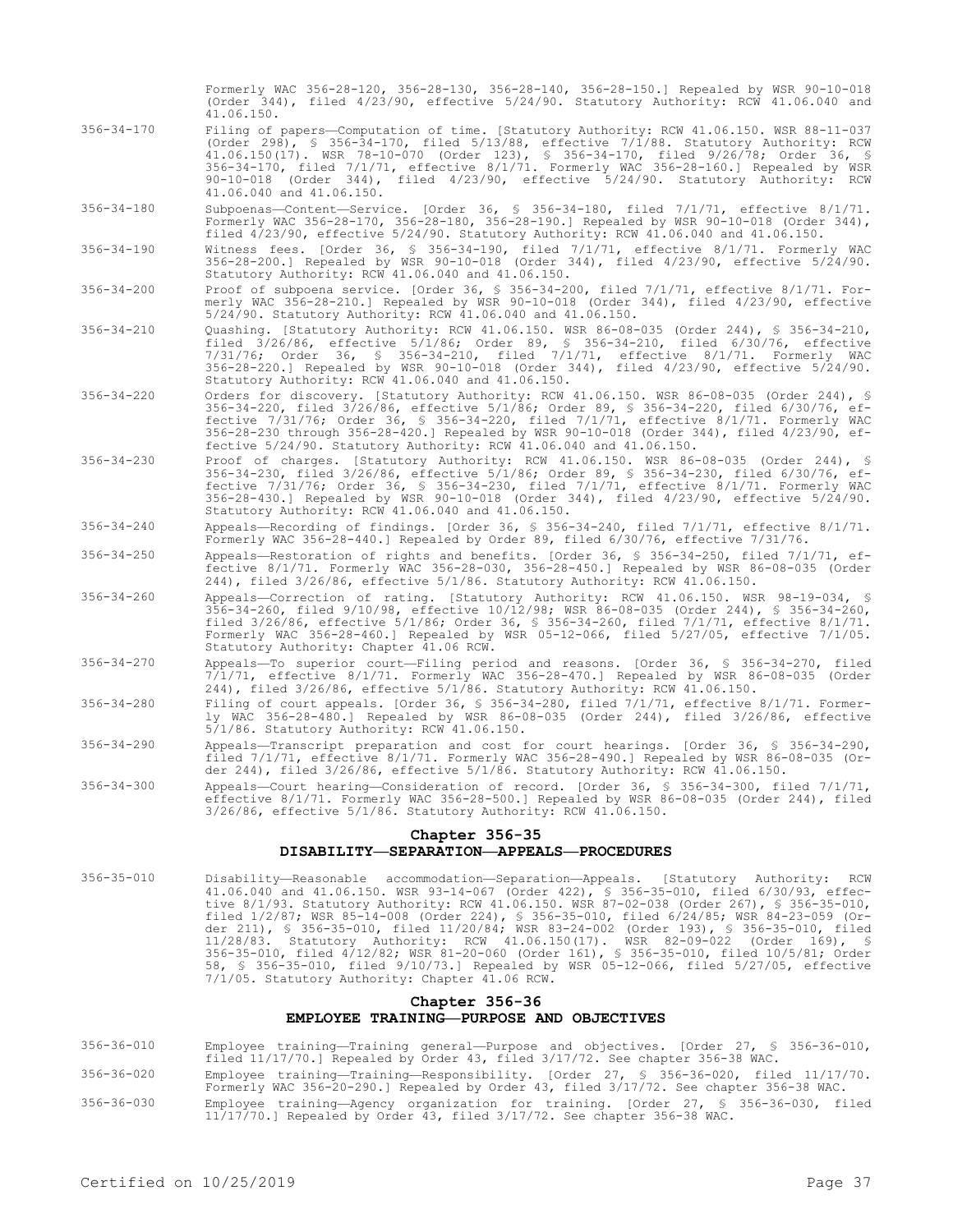356-36-060 Employee training—Inservice training—Definition—Biennial plan. [Order 27, § 356-36-060, filed 11/17/70.] Repealed by Order 43, filed 3/17/72. See chapter 356-38 WAC.

356-36-070 Employee training—Outservice training—Definitions—Exclusions. [Order 27, § 356-36-070, filed 11/17/70.] Repealed by Order 43, filed 3/17/72. See chapter 356-38 WAC.

356-36-080 Employee training—Outservice training—General. [Order 27, § 356-36-080, filed 11/17/70.] Repealed by Order 43, filed 3/17/72. See chapter 356-38 WAC.

356-36-090 Employee training—Outservice training—Selection of employees. [Order 27, § 356-36-090, filed 11/17/70.] Repealed by Order 43, filed 3/17/72. See chapter 356-38 WAC.

356-36-100 Employee training—Outservice training—Salary and related costs. [Order 27, § 356-36-100, filed 11/17/70.] Repealed by Order 43, filed 3/17/72. See chapter 356-38 WAC. 356-36-110 Employee training—Outservice training—Employee contracts. [Order 27, § 356-36-110, filed 11/17/70.] Repealed by Order 43, filed 3/17/72. See chapter 356-38 WAC.

356-36-120 Employee training—Outservice training—Uncompleted assignments. [Order 27, § 356-36-120, filed 11/17/70.] Repealed by Order 43, filed 3/17/72. See chapter 356-38 WAC.

356-36-130 Employee training—Outservice training—Agency policy and plan. [Order 27, § 356-36-130, filed 11/17/70.] Repealed by Order 43, filed 3/17/72. See chapter 356-38 WAC.

- 356-36-140 Employee training—Tuition reimbursement—Definition—Purpose. [Order 27, § 356-36-140, filed 11/17/70.] Repealed by Order 43, filed 3/17/72. See chapter 356-38 WAC.
- 356-36-150 Employee training—Tuition reimbursement—Eligibility conditions of reimbursement. [Order 27, § 356-36-150, filed 11/17/70.] Repealed by Order 43, filed 3/17/72. See chapter 356-38 WAC.
- 356-36-160 Employee training—Educational leave of absence—Condition. [Order 27, § 356-36-160, filed 11/17/70.] Repealed by Order 43, filed 3/17/72. See chapter 356-38 WAC.
- 356-36-170 Employee training—Annual training reporting. [Order 27, § 356-36-170, filed 11/17/70.] Repealed by Order 43, filed 3/17/72. See chapter 356-38 WAC.
- 356-36-180 Employee training—Training—When conducted—Allowances in compensatory time. [Order 27, § 356-36-180, filed 11/17/70. Formerly WAC 356-20-310.] Repealed by Order 43, filed 3/17/72. See chapter 356-38 WAC.
- 356-36-190 Employee training—Training—Credit for completion—Effect. [Order 27, § 356-36-190, filed 11/17/70. Formerly WAC 356-20-310.] Repealed by Order 43, filed 3/17/72. See chapter 356-38 WAC.

# **Chapter 356-37 HEARINGS—GENERAL PROCEDURES**

- 356-37-010 Board hearings—Procedure—Record. [Statutory Authority: RCW 41.06.150. WSR 98-19-034, § 356-37-010, filed 9/10/98, effective 10/12/98. Statutory Authority: RCW 41.06.040 and 41.06.150. WSR 90-07-057 (Order 342), § 356-37-010, filed 3/20/90, effective 5/1/90.] Repealed by WSR 05-12-066, filed 5/27/05, effective 7/1/05. Statutory Authority: Chapter  $41.06$  RCW.
- 356-37-020 Prehearing procedures—Exhibits. [Statutory Authority: RCW 41.06.150. WSR 98-19-034, § 356-37-020, filed 9/10/98, effective 10/12/98; WSR 96-07-093, § 356-37-020, filed 3/20/96, effective 5/1/96. Statutory Authority: RCW 41.06.040 and 41.06.150. WSR 90-07-057 (Order 342), § 356-37-020, filed 3/20/90, effective 5/1/90.] Repealed by WSR 05-12-066, filed 5/27/05, effective 7/1/05. Statutory Authority: Chapter 41.06 RCW.
- 356-37-030 Filing of prehearing statements. [Statutory Authority: RCW 41.06.150. WSR 98-19-034, § 356-37-030, filed 9/10/98, effective 10/12/98; WSR 96-07-093, § 356-37-030, filed 3/20/96, effective 5/1/96. Statutory Authority: RCW 41.06.040 and 41.06.150. WSR 90-07-057 (Order 342), § 356-37-030, filed 3/20/90, effective 5/1/90.] Repealed by WSR 05-12-066, filed 5/27/05, effective 7/1/05. Statutory Authority: Chapter 41.06 RCW.
- 356-37-040 Scheduling of hearings. [Statutory Authority: RCW 41.06.150. WSR 98-19-034, § 356-37-040, filed 9/10/98, effective 10/12/98; WSR 96-07-093, § 356-37-040, filed 3/20/96, effective 5/1/96. Statutory Authority: RCW 41.06.040 and 41.06.150. WSR 90-07-057 (Order 342), § 356-37-040, filed 3/20/90, effective 5/1/90.] Repealed by WSR 05-12-066, filed 5/27/05, effective 7/1/05. Statutory Authority: Chapter 41.06 RCW.
- 356-37-050 Hearings—Motion for continuance—Procedure. [Statutory Authority: RCW 41.06.150. WSR 96-07-093, § 356-37-050, filed 3/20/96, effective 5/1/96. Statutory Authority: RCW 41.06.040 and 41.06.150. WSR 90-07-057 (Order 342), § 356-37-050, filed 3/20/90, effective 5/1/90.] Repealed by WSR 05-12-066, filed 5/27/05, effective 7/1/05. Statutory Authority: Chapter 41.06 RCW.
- 356-37-060 Appearance by former officer or employee of the board. [Statutory Authority: RCW 41.06.040 and 41.06.150. WSR 90-07-057 (Order 342), § 356-37-060, filed 3/20/90, effective 5/1/90.] Repealed by WSR 05-12-066, filed 5/27/05, effective 7/1/05. Statutory Authority: Chapter 41.06 RCW.
- 356-37-070 Ethical conduct before the board. [Statutory Authority: RCW 41.06.150. WSR 98-19-034, § 356-37-070, filed 9/10/98, effective 10/12/98. Statutory Authority: RCW 41.06.040 and 41.06.150. WSR 90-07-057 (Order 342), § 356-37-070, filed 3/20/90, effective 5/1/90.] Repealed by WSR 05-12-066, filed 5/27/05, effective 7/1/05. Statutory Authority: Chapter 41.06 RCW.
- 356-37-080 Service of process. [Statutory Authority: RCW 41.06.150. WSR 98-19-034, § 356-37-080, filed 9/10/98, effective 10/12/98. Statutory Authority: RCW 41.06.150 and chapter 41.06 RCW. WSR 94-08-024, § 356-37-080, filed 3/29/94, effective 5/1/94. Statutory Authority: RCW 41.06.040 and 41.06.150. WSR 90-07-057 (Order 342), § 356-37-080, filed 3/20/90, effective 5/1/90.] Repealed by WSR 05-12-066, filed 5/27/05, effective 7/1/05. Statutory Authority: Chapter 41.06 RCW.
- 356-37-090 Computation of time. [Statutory Authority: RCW 41.06.150 and chapter 41.06 RCW. WSR 94-08-024, § 356-37-090, filed 3/29/94, effective 5/1/94. Statutory Authority: RCW 41.06.040 and 41.06.150. WSR 90-07-057 (Order 342), § 356-37-090, filed 3/20/90, effec-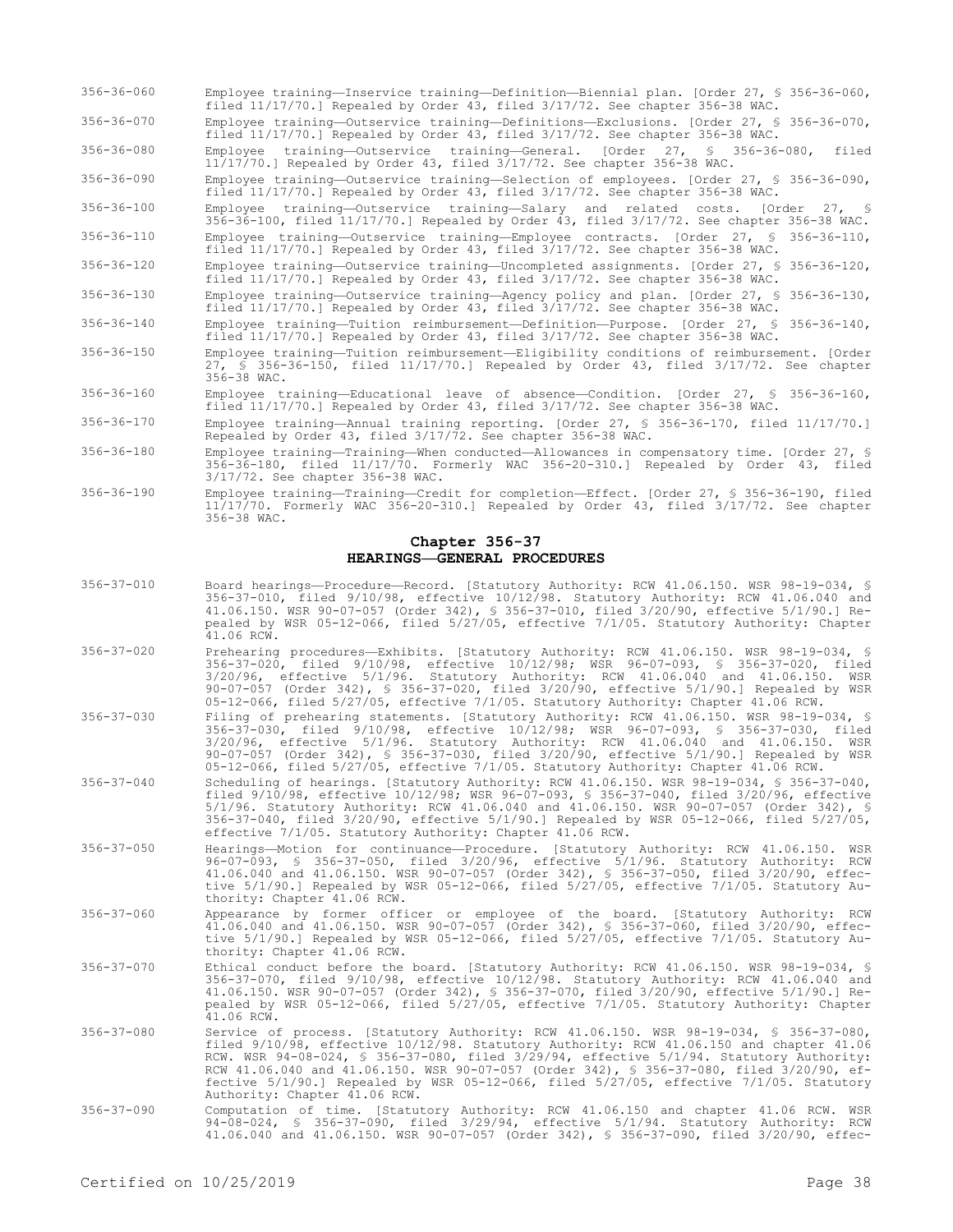tive 5/1/90.] Repealed by WSR 05-12-066, filed 5/27/05, effective 7/1/05. Statutory Authority: Chapter 41.06 RCW.

- 356-37-100 Subpoenas—Issuance—Content—Service. [Statutory Authority: RCW 41.06.150. WSR 96-07-093, § 356-37-100, filed 3/20/96, effective 5/1/96. Statutory Authority: RCW 41.06.040 and 41.06.150. WSR 90-07-057 (Order 342), § 356-37-100, filed 3/20/90, effective 5/1/90.] Repealed by WSR 05-12-066, filed 5/27/05, effective 7/1/05. Statutory Authority: Chapter  $41.06$  RCW.
- 356-37-110 Witness fees. [Statutory Authority: RCW 41.06.040 and 41.06.150. WSR 90-07-057 (Order 342), § 356-37-110, filed 3/20/90, effective 5/1/90.] Repealed by WSR 05-12-066, filed 5/27/05, effective 7/1/05. Statutory Authority: Chapter 41.06 RCW.
- 356-37-120 Proof of subpoena service. [Statutory Authority: RCW 41.06.040 and 41.06.150. WSR 90-07-057 (Order 342), § 356-37-120, filed 3/20/90, effective 5/1/90.] Repealed by WSR 05-12-066, filed 5/27/05, effective 7/1/05. Statutory Authority: Chapter 41.06 RCW.
- 356-37-130 Quashing. [Statutory Authority: RCW 41.06.150. WSR 98-19-034, § 356-37-130, filed 9/10/98, effective 10/12/98. Statutory Authority: RCW 41.06.040 and 41.06.150. WSR 90-07-057 (Order 342), § 356-37-130, filed 3/20/90, effective 5/1/90.] Repealed by WSR 05-12-066, filed 5/27/05, effective 7/1/05. Statutory Authority: Chapter 41.06 RCW.
- 356-37-140 Orders for discovery. [Statutory Authority: RCW 41.06.150. WSR 98-19-034, § 356-37-140, filed 9/10/98, effective 10/12/98. Statutory Authority: RCW 41.06.040 and 41.06.150. WSR 90-07-057 (Order 342), § 356-37-140, filed 3/20/90, effective 5/1/90.] Repealed by WSR 05-12-066, filed 5/27/05, effective 7/1/05. Statutory Authority: Chapter 41.06 RCW.
- 356-37-150 Proof of charges. [Statutory Authority: RCW 41.06.150. WSR 98-19-034, § 356-37-150, filed 9/10/98, effective 10/12/98. Statutory Authority: RCW 41.06.040 and 41.06.150. WSR 90-07-057 (Order 342), § 356-37-150, filed 3/20/90, effective 5/1/90.] Repealed by WSR 05-12-066, filed 5/27/05, effective 7/1/05. Statutory Authority: Chapter 41.06 RCW.
- 356-37-160 Prehearing conference. [Statutory Authority: RCW 41.06.150. WSR 98-19-034, § 356-37-160, filed 9/10/98, effective 10/12/98; WSR 96-07-093, § 356-37-160, filed 3/20/96, effective 5/1/96.] Repealed by WSR 05-12-066, filed 5/27/05, effective 7/1/05. Statutory Authority: Chapter 41.06 RCW.
- 356-37-170 Withdrawals—Default at hearings. [Statutory Authority: RCW 41.06.150. WSR 96-07-093, § 356-37-170, filed 3/20/96, effective 5/1/96.] Repealed by WSR 05-12-066, filed 5/27/05, effective 7/1/05. Statutory Authority: Chapter 41.06 RCW.

## **Chapter 356-38 TRAINING**

- 356-38-010 Training general—Purpose and objectives. [Order 36, § 356-38-010, filed 7/1/71, effective 8/1/71.] Repealed by WSR 78-02-049 (Order 116), filed 1/19/78. Statutory Authority: RCW 41.06.150(17).
- 356-38-020 Training—Responsibility. [Order 36, § 356-38-020, filed 7/1/71, effective 8/1/71.] Repealed by WSR 78-02-049 (Order 116), filed 1/19/78. Statutory Authority: RCW  $41.06.150(17)$ .
- 356-38-030 Agency organization for training. [Order 36, § 356-38-030, filed 7/1/71, effective 8/1/71.] Repealed by WSR 78-02-049 (Order 116), filed 1/19/78. Statutory Authority: RCW  $41.06.150(17)$ .
- 356-38-040 In-service training—Definition—Biennial plan. [Order 36, § 356-38-040, filed 7/1/71, effective 8/1/71.] Repealed by WSR 78-02-049 (Order 116), filed 1/19/78. Statutory Authority: RCW 41.06.150(17).
- 356-38-050 Out-service training—Definitions—Exclusions. [Order 36, § 356-38-050, filed 7/1/71, effective 8/1/71.] Repealed by WSR 78-02-049 (Order 116), filed 1/19/78. Statutory Authority: RCW 41.06.150(17).
- 356-38-060 Out-service training—General. [Order 36, § 356-38-060, filed 7/1/71, effective 8/1/71.] Repealed by WSR 78-02-049 (Order 116), filed 1/19/78. Statutory Authority: RCW 41.06.150(17).
- 356-38-070 Out-service training—Selection of employees. [Order 36, § 356-38-070, filed 7/1/71, effective 8/1/71.] Repealed by WSR 78-02-049 (Order 116), filed 1/19/78. Statutory Authority: RCW 41.06.150(17).
- 356-38-080 Out-service training—Salary and related costs. [Order 36, § 356-38-080, filed 7/1/71, effective 8/1/71.] Repealed by WSR 78-02-049 (Order 116), filed 1/19/78. Statutory Authority: RCW 41.06.150(17).
- 356-38-090 Out-service training—Employee contracts. [Order 36, § 356-38-090, filed 7/1/71, effective 8/1/71.] Repealed by WSR 78-02-049 (Order 116), filed 1/19/78. Statutory Authority: RCW 41.06.150(17).
- 356-38-100 Out-service training—Uncompleted assignments. [Order 36, § 356-38-100, filed 7/1/71, effective 8/1/71.] Repealed by WSR 78-02-049 (Order 116), filed 1/19/78. Statutory Authority: RCW 41.06.150(17).
- 356-38-110 Out-service training—Agency policy and plan. [Order 36, § 356-38-110, filed 7/1/71, effective 8/1/71.] Repealed by WSR 78-02-049 (Order 116), filed 1/19/78. Statutory Authority: RCW 41.06.150(17).
- 356-38-120 Tuition reimbursement—Definition—Purpose. [Order 36, § 356-38-120, filed 7/1/71, effec-tive 8/1/71.] Repealed by WSR 78-02-049 (Order 116), filed 1/19/78. Statutory Authority: RCW 41.06.150(17).
- 356-38-130 Tuition reimbursement—Eligibility conditions of reimbursement. [Order 93, § 356-38-130, filed 11/2/76; Permanent and Emergency Order 39, § 356-38-130, filed 9/15/71; Order 36, § 356-38-130, filed 7/1/71, effective 8/1/71.] Repealed by WSR 78-02-049 (Order 116), filed 1/19/78. Statutory Authority: RCW 41.06.150(17).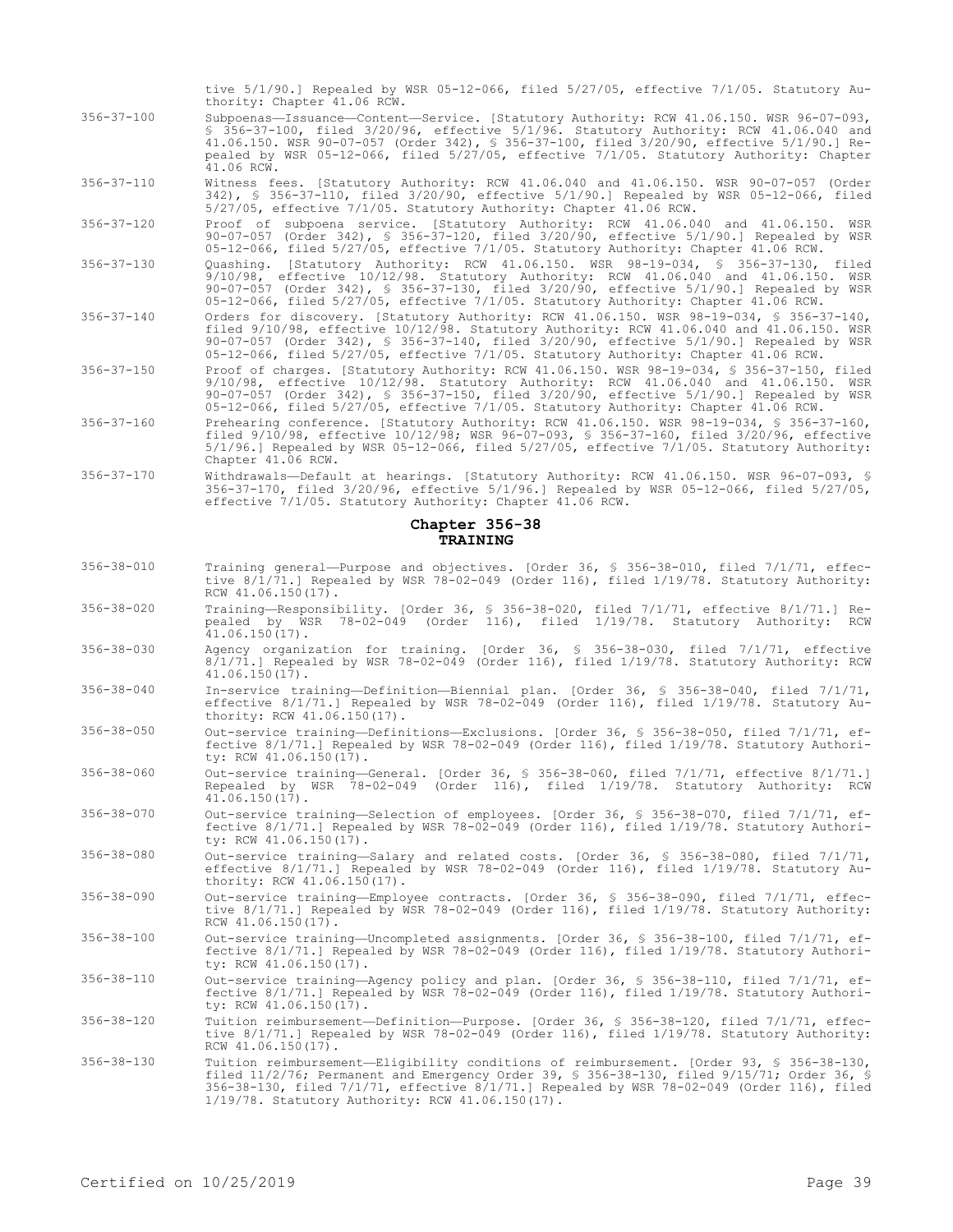- 356-38-140 Educational leave of absence—Condition. [Order 71, § 356-38-140, filed 12/30/74; Order 36, § 356-38-140, filed 7/1/71, effective 8/1/71.] Repealed by WSR 78-02-049 (Order 116), filed 1/19/78. Statutory Authority: RCW 41.06.150(17).
- 356-38-150 Annual training reporting. [Order 36, § 356-38-150, filed 7/1/71, effective 8/1/71.] Repealed by WSR 78-02-049 (Order 116), filed 1/19/78. Statutory Authority: RCW  $41.06.150(17)$ .
- 356-38-160 Training—When conducted—Allowances in compensatory time. [Order 36, § 356-38-160, filed 7/1/71, effective 8/1/71.] Repealed by WSR 78-02-049 (Order 116), filed 1/19/78. Statutory Authority: RCW 41.06.150(17).
- 356-38-170 Training—Credit for completion—Effect. [Order 36, § 356-38-170, filed 7/1/71, effective 8/1/71.] Repealed by WSR 78-02-049 (Order 116), filed 1/19/78. Statutory Authority: RCW 41.06.150(17).

## **Chapter 356-39 HUMAN RESOURCE DEVELOPMENT**

- 356-39-010 Chapter purpose. [Statutory Authority: RCW 41.06.150. WSR 04-15-018, § 356-39-010, filed 7/8/04, effective 8/8/04. Statutory Authority: RCW 41.06.150(17). WSR 78-02-049 (Order 116), § 356-39-010, filed 1/19/78.] Repealed by WSR 05-12-066, filed 5/27/05, effective 7/1/05. Statutory Authority: Chapter 41.06 RCW.
- 356-39-020 Human resource development—Statewide philosophy/definition. [Statutory Authority: RCW 41.06.150. WSR 04-15-018, § 356-39-020, filed 7/8/04, effective 8/8/04; WSR 98-19-034, § 356-39-020, filed 9/10/98, effective 10/12/98. Statutory Authority: RCW 41.06.150(17). WSR 78-02-049 (Order 116), § 356-39-020, filed 1/19/78.] Repealed by WSR 05-12-066, filed 5/27/05, effective 7/1/05. Statutory Authority: Chapter 41.06 RCW.
- 356-39-030 Human resource development—Assignment of responsibilities. [Statutory Authority: RCW 41.06.150(17). WSR 78-02-049 (Order 116), § 356-39-030, filed 1/19/78.] Repealed by WSR 05-12-066, filed 5/27/05, effective 7/1/05. Statutory Authority: Chapter 41.06 RCW.
- 356-39-040 Agency job assignments for developmental purposes. [Statutory Authority: RCW 41.06.150(17). WSR 78-02-049 (Order 116), § 356-39-040, filed 1/19/78.] Repealed by WSR 05-12-066, filed 5/27/05, effective 7/1/05. Statutory Authority: Chapter 41.06 RCW.
- 356-39-050 Agency human resource development planning. [Statutory Authority: RCW 41.06.150(17). WSR 78-02-049 (Order 116), § 356-39-050, filed 1/19/78.] Repealed by WSR 05-12-066, filed 5/27/05, effective 7/1/05. Statutory Authority: Chapter 41.06 RCW.
- 356-39-060 Human resource development planning. [Statutory Authority: RCW 41.06.150. WSR 98-19-034, § 356-39-060, filed 9/10/98, effective 10/12/98. Statutory Authority: RCW 41.06.150(17). WSR 80-13-047 (Order 147), § 356-39-060, filed 9/16/80; WSR 78-02-049 (Order 116), § 356-39-060, filed 1/19/78.] Repealed by WSR 05-12-066, filed 5/27/05, effective 7/1/05. Statutory Authority: Chapter 41.06 RCW.
- 356-39-070 Agency evaluation of human resource development activities. [Statutory Authority: RCW 41.06.150(17). WSR 81-01-054 (Order 150), § 356-39-070, filed 12/12/80; WSR 80-13-047 (Order 147), § 356-39-070, filed 9/16/80; WSR 78-02-049 (Order 116), § 356-39-070, filed 1/19/78.] Repealed by WSR 05-12-066, filed 5/27/05, effective 7/1/05. Statutory Authority: Chapter 41.06 RCW.
- 356-39-080 Review of agencies' human resource development reports. [Statutory Authority: RCW 41.06.150. WSR 98-19-034, § 356-39-080, filed 9/10/98, effective 10/12/98. Statutory Authority: RCW 41.06.150(17). WSR 78-02-049 (Order 116), § 356-39-080, filed 1/19/78.] Repealed by WSR 05-12-066, filed 5/27/05, effective 7/1/05. Statutory Authority: Chapter 41.06 RCW.
- 356-39-090 Required managerial training. [Statutory Authority: RCW 41.06.150(17). WSR 80-13-047 (Order 147), § 356-39-090, filed 9/16/80; WSR 78-02-049 (Order 116), § 356-39-090, filed 1/19/78.] Repealed by WSR 05-12-066, filed 5/27/05, effective 7/1/05. Statutory Authority: Chapter 41.06 RCW.
- 356-39-100 Tuition reimbursement—Agency authority and responsibility. [Statutory Authority: RCW 41.06.150(17). WSR 82-01-038 (Order 164), § 356-39-100, filed 12/15/81; WSR 78-02-049 (Order 116), § 356-39-100, filed 1/19/78.] Repealed by WSR 05-12-066, filed 5/27/05, effective 7/1/05. Statutory Authority: Chapter 41.06 RCW.
- 356-39-110 Tuition reimbursement—Employee eligibility and responsibility. [Statutory Authority: RCW 41.06.150(17). WSR 78-02-049 (Order 116), § 356-39-110, filed 1/19/78.] Repealed by WSR 05-12-066, filed 5/27/05, effective 7/1/05. Statutory Authority: Chapter 41.06 RCW.
- 356-39-120 Education leave without pay—Agency authority and responsibility. [Statutory Authority: RCW 41.06.150(17). WSR 78-02-049 (Order 116), § 356-39-120, filed 1/19/78.] Repealed by WSR 05-12-066, filed 5/27/05, effective 7/1/05. Statutory Authority: Chapter 41.06 RCW.
- 356-39-130 Education leave without pay—Employee eligibility and responsibility. [Statutory Authority: RCW 41.06.150(17). WSR 78-02-049 (Order 116), § 356-39-130, filed 1/19/78.] Repealed by WSR 05-12-066, filed 5/27/05, effective 7/1/05. Statutory Authority: Chapter 41.06 RCW.
- 356-39-140 Provisions for considering training as time worked. [Statutory Authority: RCW 41.06.150(17). WSR 78-02-049 (Order 116), § 356-39-140, filed 1/19/78.] Repealed by WSR 05-12-066, filed 5/27/05, effective 7/1/05. Statutory Authority: Chapter 41.06 RCW.

#### **Chapter 356-42 LABOR RELATIONS**

356-42-010 Membership in employee organization. [Statutory Authority: RCW 41.06.150. WSR 02-15-048, § 356-42-010, filed 7/11/02, effective 9/1/02; WSR 98-19-034, § 356-42-010, filed 9/10/98, effective 10/12/98; WSR 89-02-011 (Order 312), § 356-42-010, filed 12/28/88, effective 2/1/89. Statutory Authority: RCW 41.06.150(17). WSR 80-13-047 (Order 147), § 356-42-010, filed 9/16/80; Order 69, § 356-42-010, filed 9/30/74; Order 36, § 356-42-010,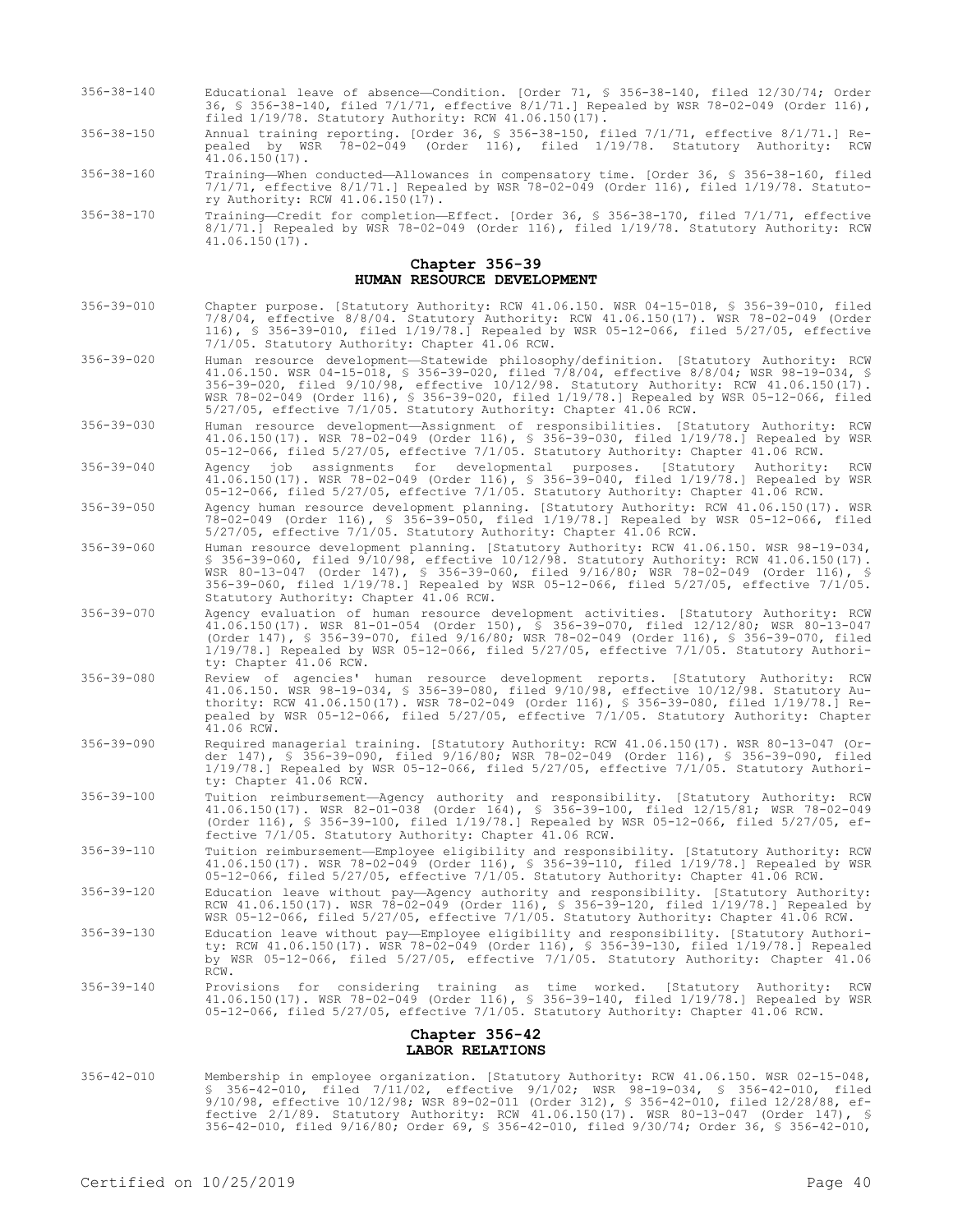| $356 - 42 - 020$ | filed 7/1/71, effective 8/1/71. Formerly WAC 356-32-010.] Repealed by WSR 05-12-066,<br>filed 5/27/05, effective 7/1/05. Statutory Authority: Chapter 41.06 RCW.<br>Determination of bargaining unit. [Statutory Authority: RCW 41.06.150. WSR 98-19-034, §<br>356-42-020, filed 9/10/98, effective 10/12/98. Statutory Authority: Chapter 41.06 RCW and<br>RCW 41.06.150. WSR 96-13-074, § 356-42-020, filed 6/18/96, effective 8/1/96. Statutory<br>Authority: RCW 41.06 150. WSR 88-18-010 (Order 307), § 356-42-020, filed 8/26/88. Statu-<br>tory Authority: RCW 41.06.150(17). WSR 80-13-047 (Order 147), § 356-42-020, filed<br>$9/16/80$ ; Order 42, § 356-42-020, filed $1/11/72$ ; Order 36, § 356-42-020, filed $7/1/71$ , ef-<br>fective $8/1/71$ . Formerly WAC 356-32-020.] Repealed by WSR 02-15-048, filed $7/11/02$ , ef-<br>fective 9/1/02. Statutory Authority: RCW 41.06.150. |
|------------------|---------------------------------------------------------------------------------------------------------------------------------------------------------------------------------------------------------------------------------------------------------------------------------------------------------------------------------------------------------------------------------------------------------------------------------------------------------------------------------------------------------------------------------------------------------------------------------------------------------------------------------------------------------------------------------------------------------------------------------------------------------------------------------------------------------------------------------------------------------------------------------------------------|
| $356 - 42 - 030$ | Determination of bargaining unit-Of exclusive representative. [Statutory Authority: RCW<br>41.06.150. WSR 89-02-011 (Order 312), § 356-42-030, filed 12/28/88, effective 2/1/89; Or-<br>der 36, § 356-42-030, filed 7/1/71, effective 8/1/71. Formerly WAC 356-32-030.] Repealed<br>by WSR 02-15-048, filed $7/11/02$ , effective $9/1/02$ . Statutory Authority: RCW 41.06.150.                                                                                                                                                                                                                                                                                                                                                                                                                                                                                                                  |
| $356 - 42 - 040$ | Decertification of exclusive representative. [Statutory Authority: RCW 41.06.150. WSR<br>89-02-011 (Order 312), § 356-42-040, filed 12/28/88, effective 2/1/89; Order 49, §<br>356-42-040, filed 8/17/72; Order 36, § 356-42-040, filed 7/1/71, effective 8/1/71. For-<br>merly WAC 356-32-040.] Repealed by WSR 02-15-048, filed 7/11/02, effective 9/1/02. Statu-<br>tory Authority: RCW 41.06.150.                                                                                                                                                                                                                                                                                                                                                                                                                                                                                             |
| $356 - 42 - 042$ | Election provisions-General. [Statutory Authority: RCW 41.06.150. WSR 02-15-048, §<br>356-42-042, filed 7/11/02, effective 9/1/02; WSR 88-18-010 (Order 307), § 356-42-042,<br>filed 8/26/88.] Repealed by WSR 05-12-066, filed 5/27/05, effective 7/1/05. Statutory Au-<br>thority: Chapter 41.06 RCW.                                                                                                                                                                                                                                                                                                                                                                                                                                                                                                                                                                                           |
| $356 - 42 - 043$ | Union shop requirements. [Statutory Authority: RCW 41.06.150. WSR 89-02-011 (Order 312),<br>$$356-42-043$ , filed $12/28/88$ , effective $2/1/89$ ; WSR 88-18-010 (Order 307), $$356-42-043$ ,<br>filed $8/26/88$ ; Order 57, § 356-42-043, filed $7/31/73$ .] Repealed by WSR 05-12-066, filed<br>5/27/05, effective 7/1/05. Statutory Authority: Chapter 41.06 RCW.                                                                                                                                                                                                                                                                                                                                                                                                                                                                                                                             |
| $356 - 42 - 045$ | Union shop elections. [Statutory Authority: RCW 41.06.150. WSR 02-15-048, § 356-42-045,<br>filed 7/11/02, effective 9/1/02, WSR 89-02-011 (Order 312), \$ 356-42-045, filed 12/28/88,<br>effective $2/1/89$ ; WSR 88-18-010 (Order 307), § 356-42-045, filed 8/26/88; Order 69, §<br>356-42-045, filed 9/30/74; Order 57, § 356-42-045, filed 7/31/73.] Repealed by WSR<br>05-12-066, filed 5/27/05, effective 7/1/05. Statutory Authority: Chapter 41.06 RCW.                                                                                                                                                                                                                                                                                                                                                                                                                                    |
| $356 - 42 - 047$ | Union shop decertification. [Statutory Authority: RCW 41.06.150. WSR 89-02-011 (Order<br>312), § 356-42-047, filed 12/28/88, effective 2/1/89; Order 57, § 356-42-047, filed<br>$7/31/73$ .] Repealed by WSR 05-12-066, filed 5/27/05, effective $7/1/05$ . Statutory Authori-<br>ty: Chapter 41.06 RCW.                                                                                                                                                                                                                                                                                                                                                                                                                                                                                                                                                                                          |
| $356 - 42 - 049$ | Disclaimer of interest—Notice—Automatic termination of exclusive representation. [Stat-<br>utory Authority: RCW 41.06.150. WSR 88-18-010 (Order 307), \$ 356-42-049, filed 8/26/88.]<br>Repealed by WSR 02-15-048, filed 7/11/02, effective 9/1/02. Statutory Authority: RCW<br>41.06.150.                                                                                                                                                                                                                                                                                                                                                                                                                                                                                                                                                                                                        |
| $356 - 42 - 050$ | Contents of written agreements. [Statutory Authority: RCW 41.06.150. WSR 89-02-011 (Order<br>312), \$ 356-42-050, filed 12/28/88, effective 2/1/89; WSR 84-21-071 (Order 210), \$<br>356-42-050, filed 10/17/84; Order 57, § 356-42-050, filed 7/31/73; Order 49, §<br>356-42-050, filed 8/17/72; Order 36, § 356-42-050, filed 7/1/71, effective 8/1/71. For-<br>merly WAC 356-32-050.] Repealed by WSR 05-12-066, filed 5/27/05, effective 7/1/05. Statu-<br>tory Authority: Chapter 41.06 RCW.                                                                                                                                                                                                                                                                                                                                                                                                 |
| $356 - 42 - 055$ | Arbitration-Grievance-Procedure. [Statutory Authority: RCW 41.06.150. WSR 98-19-034, §<br>356-42-055, filed 9/10/98, effective 10/12/98; WSR 96-07-093, § 356-42-055, filed<br>$3/20/96$ , effective $5/1/96$ . Statutory Authority: RCW 41.06.040 and 41.06.150.<br>WSR<br>90-08-020 (Order 340), § 356-42-055, filed 3/28/90, effective 5/1/90; WSR 89-19-063 (Or-<br>der 331), § 356-42-055, filed $9/20/89$ , effective $10/21/89$ . Statutory Authority: RCW<br>41.06.150. WSR 88-18-010 (Order 307), § 356-42-055, filed 8/26/88; WSR 84-23-059 (Order<br>211), § 356-42-055, filed 11/20/84. Statutory Authority: RCW 41.06.150(17). WSR 82-22-020<br>(Order 177), § 356-42-055, filed 10/26/82.] Repealed by WSR 05-12-066, filed 5/27/05, ef-<br>fective 7/1/05. Statutory Authority: Chapter 41.06 RCW.                                                                                 |
| $356 - 42 - 060$ | Unfair labor practices for management. [Order 36, § 356-42-060, filed 7/1/71, effective<br>8/1/71. Formerly WAC 356-32-051.] Repealed by WSR 02-15-048, filed 7/11/02, effective<br>9/1/02. Statutory Authority: RCW 41.06.150.                                                                                                                                                                                                                                                                                                                                                                                                                                                                                                                                                                                                                                                                   |
| $356 - 42 - 070$ | Unfair labor practices for employee organizations. [Order 36, § 356-42-070, filed $7/1/71$ ,<br>effective $8/1/71$ . Formerly WAC 356-32-052.] Repealed by WSR 02-15-048, filed $7/11/02$ , ef-<br>fective 9/1/02. Statutory Authority: RCW 41.06.150.                                                                                                                                                                                                                                                                                                                                                                                                                                                                                                                                                                                                                                            |
| $356 - 42 - 080$ | Unfair labor practice. [Statutory Authority: RCW 41.06.150. WSR 98-19-034, \$ 356-42-080,<br>filed $9/10/98$ , effective $10/12/98$ . Statutory Authority: RCW 41.06.150(17). WSR 82-22-020<br>(Order 177), § 356-42-080, filed 10/26/82; Order 36, § 356-42-080, filed 7/1/71, effec-<br>tive 8/1/71. Formerly WAC 356-32-053.] Repealed by WSR 02-15-048, filed 7/11/02, effec-<br>tive 9/1/02. Statutory Authority: RCW 41.06.150.                                                                                                                                                                                                                                                                                                                                                                                                                                                             |
| $356 - 42 - 082$ | Filing unfair labor practice charge. [Statutory Authority: RCW 41.06.150. WSR 98-19-034,<br>\$ 356-42-082, filed 9/10/98, effective 10/12/98; WSR 88-18-010 (Order 307), \$ 356-42-082,<br>filed $8/26/88$ . Statutory Authority: RCW $41.06.150(17)$ . WSR $82-22-020$ (Order 177), §<br>356-42-082, filed 10/26/82.] Repealed by WSR 02-15-048, filed 7/11/02, effective 9/1/02.<br>Statutory Authority: RCW 41.06.150.                                                                                                                                                                                                                                                                                                                                                                                                                                                                         |
| $356 - 42 - 083$ | Investigation of and disposition of unfair labor practice charges. [Statutory Authority:                                                                                                                                                                                                                                                                                                                                                                                                                                                                                                                                                                                                                                                                                                                                                                                                          |
|                  | RCW 41.06.150. WSR 98-19-034, \$ 356-42-083, filed 9/10/98, effective 10/12/98. Statutory<br>Authority: RCW 41.06.150(17). WSR 82-22-020 (Order 177), § 356-42-083, filed 10/26/82.]<br>Repealed by WSR 02-15-048, filed 7/11/02, effective 9/1/02. Statutory Authority: RCW<br>41.06.150.                                                                                                                                                                                                                                                                                                                                                                                                                                                                                                                                                                                                        |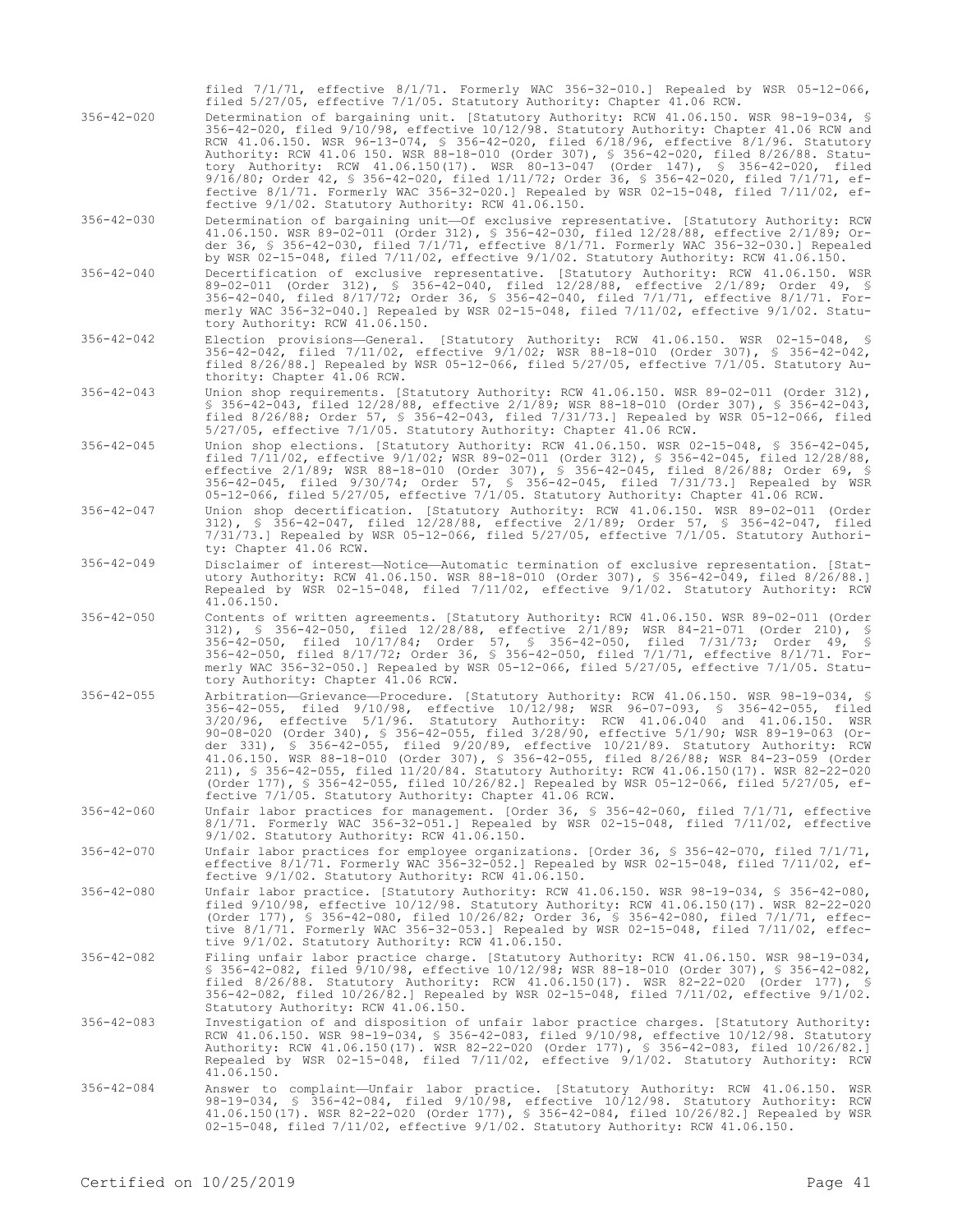356-42-085 Amendment of complaint or answer—Unfair labor practice. [Statutory Authority: RCW 41.06.150. WSR 98-19-034, § 356-42-085, filed 9/10/98, effective 10/12/98. Statutory Authority: RCW 41.06.150(17). WSR 82-22-020 (Order 177), § 356-42-085, filed 10/26/82.] Repealed by WSR 02-15-048, filed 7/11/02, effective 9/1/02. Statutory Authority: RCW 41.06.150.

356-42-086 Hearing—Unfair labor practice. [Statutory Authority: RCW 41.06.150. WSR 98-19-034, § 356-42-086, filed 9/10/98, effective 10/12/98. Statutory Authority: RCW 41.06.150(17). WSR 82-22-020 (Order 177), § 356-42-086, filed 10/26/82.] Repealed by WSR 02-15-048, filed 7/11/02, effective 9/1/02. Statutory Authority: RCW 41.06.150.

356-42-088 Hearings and investigation—Unfair labor practice. [Statutory Authority: RCW 41.06.150. WSR 98-19-034, § 356-42-088, filed 9/10/98, effective 10/12/98. Statutory Authority: RCW 41.06.150(17). WSR 82-22-020 (Order 177), § 356-42-088, filed 10/26/82.] Repealed by WSR 02-15-048, filed 7/11/02, effective 9/1/02. Statutory Authority: RCW 41.06.150.

- 356-42-089 Enforcement—Unfair labor practice. [Statutory Authority: RCW 41.06.150. WSR 98-19-034, § 356-42-089, filed 9/10/98, effective 10/12/98. Statutory Authority: RCW 41.06.150(17). WSR 82-22-020 (Order 177), § 356-42-089, filed 10/26/82.] Repealed by WSR 02-15-048, filed 7/11/02, effective 9/1/02. Statutory Authority: RCW 41.06.150.
- 356-42-090 Impasse mediation. [Statutory Authority: RCW 41.06.150(17). WSR 82-22-020 (Order 177), § 356-42-090, filed 10/26/82; Order 36, § 356-42-090, filed 7/1/71, effective 8/1/71. Formerly WAC 356-32-060.] Repealed by WSR 05-12-066, filed 5/27/05, effective 7/1/05. Statutory Authority: Chapter 41.06 RCW.
- 356-42-100 Impasse arbitration. [Statutory Authority: RCW 41.06.150. WSR 98-19-034, § 356-42-100, filed 9/10/98, effective 10/12/98. Statutory Authority: RCW 41.06.150(17). WSR 82-22-020 (Order 177), § 356-42-100, filed 10/26/82; Order 36, § 356-42-100, filed 7/1/71, effective 8/1/71. Formerly WAC 356-32-070.] Repealed by WSR 05-12-066, filed 5/27/05, effective 7/1/05. Statutory Authority: Chapter 41.06 RCW.
- 356-42-105 Requests for arbitration. [Statutory Authority: RCW 41.06.150. WSR 02-15-048, § 356-42-105, filed 7/11/02, effective 9/1/02; WSR 98-19-034, § 356-42-105, filed 9/10/98, effective 10/12/98; WSR 88-18-010 (Order 307), § 356-42-105, filed 8/26/88.] Repealed by WSR 05-12-066, filed 5/27/05, effective 7/1/05. Statutory Authority: Chapter 41.06 RCW.
- 356-42-110 Savings provisions—Applicability—Rule construed. [Order 36, § 356-42-110, filed 7/1/71, effective 8/1/71. Formerly WAC 356-32-080.] Repealed by WSR 05-12-066, filed 5/27/05, effective 7/1/05. Statutory Authority: Chapter 41.06 RCW.

#### **Chapter 356-46 MISCELLANEOUS**

356-46-010 Political activity—Regulations. [Statutory Authority: RCW 41.06.040 and 41.06.150. WSR 90-01-109 (Order 328), § 356-46-010, filed 12/20/89, effective 2/1/90. Statutory Authority: RCW 41.06.150. WSR 83-01-115 (Order 179), § 356-46-010, filed 12/22/82. Statutory Authority: RCW 46.06.150(17) [41.06.150(17)]. WSR 78-10-070 (Order 123), § 356-46-010, filed 9/26/78; Order 75, § 356-46-010, filed 3/24/75; Order 36, § 356-46-010, filed 7/1/71, effective 8/1/71. Formerly WAC 356-32-140.] Repealed by WSR 05-12-066, filed 5/27/05, effective 7/1/05. Statutory Authority: Chapter 41.06 RCW. 356-46-020 Discrimination—Prohibitions. [Statutory Authority: RCW 41.06.150. WSR 87-06-032 (Order 270), § 356-46-020, filed 2/27/87, effective 4/1/87. Statutory Authority: RCW 41.06.150(17). WSR 78-10-070 (Order 123), § 356-46-020, filed 9/26/78; Order 36, § 356-46-020, filed 7/1/71, effective 8/1/71. Formerly WAC 356-32-150.] Repealed by WSR 05-12-066, filed 5/27/05, effective 7/1/05. Statutory Authority: Chapter 41.06 RCW. 356-46-030 Disclosure of political, religious affiliations—Prohibited. [Statutory Authority: RCW 41.06.150. WSR 98-19-034, § 356-46-030, filed 9/10/98, effective 10/12/98. Statutory Authority: RCW 46.06.150(17) [41.06.150(17)]. WSR 78-10-070 (Order 123), § 356-46-030, filed 9/26/78. Statutory Authority: RCW 41.06.150(17). WSR 78-07-008 (Order 121), § 356-46-030, filed 6/12/78; Order 36, § 356-46-030, filed 7/1/71, effective 8/1/71. Formerly WAC 356-32-160.] Repealed by WSR 05-12-066, filed 5/27/05, effective 7/1/05. Statutory Authority: Chapter 41.06 RCW. 356-46-040 Conflict of employment—Prohibited. [Order 36, § 356-46-040, filed 7/1/71, effective 8/1/71. Formerly WAC 356-32-170.] Repealed by WSR 05-12-066, filed 5/27/05, effective 7/1/05. Statutory Authority: Chapter 41.06 RCW. 356-46-050 Payroll certification. [Statutory Authority: RCW 41.06.150. WSR 83-24-002 (Order 193), § 356-46-050, filed 11/28/83. Statutory Authority: RCW 41.06.150(17). WSR 78-07-008 (Order 121), § 356-46-050, filed 6/12/78; Order 36, § 356-46-050, filed 7/1/71, effective 8/1/71. Formerly WAC 356-32-181.] Repealed by WSR 05-12-066, filed 5/27/05, effective 7/1/05. Statutory Authority: Chapter 41.06 RCW. 356-46-060 Agencies—Personnel and payroll records. [Statutory Authority: RCW 41.06.150. WSR 98-19-034, § 356-46-060, filed 9/10/98, effective 10/12/98. Statutory Authority: RCW 41.06.040 and 41.06.150. WSR 90-12-028 (Order 354), § 356-46-060, filed 5/30/90, effective 7/1/90. Statutory Authority: RCW 41.06.150, 41.06.169, 41.06.175, 41.06.185, 41.06.195 and 41.06.205. WSR 84-17-042 (Order 209), § 356-46-060, filed 8/10/84. Statutory Authority: RCW 41.06.150. WSR 84-04-022 (Order 197), § 356-46-060, filed 1/24/84. Statutory Authority: RCW 41.06.150(17). WSR 82-22-020 (Order 177), § 356-46-060, filed 10/26/82; WSR 80-06-033 (Order 144), § 356-46-060, filed 5/9/80; Order 100, § 356-46-060,<br>filed 3/30/77; Order 36, § 356-46-060, filed 7/1/71, effective 8/1/71. Formerly WAC<br>356-32-210, 356-32-220.] Repealed by WSR 05-12-0 Statutory Authority: Chapter 41.06 RCW. 356-46-070 Agencies—Reports on employee status changes—Requirements. [Statutory Authority: RCW 41.06.150. WSR 04-15-018, § 356-46-070, filed 7/8/04, effective 8/8/04; Order 75, § 356-46-070, filed 3/24/75; Order 36, § 356-46-070, filed 7/1/71, effective 8/1/71. Formerly WAC 356-32-200.] Repealed by WSR 05-12-066, filed 5/27/05, effective 7/1/05. Statutory Authority: Chapter 41.06 RCW.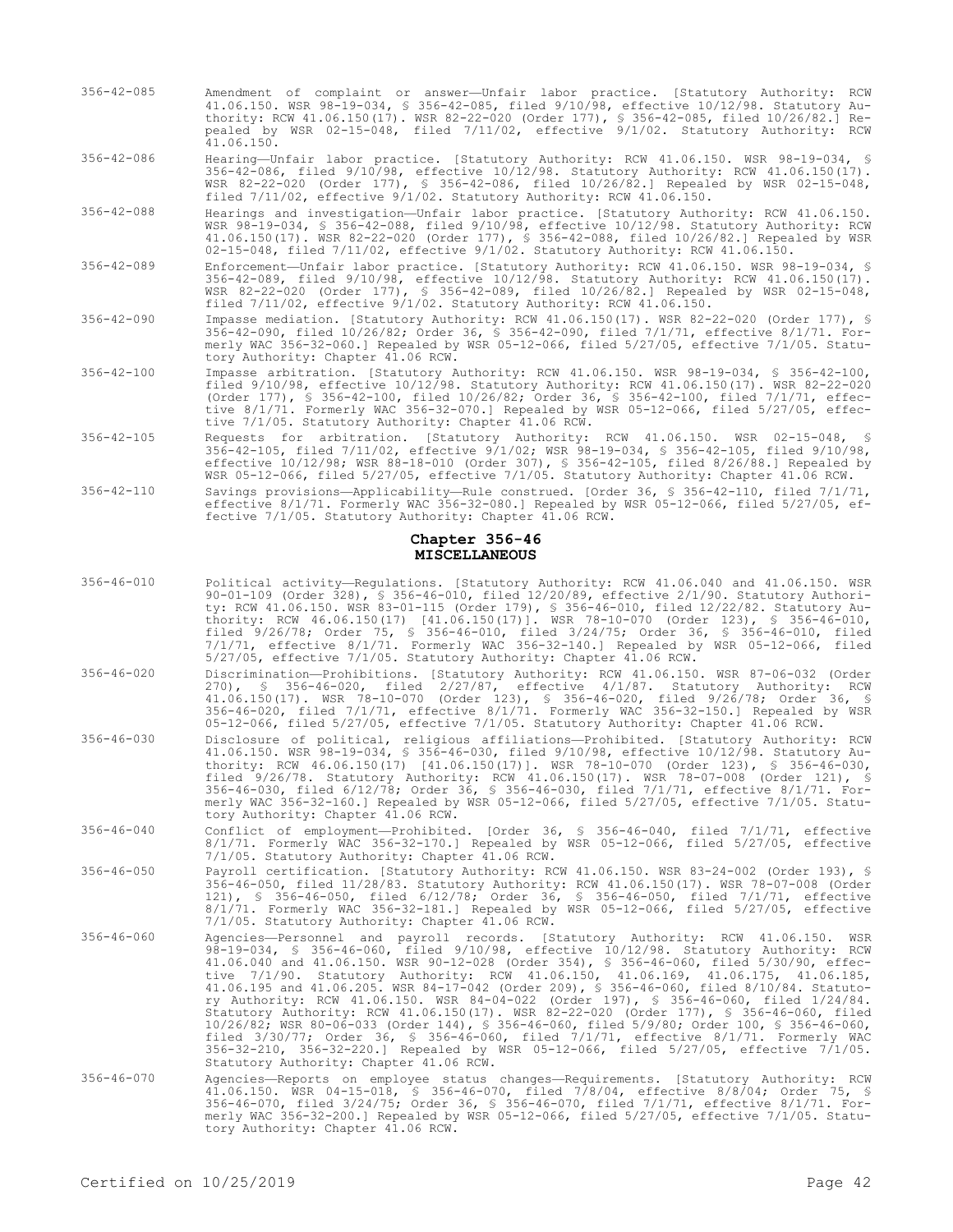- 356-46-080 Agencies—Position control. [Statutory Authority: RCW 41.06.150. WSR 96-02-073, § 356-46-080, filed 1/3/96, effective 2/3/96; Order 36, § 356-46-080, filed 7/1/71, effective 8/1/71. Formerly WAC 356-32-214.] Repealed by WSR 05-12-066, filed 5/27/05, effective 7/1/05. Statutory Authority: Chapter 41.06 RCW.
- 356-46-090 Personnel department—Reciprocity with other jurisdictions. [Statutory Authority: RCW 41.06.150. WSR 04-15-018, § 356-46-090, filed 7/8/04, effective 8/8/04; Order 36, § 356-46-090, filed 7/1/71, effective 8/1/71. Formerly WAC 356-32-230.] Repealed by WSR 05-12-066, filed 5/27/05, effective 7/1/05. Statutory Authority: Chapter 41.06 RCW.
- 356-46-100 Rules—Amendments—Notice. [Statutory Authority: RCW 41.06.150. WSR 04-15-018, § 356-46-100, filed 7/8/04, effective 8/8/04. Statutory Authority: RCW 41.06.150(17). WSR 78-07-008 (Order 121), § 356-46-100, filed 6/12/78; Order 36, § 356-46-100, filed 7/1/71, effective 8/1/71. Formerly WAC 356-32-240.] Repealed by WSR 05-12-066, filed 5/27/05, effective 7/1/05. Statutory Authority: Chapter 41.06 RCW.
- 356-46-110 Severability. [Order 36, § 356-46-110, filed 7/1/71, effective 8/1/71. Formerly WAC 356-32-260.] Repealed by WSR 05-12-066, filed 5/27/05, effective 7/1/05. Statutory Authority: Chapter 41.06 RCW.
- 356-46-120 Repeals—Savings. [Order 36, § 356-46-120, filed 7/1/71, effective 8/1/71. Formerly WAC 356-32-270.] Repealed by WSR 05-12-066, filed 5/27/05, effective 7/1/05. Statutory Authority: Chapter 41.06 RCW.
- 356-46-125 Drug testing—Limitations—Uses. [Statutory Authority: RCW 41.06.150. WSR 04-15-018, § 356-46-125, filed 7/8/04, effective 8/8/04; WSR 98-19-034, § 356-46-125, filed 9/10/98, effective 10/12/98. Statutory Authority: Chapter 41.06 RCW and RCW 41.06.150. WSR 95-01-074, § 356-46-125, filed 12/15/94, effective 2/1/95. Statutory Authority: RCW 41.06.150. WSR 88-03-042 (Order 291), § 356-46-125, filed 1/19/88, effective 3/1/88.] Repealed by WSR 05-12-066, filed 5/27/05, effective 7/1/05. Statutory Authority: Chapter  $41.06$  RCW.
- 356-46-130 State housing committee—Responsibilities. [Statutory Authority: RCW 41.06.150. WSR 84-10-054 (Order 202), § 356-46-130, filed 5/2/84. Statutory Authority: RCW 41.06.150(17). WSR 81-20-060 (Order 161), § 356-46-130, filed 10/5/81; WSR 78-07-008 (Order 121), § 356-46-130, filed 6/12/78; Order 106, § 356-46-130, filed 7/25/77; Order 103, § 356-46-130, filed 6/23/77; Order 100, § 356-46-130, filed 3/30/77.] Repealed by WSR 85-09-030 (Order 221), filed 4/12/85. Statutory Authority: RCW 41.06.150.
- 356-46-135 Return-to-work program—Purpose. [Statutory Authority: RCW 41.06.040 and 41.06.150. WSR 90-15-035 (Order 357), § 356-46-135, filed 7/13/90, effective 8/13/90.] Repealed by WSR 05-12-066, filed 5/27/05, effective 7/1/05. Statutory Authority: Chapter 41.06 RCW.
- 356-46-140 Return-to-work program—Responsibilities—State agencies. [Statutory Authority: RCW 41.06.040 and 41.06.150. WSR 90-15-035 (Order 357), § 356-46-140, filed 7/13/90, effective 8/13/90.] Repealed by WSR 05-12-066, filed 5/27/05, effective 7/1/05. Statutory Authority: Chapter 41.06 RCW.
- 356-46-145 Employee eligibility in the return-to-work program. [Statutory Authority: RCW 41.06.040 and 41.06.150. WSR 90-15-035 (Order 357), § 356-46-145, filed 7/13/90, effective 8/13/90.] Repealed by WSR 05-12-066, filed 5/27/05, effective 7/1/05. Statutory Authority: Chapter 41.06 RCW.
- 356-46-150 Return to work initiative program. [Statutory Authority: RCW 41.06.150. WSR 01-11-113, § 356-46-150, filed 5/22/01, effective 7/1/01.] Repealed by WSR 05-12-066, filed 5/27/05, effective 7/1/05. Statutory Authority: Chapter 41.06 RCW.

#### **Chapter 356-47 CAREER EXECUTIVE PROGRAM**

- 356-47-010 Career executive program—Purpose. [Statutory Authority: RCW 41.06.150. WSR 86-12-035 (Order 250), § 356-47-010, filed 5/30/86, effective 7/1/86. Statutory Authority: RCW 41.06.150(17). WSR 81-20-068 (Order 162), § 356-47-010, filed 10/6/81.] Repealed by WSR 93-19-153 (Order 430), filed 9/22/93, effective 10/23/93. Statutory Authority: RCW 41.06.040 and 41.06.150. 356-47-020 Career executive program—Application of rules. [Statutory Authority: RCW 41.06.150(17). WSR 81-20-068 (Order 162), § 356-47-020, filed 10/6/81.] Repealed by WSR 93-19-153 (Order 430), filed 9/22/93, effective 10/23/93. Statutory Authority: RCW 41.06.040 and 41.06.150.
- 356-47-030 Career executive program—General provisions. [Statutory Authority: RCW 41.06.040 and 41.06.150. WSR 90-12-024 (Order 350), § 356-47-030, filed 5/30/90, effective 6/30/90. Statutory Authority: RCW 41.06.150. WSR 88-18-096 (Order 308), § 356-47-030, filed 9/7/88, effective 11/1/88; WSR 86-12-035 (Order 250), § 356-47-030, filed 5/30/86, effective 7/1/86. Statutory Authority: RCW 41.06.150(17). WSR 81-20-068 (Order 162), § 356-47-030, filed 10/6/81.] Repealed by WSR 93-19-153 (Order 430), filed 9/22/93, effective 10/23/93. Statutory Authority: RCW 41.06.040 and 41.06.150.
- 356-47-040 Career executive program—Position nomination—Approval—Procedures. [Statutory Authority: RCW 41.06.040 and 41.06.150. WSR 92-03-100 (Order 400), § 356-47-040, filed 1/17/92, effective 3/1/92. Statutory Authority: RCW 41.06.150. WSR 86-12-035 (Order 250), § 356-47-040, filed 5/30/86, effective 7/1/86. Statutory Authority: RCW 41.06.150(17). WSR 81-20-068 (Order 162), § 356-47-040, filed 10/6/81.] Repealed by WSR 93-19-153 (Order 430), filed 9/22/93, effective 10/23/93. Statutory Authority: RCW 41.06.040 and 41.06.150.
- 356-47-045 Career executive program—Employee selection. [Statutory Authority: RCW 41.06.040 and 41.06.150. WSR 92-14-067 (Order 408), § 356-47-045, filed 6/26/92, effective 8/1/92. Statutory Authority: RCW 41.06.150. WSR 88-18-096 (Order 308), § 356-47-045, filed 9/7/88, effective 11/1/88; WSR 86-12-035 (Order 250), § 356-47-045, filed 5/30/86, effective 7/1/86.] Repealed by WSR 93-19-153 (Order 430), filed 9/22/93, effective 10/23/93. Statutory Authority: RCW 41.06.040 and 41.06.150.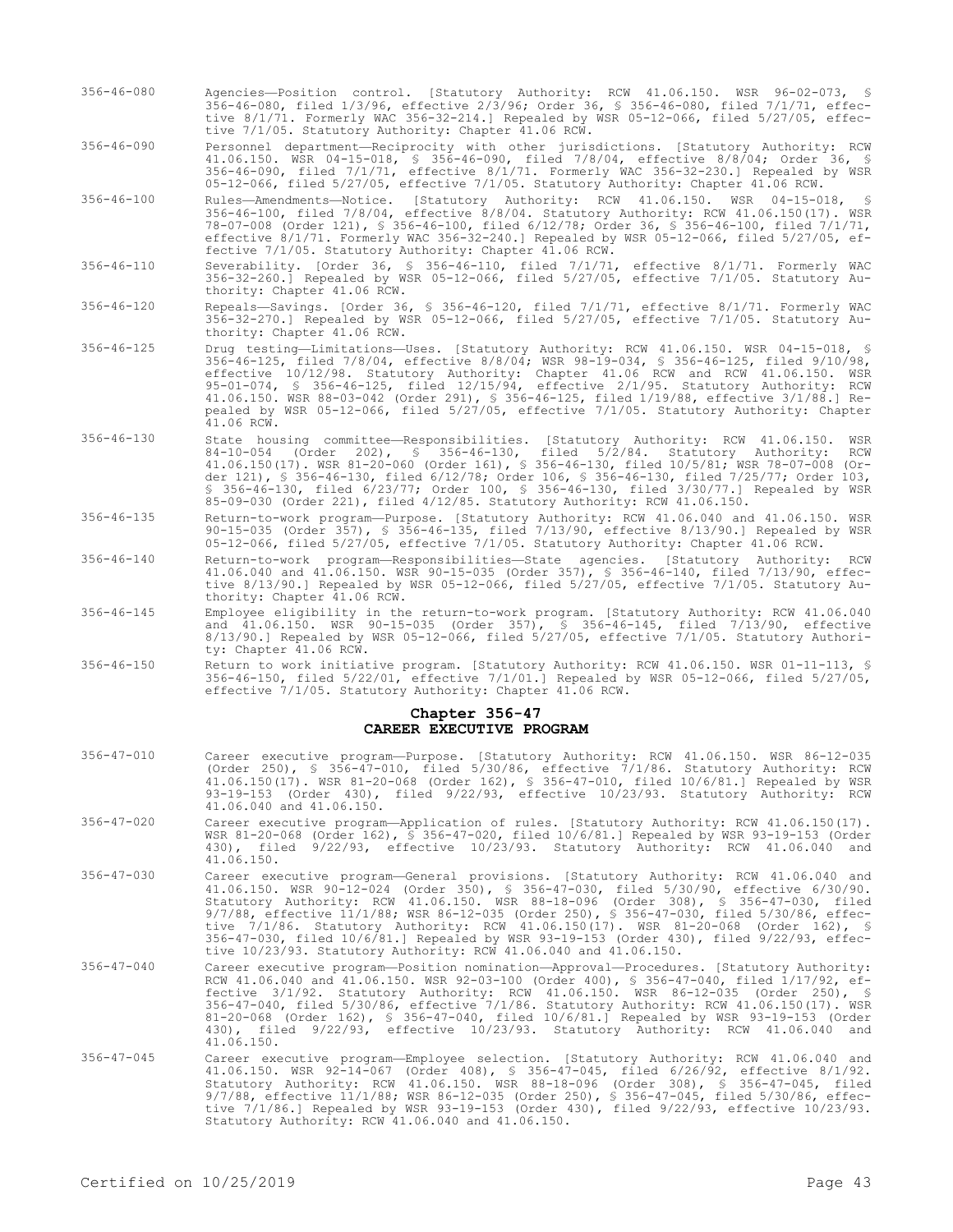- 356-47-046 Career executive program—Appointment status. [Statutory Authority: RCW 41.06.150. WSR 86-17-039 (Order 257), § 356-47-046, filed 8/15/86; WSR 86-12-035 (Order 250), § 356-47-046, filed 5/30/86, effective 7/1/86.] Repealed by WSR 93-19-153 (Order 430), filed 9/22/93, effective 10/23/93. Statutory Authority: RCW 41.06.040 and 41.06.150.
- 356-47-050 Career executive program—Nomination of position and incumbent. [Statutory Authority: RCW 41.06.150(17). WSR 81-20-068 (Order 162), § 356-47-050, filed 10/6/81.] Repealed by WSR 86-12-035 (Order 250), filed 5/30/86, effective 7/1/86. Statutory Authority: RCW 41.06.150.
- 356-47-051 Career executive program—Recruitment—Procedures. [Statutory Authority: RCW 41.06.150(17). WSR 81-20-068 (Order 162), § 356-47-051, filed 10/6/81.] Repealed by WSR 86-12-035 (Order 250), filed 5/30/86, effective 7/1/86. Statutory Authority: RCW 41.06.150.
- 356-47-052 Career executive program—Appointments—Candidate list—Procedures—Probationary period. [Statutory Authority: RCW 41.06.150(17). WSR 81-20-068 (Order 162), § 356-47-052, filed 10/6/81.] Repealed by WSR 86-12-035 (Order 250), filed 5/30/86, effective 7/1/86. Statutory Authority: RCW 41.06.150.
- 356-47-060 Career executive program—Position removal—Incumbent removal. [Statutory Authority: RCW 41.06.040 and 41.06.150. WSR 92-14-067 (Order 408), § 356-47-060, filed 6/26/92, effective 8/1/92. Statutory Authority: RCW 41.06.150. WSR 86-12-035 (Order 250), § 356-47-060, filed 5/30/86, effective 7/1/86. Statutory Authority: RCW 41.06.150(17). WSR 81-20-068 (Order 162), § 356-47-060, filed 10/6/81.] Repealed by WSR 93-19-153 (Order 430), filed 9/22/93, effective 10/23/93. Statutory Authority: RCW 41.06.040 and 41.06.150.
- 356-47-065 Career executive program—Return rights. [Statutory Authority: RCW 41.06.150. WSR 86-12-035 (Order 250), § 356-47-065, filed 5/30/86, effective 7/1/86.] Repealed by WSR 93-19-153 (Order 430), filed 9/22/93, effective 10/23/93. Statutory Authority: RCW 41.06.040 and 41.06.150.
- 356-47-070 Career executive program—Agreement of participation. [Statutory Authority: RCW 41.06.150. WSR 86-12-035 (Order 250), § 356-47-070, filed 5/30/86, effective 7/1/86. Statutory Authority: RCW 41.06.150(17). WSR 81-20-068 (Order 162), § 356-47-070, filed 10/6/81.] Repealed by WSR 93-19-153 (Order 430), filed 9/22/93, effective 10/23/93. Statutory Authority: RCW 41.06.040 and 41.06.150.
- 356-47-080 Career executive program—Performance appraisal—Performance recognition. [Statutory Authority: RCW 41.06.150. WSR 86-12-035 (Order 250), § 356-47-080, filed 5/30/86, effective 7/1/86. Statutory Authority: RCW 41.06.150(17). WSR 81-20-068 (Order 162), § 356-47-080, filed 10/6/81.] Repealed by WSR 93-19-153 (Order 430), filed 9/22/93, effective 10/23/93. Statutory Authority: RCW 41.06.040 and 41.06.150.
- 356-47-090 Career executive program—Development and training. [Statutory Authority: RCW 41.06.040 and 41.06.150. WSR 90-12-025 (Order 351), § 356-47-090, filed 5/30/90, effective 7/1/90. Statutory Authority: RCW 41.06.150. WSR 86-12-035 (Order 250), § 356-47-090, filed 5/30/86, effective 7/1/86. Statutory Authority: RCW 41.06.150(17). WSR 81-20-068 (Order 162), § 356-47-090, filed 10/6/81.] Repealed by WSR 93-19-153 (Order 430), filed 9/22/93, effective 10/23/93. Statutory Authority: RCW 41.06.040 and 41.06.150.
- 356-47-100 Career executive program—Classification—Allocation. [Statutory Authority: RCW 41.06.150. WSR 86-12-035 (Order 250), § 356-47-100, filed 5/30/86, effective 7/1/86. Statutory Authority: RCW 41.06.150(17). WSR 81-20-068 (Order 162), § 356-47-100, filed 10/6/81.] Repealed by WSR 93-19-153 (Order 430), filed 9/22/93, effective 10/23/93. Statutory Authority: RCW 41.06.040 and 41.06.150.
- 356-47-110 Career executive program—Inter-agency transfers—Intra-agency transfers. [Statutory Authority: RCW 41.06.150(17). WSR 81-20-068 (Order 162), § 356-47-110, filed 10/6/81.] Repealed by WSR 86-12-035 (Order 250), filed 5/30/86, effective 7/1/86. Statutory Authority: RCW 41.06.150.
- 356-47-120 Career executive program—Appeals. [Statutory Authority: RCW 41.06.150(17). WSR 81-20-068 (Order 162), § 356-47-120, filed 10/6/81.] Repealed by WSR 93-19-153 (Order 430), filed 9/22/93, effective 10/23/93. Statutory Authority: RCW 41.06.040 and 41.06.150.

## **Chapter 356-48 STATE INTERNSHIP PROGRAM**

- 356-48-010 State internship program—Purpose. [Statutory Authority: RCW 41.06.150. WSR 86-13-049 (Order 252), § 356-48-010, filed 6/13/86, effective 8/1/86.] Repealed by WSR 05-12-066, filed 5/27/05, effective 7/1/05. Statutory Authority: Chapter 41.06 RCW.
- 356-48-020 State internship program—Application of rules. [Statutory Authority: RCW 41.06.150. WSR 86-13-049 (Order 252), § 356-48-020, filed 6/13/86, effective 8/1/86.] Repealed by WSR 05-12-066, filed 5/27/05, effective 7/1/05. Statutory Authority: Chapter 41.06 RCW.
- 356-48-030 State internship program—General provisions. [Statutory Authority: RCW 41.06.150. WSR 86-13-049 (Order 252), § 356-48-030, filed 6/13/86, effective 8/1/86.] Repealed by WSR 05-12-066, filed 5/27/05, effective 7/1/05. Statutory Authority: Chapter 41.06 RCW.
- 356-48-040 State internship program—Eligibility—Duration of internship. [Statutory Authority: RCW 41.06.150. WSR 86-13-049 (Order 252), § 356-48-040, filed 6/13/86, effective 8/1/86.] Repealed by WSR 05-12-066, filed 5/27/05, effective 7/1/05. Statutory Authority: Chapter  $41.06$  RCW.
- 356-48-050 State internship program—Return rights—Benefits. [Statutory Authority: RCW 41.06.150. WSR 86-13-049 (Order 252), § 356-48-050, filed 6/13/86, effective 8/1/86.] Repealed by WSR 05-12-066, filed 5/27/05, effective 7/1/05. Statutory Authority: Chapter 41.06 RCW.
- 356-48-060 State internship program—Completion of internship. [Statutory Authority: RCW 41.06.150. WSR 86-13-049 (Order 252), § 356-48-060, filed 6/13/86, effective 8/1/86.] Repealed by WSR 05-12-066, filed 5/27/05, effective 7/1/05. Statutory Authority: Chapter 41.06 RCW.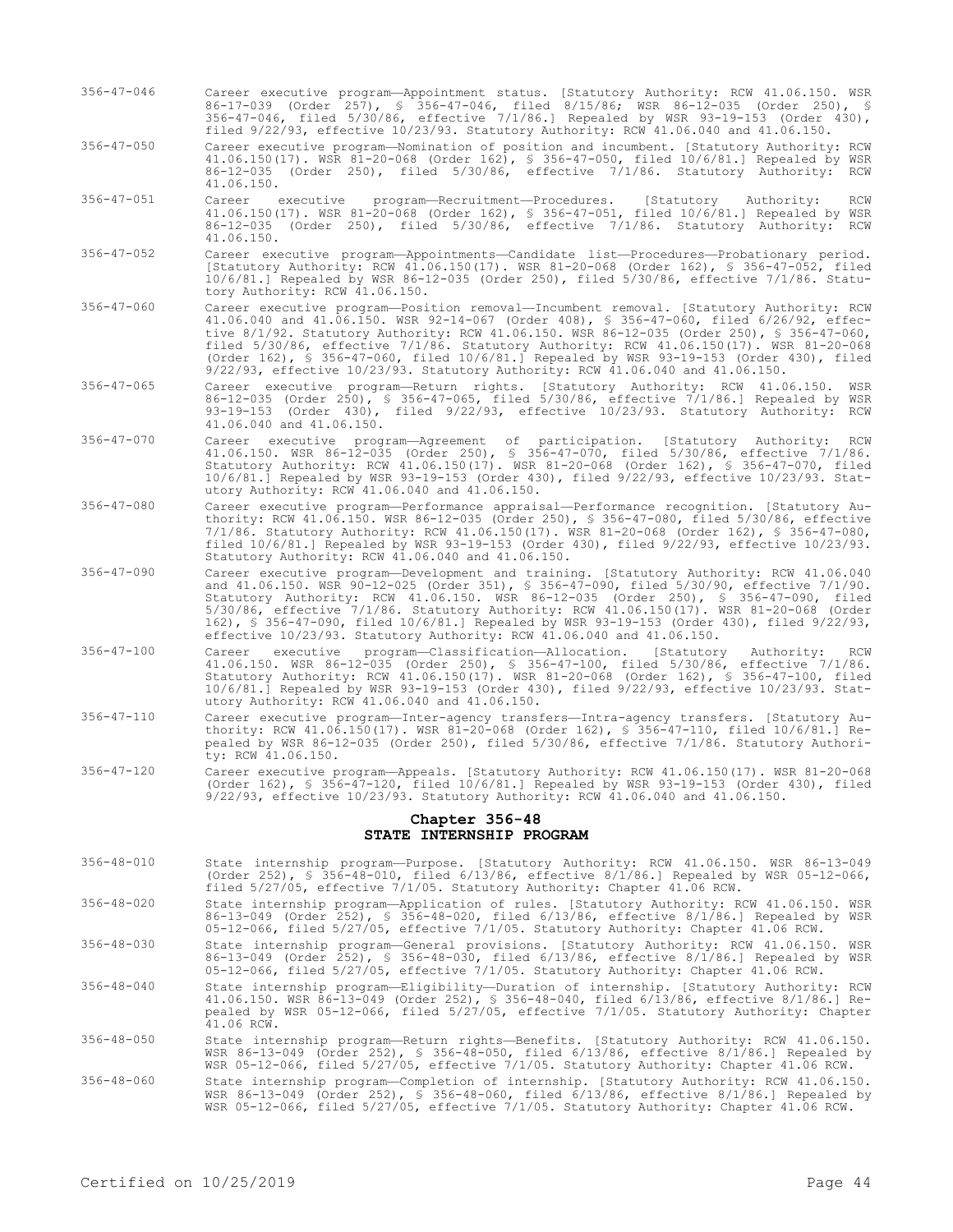#### **Chapter 356-49 INTERSYSTEM EMPLOYMENT**

- 356-49-010 Intersystem employment—Purpose. [Statutory Authority: RCW 41.06.150. WSR 98-19-034, § 356-49-010, filed 9/10/98, effective 10/12/98; WSR 84-11-091 (Order 204), § 356-49-010, filed 5/23/84, effective 9/1/84.] Repealed by WSR 05-12-066, filed 5/27/05, effective 7/1/05. Statutory Authority: Chapter 41.06 RCW.
- 356-49-020 Application of rules. [Statutory Authority: RCW 41.06.150. WSR 98-19-034, § 356-49-020, filed 9/10/98, effective 10/12/98; WSR 84-11-091 (Order 204), § 356-49-020, filed 5/23/84, effective 9/1/84.] Repealed by WSR 05-12-066, filed 5/27/05, effective 7/1/05. Statutory Authority: Chapter 41.06 RCW.
- 356-49-030 Eligibility—Definition. [Statutory Authority: RCW 41.06.150. WSR 98-19-034, § 356-49-030, filed 9/10/98, effective 10/12/98; WSR 84-11-091 (Order 204), § 356-49-030, filed 5/23/84, effective 9/1/84.] Repealed by WSR 05-12-066, filed 5/27/05, effective 7/1/05. Statutory Authority: Chapter 41.06 RCW.
- 356-49-040 Intersystem movement. [Statutory Authority: RCW 41.06.150. WSR 01-07-057, § 356-49-040, filed 3/19/01, effective 5/1/01; WSR 98-19-034, § 356-49-040, filed 9/10/98, effective 10/12/98; WSR 85-21-113 (Order 237), § 356-49-040, filed 10/23/85, effective 12/1/85; WSR 84-11-091 (Order 204), § 356-49-040, filed 5/23/84, effective 9/1/84.] Repealed by WSR 05-12-066, filed 5/27/05, effective 7/1/05. Statutory Authority: Chapter 41.06 RCW.

## **Chapter 356-56 WASHINGTON MANAGEMENT SERVICE**

- 356-56-001 Declaration of purpose. [Statutory Authority: RCW 41.06.150. WSR 02-17-115, § 356-56-001, filed 8/21/02, effective 9/30/02. Statutory Authority: Chapter 41.06 RCW and RCW 41.06.500. WSR 94-01-126, § 356-56-001, filed 12/17/93, effective 1/18/94.] Repealed by WSR 05-12-066, filed 5/27/05, effective 7/1/05. Statutory Authority: Chapter 41.06 RCW.
- 356-56-002 Inclusion in the Washington management service. [Statutory Authority: Chapter 41.06 RCW and RCW 41.06.500. WSR 94-01-126, § 356-56-002, filed 12/17/93, effective 1/18/94.] Repealed by WSR 05-12-066, filed 5/27/05, effective 7/1/05. Statutory Authority: Chapter 41.06 RCW.
- 356-56-010 Application of rules. [Statutory Authority: RCW 41.06.150. WSR 04-15-018, § 356-56-010, filed 7/8/04, effective 8/8/04. Statutory Authority: Chapter 41.06 RCW and RCW 41.06.500. WSR 94-01-126, § 356-56-010, filed 12/17/93, effective 1/18/94.] Repealed by WSR 05-12-066, filed 5/27/05, effective 7/1/05. Statutory Authority: Chapter 41.06 RCW.
- 356-56-015 Implementation of rules. [Statutory Authority: Chapter 41.06 RCW and RCW 41.06.500. WSR 94-20-022, § 356-56-015, filed 9/26/94, effective 10/28/94; WSR 94-12-055, § 356-56-015, filed 5/27/94, effective 7/1/94; WSR 94-09-012, § 356-56-015, filed 4/12/94, effective 5/14/94; WSR 94-01-126, § 356-56-015, filed 12/17/93, effective 1/18/94.] Repealed by WSR 05-12-066, filed 5/27/05, effective 7/1/05. Statutory Authority: Chapter 41.06 RCW.
- 356-56-020 Role of the department of personnel. [Statutory Authority: Chapter 41.06 RCW and RCW 41.06.500. WSR 94-01-126, § 356-56-020, filed 12/17/93, effective 1/18/94.] Repealed by WSR 05-12-066, filed 5/27/05, effective 7/1/05. Statutory Authority: Chapter 41.06 RCW.
- 356-56-021 Washington management service—Transition of career executive program. [Statutory Authority: Chapter 41.06 RCW and RCW 41.06.500. WSR 94-12-055, § 356-56-021, filed 5/27/94, effective 7/1/94; WSR 94-01-126, § 356-56-021, filed 12/17/93, effective 1/18/94.] Repealed by WSR 94-20-022, filed 9/26/94, effective 10/28/94. Statutory Authority: Chapter 41.06 RCW and RCW 41.06.500.
- 356-56-030 Equal opportunity and affirmative action. [Statutory Authority: Chapter 41.06 RCW and RCW 41.06.500. WSR 94-09-012, § 356-56-030, filed 4/12/94, effective 5/14/94; WSR 94-01-126, § 356-56-030, filed 12/17/93, effective 1/18/94.] Repealed by WSR 05-12-066, filed 5/27/05, effective 7/1/05. Statutory Authority: Chapter 41.06 RCW.
- 356-56-035 Definitions. [Statutory Authority: RCW 41.06.150. WSR 04-15-018, § 356-56-035, filed 7/8/04, effective 8/8/04. Statutory Authority: RCW 41.06.500. WSR 97-23-001, § 356-56-035, filed 11/5/97, effective 12/8/97. Statutory Authority: Chapter 41.06 RCW and RCW 41.06.500. WSR 94-12-055, § 356-56-035, filed 5/27/94, effective 7/1/94; WSR 94-01-126, § 356-56-035, filed 12/17/93, effective 1/18/94.] Repealed by WSR 05-12-066, filed 5/27/05, effective 7/1/05. Statutory Authority: Chapter 41.06 RCW.
- 356-56-050 Transition. [Statutory Authority: RCW 41.06.500. WSR 95-19-056, § 356-56-050, filed 9/15/95, effective 10/16/95. Statutory Authority: Chapter 41.06 RCW and RCW 41.06.500. WSR 94-20-022, § 356-56-050, filed 9/26/94, effective 10/28/94; WSR 94-12-055, § 356-56-050, filed 5/27/94, effective 7/1/94; WSR 94-01-126, § 356-56-050, filed 12/17/93, effective 1/18/94.] Repealed by WSR 05-12-066, filed 5/27/05, effective 7/1/05. Statutory Authority: Chapter 41.06 RCW.
- 356-56-070 Incumbent status for positions converted by the board from exempt to classified. [Statutory Authority: RCW 41.06.150. WSR 04-15-018, § 356-56-070, filed 7/8/04, effective 8/8/04; WSR 02-15-043, § 356-56-070, filed 7/11/02, effective 9/1/02.] Repealed by WSR 05-12-066, filed 5/27/05, effective 7/1/05. Statutory Authority: Chapter 41.06 RCW.
- 356-56-100 Compensation policy and practice. [Statutory Authority: Chapter 41.06 RCW and RCW 41.06.500. WSR 94-01-126, § 356-56-100, filed 12/17/93, effective 1/18/94.] Repealed by WSR 05-12-066, filed 5/27/05, effective 7/1/05. Statutory Authority: Chapter 41.06 RCW.
- 356-56-105 Position evaluation—Assignment to management bands. [Statutory Authority: Chapter 41.06 RCW and RCW 41.06.500. WSR 94-12-055, § 356-56-105, filed 5/27/94, effective 7/1/94; WSR 94-01-126, § 356-56-105, filed 12/17/93, effective 1/18/94.] Repealed by WSR 05-12-066, filed 5/27/05, effective 7/1/05. Statutory Authority: Chapter 41.06 RCW.
- 356-56-115 Salary adjustments. [Statutory Authority: RCW 41.06.500. WSR 97-17-041, § 356-56-115, filed 8/14/97, effective 9/15/97; WSR 96-12-004, § 356-56-115, filed 5/23/96, effective 6/6/96; WSR 95-19-056, § 356-56-115, filed 9/15/95, effective 10/16/95. Statutory Author-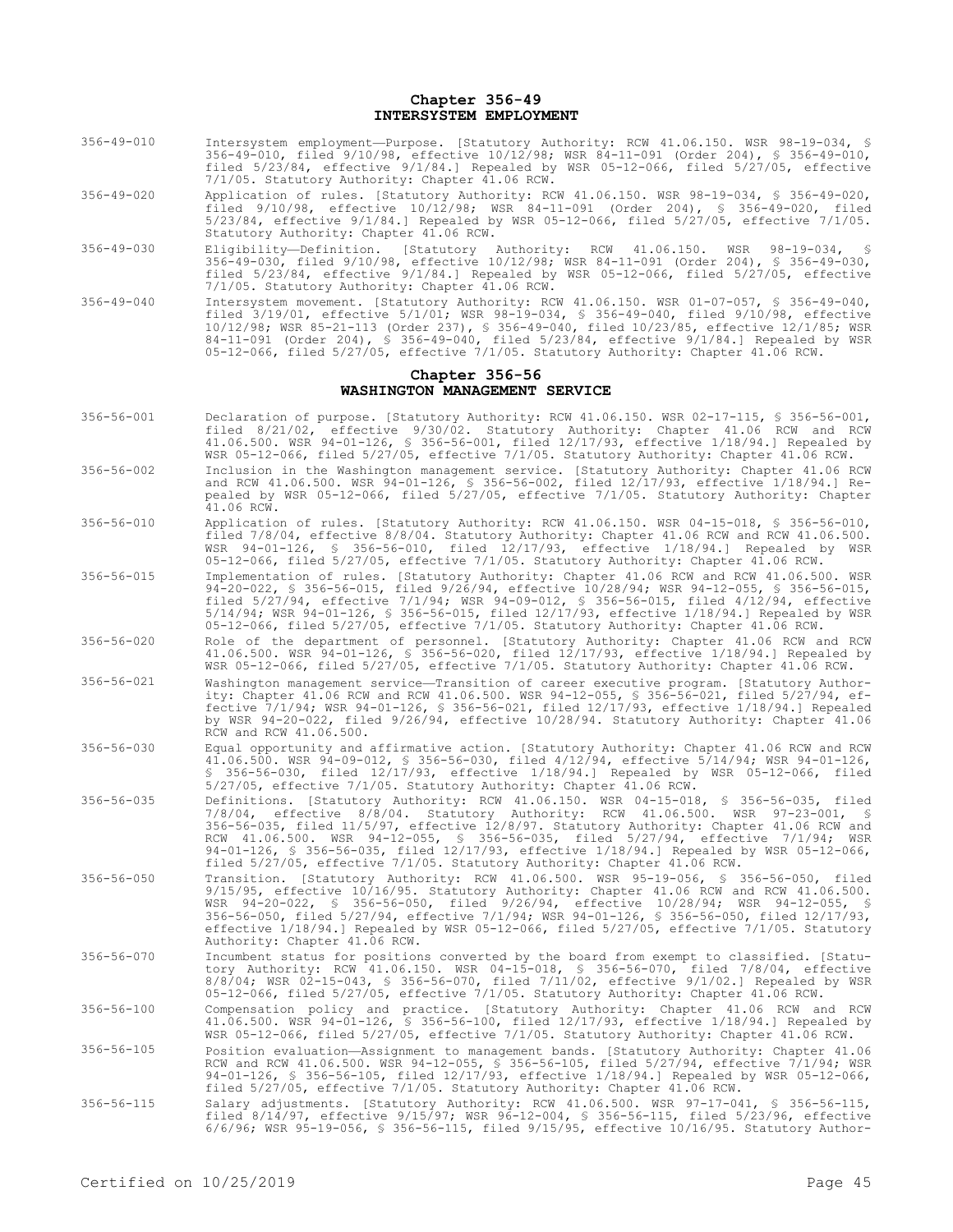|                  | ity: Chapter 41.06 RCW and RCW 41.06.500. WSR 94-12-055, § 356-56-115, filed 5/27/94, ef-<br>fective 7/1/94; WSR 94-09-012, § 356-56-115, filed 4/12/94, effective 5/14/94; WSR<br>94-01-126, \$ 356-56-115, filed 12/17/93, effective 1/18/94.] Repealed by WSR 05-12-066,<br>filed 5/27/05, effective 7/1/05. Statutory Authority: Chapter 41.06 RCW.                                                                                                                                                      |
|------------------|--------------------------------------------------------------------------------------------------------------------------------------------------------------------------------------------------------------------------------------------------------------------------------------------------------------------------------------------------------------------------------------------------------------------------------------------------------------------------------------------------------------|
| $356 - 56 - 118$ | Relocation compensation. [Statutory Authority: RCW 41.06.150. WSR 99-22-106, §<br>356-56-118, filed $11/3/99$ , effective $12/6/99$ .] Repealed by WSR 05-12-066, filed 5/27/05,<br>effective 7/1/05. Statutory Authority: Chapter 41.06 RCW.                                                                                                                                                                                                                                                                |
| $356 - 56 - 120$ | Other pay practices. [Statutory Authority: Chapter 41.06 RCW and RCW 41.06.500. WSR<br>94-12-055, § 356-56-120, filed 5/27/94, effective 7/1/94; WSR 94-01-126, § 356-56-120,<br>filed $12/17/93$ , effective $1/18/94$ .] Repealed by WSR 05-12-066, filed 5/27/05, effective<br>7/1/05. Statutory Authority: Chapter 41.06 RCW.                                                                                                                                                                            |
| $356 - 56 - 125$ | Salary surveys. [Statutory Authority: Chapter 41.06 RCW and RCW 41.06.500. WSR 94-01-126,<br>$$356-56-125$ , filed $12/17/93$ , effective $1/18/94$ . Repealed by WSR 02-17-116, filed<br>$8/21/02$ , effective $9/30/02$ . Statutory Authority: RCW 41.06.150.                                                                                                                                                                                                                                              |
| $356 - 56 - 200$ | Recruitment and selection policy and practice. [Statutory Authority: Chapter 41.06 RCW<br>and RCW 41.06.500. WSR 94-01-126, § 356-56-200, filed 12/17/93, effective 1/18/94.] Re-<br>pealed by WSR 05-12-066, filed 5/27/05, effective 7/1/05. Statutory Authority: Chapter<br>41.06 RCW.                                                                                                                                                                                                                    |
| $356 - 56 - 203$ | Department of social and health services-Background check requirements. [Statutory Au-<br>thority: RCW 41.06.150. WSR 01-21-051, § 356-56-203, filed 10/15/01, effective 12/1/01.]<br>Repealed by WSR 05-12-066, filed 5/27/05, effective 7/1/05. Statutory Authority: Chapter<br>41.06 RCW.                                                                                                                                                                                                                 |
| $356 - 56 - 205$ | Movement within Washington management service. [Statutory Authority: RCW 41.06.500. WSR<br>$97-17-041$ , § 356-56-205, filed 8/14/97, effective $9/15/97$ . Statutory Authority: Chapter<br>41.06 RCW and RCW 41.06.500. WSR 94-12-055, \$ 356-56-205, filed 5/27/94, effective<br>7/1/94; WSR 94-01-126, \$ 356-56-205, filed 12/17/93, effective 1/18/94.] Repealed by WSR<br>05-12-066, filed 5/27/05, effective 7/1/05. Statutory Authority: Chapter 41.06 RCW.                                          |
| $356 - 56 - 210$ | Movement between Washington management service and Washington general service positions.<br>[Statutory Authority: RCW 41.06.150. WSR 01-03-003, § 356-56-210, filed $1/4/01$ , effective<br>$5/1/01$ . Statutory Authority: Chapter 41.06 RCW and RCW 41.06.500. WSR 94-12-055, §<br>356-56-210, filed 5/27/94, effective 7/1/94; WSR 94-01-126, § 356-56-210, filed 12/17/93,<br>effective 1/18/94.] Repealed by WSR 05-12-066, filed 5/27/05, effective 7/1/05. Statutory<br>Authority: Chapter 41.06 RCW. |
| $356 - 56 - 215$ | Acting appointments. [Statutory Authority: Chapter 41.06 RCW and RCW 41.06.500. WSR<br>94-01-126, \$ 356-56-215, filed 12/17/93, effective 1/18/94.] Repealed by WSR 05-12-066,<br>filed 5/27/05, effective 7/1/05. Statutory Authority: Chapter 41.06 RCW.                                                                                                                                                                                                                                                  |
| $356 - 56 - 220$ | Review period-Attaining permanent status. [Statutory Authority: RCW 41.06.150. WSR<br>$01-03-003$ , § 356-56-220, filed $1/4/01$ , effective $5/1/01$ . Statutory Authority: Chapter<br>41.06 RCW and RCW 41.06.500. WSR 94-12-055, § 356-56-220, filed 5/27/94, effective<br>7/1/94; WSR 94-01-126, \$ 356-56-220, filed 12/17/93, effective 1/18/94.] Repealed by WSR<br>05-12-066, filed 5/27/05, effective 7/1/05. Statutory Authority: Chapter 41.06 RCW.                                               |
| 356-56-230       | Reversion. [Statutory Authority: Chapter 41.06 RCW and RCW 41.06.500. WSR 94-09-012, §<br>356-56-230, filed 4/12/94, effective 5/14/94; WSR 94-01-126, § 356-56-230, filed<br>$12/17/93$ , effective $1/18/94$ .] Repealed by WSR 05-12-066, filed 5/27/05, effective 7/1/05.<br>Statutory Authority: Chapter 41.06 RCW.                                                                                                                                                                                     |
| $356 - 56 - 255$ | Return from exempt service. [Statutory Authority: Chapter 41.06 RCW and RCW 41.06.500.<br>WSR 94-01-126, § 356-56-255, filed 12/17/93, effective 1/18/94.] Repealed by WSR<br>05-12-066, filed 5/27/05, effective 7/1/05. Statutory Authority: Chapter 41.06 RCW.                                                                                                                                                                                                                                            |
| $356 - 56 - 400$ | Training and development. [Statutory Authority: Chapter 41.06 RCW and RCW 41.06.500. WSR<br>94-01-126, § 356-56-400, filed 12/17/93, effective 1/18/94.] Repealed by WSR 05-12-066,<br>filed 5/27/05, effective 7/1/05. Statutory Authority: Chapter 41.06 RCW.                                                                                                                                                                                                                                              |
| $356 - 56 - 410$ | Tuition reimbursement and educational leave. [Statutory Authority: Chapter 41.06 RCW and<br>RCW 41.06.500. WSR 94-01-126, \$ 356-56-410, filed 12/17/93, effective 1/18/94.] Repealed<br>by WSR 05-12-066, filed 5/27/05, effective 7/1/05. Statutory Authority: Chapter 41.06<br>RCW.                                                                                                                                                                                                                       |
| $356 - 56 - 420$ | Human resource development plan. [Statutory Authority: Chapter 41.06 RCW and RCW<br>41.06.500. WSR 94-01-126, \$ 356-56-420, filed 12/17/93, effective 1/18/94.] Repealed by<br>WSR 05-12-066, filed 5/27/05, effective 7/1/05. Statutory Authority: Chapter 41.06 RCW.                                                                                                                                                                                                                                      |
| $356 - 56 - 440$ | Performance evaluation. [Statutory Authority: Chapter 41.06 RCW and RCW 41.06.500. WSR<br>94-01-126, § 356-56-440, filed 12/17/93, effective 1/18/94.] Repealed by WSR 05-12-066,<br>filed 5/27/05, effective 7/1/05. Statutory Authority: Chapter 41.06 RCW.                                                                                                                                                                                                                                                |
| $356 - 56 - 500$ | Disciplinary action. [Statutory Authority: Chapter 41.06 RCW and RCW 41.06.500. WSR<br>94-01-126, \$ 356-56-500, filed 12/17/93, effective 1/18/94.] Repealed by WSR 05-12-066,<br>filed 5/27/05, effective 7/1/05. Statutory Authority: Chapter 41.06 RCW.                                                                                                                                                                                                                                                  |
| $356 - 56 - 550$ | Reduction in force—Agency procedure—Bump options. [Statutory Authority: RCW 41.06.500.<br>WSR 97-17-041, § 356-56-550, filed 8/14/97, effective 9/15/97. Statutory Authority: Chap-<br>ter 41.06 RCW and RCW 41.06.500. WSR 94-12-055, § 356-56-550, filed 5/27/94, effective<br>7/1/94; WSR 94-01-126, \$ 356-56-550, filed 12/17/93, effective 1/18/94.] Repealed by WSR<br>05-12-066, filed 5/27/05, effective 7/1/05. Statutory Authority: Chapter 41.06 RCW.                                            |
| $356 - 56 - 600$ | Appeals. [Statutory Authority: RCW 41.06.150. WSR 01-21-051, \$ 356-56-600, filed<br>10/15/01, effective 12/1/01. Statutory Authority: Chapter 41.06 RCW and RCW 41.06.500.<br>WSR 94-01-126, § 356-56-600, filed 12/17/93, effective 1/18/94.] Repealed by WSR<br>05-12-066, filed 5/27/05, effective 7/1/05. Statutory Authority: Chapter 41.06 RCW.                                                                                                                                                       |
| 356-56-610       | Reviews. [Statutory Authority: Chapter 41.06 RCW and RCW 41.06.500. WSR 94-01-126, §<br>356-56-610, filed 12/17/93, effective 1/18/94.] Repealed by WSR 05-12-066, filed 5/27/05,<br>effective 7/1/05. Statutory Authority: Chapter 41.06 RCW.                                                                                                                                                                                                                                                               |
| $356 - 56 - 630$ | Resignation. [Statutory Authority: Chapter 41.06 RCW and RCW 41.06.500. WSR 94-01-126, \$<br>356-56-630, filed 12/17/93, effective 1/18/94.] Repealed by WSR 05-12-066, filed 5/27/05,<br>effective 7/1/05. Statutory Authority: Chapter 41.06 RCW.                                                                                                                                                                                                                                                          |